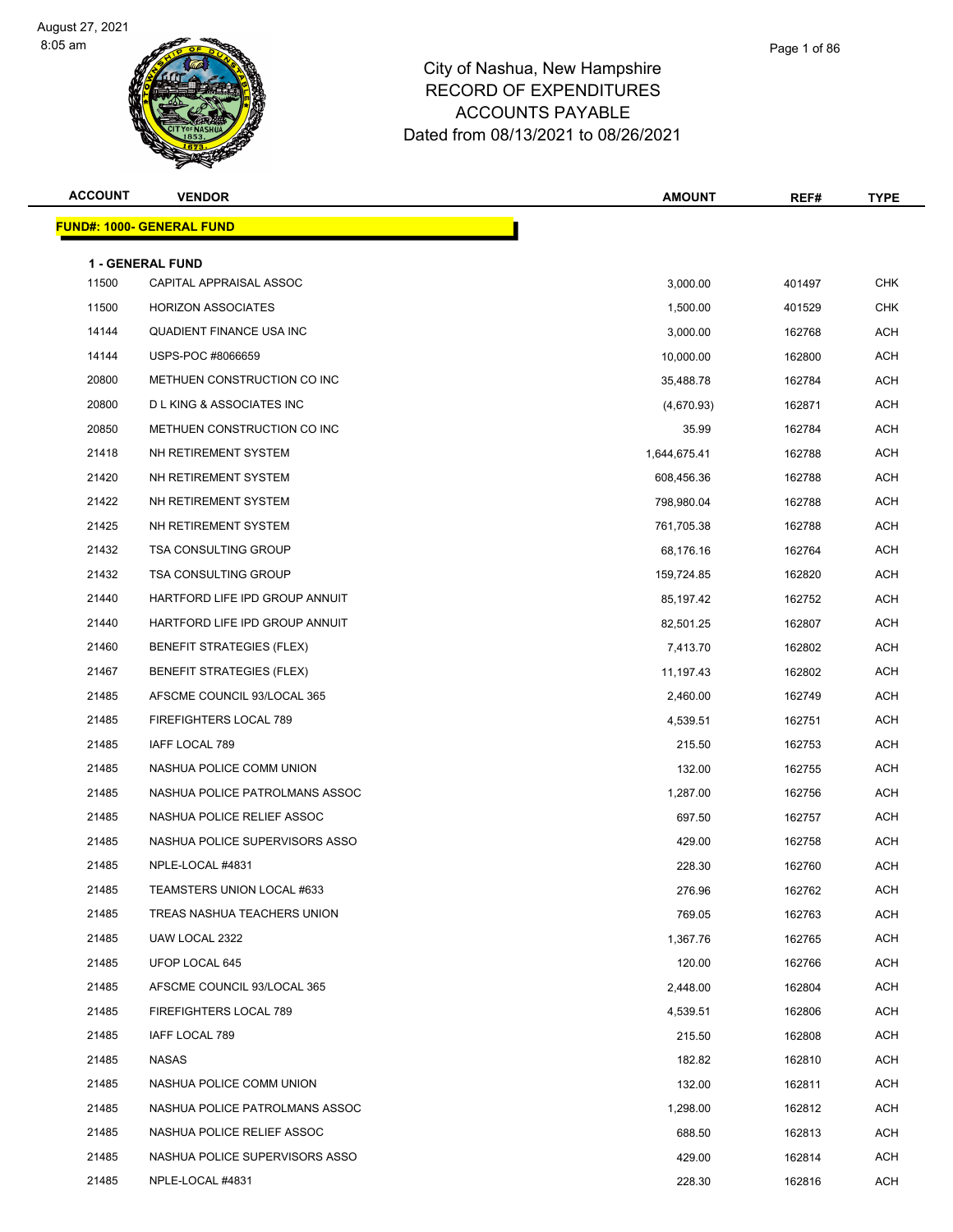



| <b>ACCOUNT</b> | <b>VENDOR</b>                                  | <b>AMOUNT</b> | REF#   | <b>TYPE</b> |
|----------------|------------------------------------------------|---------------|--------|-------------|
|                | <b>FUND#: 1000- GENERAL FUND</b>               |               |        |             |
|                |                                                |               |        |             |
| 21485          | 1 - GENERAL FUND<br>TEAMSTERS UNION LOCAL #633 | 276.96        | 162818 | ACH         |
| 21485          | TREAS NASHUA TEACHERS UNION                    | 24,231.47     | 162819 | <b>ACH</b>  |
| 21485          | UAW LOCAL 2322                                 | 1,603.86      | 162821 | ACH         |
| 21485          | UFOP LOCAL 645                                 | 120.00        | 162822 | <b>ACH</b>  |
| 21485          | AMERICAN FEDERATION OF TEACHER                 | 141.50        | 401707 | <b>CHK</b>  |
| 21490          | UNITED WAY OF GREATER NASHUA                   | 35.06         | 162767 | ACH         |
| 21490          | UNITED WAY OF GREATER NASHUA                   | 166.06        | 162823 | ACH         |
| 21495          | <b>WAGE ASSIGNMENT</b>                         | 300.00        | 162754 | ACH         |
| 21495          | <b>WAGE ASSIGNMENT</b>                         | 259.00        | 162761 | <b>ACH</b>  |
| 21495          | <b>WAGE ASSIGNMENT</b>                         | 300.00        | 162809 | <b>ACH</b>  |
| 21495          | <b>WAGE ASSIGNMENT</b>                         | 259.00        | 162817 | ACH         |
| 21495          | <b>WAGE ASSIGNMENT</b>                         | 1,011.50      | 401449 | <b>CHK</b>  |
| 21495          | <b>WAGE ASSIGNMENT</b>                         | 100.00        | 401450 | <b>CHK</b>  |
| 21495          | <b>WAGE ASSIGNMENT</b>                         | 155.00        | 401451 | <b>CHK</b>  |
| 21495          | <b>WAGE ASSIGNMENT</b>                         | 104.00        | 401452 | <b>CHK</b>  |
| 21495          | <b>WAGE ASSIGNMENT</b>                         | 110.00        | 401453 | CHK         |
| 21495          | <b>WAGE ASSIGNMENT</b>                         | 1,808.02      | 401454 | <b>CHK</b>  |
| 21495          | <b>WAGE ASSIGNMENT</b>                         | 1,011.50      | 401708 | <b>CHK</b>  |
| 21495          | <b>WAGE ASSIGNMENT</b>                         | 100.00        | 401709 | <b>CHK</b>  |
| 21495          | <b>WAGE ASSIGNMENT</b>                         | 155.00        | 401710 | <b>CHK</b>  |
| 21495          | <b>WAGE ASSIGNMENT</b>                         | 104.00        | 401711 | CHK         |
| 21495          | <b>WAGE ASSIGNMENT</b>                         | 25.00         | 401712 | <b>CHK</b>  |
| 21495          | <b>WAGE ASSIGNMENT</b>                         | 110.00        | 401713 | <b>CHK</b>  |
| 21495          | <b>WAGE ASSIGNMENT</b>                         | 1,795.25      | 401714 | <b>CHK</b>  |
| 21538          | NASHUA TEACHERS UNION                          | 28.87         | 162759 | <b>ACH</b>  |
| 21538          | NASHUA TEACHERS UNION                          | 2,140.25      | 162815 | ACH         |
| 21780          | PHANEUF, STEPHEN R & DEBRA L                   | 12,774.02     | 402016 | <b>CHK</b>  |
| 21780          | EQUITY TRUST COMPANY                           | 1,450.43      | 402017 | <b>CHK</b>  |
| 21780          | FLANAGAN, WALLACE &                            | 3,382.45      | 402018 | <b>CHK</b>  |
| 21780          | GAO, GUANGMIN                                  | 2,660.07      | 402019 | <b>CHK</b>  |
| 21780          | GUISSO, LAZARUS REV LIVNG TRST                 | 1,532.16      | 402020 | <b>CHK</b>  |
| 21780          | HUGH PHILLIS DMD PA                            | 2,493.88      | 402021 | <b>CHK</b>  |
| 21780          | LAW OFFICE OF                                  | 2,802.51      | 402022 | <b>CHK</b>  |
| 21780          | MAITLAND, MACGREGOR B                          | 1,255.99      | 402023 | <b>CHK</b>  |
| 21780          | MERRIMACK VALLEY COUNSEL ASSOC                 | 1,214.16      | 402024 | <b>CHK</b>  |
| 21780          | MERRIMACK VALLEY COUNSELING AS                 | 1,237.90      | 402025 | <b>CHK</b>  |
| 21780          | MEZGHANI, HABIB &                              | 4,779.75      | 402026 | <b>CHK</b>  |
| 21780          | PAISNER DENTAL ASSOCIATES                      | 2,003.25      | 402028 | <b>CHK</b>  |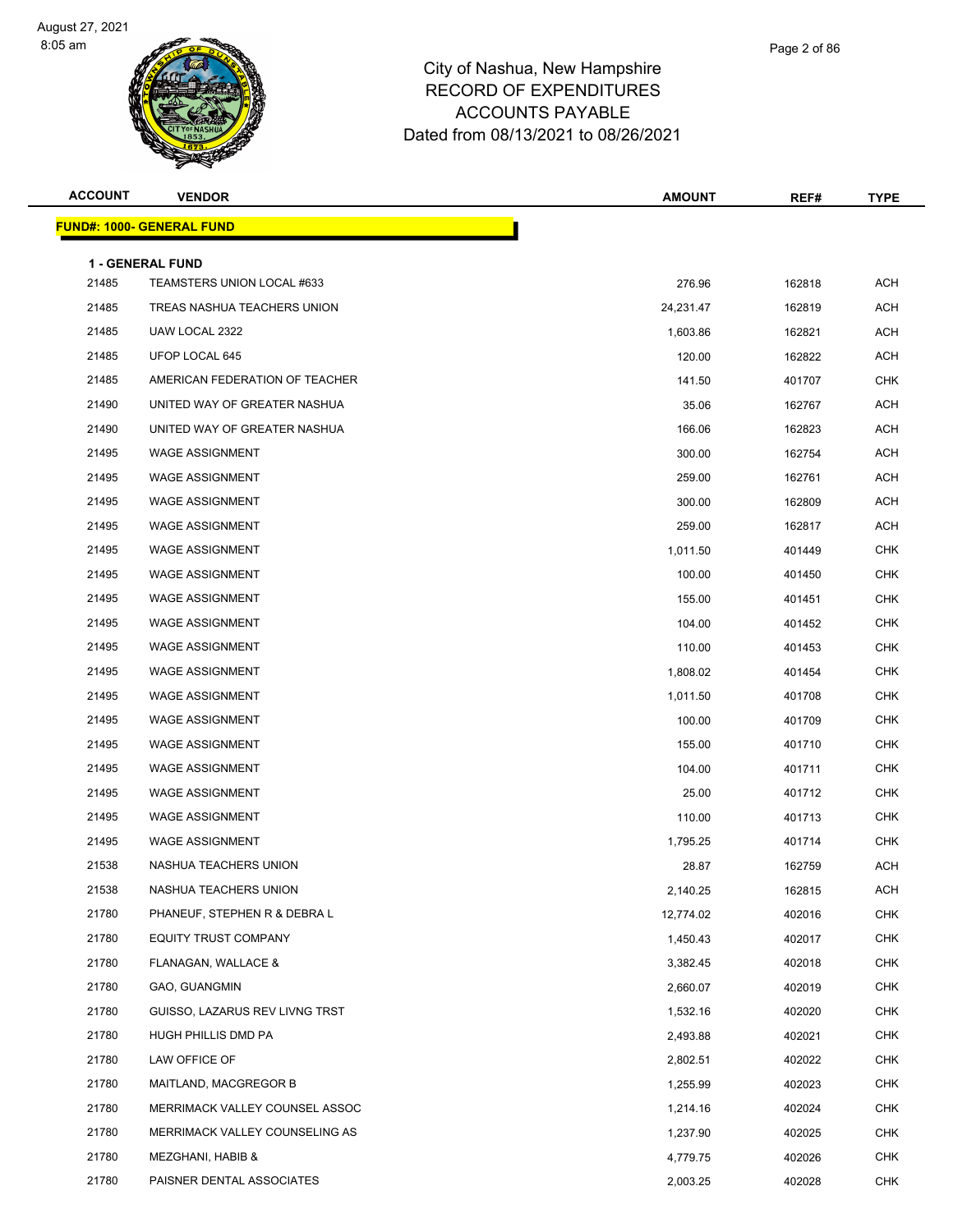



| <b>ACCOUNT</b>     | <b>VENDOR</b>                        | <b>AMOUNT</b>  | REF#   | <b>TYPE</b> |
|--------------------|--------------------------------------|----------------|--------|-------------|
|                    | <b>FUND#: 1000- GENERAL FUND</b>     |                |        |             |
|                    |                                      |                |        |             |
| 21780              | 1 - GENERAL FUND<br>PATIL, ABHIJIT & | 1,426.69       | 402029 | <b>CHK</b>  |
| 21780              | PHH MORTGAGE SERVICES                | 3,328.19       | 402030 | <b>CHK</b>  |
| 21780              | QUICKSILVA TITLE & ESCROW LLC        | 2,094.82       | 402031 | <b>CHK</b>  |
| 21780              | SARRIS, JOHN R                       | 4,543.69       | 402032 | <b>CHK</b>  |
| 21780              | SINGLE SOURCE PROPERTY               | 2,552.12       | 402033 | <b>CHK</b>  |
| 21780              | SMITH, ROSEMARY A                    | 1,648.27       | 402034 | <b>CHK</b>  |
| 21780              | SOLIDIFI TITLE & CLOSING LC          | 1,614.35       | 402035 | <b>CHK</b>  |
| 21780              | SOLIDIFI TITLE & CLOSING LC          | 3,876.48       | 402036 | <b>CHK</b>  |
| 21780              | SUMMIT TITLE SERVICES, LLC           | 3,072.70       | 402038 | <b>CHK</b>  |
| 21780              | SWEENEY TITLE SERVICES, LLC          | 3,047.83       | 402039 | <b>CHK</b>  |
| 21780              | SWEENEY TITLE SERVICES, LLC          | 3,443.50       | 402040 | <b>CHK</b>  |
| 21780              | TWO FIVE ONE, LLC                    | 1,491.13       | 402042 | <b>CHK</b>  |
| 21780              | WILLIAMS, IAN X &                    | 3,290.89       | 402043 | <b>CHK</b>  |
| 21921              | STATE OF NH-MV                       | 11,452.27      | 162741 | <b>ACH</b>  |
| 21921              | STATE OF NH-MV                       | 31,478.63      | 162744 | <b>ACH</b>  |
| 21921              | STATE OF NH-MV                       | 12,487.49      | 162745 | <b>ACH</b>  |
| 21921              | STATE OF NH-MV                       | 12,494.34      | 162746 | ACH         |
| 21921              | STATE OF NH-MV                       | 41,602.01      | 162769 | <b>ACH</b>  |
| 21921              | STATE OF NH-MV                       | 12,497.71      | 162798 | <b>ACH</b>  |
| 21921              | STATE OF NH-MV                       | 30,296.65      | 162799 | <b>ACH</b>  |
| 21921              | STATE OF NH-MV                       | 20,721.13      | 162801 | <b>ACH</b>  |
| 21921              | STATE OF NH-MV                       | 25,991.40      | 162803 | <b>ACH</b>  |
| 21921              | STATE OF NH-MV                       | 17,972.55      | 162862 | <b>ACH</b>  |
|                    | .<br><b>TOTAL 1 - GENERAL FUND</b>   | \$4,625,528.76 |        |             |
| <b>101 - MAYOR</b> |                                      |                |        |             |
| 61100              | WB MASON CO INC                      | 239.99         | 401590 | <b>CHK</b>  |
|                    | <b>TOTAL 101 - MAYOR</b>             | \$239.99       |        |             |
|                    |                                      |                |        |             |

| <b>103 - LEGAL</b> |
|--------------------|
|--------------------|

|       | <b>TOTAL 103 - LEGAL</b> | \$355.13 |        |            |
|-------|--------------------------|----------|--------|------------|
| 61100 | WB MASON CO INC          | 322.40   | 401896 | <b>CHK</b> |
| 61100 | PETTY CASH               | 24.23    | 401462 | <b>CHK</b> |
| 55495 | PETTY CASH               | 8.50     | 401462 | <b>CHK</b> |
|       | 103 - LEGAL              |          |        |            |

| 61100 | AMAZON CAPITAL SERV (CITY ACH) | 70.98  | 162864 | ACH |
|-------|--------------------------------|--------|--------|-----|
| 61100 | WB MASON CO INC                | 178.78 | 401590 | CHK |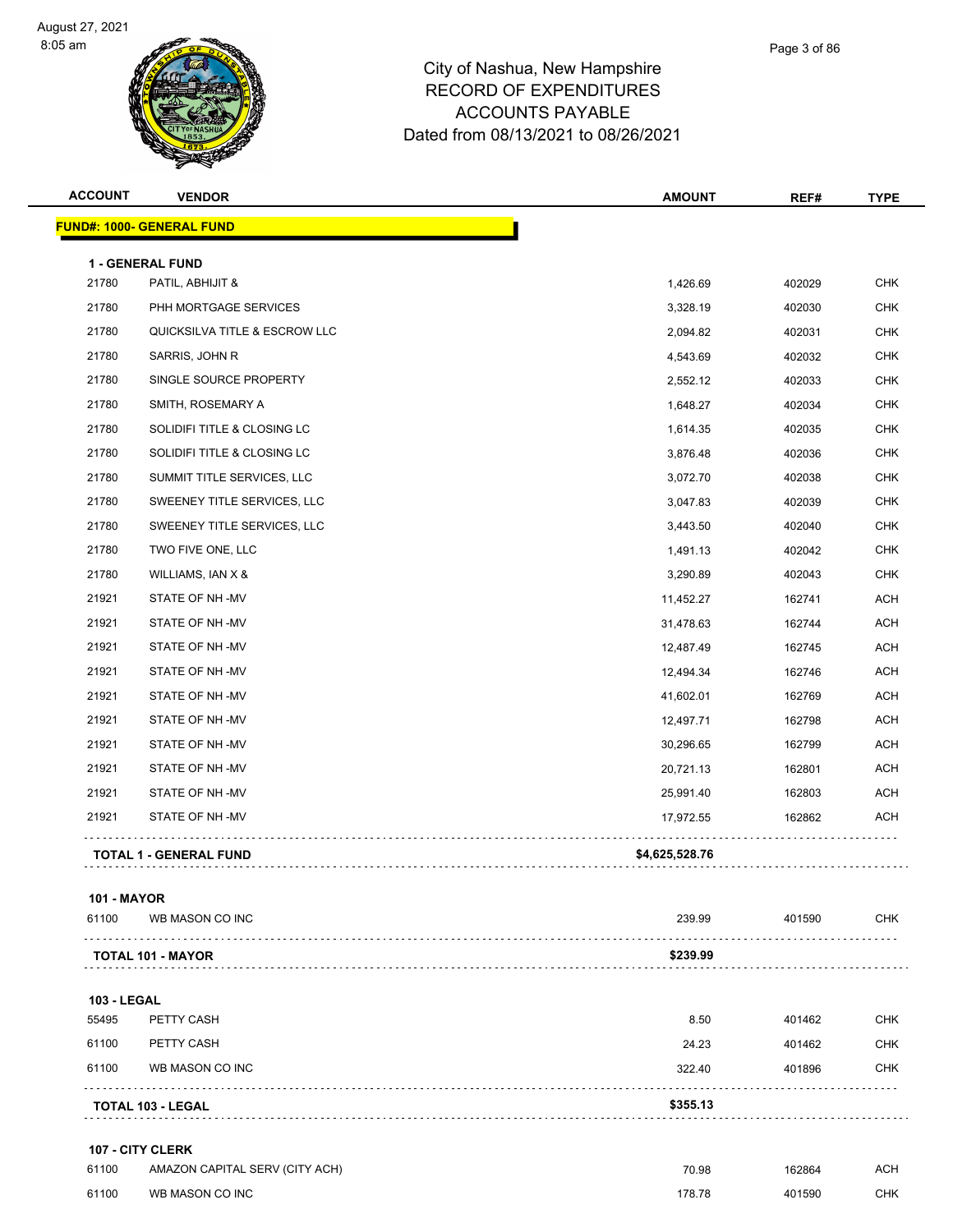| <b>ACCOUNT</b> | <b>VENDOR</b>                                                     | <b>AMOUNT</b> | REF#   | <b>TYPE</b> |
|----------------|-------------------------------------------------------------------|---------------|--------|-------------|
|                | <b>FUND#: 1000- GENERAL FUND</b>                                  |               |        |             |
|                | 107 - CITY CLERK                                                  |               |        |             |
| 61100          | <b>ALLISON WAITE</b>                                              | 10.99         | 401731 | <b>CHK</b>  |
| 61100          | WB MASON CO INC                                                   | 16.87         | 401896 | CHK         |
|                | <b>TOTAL 107 - CITY CLERK</b>                                     | \$277.62      |        |             |
|                | <b>120 - TELECOMMUNICATIONS</b>                                   |               |        |             |
| 55109          | CONSOLIDATED COMMUNICATIONS                                       | 97.96         | 401466 | <b>CHK</b>  |
| 55109          | LANGUAGE LINE SERVICES                                            | 22.54         | 401533 | CHK         |
| 55109          | CONSOLIDATED COMMUNICATIONS                                       | 44.10         | 401737 | CHK         |
| 55109          | CONSOLIDATED COMMUNICATIONS                                       | 1,213.96      | 401738 | <b>CHK</b>  |
| 55109          | CONSOLIDATED COMMUNICATIONS                                       | 243.00        | 401739 | <b>CHK</b>  |
| 55109          | CONSOLIDATED COMMUNICATIONS                                       | 81.00         | 401740 | <b>CHK</b>  |
| 55109          | CONSOLIDATED COMMUNICATIONS                                       | 44.10         | 401741 | CHK         |
| 55109          | CONSOLIDATED COMMUNICATIONS                                       | 44.10         | 401742 | <b>CHK</b>  |
| 55109          | CONSOLIDATED COMMUNICATIONS                                       | 44.10         | 401743 | CHK         |
| 55109          | CONSOLIDATED COMMUNICATIONS                                       | 44.10         | 401744 | CHK         |
| 55109          | CONSOLIDATED COMMUNICATIONS                                       | 47.57         | 401745 | <b>CHK</b>  |
| 55109          | CONSOLIDATED COMMUNICATIONS                                       | 47.57         | 401746 | CHK         |
| 55109          | <b>WINDSTREAM</b>                                                 | 2,284.51      | 401774 | CHK         |
| 55109          | <b>WINDSTREAM</b>                                                 | 617.11        | 401775 | CHK         |
|                | <b>TOTAL 120 - TELECOMMUNICATIONS</b>                             | \$4,875.72    |        |             |
|                |                                                                   |               |        |             |
| 54407          | <b>122 - INFORMATION TECHNOLOGY</b><br><b>KRONOS INCORPORATED</b> | 5,167.40      | 162880 | ACH         |
| 54407          | SHI INTERNATIONAL CORP                                            | 16,564.00     | 401877 | CHK         |
| 54421          | CONWAY TECHNOLOGY GROUP                                           | 240.00        | 401811 | <b>CHK</b>  |
| 54828          | US BANK EQUIPMENT FINANCE                                         | 843.87        | 401706 | <b>CHK</b>  |
| 61615          | CONWAY TECHNOLOGY GROUP                                           | 4.77          | 401504 | <b>CHK</b>  |
| 71221          | SHI INTERNATIONAL CORP                                            | (30.00)       | 401877 | CHK         |
|                |                                                                   |               |        |             |
|                | <b>TOTAL 122 - INFORMATION TECHNOLOGY</b>                         | \$22,790.04   |        |             |

|       | <b>126 - FINANCIAL SERVICES</b>   |          |        |            |
|-------|-----------------------------------|----------|--------|------------|
| 42200 | <b>PAMELA GRIFFITH</b>            | 205.00   | 401524 | <b>CHK</b> |
| 42200 | <b>CHAD LESHANE</b>               | 41.00    | 401534 | <b>CHK</b> |
| 42200 | OPUS VTR INC                      | 272.12   | 401554 | <b>CHK</b> |
| 42200 | <b>XIAOYAN SUN</b>                | 9.60     | 401578 | <b>CHK</b> |
| 42200 | <b>ESTATE OF PATRICIA L PRICE</b> | 334.20   | 401826 | <b>CHK</b> |
| 42200 | MICHAEL A MAGLIOZZI               | 2.00     | 401848 | <b>CHK</b> |
| 53467 | <b>MAILINGS UNLIMITED</b>         | 1,379.45 | 162780 | <b>ACH</b> |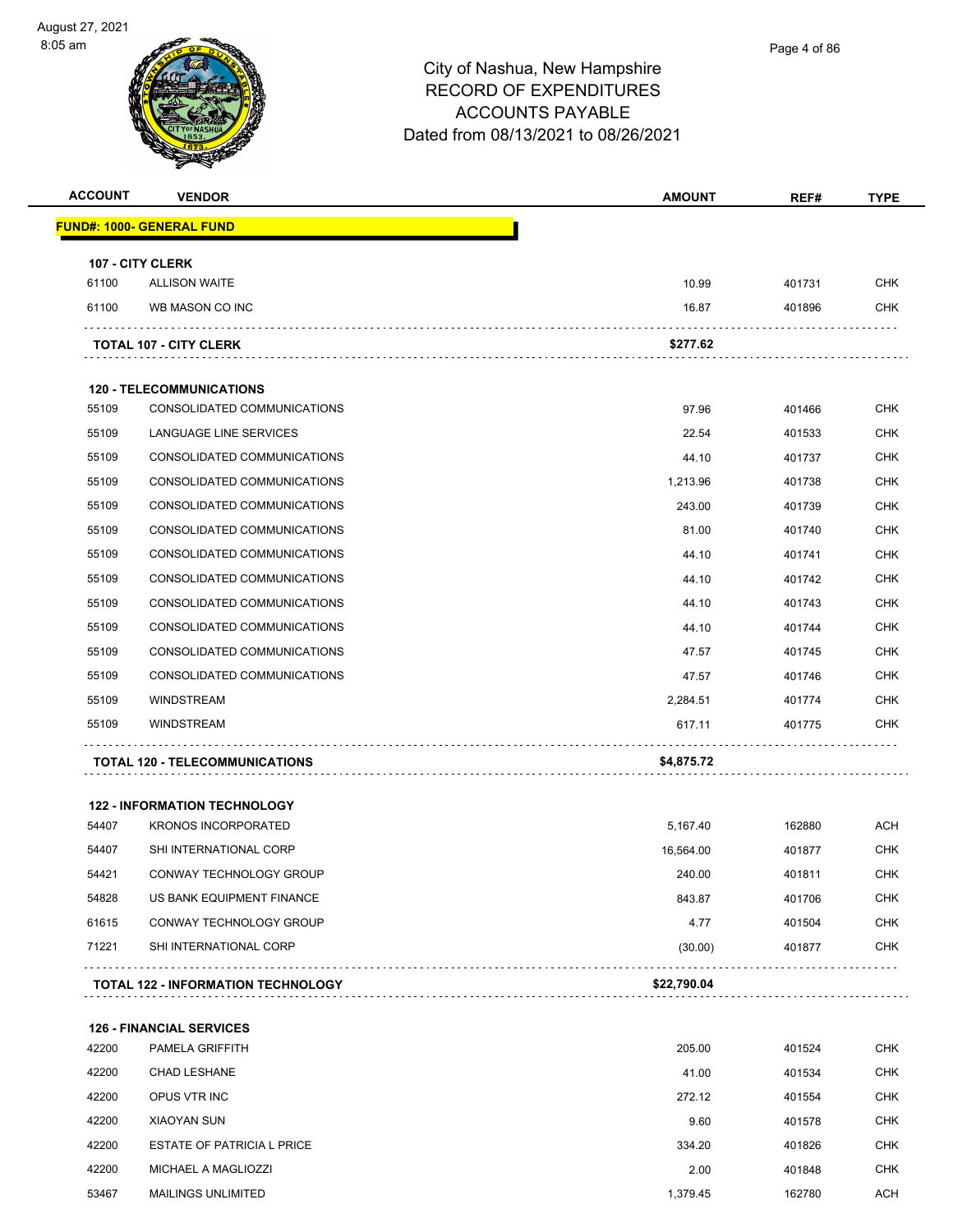

| <b>ACCOUNT</b> | <b>VENDOR</b>                            | <b>AMOUNT</b> | REF#   | <b>TYPE</b> |
|----------------|------------------------------------------|---------------|--------|-------------|
|                | <u> FUND#: 1000- GENERAL FUND</u>        |               |        |             |
|                | <b>126 - FINANCIAL SERVICES</b>          |               |        |             |
| 55607          | <b>MAILINGS UNLIMITED</b>                | 19.92         | 162780 | <b>ACH</b>  |
| 61100          | WB MASON CO INC                          | 416.70        | 401590 | <b>CHK</b>  |
|                | <b>TOTAL 126 - FINANCIAL SERVICES</b>    | \$2,679.99    |        |             |
|                | <b>129 - CITY BUILDINGS</b>              |               |        |             |
| 54114          | LIBERTY UTILITIES - NH                   | 57.46         | 401752 | CHK         |
| 54114          | LIBERTY UTILITIES - NH                   | 172.39        | 401753 | <b>CHK</b>  |
| 54114          | LIBERTY UTILITIES - NH                   | 189.55        | 401755 | CHK         |
| 54228          | BAIN PEST CONTROL SERVICE INC            | 82.00         | 401488 | <b>CHK</b>  |
| 54280          | AMAZON CAPITAL SERV (CITY ACH)           | 299.99        | 162864 | <b>ACH</b>  |
| 54280          | <b>B &amp; S LOCKSMITHS INC</b>          | 19.20         | 401486 | CHK         |
| 54280          | BAIN PEST CONTROL SERVICE INC            | 75.00         | 401788 | <b>CHK</b>  |
| 54280          | <b>BURKE STREET NASHUA LLC</b>           | 69.38         | 401798 | <b>CHK</b>  |
| 54280          | DRAIN MEDIC                              | 390.00        | 401821 | <b>CHK</b>  |
| 54280          | HOME DEPOT CREDIT SERVICE 3065           | 29.39         | 401840 | <b>CHK</b>  |
| 54280          | NASHUA WALLPAPER CO INC                  | 13.98         | 401853 | CHK         |
| 61428          | AMAZON CAPITAL SERV (CITY ACH)           | 13.90         | 162770 | <b>ACH</b>  |
| 61428          | AMAZON CAPITAL SERV (CITY ACH)           | 69.16         | 162864 | ACH         |
| 61428          | COAST MAINTENANCE SUPPLY CO              | 428.22        | 401503 | <b>CHK</b>  |
|                | <b>TOTAL 129 - CITY BUILDINGS</b>        | \$1,909.62    |        |             |
|                |                                          |               |        |             |
| 55500          | <b>130 - PURCHASING</b><br>THE TELEGRAPH | 1,835.00      | 401583 | <b>CHK</b>  |
| 55607          | QUADIENT FINANCE USA INC                 | 10.01         | 162768 | ACH         |
| 61100          | WB MASON CO INC                          | 5.29          | 401896 | <b>CHK</b>  |
|                | <b>TOTAL 130 - PURCHASING</b>            | \$1,850.30    |        |             |
|                | 132 - ASSESSING                          |               |        |             |
| 55200          | LEXISNEXIS RISK DATA MGMT INC            | 260.00        | 401535 | CHK         |
| 61100          | WB MASON CO INC                          | 116.08        | 401896 | <b>CHK</b>  |
| 61830          | COSTAR REALTY INFORMATION                | 797.18        | 401505 | CHK         |
|                | <b>TOTAL 132 - ASSESSING</b>             | \$1,173.26    |        |             |
| 134 - GIS      |                                          |               |        |             |
| 53500          | PICTOMETRY INTL CORP                     | 2,250.00      | 162791 | <b>ACH</b>  |
|                | <b>TOTAL 134 - GIS</b>                   | \$2,250.00    |        |             |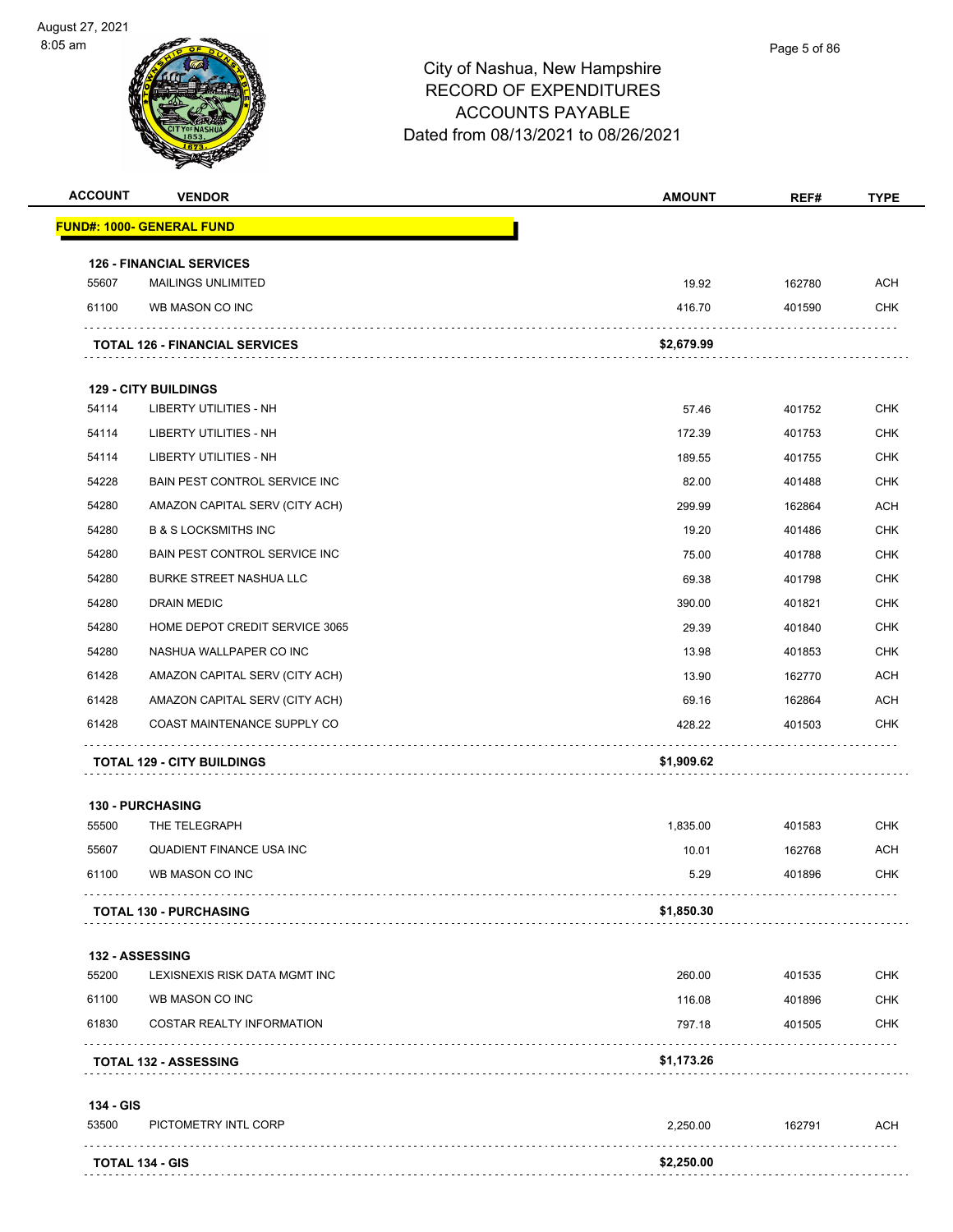



| <b>ACCOUNT</b> | <b>VENDOR</b>                                   | <b>AMOUNT</b> | REF#   | <b>TYPE</b> |
|----------------|-------------------------------------------------|---------------|--------|-------------|
|                | <b>FUND#: 1000- GENERAL FUND</b>                |               |        |             |
|                | <b>142 - WOODLAWN CEMETERY</b>                  |               |        |             |
| 54280          | <b>B &amp; S LOCKSMITHS INC</b>                 | 961.57        | 401486 | <b>CHK</b>  |
| 54280          | <b>BELLETETES INC</b>                           | 6.73          | 401490 | <b>CHK</b>  |
| 54280          | <b>CINTAS</b>                                   | 99.00         | 401806 | <b>CHK</b>  |
| 54487          | <b>TURF DEPOT</b>                               | 113.04        | 401587 | <b>CHK</b>  |
| 61100          | WB MASON CO INC                                 | 53.71         | 401590 | <b>CHK</b>  |
| 61300          | <b>GLOBAL MONTELLO GROUP CORP</b>               | 444.32        | 401832 | <b>CHK</b>  |
| 61499          | <b>BELLETETES INC</b>                           | 4.85          | 401490 | CHK         |
|                | TOTAL 142 - WOODLAWN CEMETERY                   | \$1,683.22    |        |             |
|                | <b>144 - EDGEWOOD &amp; SUBURBAN CEMETERIES</b> |               |        |             |
| 54487          | AMAZON CAPITAL SERV (CITY ACH)                  | 26.66         | 162770 | <b>ACH</b>  |
| 54487          | NITCO LLC                                       | 1,051.50      | 162789 | ACH         |
|                | TOTAL 144 - EDGEWOOD & SUBURBAN CEMETERIES      | \$1,078.16    |        |             |
| 150 - POLICE   |                                                 |               |        |             |
| 45130          | VALENTE MORENO-ORTIZ                            | 100.00        | 401852 | <b>CHK</b>  |
| 54114          | LIBERTY UTILITIES - NH                          | 1,056.61      | 401758 | <b>CHK</b>  |
| 54114          | LIBERTY UTILITIES - NH                          | 10.41         | 401759 | <b>CHK</b>  |
| 54243          | J LAWRENCE HALL COMPANY LLC                     | 1,588.90      | 162877 | <b>ACH</b>  |
| 54280          | AMAZON CAPITAL SERV (CITY ACH)                  | 40.00         | 162864 | <b>ACH</b>  |
| 54280          | DEPENDABLE LOCK SERVICE INC                     | 10.00         | 401509 | <b>CHK</b>  |
| 54280          | SITEONE LANDSCAPE SUPPLY LLC                    | 124.94        | 401878 | <b>CHK</b>  |
| 54407          | OCCAM VIDEO SOLUTIONS LLC                       | 1,995.00      | 162790 | <b>ACH</b>  |
| 54407          | NEW ERA TECHNOLOGY NH                           | 6,480.00      | 401858 | <b>CHK</b>  |
| 54414          | ELECTRONIC ENVIRONMENTS CORP                    | 4,825.00      | 401513 | <b>CHK</b>  |
| 54487          | STATE OF NH                                     | 6,505.00      | 401455 | <b>CHK</b>  |
| 54600          | SULLIVAN TIRE COMPANY                           | 42.00         | 401884 | <b>CHK</b>  |
| 54828          | US BANK EQUIPMENT FINANCE                       | 1,108.25      | 401706 | <b>CHK</b>  |
| 54849          | COMCAST                                         | 184.85        | 401465 | <b>CHK</b>  |
| 54849          | VERIZON WIRELESS-286546928                      | 1,174.92      | 401474 | <b>CHK</b>  |
| 54849          | CONSOLIDATED COMMUNICATIONS                     | 72.17         | 401747 | <b>CHK</b>  |
| 55109          | WINDSTREAM                                      | 259.87        | 401775 | <b>CHK</b>  |
| 55200          | TREASURER STATE OF NH                           | 75.00         | 401472 | <b>CHK</b>  |
| 55200          | <b>NESPIN</b>                                   | 300.00        | 401715 | <b>CHK</b>  |
| 55400          | LAW-TECH CONSULTANTS LLC                        | 880.00        | 401469 | <b>CHK</b>  |
| 55400          | JAIME L ABRAMS                                  | 105.00        | 401716 | <b>CHK</b>  |
| 55400          | <b>CAMERON DOUGLAS</b>                          | 140.00        | 401718 | <b>CHK</b>  |
| 55400          | DAVID CARRIGAN                                  | 140.00        | 401719 | <b>CHK</b>  |
|                |                                                 |               |        |             |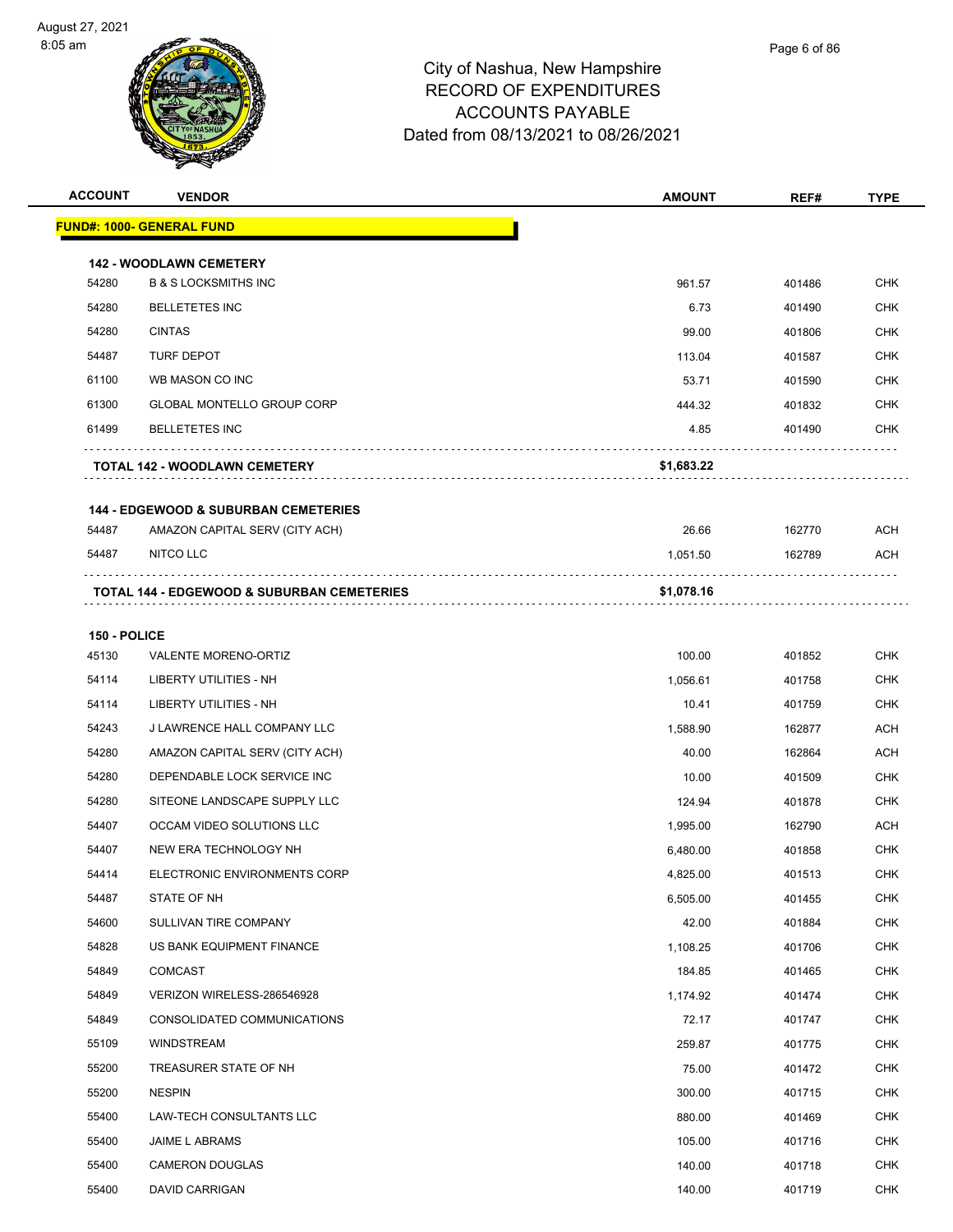



| <b>ACCOUNT</b> | <b>VENDOR</b>                    | <b>AMOUNT</b> | REF#   | <b>TYPE</b> |
|----------------|----------------------------------|---------------|--------|-------------|
|                | <b>FUND#: 1000- GENERAL FUND</b> |               |        |             |
| 150 - POLICE   |                                  |               |        |             |
| 55400          | PETER CINFO                      | 105.00        | 401720 | <b>CHK</b>  |
| 55400          | NICOLE HANNIGAN                  | 105.00        | 401722 | <b>CHK</b>  |
| 55400          | <b>KYLE INGERSOLL</b>            | 105.00        | 401723 | <b>CHK</b>  |
| 55400          | DANIEL KINNON                    | 105.00        | 401725 | <b>CHK</b>  |
| 55400          | RYAN MACDONALD                   | 140.00        | 401726 | <b>CHK</b>  |
| 55400          | <b>JOSHUA TREFRY</b>             | 140.00        | 401730 | <b>CHK</b>  |
| 55699          | <b>JP PEST SERVICES LLC</b>      | 34.30         | 162879 | ACH         |
| 55699          | ADAM ANDERSON                    | 132.00        | 401717 | <b>CHK</b>  |
| 55699          | <b>KEVIN DELANEY</b>             | 62.00         | 401721 | <b>CHK</b>  |
| 55699          | R B ALLEN CO INC                 | 700.00        | 401868 | <b>CHK</b>  |
| 61100          | AMAZON CAPITAL SERV (CITY ACH)   | 21.79         | 162864 | <b>ACH</b>  |
| 61100          | WB MASON CO INC                  | 569.59        | 401590 | <b>CHK</b>  |
| 61100          | WB MASON CO INC                  | 296.36        | 401896 | <b>CHK</b>  |
| 61107          | ALECS SHOE STORE INC             | 3,340.00      | 401480 | <b>CHK</b>  |
| 61107          | <b>BEN'S UNIFORMS</b>            | 28.50         | 401491 | <b>CHK</b>  |
| 61107          | ALECS SHOE STORE INC             | 457.85        | 401781 | <b>CHK</b>  |
| 61107          | DICK AVARD'S HABERDASHERY        | 320.00        | 401818 | CHK         |
| 61110          | <b>CRYE PRECISION LLC</b>        | 420.20        | 401507 | <b>CHK</b>  |
| 61110          | ELITE K-9 INC                    | 88.10         | 401824 | <b>CHK</b>  |
| 61121          | AAA POLICE SUPPLY                | 8,312.00      | 401476 | <b>CHK</b>  |
| 61121          | ATLANTIC TACTICAL INC            | 364.46        | 401484 | <b>CHK</b>  |
| 61121          | ATLANTIC TACTICAL INC            | 237.03        | 401785 | <b>CHK</b>  |
| 61121          | HOME DEPOT CREDIT SERVICE 3073   | 97.35         | 401841 | <b>CHK</b>  |
| 61121          | LOWE'S - 3502                    | 14.19         | 401846 | <b>CHK</b>  |
| 61185          | <b>TRI-TECH FORENSICS INC</b>    | 253.99        | 401886 | <b>CHK</b>  |
| 61428          | THE DURKIN CO INC                | 32.45         | 401512 | <b>CHK</b>  |
| 61428          | HOME DEPOT CREDIT SERVICE 3073   | 20.35         | 401841 | CHK         |
| 61607          | <b>CELLEBRITE INC</b>            | 485.00        | 401803 | <b>CHK</b>  |
| 61650          | WB MASON CO INC                  | 315.50        | 401590 | <b>CHK</b>  |
| 61650          | WB MASON CO INC                  | 189.30        | 401896 | <b>CHK</b>  |
| 61799          | <b>FACTORY MOTOR PARTS</b>       | 373.69        | 162872 | <b>ACH</b>  |
| 61799          | ADAMSON INDUSTRIES CORP          | 299.90        | 401478 | CHK         |
| 61799          | <b>BELLETETES INC</b>            | 1.08          | 401490 | <b>CHK</b>  |
| 61799          | <b>BEST FORD</b>                 | 1,429.86      | 401492 | <b>CHK</b>  |
| 61799          | FISHER AUTO PARTS INC            | 228.64        | 401515 | <b>CHK</b>  |
| 61799          | MACMULKIN CHEVROLET INC          | 64.47         | 401538 | <b>CHK</b>  |
| 61799          | NORTHERN FOREIGN CAR PARTS INC   | 138.24        | 401552 | CHK         |
| 61799          | O'REILLY AUTO PARTS              | 25.48         | 401553 | <b>CHK</b>  |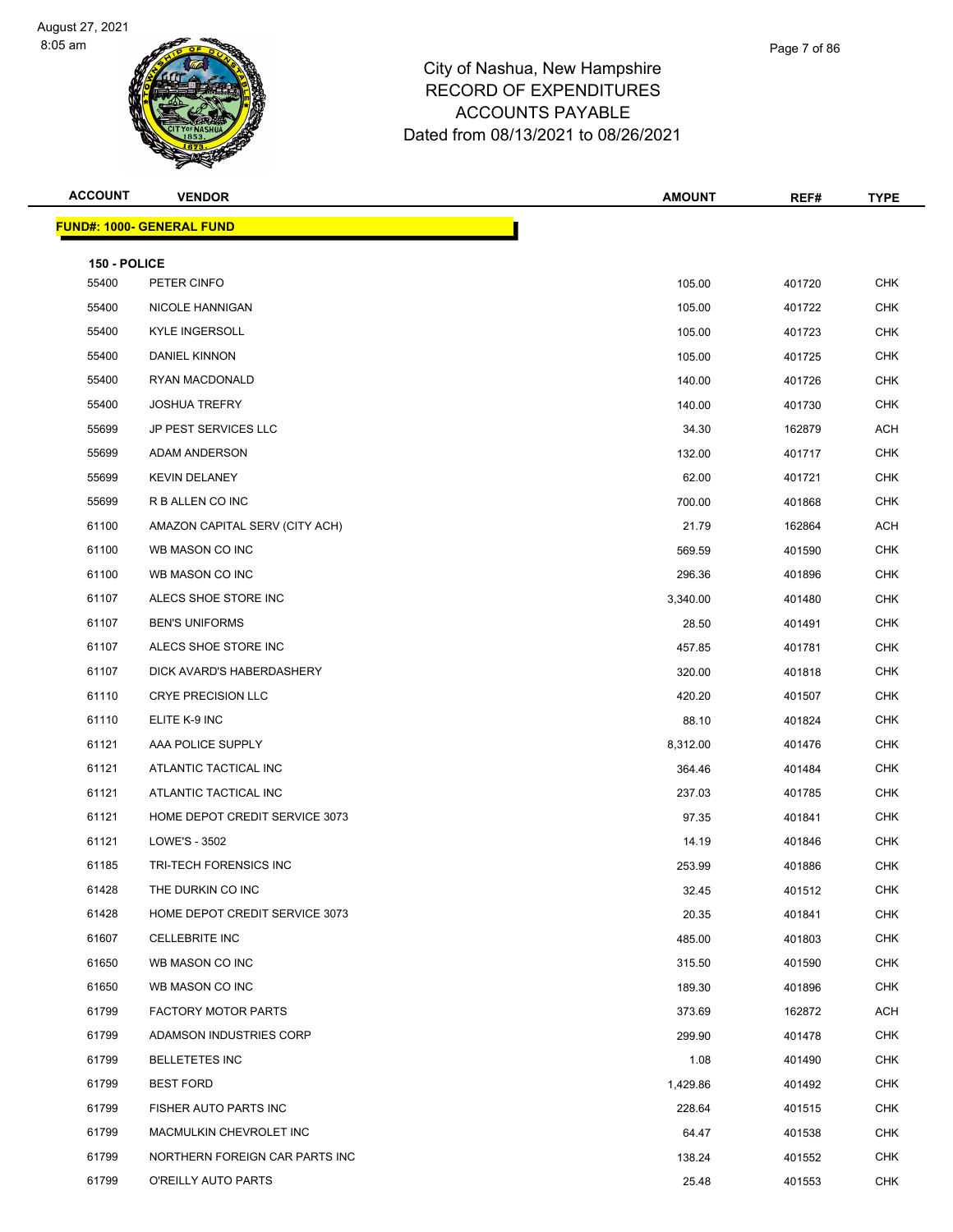

| <b>ACCOUNT</b> | <b>VENDOR</b>                    | <b>AMOUNT</b> | REF#   | <b>TYPE</b> |
|----------------|----------------------------------|---------------|--------|-------------|
|                | <b>FUND#: 1000- GENERAL FUND</b> |               |        |             |
| 150 - POLICE   |                                  |               |        |             |
| 61799          | SNAP-ON CREDIT LLC               | 124.91        | 401573 | <b>CHK</b>  |
| 61799          | <b>BEST FORD</b>                 | 2,144.34      | 401792 | <b>CHK</b>  |
| 61799          | HOME DEPOT CREDIT SERVICE 3073   | 33.92         | 401841 | <b>CHK</b>  |
| 61799          | MACMULKIN CHEVROLET INC          | 63.39         | 401847 | <b>CHK</b>  |
| 61799          | NORTHERN FOREIGN CAR PARTS INC   | 341.93        | 401861 | <b>CHK</b>  |
| 61799          | SAFETY-KLEEN SYSTEMS INC         | 143.70        | 401871 | <b>CHK</b>  |
| 71221          | <b>GOVCONNECTION INC</b>         | 1,799.00      | 162873 | <b>ACH</b>  |
| 71221          | ADVANCED ELECTRONIC DESIGN INC   | 867.75        | 401778 | <b>CHK</b>  |
| 71400          | LOWE'S - 3502                    | 379.05        | 401537 | <b>CHK</b>  |
| 71407          | ATLANTIC TACTICAL INC            | 839.93        | 401785 | <b>CHK</b>  |
| 71407          | NORTHERN SAFETY CO INC           | 189.00        | 401862 | <b>CHK</b>  |
|                | <b>TOTAL 150 - POLICE</b>        | \$54,198.51   |        |             |

#### **152 - FIRE**

| 54114 | <b>LIBERTY UTILITIES - NH</b>       | 65.45    | 401754 | <b>CHK</b> |
|-------|-------------------------------------|----------|--------|------------|
| 54114 | <b>LIBERTY UTILITIES - NH</b>       | 376.87   | 401757 | <b>CHK</b> |
| 54228 | JP PEST SERVICES LLC                | 178.00   | 162879 | <b>ACH</b> |
| 54280 | M & M ELECTRICAL SUPPLY CO INC      | 715.60   | 162882 | <b>ACH</b> |
| 54280 | <b>BELLETETES INC</b>               | 6.27     | 401490 | <b>CHK</b> |
| 54280 | BK SYSTEMS INC                      | 372.00   | 401794 | <b>CHK</b> |
| 54280 | HARRY W WELLS & SON INC             | 383.50   | 401838 | <b>CHK</b> |
| 54414 | AMAZON CAPITAL SERV (CITY ACH)      | 161.94   | 162770 | <b>ACH</b> |
| 54600 | NEW ENGLAND KENWORTH                | 108.12   | 401546 | <b>CHK</b> |
| 54600 | CHOICE METALS INC                   | 389.00   | 401805 | <b>CHK</b> |
| 55307 | <b>COMMONWEALTH OF MASS</b>         | 8.55     | 401732 | <b>CHK</b> |
| 55699 | NATIONAL ENGINEERING & TESTING      | 4,299.00 | 401854 | <b>CHK</b> |
| 55699 | W D PERKINS FIRE PUMP               | 2,200.00 | 401894 | <b>CHK</b> |
| 61100 | WB MASON CO INC                     | 182.98   | 401590 | <b>CHK</b> |
| 61110 | BERGERON PROTECTIVE CLOTHING        | 432.39   | 401791 | <b>CHK</b> |
| 61245 | HOME DEPOT CREDIT SERVICE 3065      | 218.96   | 401528 | <b>CHK</b> |
| 61307 | NEW ENGLAND KENWORTH                | 65.70    | 401546 | <b>CHK</b> |
| 61428 | COAST MAINTENANCE SUPPLY CO         | 114.98   | 401809 | <b>CHK</b> |
| 61538 | ROCKINGHAM TURF CARE INC            | 474.00   | 401564 | <b>CHK</b> |
| 61699 | <b>GRANITE CITY ELECTRIC SUPPLY</b> | 271.80   | 401521 | <b>CHK</b> |
| 61699 | POWER & TELEPHONE SUPPLY CO         | 377.34   | 401866 | <b>CHK</b> |
| 61709 | NEW ENGLAND KENWORTH                | 547.78   | 401856 | <b>CHK</b> |
| 61799 | <b>ALLEGIANCE TRUCKS</b>            | 633.28   | 401481 | <b>CHK</b> |
| 61799 | <b>BELLETETES INC</b>               | 17.96    | 401490 | <b>CHK</b> |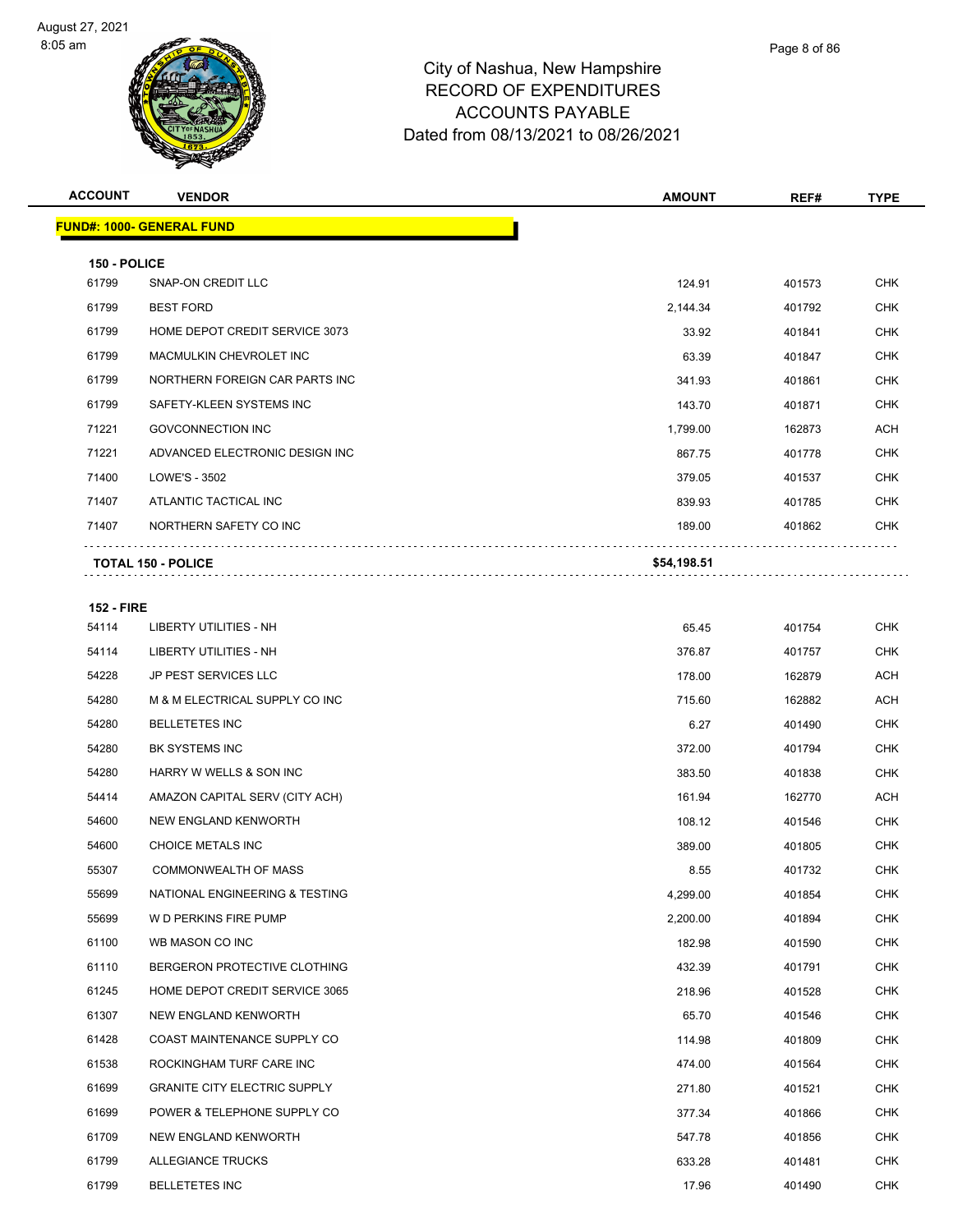



| <b>ACCOUNT</b>    | <b>VENDOR</b>                              | <b>AMOUNT</b> | REF#   | <b>TYPE</b> |
|-------------------|--------------------------------------------|---------------|--------|-------------|
|                   | <u> FUND#: 1000- GENERAL FUND</u>          |               |        |             |
| <b>152 - FIRE</b> |                                            |               |        |             |
| 61799             | <b>GRANITE STATE GLASS</b>                 | 966.00        | 401522 | <b>CHK</b>  |
| 61799             | DONOVAN SPRING CO INC                      | 385.39        | 401819 | <b>CHK</b>  |
| 61799             | <b>FASTENAL CO</b>                         | 136.00        | 401827 | <b>CHK</b>  |
| 61799             | <b>MAINE OXY</b>                           | 242.35        | 401849 | <b>CHK</b>  |
| 61799             | MINUTEMAN TRUCKS INC                       | 50.82         | 401851 | CHK         |
| 61799             | SSV TOOLS LLC (SNAP-ON TOOLS)              | 31.75         | 401880 | <b>CHK</b>  |
| 61900             | <b>GLENN W NIELSEN</b>                     | 156.48        | 401550 | CHK         |
| 68355             | <b>CANAL ART &amp; FRAMING</b>             | 1,130.48      | 401496 | <b>CHK</b>  |
| 71400             | <b>BELLETETES INC</b>                      | 512.70        | 401490 | <b>CHK</b>  |
| 71400             | STRYKER SALES CORPORATION                  | 10,009.68     | 401577 | CHK         |
| 71800             | RELIABLE APPLIANCE SERVICE &               | 240.95        | 401560 | <b>CHK</b>  |
|                   | <b>TOTAL 152 - FIRE</b>                    | \$26,464.07   |        |             |
|                   | <b>153 - BUILDING INSPECTION</b>           |               |        |             |
| 55100             | VERIZON WIRELESS-642044677                 | 160.04        | 401769 | <b>CHK</b>  |
| 55307             | TIMOTHY DUPONT                             | 368.48        | 162775 | <b>ACH</b>  |
|                   | <b>TOTAL 153 - BUILDING INSPECTION</b>     | \$528.52      |        |             |
|                   | <b>156 - EMERGENCY MANAGEMENT</b>          |               |        |             |
| 55300             | <b>TARA MURPHY</b>                         | 62.38         | 401461 | <b>CHK</b>  |
| 55421             | <b>JUSTIN KATES</b>                        | 195.00        | 162777 | ACH         |
| 68325             | <b>JUSTIN KATES</b>                        | 429.99        | 162777 | <b>ACH</b>  |
|                   | <b>TOTAL 156 - EMERGENCY MANAGEMENT</b>    | \$687.37      |        |             |
|                   | <b>157 - CITYWIDE COMMUNICATIONS</b>       |               |        |             |
| 54435             | MOTOROLA SOLUTIONS INC                     | 205,776.19    | 162889 | <b>ACH</b>  |
| 71207             | MOTOROLA SOLUTIONS INC                     | 1,955.03      | 162787 | <b>ACH</b>  |
| 71207             | MOTOROLA SOLUTIONS INC                     | 492.60        | 162889 | <b>ACH</b>  |
|                   | <b>TOTAL 157 - CITYWIDE COMMUNICATIONS</b> | \$208,223.82  |        |             |
|                   | <b>158 - PARKING ENFORCEMENT</b>           |               |        |             |
| 54625             | 1ST PRIORITY TOWING & RECOVERY             | 145.00        | 401776 | <b>CHK</b>  |
| 54625             | BROADSIDE COLLISION LLC                    | 1,245.00      | 401796 | <b>CHK</b>  |
|                   |                                            |               |        |             |

 54625 D & R TOWING INC 1,100.00 401815 CHK 55100 VERIZON WIRELESS-242339465 169.92 401475 CHK 61107 M & N SPORTS LLC 567.10 162883 ACH 61799 MAYNARD & LESIEUR INC **And Accord 2018 12:00** 492.00 401539 CHK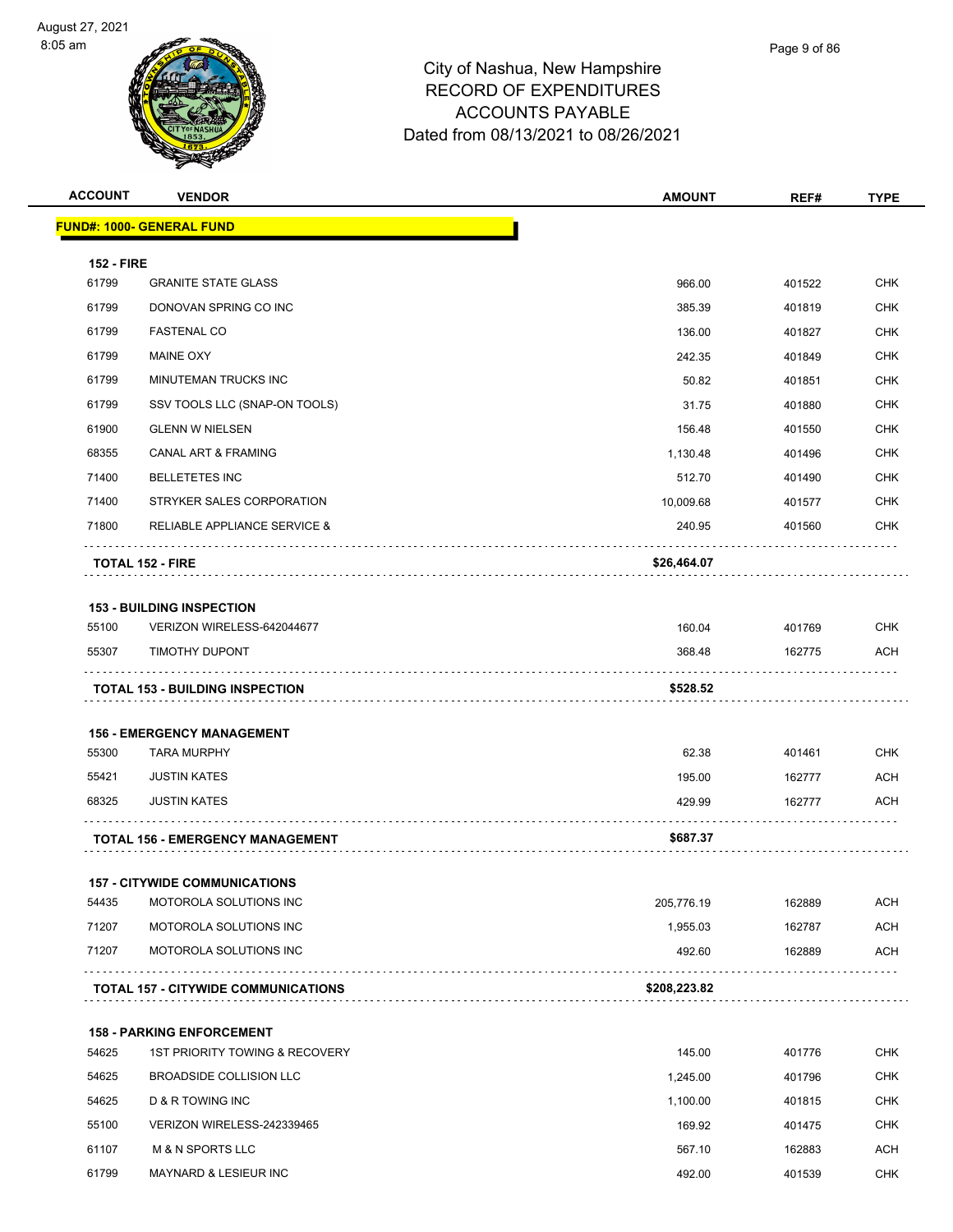| <b>ACCOUNT</b> | <b>VENDOR</b>                                 | <b>AMOUNT</b> | REF#   | <b>TYPE</b> |
|----------------|-----------------------------------------------|---------------|--------|-------------|
|                | <u> FUND#: 1000- GENERAL FUND</u>             |               |        |             |
|                | <b>TOTAL 158 - PARKING ENFORCEMENT</b>        | \$3,719.02    |        |             |
|                |                                               |               |        |             |
|                | <b>160 - PW-ADMIN &amp; ENGINEERING</b>       |               |        |             |
| 54114          | LIBERTY UTILITIES - NH                        | 22.05         | 401759 | <b>CHK</b>  |
| 55118          | VERIZON WIRELESS-542088278                    | 120.03        | 401770 | <b>CHK</b>  |
| 55118          | VERIZON WIRELESS-542274983                    | 260.04        | 401773 | <b>CHK</b>  |
| 55307          | <b>ROBERT MEUNIER</b>                         | 308.00        | 401460 | <b>CHK</b>  |
| 55699          | <b>JP PEST SERVICES LLC</b>                   | 92.46         | 162879 | ACH         |
| 61100          | AMAZON CAPITAL SERV (CITY ACH)                | 67.24         | 162864 | <b>ACH</b>  |
| 61100          | WB MASON CO INC                               | 166.97        | 401590 | <b>CHK</b>  |
| 61107          | ALECS SHOE STORE INC                          | 109.95        | 401480 | CHK         |
| 61107          | ALECS SHOE STORE INC                          | 219.95        | 401781 | <b>CHK</b>  |
| 61310          | ALTERNATIVE VEHICLE SERVICE GR                | 33.97         | 162867 | ACH         |
|                | <b>TOTAL 160 - PW-ADMIN &amp; ENGINEERING</b> | \$1,400.66    |        |             |
| 161 - STREETS  |                                               |               |        |             |
| 54100          | <b>EVERSOURCE</b>                             | 965.42        | 401751 | <b>CHK</b>  |
| 54114          | <b>LIBERTY UTILITIES - NH</b>                 | 124.48        | 401761 | <b>CHK</b>  |
| 54228          | <b>JP PEST SERVICES LLC</b>                   | 68.00         | 162776 | ACH         |
| 54236          | CALLOGIX INC                                  | 133.42        | 401800 | <b>CHK</b>  |
| 54450          | AMAZON CAPITAL SERV (CITY ACH)                | 33.27         | 162864 | ACH         |
| 54600          | AMAZON CAPITAL SERV (CITY ACH)                | 195.97        | 162770 | <b>ACH</b>  |
| 54600          | <b>MCDEVITT TRUCKS INC</b>                    | 46.93         | 162781 | <b>ACH</b>  |
| 54600          | THE HOPE GROUP                                | 354.46        | 162875 | ACH         |
| 54600          | AUTO ELECTRIC WAREHOUSE INC                   | 95.00         | 401485 | <b>CHK</b>  |
| 54600          | CARPARTS DISTRIBUTION CENTER.                 | 182.10        | 401498 | CHK         |
| 54600          | DONOVAN SPRING CO INC                         | 900.74        | 401510 | CHK         |
| 54600          | SAFETY-KLEEN SYSTEMS INC                      | 312.06        | 401565 | <b>CHK</b>  |
| 54600          | SANEL NAPA                                    | 777.09        | 401568 | <b>CHK</b>  |
| 54600          | SOUTHWORTH-MILTON INC                         | 2,415.81      | 401575 | <b>CHK</b>  |
| 54600          | <b>TEXTRAIL TRAILER PARTS</b>                 | 20.30         | 401581 | <b>CHK</b>  |
| 54600          | CARPARTS DISTRIBUTION CENTER,                 | 454.94        | 401801 | <b>CHK</b>  |
| 54600          | D & R TOWING INC                              | 330.00        | 401815 | <b>CHK</b>  |
| 54600          | IRVING BLENDING AND PACKAGING                 | 380.09        | 401843 | <b>CHK</b>  |
| 54600          | JORDAN EQUIPMENT CO                           | 2,766.26      | 401844 | <b>CHK</b>  |
| 54600          | SANEL NAPA                                    | 116.00        | 401873 | CHK         |
| 54600          | SANITARY EQUIPMENT CO INC                     | 2,978.06      | 401874 | CHK         |
| 54600          | SOUTHWORTH-MILTON INC                         | 533.83        | 401879 | <b>CHK</b>  |
| 55118          | VERIZON WIRELESS-542088278                    | 440.11        | 401770 | <b>CHK</b>  |
|                |                                               |               |        |             |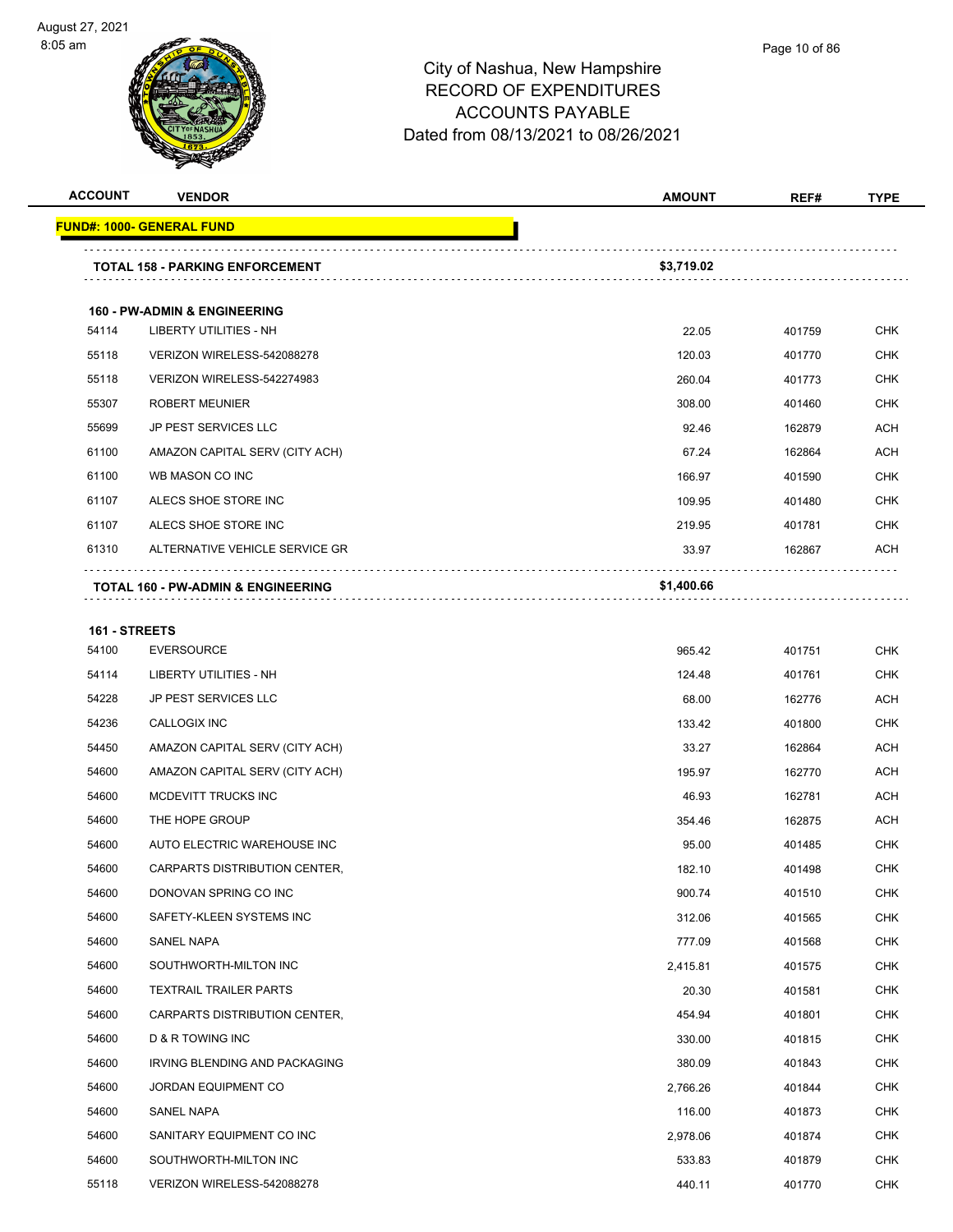



| <b>ACCOUNT</b> | <b>VENDOR</b>                      | <b>AMOUNT</b> | REF#   | <b>TYPE</b> |
|----------------|------------------------------------|---------------|--------|-------------|
|                | <b>FUND#: 1000- GENERAL FUND</b>   |               |        |             |
| 161 - STREETS  |                                    |               |        |             |
| 55118          | VERIZON WIRELESS 242253167         | 160.04        | 401771 | <b>CHK</b>  |
| 55118          | VERIZON WIRELESS-542274983         | 40.01         | 401773 | <b>CHK</b>  |
| 55699          | RON TURLEY ASSOC INC               | 1,075.00      | 401870 | <b>CHK</b>  |
| 61100          | AMAZON CAPITAL SERV (CITY ACH)     | 67.31         | 162770 | <b>ACH</b>  |
| 61107          | ALECS SHOE STORE INC               | 220.00        | 401480 | <b>CHK</b>  |
| 61107          | CINTAS#016                         | 453.14        | 401501 | <b>CHK</b>  |
| 61107          | ALECS SHOE STORE INC               | 324.95        | 401781 | <b>CHK</b>  |
| 61107          | FUTURE SUPPLY CO                   | 284.76        | 401829 | <b>CHK</b>  |
| 61166          | BOT L GAS INC                      | 74.25         | 401795 | <b>CHK</b>  |
| 61299          | AMAZON CAPITAL SERV (CITY ACH)     | 12.39         | 162864 | <b>ACH</b>  |
| 61299          | MAGID GLOVE & SAFETY MFG CO.       | 145.60        | 162884 | <b>ACH</b>  |
| 61299          | <b>BELLETETES INC</b>              | 1,755.42      | 401490 | <b>CHK</b>  |
| 61299          | HOME DEPOT CREDIT SERVICE 3065     | 20.24         | 401528 | <b>CHK</b>  |
| 61299          | FUTURE SUPPLY CO                   | 1,293.20      | 401829 | <b>CHK</b>  |
| 61300          | <b>GLOBAL MONTELLO GROUP CORP</b>  | 13,329.41     | 401519 | <b>CHK</b>  |
| 61300          | GLOBAL MONTELLO GROUP CORP         | 13,329.41     | 401832 | <b>CHK</b>  |
| 61307          | SHATTUCK MALONE OIL CO             | 18,658.64     | 401571 | <b>CHK</b>  |
| 61310          | ALTERNATIVE VEHICLE SERVICE GR     | 952.80        | 162867 | <b>ACH</b>  |
| 61542          | PERMA LINE CORP OF NEW ENGLAND     | 2,934.77      | 401556 | <b>CHK</b>  |
| 61542          | PERMA LINE CORP OF NEW ENGLAND     | 681.13        | 401863 | <b>CHK</b>  |
| 61556          | NASHUA WALLPAPER CO INC            | 33.57         | 401543 | <b>CHK</b>  |
| 61560          | AMAZON CAPITAL SERV (CITY ACH)     | 58.99         | 162864 | <b>ACH</b>  |
| 61799          | <b>BELLETETES INC</b>              | 114.65        | 401490 | <b>CHK</b>  |
| 61799          | CARPARTS DISTRIBUTION CENTER,      | (18.00)       | 401498 | <b>CHK</b>  |
| 61799          | <b>FASTENAL CO</b>                 | 12.62         | 401514 | <b>CHK</b>  |
| 61799          | <b>GRAINGER</b>                    | 23.76         | 401520 | CHK         |
| 61799          | <b>GRAINGER</b>                    | 27.26         | 401833 | <b>CHK</b>  |
| 71025          | <b>GRAINGER</b>                    | 97.00         | 401833 | <b>CHK</b>  |
| 71025          | HOME DEPOT CREDIT SERVICE 3065     | 201.97        | 401840 | <b>CHK</b>  |
| 71999          | <b>GRAINGER</b>                    | 92.51         | 401520 | <b>CHK</b>  |
|                | <b>TOTAL 161 - STREETS</b>         | \$71,081.14   |        |             |
|                | <b>162 - STREET LIGHTING</b>       |               |        |             |
| 54100          | EVERSOUCE-POWER SUPPLY             | 26,540.26     | 401750 | CHK         |
| 54100          | <b>EVERSOURCE</b>                  | (1.31)        | 401751 | <b>CHK</b>  |
|                | <b>TOTAL 162 - STREET LIGHTING</b> | \$26,538.95   |        |             |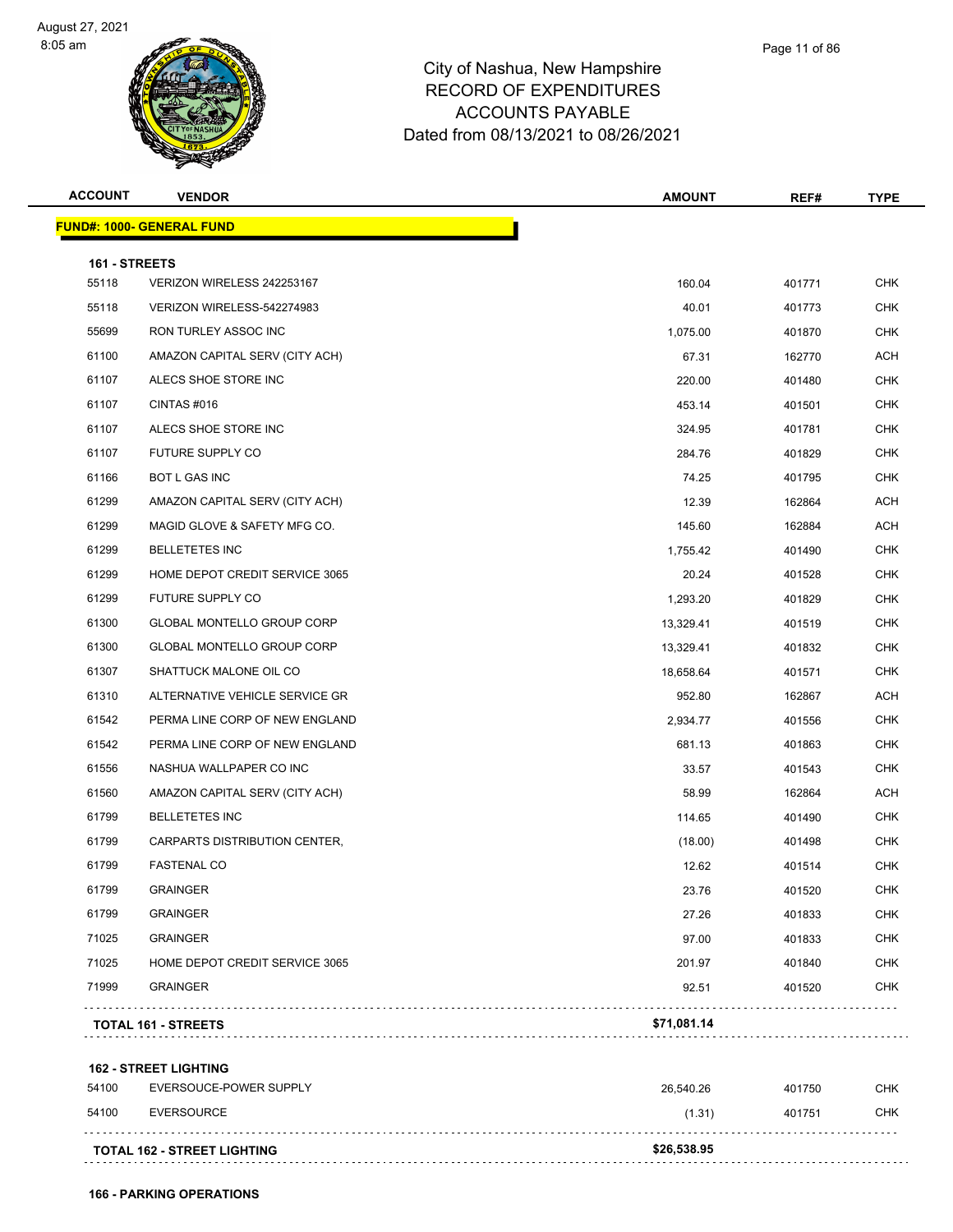



| <b>ACCOUNT</b> | <b>VENDOR</b>                               | <b>AMOUNT</b> | REF#   | TYPE       |
|----------------|---------------------------------------------|---------------|--------|------------|
|                | <u> FUND#: 1000- GENERAL FUND</u>           |               |        |            |
|                | <b>166 - PARKING OPERATIONS</b>             |               |        |            |
| 54280          | GATE CITY FENCE CO INC                      | 300.00        | 401830 | <b>CHK</b> |
| 54600          | ASAP ALARM & ELECTRICAL LLC                 | 815.00        | 401784 | <b>CHK</b> |
| 55307          | <b>JILL STANSFIELD</b>                      | 46.98         | 401724 | <b>CHK</b> |
| 55421          | <b>JILL STANSFIELD</b>                      | 54.00         | 401724 | <b>CHK</b> |
| 55607          | UNITED PARCEL SERVICE                       | 4.42          | 401767 | <b>CHK</b> |
| 55699          | CALE AMERICA INC                            | 1,570.00      | 401799 | <b>CHK</b> |
| 55699          | THE DOTY GROUP INC                          | 8,950.00      | 401820 | <b>CHK</b> |
| 55699          | POM INC                                     | 100.00        | 401864 | <b>CHK</b> |
| 61299          | NASHUA WALLPAPER CO INC                     | 15.99         | 401543 | <b>CHK</b> |
|                | <b>TOTAL 166 - PARKING OPERATIONS</b>       | \$11,856.39   |        |            |
|                | <b>170 - HYDROELECTRIC OPERATIONS</b>       |               |        |            |
| 54290          | <b>ESSEX POWER SERVICES INC</b>             | 15,033.69     | 401825 | <b>CHK</b> |
| 54821          | TRIANGLE PORTABLE SERVICES INC              | 266.00        | 401585 | <b>CHK</b> |
|                | <b>TOTAL 170 - HYDROELECTRIC OPERATIONS</b> | \$15,299.69   |        |            |
|                |                                             |               |        |            |
|                | <b>171 - COMMUNITY SERVICES</b>             |               |        |            |
| 55200          | <b>NACCHO</b>                               | 1,320.00      | 401470 | <b>CHK</b> |
| 55699          | RIGHTSPACE STORAGE                          | 299.00        | 401561 | <b>CHK</b> |
| 61100          | AMAZON CAPITAL SERV (CITY ACH)              | 479.00        | 162770 | <b>ACH</b> |
| 61100          | WB MASON CO INC                             | 841.97        | 401590 | <b>CHK</b> |
| 61100          | <b>BOBBIE BAGLEY</b>                        | 181.08        | 401787 | <b>CHK</b> |
|                | <b>TOTAL 171 - COMMUNITY SERVICES</b>       | \$3,121.05    |        |            |
|                | <b>172 - COMMUNITY HEALTH</b>               |               |        |            |
| 55200          | SIGMA THETA TAU INTERNATIONAL               | 123.00        | 401764 | <b>CHK</b> |
| 55400          | SAINT ANSELM COLLEGE                        | 130.00        | 401763 | <b>CHK</b> |
| 61299          | AMAZON CAPITAL SERV (CITY ACH)              | 14.90         | 162864 | ACH        |
|                | <b>TOTAL 172 - COMMUNITY HEALTH</b>         | \$267.90      | .      |            |
|                | <b>173 - ENVIRONMENTAL HEALTH</b>           |               |        |            |
| 42142          | <b>ROBERT HEMMINGS</b>                      | 35.00         | 401839 | <b>CHK</b> |
| 55100          | VERIZON WIRELESS-642274605                  | 120.03        | 401772 | <b>CHK</b> |
| 61149          | <b>BAILEYS TEST STRIPS</b>                  | 442.50        | 401487 | <b>CHK</b> |
| 61149          | <b>VWR INTERNATIONAL</b>                    | 133.61        | 401589 | <b>CHK</b> |
| 61149          | <b>VWR INTERNATIONAL</b>                    | 31.26         | 401893 | <b>CHK</b> |
|                |                                             |               |        |            |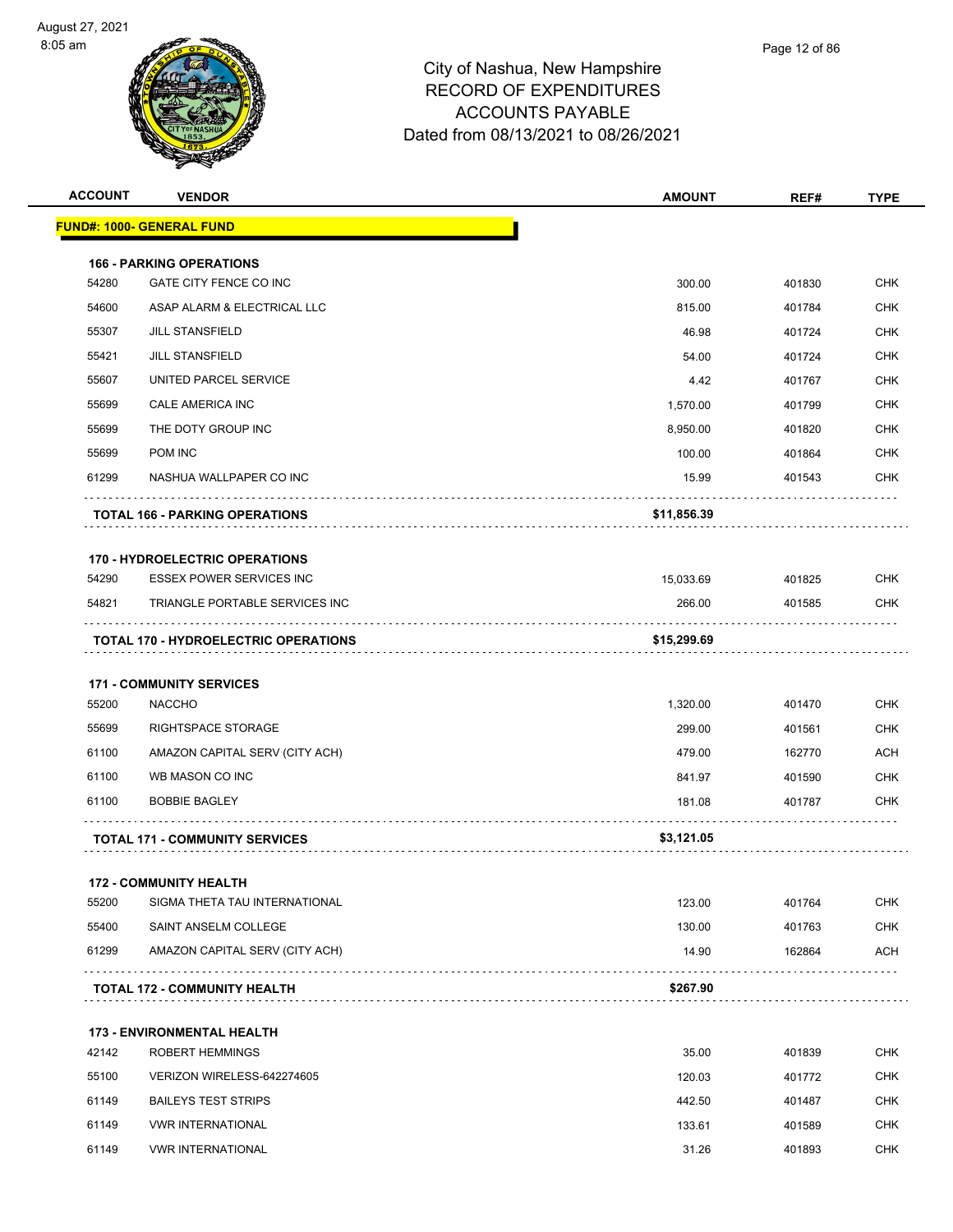

| <b>ACCOUNT</b> | <b>VENDOR</b>                             | <b>AMOUNT</b> | REF#   | <b>TYPE</b> |
|----------------|-------------------------------------------|---------------|--------|-------------|
|                | <b>FUND#: 1000- GENERAL FUND</b>          |               |        |             |
|                | <b>TOTAL 173 - ENVIRONMENTAL HEALTH</b>   | \$762.40      |        |             |
|                | <b>174 - WELFARE ADMINISTRATION</b>       |               |        |             |
| 55200          | <b>NHLWAA</b>                             | 15.00         | 401859 | <b>CHK</b>  |
|                | <b>TOTAL 174 - WELFARE ADMINISTRATION</b> | \$15.00       |        |             |
|                | <b>175 - WELFARE ASSISTANCE</b>           |               |        |             |
| 55810          | <b>BCAD PROPERTIES</b>                    | 1,600.00      | 401690 | <b>CHK</b>  |
| 55810          | <b>COUNTRY BARN MOTEL</b>                 | 378.90        | 401691 | <b>CHK</b>  |
| 55810          | <b>LAMERAND ENTERPRISES</b>               | 900.00        | 401692 | <b>CHK</b>  |
| 55810          | <b>MCCHANDLER LLC</b>                     | 840.00        | 401693 | <b>CHK</b>  |
| 55810          | <b>JACQUES POULIN</b>                     | 725.00        | 401694 | <b>CHK</b>  |
| 55810          | <b>GEORGE K RAUH</b>                      | 525.00        | 401695 | <b>CHK</b>  |
| 55810          | 4 1/2 BEECH STREET LLC                    | 1,600.00      | 402045 | <b>CHK</b>  |
| 55810          | <b>BISHOP REAL ESTATE MGMT INC</b>        | 1,340.00      | 402046 | <b>CHK</b>  |
| 55810          | THE ELEVEN REALTY GROUP                   | 498.05        | 402047 | <b>CHK</b>  |
| 55810          | <b>HARKESH KRISHAN</b>                    | 266.00        | 402048 | <b>CHK</b>  |
| 55810          | HINCH CROWLEY REALTY ASSOC                | 1,100.00      | 402049 | <b>CHK</b>  |
| 55810          | <b>L &amp; G PROPERTIES LLC</b>           | 800.00        | 402050 | <b>CHK</b>  |
| 55810          | LUCIER MORGAN LLC                         | 1,350.00      | 402051 | <b>CHK</b>  |
| 55810          | STEPHEN D WONG                            | 600.00        | 402052 | <b>CHK</b>  |
| 55814          | <b>LIBERTY UTILITIES</b>                  | 415.78        | 401689 | CHK         |
| 55814          | <b>EVERSOURCE</b>                         | 301.58        | 402044 | <b>CHK</b>  |
|                | TOTAL 175 - WELFARE ASSISTANCE            | \$13,240.31   |        |             |

#### **177 - PARKS & RECREATION**

| 44549 | <b>GERRY GADBOIS</b>           | 100.00   | 402014 | CHK        |
|-------|--------------------------------|----------|--------|------------|
| 54141 | PENNICHUCK WATER WORKS INC     | 213.21   | 401762 | <b>CHK</b> |
| 54280 | M & M ELECTRICAL SUPPLY CO INC | 92.22    | 162882 | ACH        |
| 54280 | AFFILIATED HVAC SERVICES LLC   | 235.00   | 401479 | <b>CHK</b> |
| 54280 | <b>BOT L GAS INC</b>           | 134.49   | 401495 | <b>CHK</b> |
| 54280 | GATE CITY FENCE CO INC         | 2,075.00 | 401518 | <b>CHK</b> |
| 54280 | <b>HAJOCA CORPORATION</b>      | 585.95   | 401525 | <b>CHK</b> |
| 54280 | NASHUA WALLPAPER CO INC        | 9.98     | 401543 | <b>CHK</b> |
| 54280 | SEASONAL SPECIALTY STORES      | 199.96   | 401570 | <b>CHK</b> |
| 54280 | SITEONE LANDSCAPE SUPPLY LLC   | 465.43   | 401572 | <b>CHK</b> |
| 54280 | AIRGAS USA LLC                 | 137.76   | 401779 | <b>CHK</b> |
| 54280 | AMI GRAPHICS INC               | 616.80   | 401782 | <b>CHK</b> |
| 54280 | <b>FASTENAL CO</b>             | 280.73   | 401827 | <b>CHK</b> |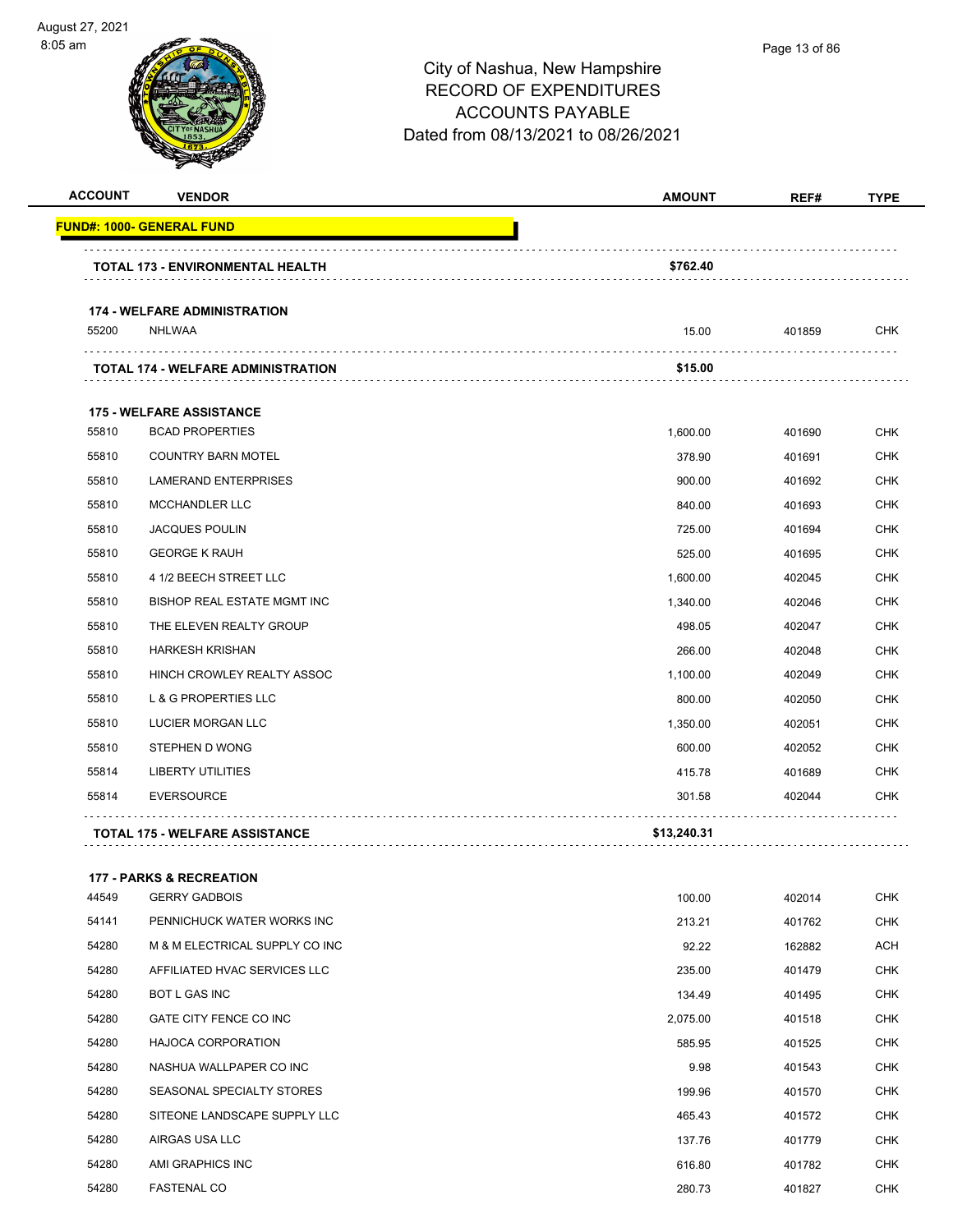



| <b>ACCOUNT</b> | <b>VENDOR</b>                             | <b>AMOUNT</b> | REF#   | <b>TYPE</b> |
|----------------|-------------------------------------------|---------------|--------|-------------|
|                | <b>FUND#: 1000- GENERAL FUND</b>          |               |        |             |
|                | <b>177 - PARKS &amp; RECREATION</b>       |               |        |             |
| 54280          | <b>GATE CITY MONUMENT INC</b>             | 738.00        | 401831 | <b>CHK</b>  |
| 54280          | <b>SGS TURF CARE</b>                      | 450.00        | 401876 | <b>CHK</b>  |
| 54280          | UNITED SITE SERVICES                      | 119.00        | 401890 | <b>CHK</b>  |
| 54600          | <b>D &amp; R TOWING INC</b>               | 125.00        | 401815 | <b>CHK</b>  |
| 54821          | UNITED SITE SERVICES                      | 3,194.00      | 401890 | <b>CHK</b>  |
| 55118          | VERIZON WIRELESS-542088278                | 40.01         | 401770 | CHK         |
| 55200          | NAT'L RECREATION & PARK ASSOC             | 110.00        | 401544 | CHK         |
| 55200          | NEW ENGLAND INDEPENDENT                   | 200.00        | 401545 | CHK         |
| 55400          | <b>NHRPA</b>                              | 70.00         | 401548 | <b>CHK</b>  |
| 55654          | AMERICAN LEGION BAND                      | 600.00        | 401482 | <b>CHK</b>  |
| 55654          | <b>SWANK MOTION PICTURES INC</b>          | 425.00        | 401579 | <b>CHK</b>  |
| 61100          | AMAZON CAPITAL SERV (CITY ACH)            | 43.98         | 162770 | <b>ACH</b>  |
| 61107          | ALECS SHOE STORE INC                      | 110.00        | 401480 | <b>CHK</b>  |
| 61299          | <b>B &amp; S LOCKSMITHS INC</b>           | 48.14         | 401486 | <b>CHK</b>  |
| 61299          | <b>B &amp; S LOCKSMITHS INC</b>           | 235.11        | 401786 | <b>CHK</b>  |
| 61300          | <b>GLOBAL MONTELLO GROUP CORP</b>         | 1,243.42      | 401519 | <b>CHK</b>  |
| 61310          | ALTERNATIVE VEHICLE SERVICE GR            | 330.67        | 162867 | ACH         |
| 61799          | CARPARTS DISTRIBUTION CENTER,             | 242.60        | 401498 | <b>CHK</b>  |
| 61799          | CHAPPELL TRACTOR SALES INC                | 41.99         | 401500 | <b>CHK</b>  |
| 61799          | <b>SANEL NAPA</b>                         | 208.59        | 401568 | <b>CHK</b>  |
| 61799          | CARPARTS DISTRIBUTION CENTER,             | 3.37          | 401801 | <b>CHK</b>  |
|                | <b>TOTAL 177 - PARKS &amp; RECREATION</b> | \$13,725.41   |        |             |

**TOTAL 177 - PARKS & RECREATION \$13,725.41**

| 179 - LIBRARY |                                    |          |        |            |  |
|---------------|------------------------------------|----------|--------|------------|--|
| 54114         | <b>LIBERTY UTILITIES - NH</b>      | 184.48   | 401756 | <b>CHK</b> |  |
| 54280         | DEPENDABLE LOCK SERVICE INC        | 160.00   | 401509 | <b>CHK</b> |  |
| 54280         | <b>CINTAS FIRE PROTECTION</b>      | 1,431.02 | 401808 | <b>CHK</b> |  |
| 54428         | <b>CELESTE GUIDICE</b>             | 517.00   | 401499 | <b>CHK</b> |  |
| 54428         | MOBILE BEACON                      | 120.00   | 401540 | <b>CHK</b> |  |
| 54428         | PACIFIC TELEMANAGEMENT SERVICE     | 53.00    | 401555 | <b>CHK</b> |  |
| 54428         | <b>COMCAST</b>                     | 243.35   | 401735 | <b>CHK</b> |  |
| 55200         | AMERICAN LIBRARY ASSOCIATION       | 245.00   | 401463 | <b>CHK</b> |  |
| 55200         | <b>BOSTON CHILDREN'S MUSEUM</b>    | 700.00   | 401464 | <b>CHK</b> |  |
| 55200         | <b>GREATER NASHUA CHAMBER OF</b>   | 500.00   | 401834 | <b>CHK</b> |  |
| 61100         | AMAZON CAPITAL SERV (CITY ACH)     | 191.93   | 162770 | ACH        |  |
| 61100         | WB MASON CO INC                    | 74.66    | 401590 | <b>CHK</b> |  |
| 61299         | AMAZON CAPITAL SERV (CITY ACH)     | 113.56   | 162770 | ACH        |  |
| 61299         | <b>CREDIBLE TRANSLATIONS &amp;</b> | 54.00    | 401506 | <b>CHK</b> |  |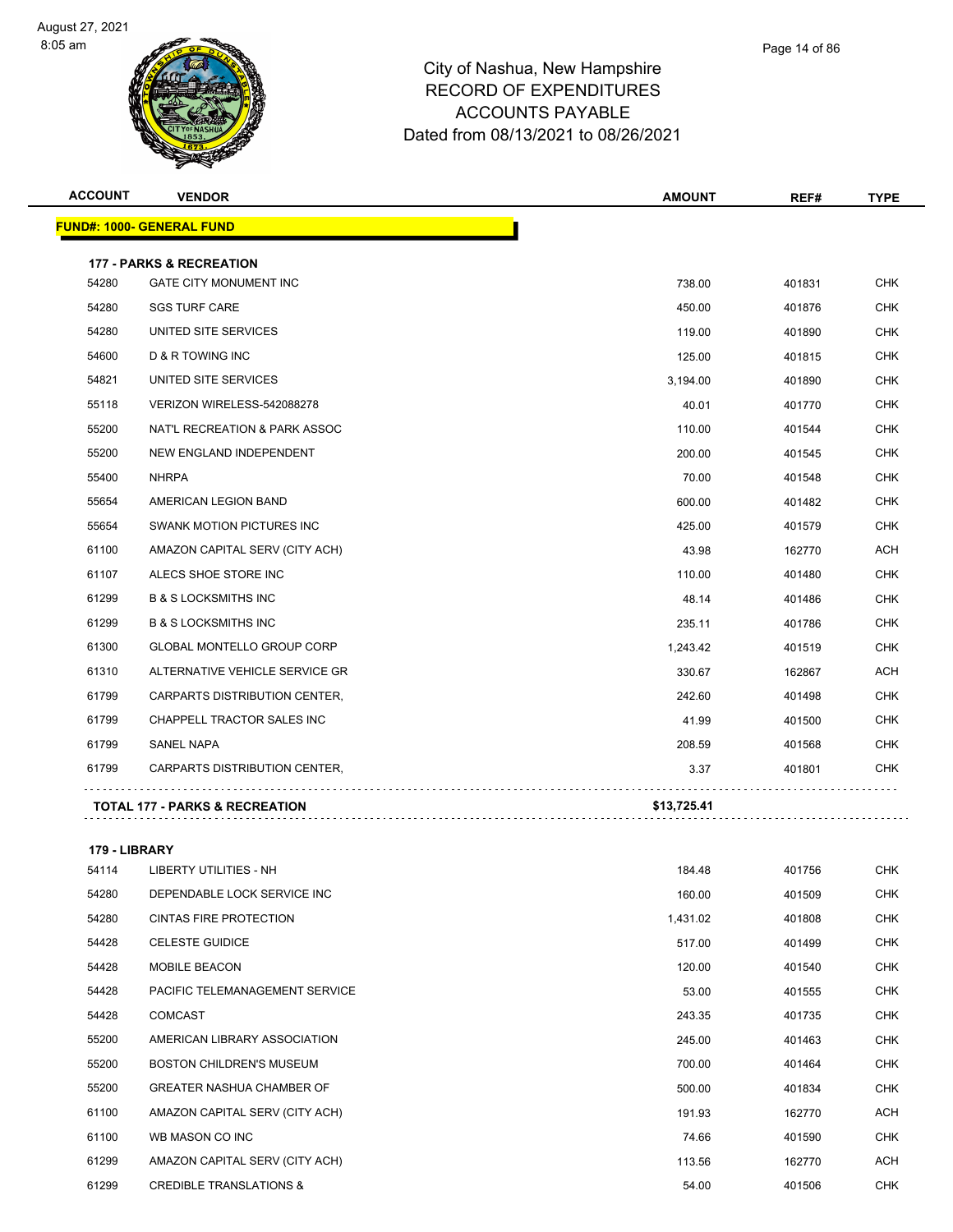



| <b>ACCOUNT</b>      | <b>VENDOR</b>                                                   | <b>AMOUNT</b> | REF#   | <b>TYPE</b>              |
|---------------------|-----------------------------------------------------------------|---------------|--------|--------------------------|
|                     | <b>FUND#: 1000- GENERAL FUND</b>                                |               |        |                          |
| 179 - LIBRARY       |                                                                 |               |        |                          |
| 61299               | WB MASON CO INC                                                 | 21.99         | 401590 | <b>CHK</b>               |
| 61299               | <b>BRODART CO</b>                                               | 193.85        | 401797 | <b>CHK</b>               |
| 61299               | THE COPY SHOP                                                   | 990.00        | 401812 | CHK                      |
| 61428               | AMAZON CAPITAL SERV (CITY ACH)                                  | 88.19         | 162770 | <b>ACH</b>               |
| 61428               | COAST MAINTENANCE SUPPLY CO                                     | 368.75        | 401809 | <b>CHK</b>               |
| 61807               | INGRAM LIBRARY SERVICES LLC                                     | 16.15         | 162876 | <b>ACH</b>               |
| 61807               | <b>BAKER &amp; TAYLOR</b>                                       | 255.02        | 401489 | <b>CHK</b>               |
| 61807               | HARPER COLLINS PUBLISHERS LLC                                   | 39.71         | 401526 | <b>CHK</b>               |
| 61807               | <b>BAKER &amp; TAYLOR</b>                                       | 1,376.65      | 401789 | <b>CHK</b>               |
| 61814               | MIDWEST TAPE LLC                                                | 157.47        | 162785 | <b>ACH</b>               |
| 61814               | <b>MIDWEST TAPE LLC</b>                                         | 470.03        | 162888 | <b>ACH</b>               |
| 61814               | <b>BAKER &amp; TAYLOR</b>                                       | 24.73         | 401489 | <b>CHK</b>               |
| 61814               | <b>BAKER &amp; TAYLOR</b>                                       | 43.98         | 401789 | CHK                      |
| 68322               | THURSDAY SHOOTS LLC                                             | 250.00        | 401584 | <b>CHK</b>               |
| 71000               | AMAZON CAPITAL SERV (CITY ACH)                                  | 398.56        | 162770 | ACH                      |
| 71221               | AMAZON CAPITAL SERV (CITY ACH)                                  | 1,889.54      | 162770 | ACH                      |
| 55699               | <b>181 - COMMUNITY DEVELOPMENT</b><br><b>RKG ASSOCIATES INC</b> | 7,750.00      | 401562 | <b>CHK</b>               |
| 61100               | WB MASON CO INC                                                 | 28.30         | 401590 | CHK                      |
| 61100               | WB MASON CO INC                                                 | 4.99          | 401896 | <b>CHK</b>               |
| 61650               | CONWAY TECHNOLOGY GROUP                                         | 240.00        | 401811 | <b>CHK</b>               |
|                     | <b>TOTAL 181 - COMMUNITY DEVELOPMENT</b>                        | \$8,023.29    |        |                          |
|                     |                                                                 |               |        |                          |
|                     | <b>183 - ECONOMIC DEVELOPMENT</b>                               |               |        |                          |
| 55200<br>61830      | NASHUA MILLYARD ASSOC INC<br><b>COSTAR REALTY INFORMATION</b>   | 746.26        | 401542 | <b>CHK</b><br><b>CHK</b> |
|                     |                                                                 | 797.18        | 401505 |                          |
|                     | <b>TOTAL 183 - ECONOMIC DEVELOPMENT</b>                         | \$1,543.44    |        |                          |
| <b>191 - SCHOOL</b> |                                                                 |               |        |                          |
| 52300               | SUN LIFE ASSURANCE CO OF CANAD                                  | 5,032.58      | 162796 | <b>ACH</b>               |
| 52300               | UNUM LIFE INSURANCE                                             | 3,947.24      | 401684 | <b>CHK</b>               |
| 53128               | <b>JACKSON LEWIS LLP</b>                                        | 4,000.00      | 162826 | ACH                      |
| 53128               | WADLEIGH STARR & PETERS PLLC                                    | 1,066.00      | 401685 | <b>CHK</b>               |
| 53128               | MATTHEW & LEAH DONAHUE                                          | 1,260.00      | 401936 | <b>CHK</b>               |
| 53128               | WADLEIGH STARR & PETERS PLLC                                    | 3,261.66      | 402008 | CHK                      |
| 53614               | <b>CLARK ASSOC</b>                                              | 13,109.75     | 401617 | <b>CHK</b>               |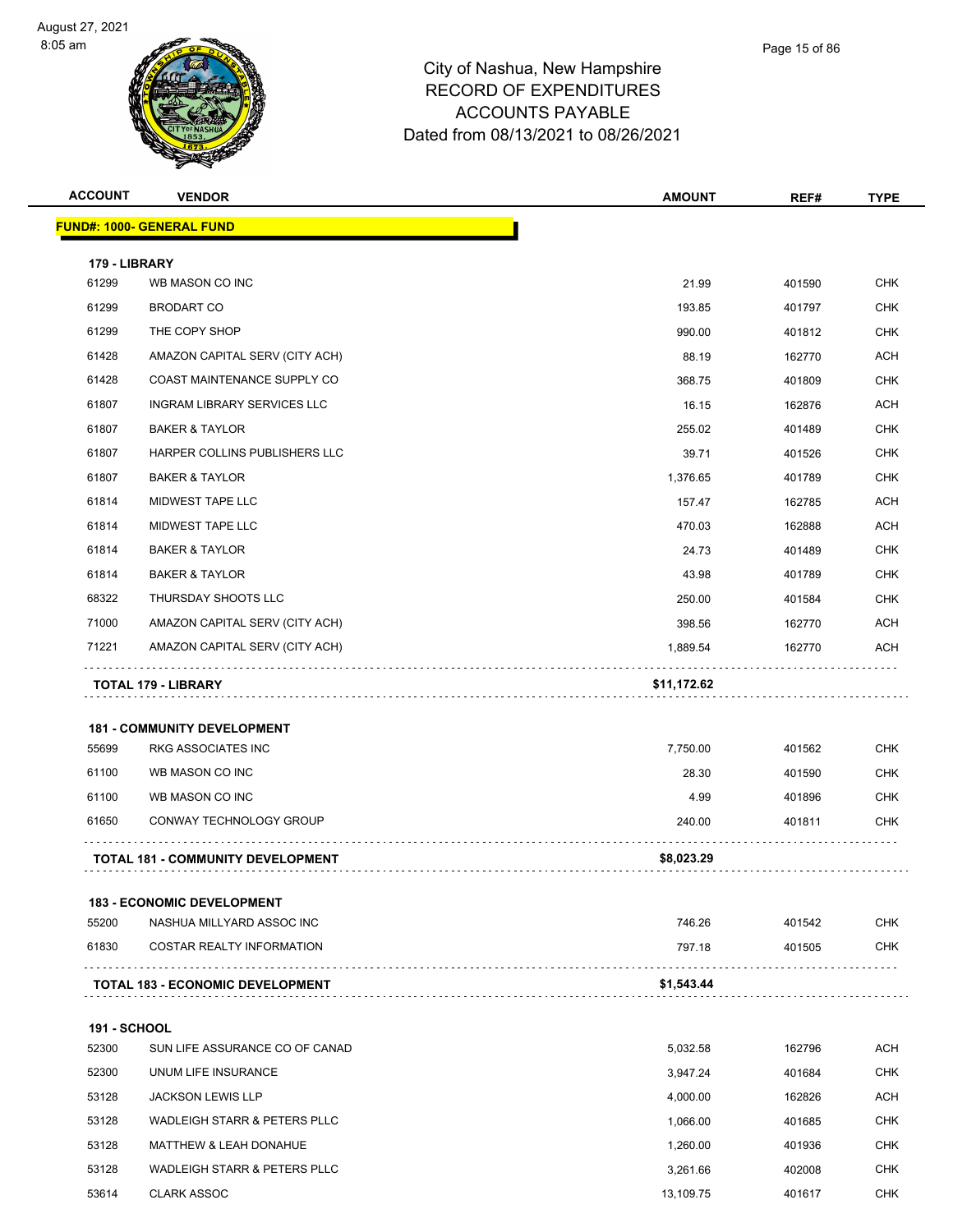



| pshire |  |  |
|--------|--|--|
| URES   |  |  |
| .E     |  |  |

Page 16 of 86

| <b>ACCOUNT</b>               | <b>VENDOR</b>                    | AMOUNT     | REF#   | <b>TYPE</b> |
|------------------------------|----------------------------------|------------|--------|-------------|
|                              | <b>FUND#: 1000- GENERAL FUND</b> |            |        |             |
|                              |                                  |            |        |             |
| <b>191 - SCHOOL</b><br>53614 | AMY MCCARTNEY                    | 5,130.00   | 401965 | <b>CHK</b>  |
| 53628                        | <b>BWP</b>                       | 15,278.96  | 401612 | <b>CHK</b>  |
| 53628                        | FIRE PROTECTION TESTING LLC      | 835.00     | 401629 | <b>CHK</b>  |
| 53628                        | STATE OF NH CRIMINAL RECORDS     | 1,114.00   | 401913 | <b>CHK</b>  |
| 53628                        | AMERICAN SECURITY & FIRE PROTE   | 385.00     | 401917 | <b>CHK</b>  |
| 53628                        | BECKY KAY REUSE HOPKINSON        | 700.00     | 401952 | <b>CHK</b>  |
| 53628                        | PROFISHANT INC                   | 1,150.00   | 401983 | <b>CHK</b>  |
| 54100                        | MENH SOLAR HOLDINGS LLC          | 5,487.22   | 401659 | <b>CHK</b>  |
| 54100                        | <b>EVERSOURCE</b>                | 106,456.86 | 401900 | <b>CHK</b>  |
| 54114                        | LIBERTY UTILITIES - NH           | 218.09     | 401901 | <b>CHK</b>  |
| 54114                        | LIBERTY UTILITIES - NH           | 183.80     | 401902 | <b>CHK</b>  |
| 54114                        | LIBERTY UTILITIES - NH           | 61.26      | 401903 | <b>CHK</b>  |
| 54114                        | <b>LIBERTY UTILITIES - NH</b>    | 61.26      | 401904 | <b>CHK</b>  |
| 54114                        | LIBERTY UTILITIES - NH           | 61.26      | 401905 | <b>CHK</b>  |
| 54114                        | <b>LIBERTY UTILITIES - NH</b>    | 61.26      | 401906 | <b>CHK</b>  |
| 54114                        | LIBERTY UTILITIES - NH           | 63.84      | 401907 | <b>CHK</b>  |
| 54114                        | LIBERTY UTILITIES - NH           | 215.19     | 401908 | <b>CHK</b>  |
| 54114                        | <b>LIBERTY UTILITIES - NH</b>    | 166.97     | 401909 | <b>CHK</b>  |
| 54114                        | LIBERTY UTILITIES - NH           | 197.81     | 401910 | <b>CHK</b>  |
| 54114                        | SPRAGUE RESOURCES LP             | 1,076.08   | 401994 | <b>CHK</b>  |
| 54141                        | PENNICHUCK WATER WORKS INC       | 4,291.35   | 401593 | <b>CHK</b>  |
| 54141                        | PENNICHUCK WATER WORKS INC       | 2,490.40   | 401911 | <b>CHK</b>  |
| 54280                        | <b>BELLETETES INC</b>            | 4,900.25   | 401603 | <b>CHK</b>  |
| 54280                        | GATE CITY FENCE CO INC           | 1,070.00   | 401635 | <b>CHK</b>  |
| 54280                        | MARVELL PLATE GLASS INC          | 205.00     | 401652 | <b>CHK</b>  |
| 54280                        | NASHUA WALLPAPER CO INC          | 228.93     | 401663 | CHK         |
| 54280                        | <b>BELLETETES INC</b>            | 17.98      | 401922 | <b>CHK</b>  |
| 54280                        | HOME DEPOT CREDIT SERVICES       | (36.94)    | 401951 | <b>CHK</b>  |
| 54280                        | L&W SUPPLY #7396                 | 475.47     | 401961 | <b>CHK</b>  |
| 54280                        | NASHUA WALLPAPER CO INC          | 103.57     | 401969 | <b>CHK</b>  |
| 54280                        | <b>VIKING ROOFING INC</b>        | 1,100.84   | 402006 | <b>CHK</b>  |
| 54450                        | MCINTIRE BUSINESS PRODUCTS INC   | 6,224.00   | 401656 | <b>CHK</b>  |
| 54487                        | CLEAN-O-RAMA                     | 1,076.59   | 401619 | CHK         |
| 54487                        | MCINTIRE BUSINESS PRODUCTS INC   | 389.00     | 401656 | <b>CHK</b>  |
| 54487                        | CLEAN-O-RAMA                     | 1,354.89   | 401929 | CHK         |
| 54487                        | <b>TEXTRAIL TRAILER PARTS</b>    | 15.98      | 402000 | <b>CHK</b>  |
| 54487                        | UNITED MACHINE REPAIR INC        | 678.23     | 402002 | <b>CHK</b>  |
| 54600                        | DONOVAN EQUIPMENT CO INC         | 500.87     | 401625 | <b>CHK</b>  |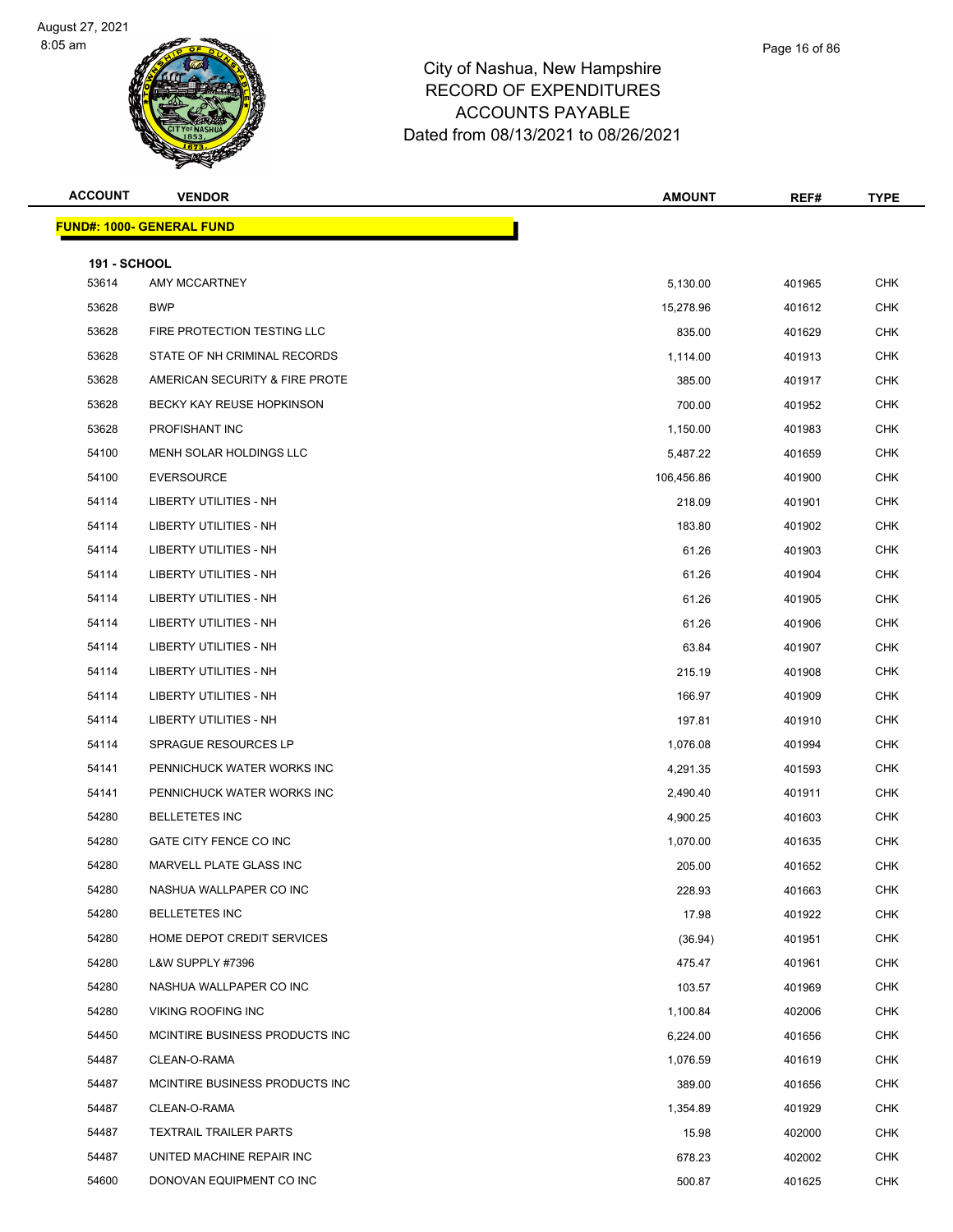



| Page 17 of 86 |
|---------------|
|               |

| <b>ACCOUNT</b>               | <b>VENDOR</b>                      | <b>AMOUNT</b> | REF#   | <b>TYPE</b> |
|------------------------------|------------------------------------|---------------|--------|-------------|
|                              | <b>FUND#: 1000- GENERAL FUND</b>   |               |        |             |
|                              |                                    |               |        |             |
| <b>191 - SCHOOL</b><br>54600 | <b>MAYNARD &amp; LESIEUR INC</b>   | 164.77        | 401655 | <b>CHK</b>  |
| 54600                        | SANEL NAPA                         | 11.39         | 401674 | <b>CHK</b>  |
| 54600                        | <b>BEST FORD</b>                   | 1,220.07      | 401923 | CHK         |
| 54600                        | <b>CUES INC</b>                    | 1,305.80      | 401933 | <b>CHK</b>  |
| 54600                        | LOU'S CUSTOM EXHAUST               | 300.00        | 401963 | <b>CHK</b>  |
| 54821                        | PITNEY BOWES GLOBAL FIN SVCS       | 370.18        | 401594 | <b>CHK</b>  |
| 55109                        | CONSOLIDATED COMMUNICATIONS        | 68.60         | 401592 | <b>CHK</b>  |
| 55109                        | <b>WINDSTREAM</b>                  | 271.31        | 401597 | <b>CHK</b>  |
| 55109                        | CONSOLIDATED COMMUNICATIONS        | 85.35         | 401899 | <b>CHK</b>  |
| 55109                        | VERIZON WIRELESS 742005979         | 395.23        | 401914 | <b>CHK</b>  |
| 55200                        | <b>CPI INC</b>                     | 150.00        | 401622 | <b>CHK</b>  |
| 55200                        | NH SOCCER COACHES ASSN             | 50.00         | 401665 | <b>CHK</b>  |
| 55200                        | <b>NHADA</b>                       | 840.00        | 401666 | <b>CHK</b>  |
| 55200                        | <b>NHIAA</b>                       | 540.00        | 401667 | <b>CHK</b>  |
| 55200                        | <b>NHFHCA</b>                      | 50.00         | 401973 | <b>CHK</b>  |
| 55307                        | DANIEL ALEXANDER                   | 90.72         | 401599 | <b>CHK</b>  |
| 55307                        | <b>ANTHONY PARKER</b>              | 18.71         | 401671 | <b>CHK</b>  |
| 55307                        | KIMBERLY SARFDE                    | 30.33         | 401675 | <b>CHK</b>  |
| 55307                        | <b>JOHN FINOCCHIARO</b>            | 172.90        | 401943 | <b>CHK</b>  |
| 55400                        | <b>NAESP</b>                       | 2,898.00      | 401661 | <b>CHK</b>  |
| 55600                        | THE COPY SHOP                      | 2,054.00      | 401931 | <b>CHK</b>  |
| 55600                        | <b>JOSTENS INC</b>                 | 9.33          | 401956 | <b>CHK</b>  |
| 55607                        | RESERVE ACCOUNT                    | 1,500.00      | 401595 | CHK         |
| 55607                        | PITNEY BOWES GLOBAL FIN SVCS       | 174.75        | 401912 | <b>CHK</b>  |
| 55607                        | CMRS-POC                           | 4,000.00      | 401930 | <b>CHK</b>  |
| 55607                        | US POSTAL SERVICE                  | 245.00        | 402003 | <b>CHK</b>  |
| 55642                        | <b>MARK CHERBONNEAU</b>            | 50.00         | 401928 | <b>CHK</b>  |
| 55642                        | <b>JAMES R PRESHER</b>             | 64.00         | 401982 | CHK         |
| 55649                        | ERNEST A CLARK II                  | 390.00        | 401618 | <b>CHK</b>  |
| 55690                        | FIRST STUDENT INC                  | 540.75        | 401630 | <b>CHK</b>  |
| 55691                        | COMPASS INNOVATIVE BEHAVIOR        | 900.00        | 401621 | <b>CHK</b>  |
| 55694                        | BOOTHBY THERAPY SERVICES LLC       | 295.00        | 401608 | <b>CHK</b>  |
| 55694                        | <b>CEDARCREST INC</b>              | 5,247.90      | 401615 | <b>CHK</b>  |
| 55694                        | <b>COMPASS INNOVATIVE BEHAVIOR</b> | 790.00        | 401620 | <b>CHK</b>  |
| 55694                        | <b>CREST COLLABORATIVE</b>         | 30,885.00     | 401623 | <b>CHK</b>  |
| 55694                        | HILLCREST EDUCATIONAL CENTERS      | 5,593.22      | 401639 | <b>CHK</b>  |
| 55694                        | FLLAC EDUCATIONAL COLLABORATIV     | 3,407.68      | 401646 | <b>CHK</b>  |
| 55694                        | MELMARK NEW ENGLAND                | 93,138.11     | 401658 | CHK         |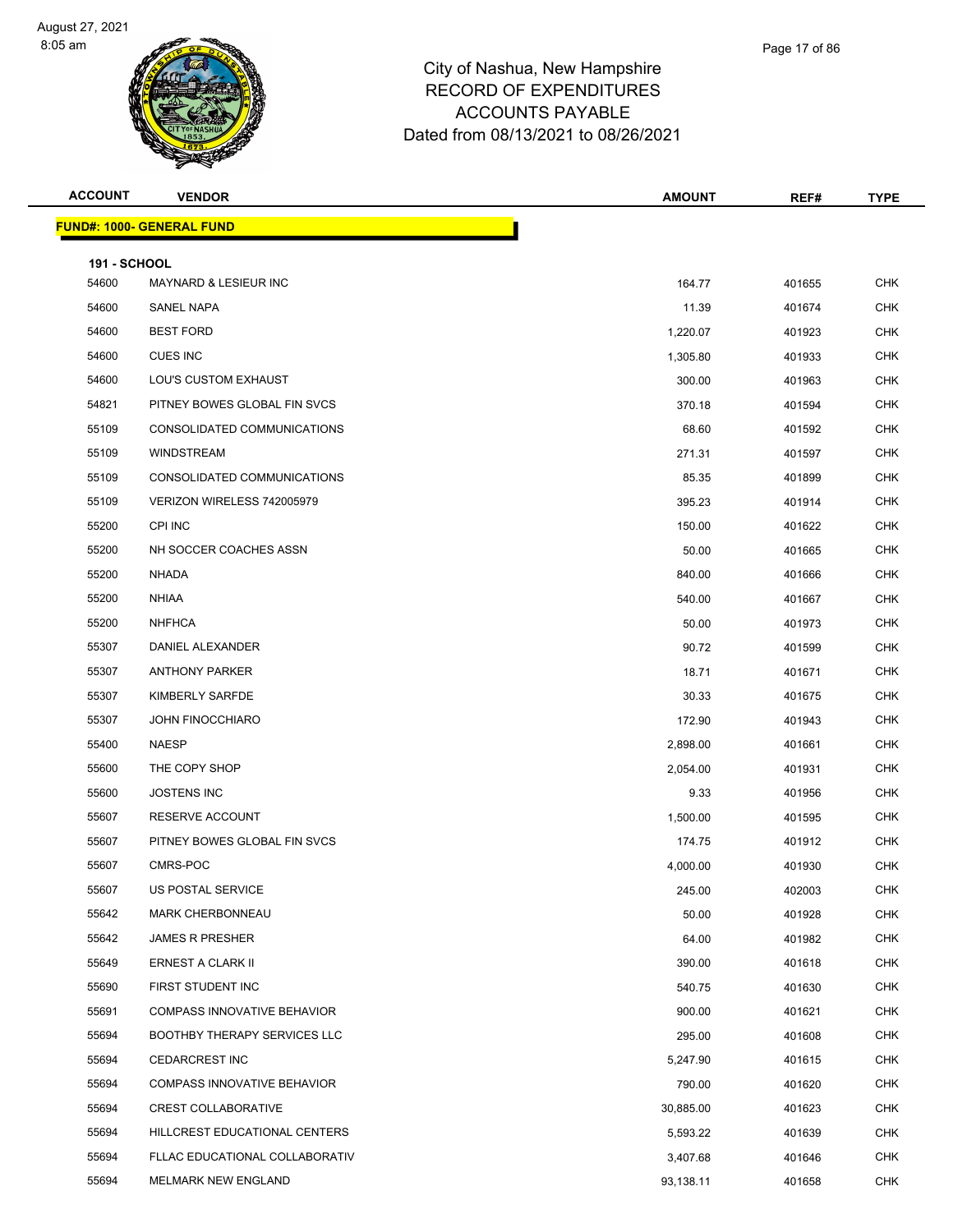



| <b>ACCOUNT</b>               | <b>VENDOR</b>                         | <b>AMOUNT</b> | REF#   | <b>TYPE</b> |
|------------------------------|---------------------------------------|---------------|--------|-------------|
|                              | <b>FUND#: 1000- GENERAL FUND</b>      |               |        |             |
|                              |                                       |               |        |             |
| <b>191 - SCHOOL</b><br>55694 | MOUNT PROSPECT ACADEMY INC            | 12,366.54     | 401660 | <b>CHK</b>  |
| 55694                        | NASHOBA LEARNING GROUP                | 8,867.88      | 401662 | <b>CHK</b>  |
| 55694                        | DOCTOR FRANKLIN PERKINS SCH           | 6,378.74      | 401935 | <b>CHK</b>  |
| 55694                        | EASTER SEALS OF NEW HAMPSHIRE         | 3,465.00      | 401937 | <b>CHK</b>  |
| 55694                        | FLLAC EDUCATIONAL COLLABORATIV        | 4,567.78      | 401960 | <b>CHK</b>  |
| 55694                        | REHABILITATION CENTERS, LLC           | 3,420.00      | 401966 | <b>CHK</b>  |
| 55694                        | PAUL CENTER                           | 13,621.78     | 401979 | <b>CHK</b>  |
| 55694                        | ST ANNS HOME INC                      | 5,706.54      | 401996 | <b>CHK</b>  |
| 55694                        | VALLEY COLLABORATIVE                  | 374.00        | 402004 | <b>CHK</b>  |
| 61100                        | (SCHOOL ACH) AMAZON CAPITAL SE        | 234.73        | 162793 | <b>ACH</b>  |
| 61100                        | (SCHOOL ACH) AMAZON CAPITAL SE        | 48.97         | 162824 | <b>ACH</b>  |
| 61100                        | SCHOOL SPECIALTY LLC                  | 17.34         | 401678 | <b>CHK</b>  |
| 61100                        | WB MASON CO INC                       | 968.78        | 401686 | <b>CHK</b>  |
| 61100                        | WB MASON CO INC                       | 464.33        | 402010 | <b>CHK</b>  |
| 61135                        | (SCHOOL ACH) AMAZON CAPITAL SE        | 1,954.06      | 162793 | <b>ACH</b>  |
| 61135                        | (SCHOOL ACH) AMAZON CAPITAL SE        | 1,969.78      | 162824 | <b>ACH</b>  |
| 61135                        | <b>BLICK ART MATERIALS</b>            | 2,182.59      | 401606 | <b>CHK</b>  |
| 61135                        | CARTRIDGE WORLD MANCHESTER            | 33.99         | 401614 | <b>CHK</b>  |
| 61135                        | ELLISON EDUCATIONAL EQUIPMENT         | 102.96        | 401626 | <b>CHK</b>  |
| 61135                        | FIRE MOUNTAIN GEMS                    | 1,089.88      | 401628 | <b>CHK</b>  |
| 61135                        | <b>FREESTYLE PHOTOGRAPHIC SUPPLIE</b> | 2,170.06      | 401633 | <b>CHK</b>  |
| 61135                        | J W PEPPER & SON INC                  | 109.45        | 401644 | <b>CHK</b>  |
| 61135                        | MARKET BASKET ACCT 2589096            | 313.19        | 401651 | <b>CHK</b>  |
| 61135                        | PHOTO WAREHOUSE                       | 525.15        | 401672 | <b>CHK</b>  |
| 61135                        | SCHOOL SPECIALTY LLC                  | 3,890.54      | 401678 | <b>CHK</b>  |
| 61135                        | SPRINT SYSTEMS OF PHOTOGRAPHY         | 227.34        | 401679 | <b>CHK</b>  |
| 61135                        | SUPER DUPER INC                       | 148.89        | 401682 | CHK         |
| 61135                        | WB MASON CO INC                       | 811.62        | 401686 | <b>CHK</b>  |
| 61135                        | WOODWIND & BRASSWIND                  | 116.50        | 401688 | CHK         |
| 61135                        | ACADEMIC THERAPY/HIGH NOON BKS        | 94.80         | 401915 | <b>CHK</b>  |
| 61135                        | <b>BATTERIES PLUS</b>                 | 76.06         | 401920 | <b>CHK</b>  |
| 61135                        | CASEYS WOOD PRODUCTS INC              | 67.05         | 401927 | CHK         |
| 61135                        | <b>JENNIFER FITZGERALD</b>            | 99.00         | 401944 | <b>CHK</b>  |
| 61135                        | <b>FLAGHOUSE INC</b>                  | 125.86        | 401945 | <b>CHK</b>  |
| 61135                        | <b>IRENE HUMEL</b>                    | 201.43        | 401953 | <b>CHK</b>  |
| 61135                        | J W PEPPER & SON INC                  | 22.49         | 401955 | CHK         |
| 61135                        | <b>NASSP</b>                          | 385.00        | 401970 | CHK         |
| 61135                        | O'REILLY AUTO PARTS                   | 1,554.14      | 401976 | <b>CHK</b>  |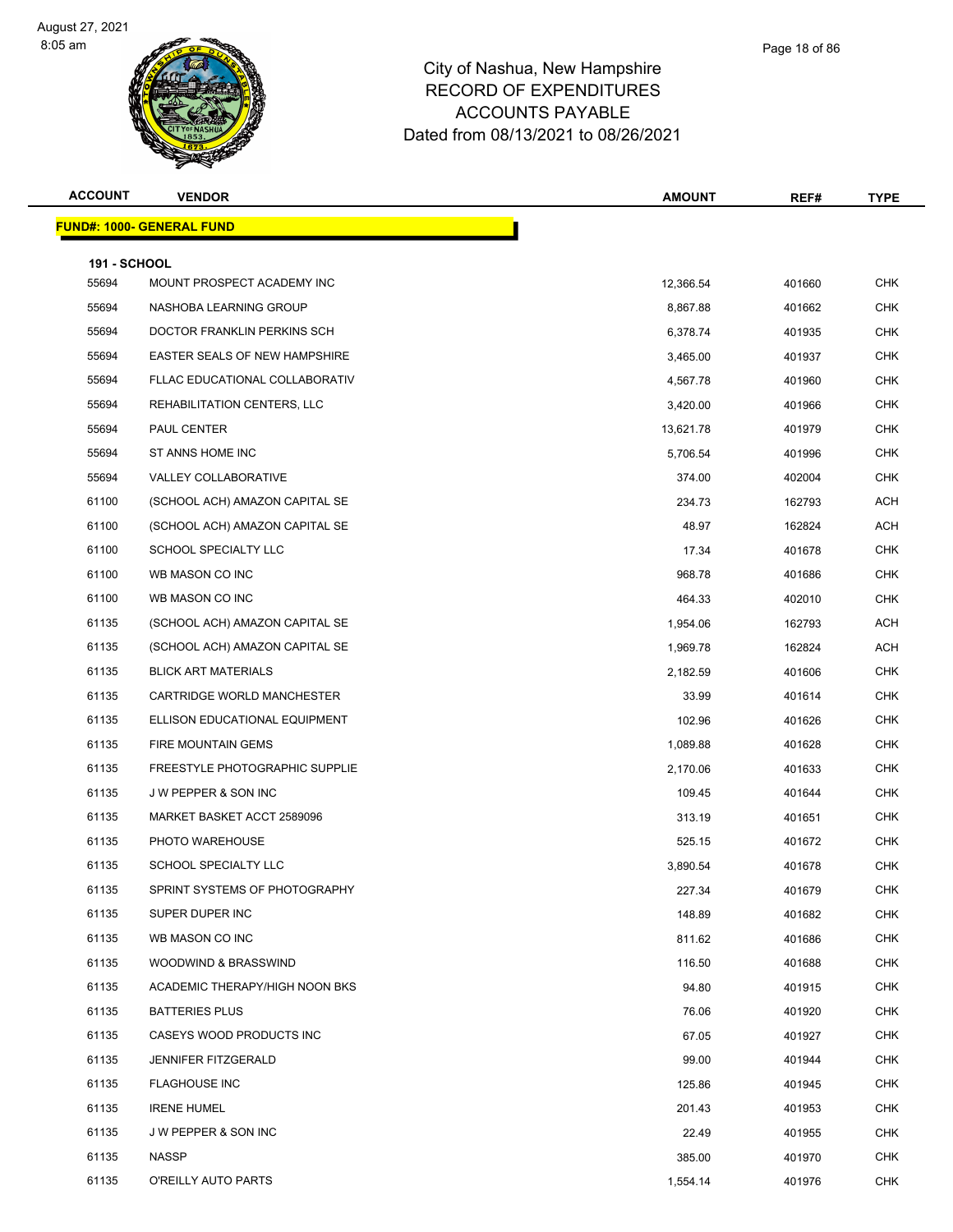

| <b>ACCOUNT</b>      | <b>VENDOR</b>                         | <b>AMOUNT</b> | REF#   | <b>TYPE</b> |
|---------------------|---------------------------------------|---------------|--------|-------------|
|                     | <b>FUND#: 1000- GENERAL FUND</b>      |               |        |             |
| <b>191 - SCHOOL</b> |                                       |               |        |             |
| 61135               | <b>SCHOOL HEALTH</b>                  | 31.60         | 401989 | <b>CHK</b>  |
| 61135               | SCHOOL SPECIALTY LLC                  | 2,989.17      | 401990 | <b>CHK</b>  |
| 61135               | <b>TEACHER SYNERGY LLC</b>            | 97.89         | 401999 | <b>CHK</b>  |
| 61135               | WB MASON CO INC                       | 461.03        | 402010 | <b>CHK</b>  |
| 61135               | ZAX SIGNAGE                           | 56.27         | 402013 | <b>CHK</b>  |
| 61142               | MEDCO SUPPLY INC                      | 464.22        | 162828 | <b>ACH</b>  |
| 61299               | (SCHOOL ACH) AMAZON CAPITAL SE        | 553.04        | 162824 | <b>ACH</b>  |
| 61299               | AMERICAN VAN EQUIPMENT                | 309.66        | 401600 | <b>CHK</b>  |
| 61299               | ANCO SIGNS & STAMPS INC               | 16.40         | 401601 | <b>CHK</b>  |
| 61299               | DECKER SCHOOL FIX                     | 1,192.79      | 401624 | <b>CHK</b>  |
| 61299               | <b>FASTENAL CO</b>                    | 37.90         | 401627 | <b>CHK</b>  |
| 61299               | HOME DEPOT CREDIT SERVICES            | 516.33        | 401640 | <b>CHK</b>  |
| 61299               | ARCSOURCE INC                         | 159.60        | 401918 | <b>CHK</b>  |
| 61299               | <b>FASTENAL CO</b>                    | 252.57        | 401941 | <b>CHK</b>  |
| 61299               | <b>HARRIS TROPHY</b>                  | 900.00        | 401949 | <b>CHK</b>  |
| 61299               | <b>MINUTEMAN PRESS</b>                | 188.27        | 401967 | <b>CHK</b>  |
| 61407               | M & M ELECTRICAL SUPPLY CO INC        | 2,242.40      | 162794 | <b>ACH</b>  |
| 61407               | M & M ELECTRICAL SUPPLY CO INC        | 168.80        | 162827 | <b>ACH</b>  |
| 61407               | REXEL USA INC                         | 134.86        | 162829 | <b>ACH</b>  |
| 61407               | CEN-COM                               | 105.00        | 401616 | <b>CHK</b>  |
| 61407               | <b>GRAINGER</b>                       | 65.25         | 401636 | <b>CHK</b>  |
| 61407               | <b>WILLIAMS COMMUNICATIONS SERVIC</b> | 1,407.50      | 402012 | <b>CHK</b>  |
| 61414               | <b>GRANITE GROUP</b>                  | 88.82         | 401637 | <b>CHK</b>  |
| 61414               | <b>HAJOCA CORPORATION</b>             | 79.36         | 401638 | <b>CHK</b>  |
| 61414               | F W WEBB COMPANY                      | (2,996.46)    | 401939 | <b>CHK</b>  |
| 61414               | <b>GRANITE GROUP</b>                  | 61.38         | 401947 | CHK         |
| 61421               | TOTAL AIR SUPPLY INC                  | 122.85        | 401683 | <b>CHK</b>  |
| 61421               | F W WEBB COMPANY                      | 825.25        | 401939 | <b>CHK</b>  |
| 61421               | TRANE U.S. INC                        | 221.50        | 402001 | <b>CHK</b>  |
| 61428               | CLEAN-O-RAMA                          | 246.87        | 401619 | <b>CHK</b>  |
| 61428               | GRAINGER                              | 349.26        | 401636 | <b>CHK</b>  |
| 61428               | NASHUA WALLPAPER CO INC               | 190.71        | 401663 | <b>CHK</b>  |
| 61428               | CLEAN-O-RAMA                          | 3,238.80      | 401929 | <b>CHK</b>  |
| 61428               | NASHUA WALLPAPER CO INC               | 548.86        | 401969 | <b>CHK</b>  |
| 61428               | NATIONAL CHEMICAL LABS                | 6,916.80      | 401971 | <b>CHK</b>  |
| 61599               | <b>BROX INDUSTRIES INC</b>            | 471.86        | 162825 | ACH         |
| 61599               | <b>BALCOM BROS INC</b>                | 805.00        | 401602 | <b>CHK</b>  |

FRANKLIN PAINT CO INC 2,610.75 401632 CHK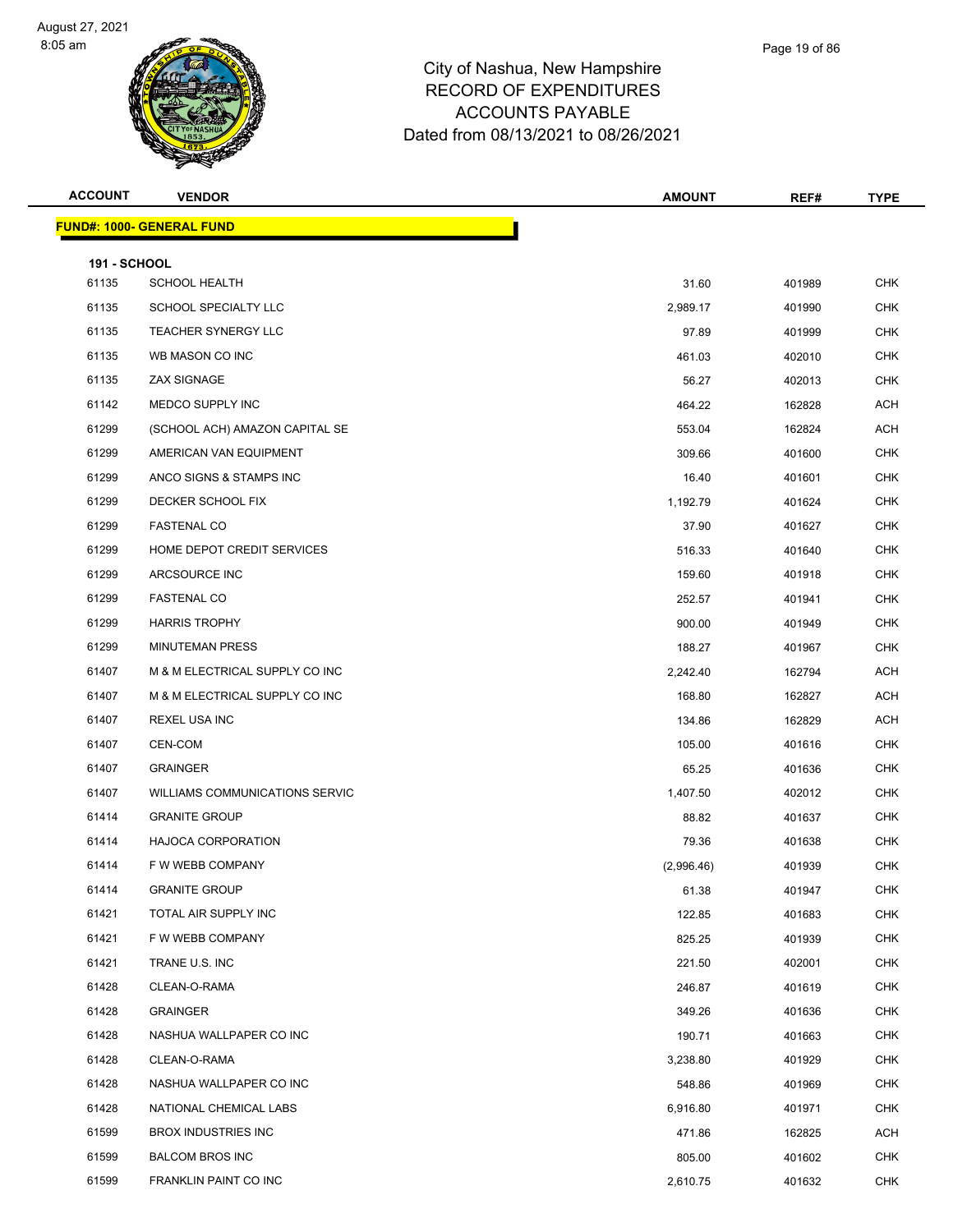

| <b>ACCOUNT</b>      | <b>VENDOR</b>                     |               | <b>AMOUNT</b> | REF#   | <b>TYPE</b> |
|---------------------|-----------------------------------|---------------|---------------|--------|-------------|
|                     | <b>FUND#: 1000- GENERAL FUND</b>  |               |               |        |             |
| <b>191 - SCHOOL</b> |                                   |               |               |        |             |
| 61599               | SITEONE LANDSCAPE SUPPLY LLC      |               | 138.59        | 401991 | <b>CHK</b>  |
| 61607               | (SCHOOL ACH) AMAZON CAPITAL SE    |               | 96.04         | 162824 | ACH         |
| 61607               | COMPUTER HUT dba IT INSIDERS      |               | 229.00        | 401954 | <b>CHK</b>  |
| 61814               | FOLLETT SCHOOL SOLUTIONS INC      |               | 241.29        | 401946 | <b>CHK</b>  |
| 61821               | PROQUEST LLC                      |               | 2,336.29      | 162795 | ACH         |
| 61821               | <b>EBSCO INFORMATION SERVICES</b> |               | 405.79        | 401938 | <b>CHK</b>  |
| 61821               | SPRINGSHARE, LLC                  |               | 965.00        | 401995 | CHK         |
| 61830               | <b>SCHOLASTIC MAGAZINE</b>        |               | 1,385.49      | 401676 | <b>CHK</b>  |
| 61830               | <b>SCHOLASTIC MAGAZINE</b>        |               | 93.39         | 401988 | <b>CHK</b>  |
| 61875               | <b>MACMILLAN HOLDING LLC</b>      |               | 216.48        | 401650 | <b>CHK</b>  |
| 71221               | <b>BUYQUEST</b>                   |               | 88.00         | 401611 | <b>CHK</b>  |
| 71228               | <b>BLACKBOARD INC</b>             |               | 11,850.00     | 401924 | CHK         |
| 71228               | <b>BRIGHTBYTES INC</b>            |               | 44,000.00     | 401926 | <b>CHK</b>  |
| 71228               | NOTABLE INC                       |               | 3,435.00      | 401958 | CHK         |
| 71800               | (SCHOOL ACH) AMAZON CAPITAL SE    |               | 382.25        | 162824 | ACH         |
| 71999               | WB MASON CO INC                   |               | (75.90)       | 401686 | <b>CHK</b>  |
| 71999               | STADIUM SYSTEM INC                |               | 1,860.00      | 401997 | CHK         |
| 71999               | WB MASON CO INC                   |               | 75.90         | 402010 | CHK         |
| 81200               | (SCHOOL ACH) AMAZON CAPITAL SE    | 1075.91.21.30 | (246.21)      | 162793 | <b>ACH</b>  |
| 81200               | M & M ELECTRICAL SUPPLY CO INC    | 1075.91.21.30 | 356.74        | 162794 | ACH         |
| 81200               | M & M ELECTRICAL SUPPLY CO INC    | 1075.91.21.30 | 306.25        | 162827 | ACH         |
| 81200               | STATE OF NEW HAMPSHIRE            | 1075.91.21.30 | 150.00        | 401596 | CHK         |
| 81200               | <b>BELLETETES INC</b>             | 1075.91.21.30 | 1,891.57      | 401603 | <b>CHK</b>  |
| 81200               | <b>HAJOCA CORPORATION</b>         | 1075.91.21.30 | 2,025.99      | 401638 | <b>CHK</b>  |
| 81200               | NASHUA WALLPAPER CO INC           | 1075.91.21.30 | 23.58         | 401663 | <b>CHK</b>  |
| 81200               | DH PACE COMPANY                   | 1075.91.21.30 | 11,839.43     | 401934 | CHK         |
| 81200               | F W WEBB COMPANY                  | 1075.91.21.30 | 2,441.91      | 401939 | <b>CHK</b>  |
| 81200               | <b>HAJOCA CORPORATION</b>         | 1075.91.21.30 | 1,198.94      | 401948 | <b>CHK</b>  |
| 81200               | L&W SUPPLY #7396                  | 1075.91.21.30 | 189.00        | 401961 | <b>CHK</b>  |
| 81200               | <b>L&amp;W SUPPLY CORPORATION</b> | 1075.91.21.30 | 626.83        | 401962 | <b>CHK</b>  |
| 81200               | NASHUA WALLPAPER CO INC           | 1075.91.21.30 | 313.11        | 401969 | <b>CHK</b>  |

**TOTAL FUND 1000 - GENERAL FUND \$5,686,293.12** 

**FUND#: 1001- GF-CAPITAL IMPROVEMENTS**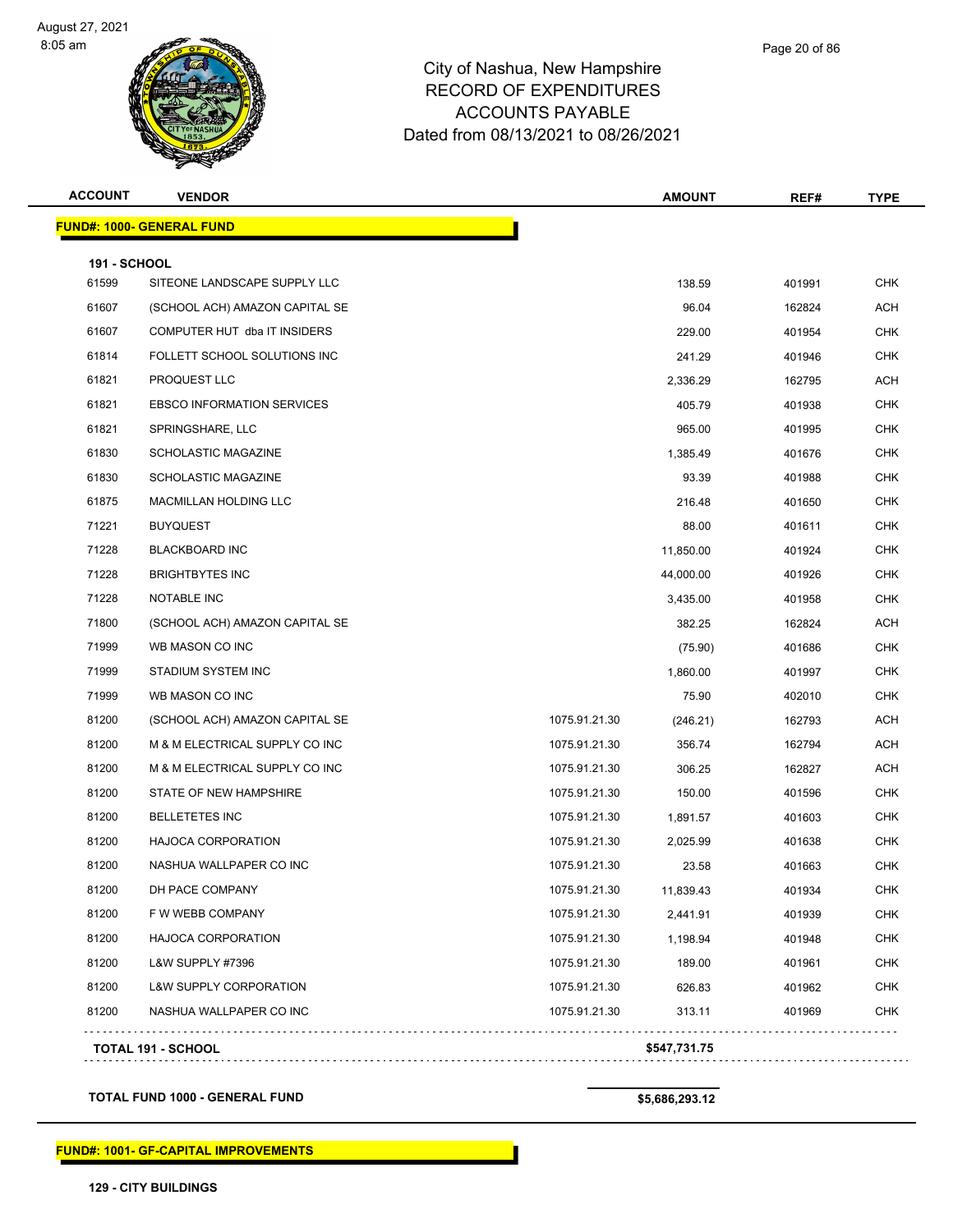| August 27, 2021<br>8:05 am |                                                  | City of Nashua, New Hampshire<br><b>RECORD OF EXPENDITURES</b><br><b>ACCOUNTS PAYABLE</b><br>Dated from 08/13/2021 to 08/26/2021 |               | Page 21 of 86 |             |
|----------------------------|--------------------------------------------------|----------------------------------------------------------------------------------------------------------------------------------|---------------|---------------|-------------|
| <b>ACCOUNT</b>             | <b>VENDOR</b>                                    |                                                                                                                                  | <b>AMOUNT</b> | REF#          | <b>TYPE</b> |
|                            | <b>FUND#: 1001- GF-CAPITAL IMPROVEMENTS</b>      |                                                                                                                                  |               |               |             |
|                            | <b>129 - CITY BUILDINGS</b>                      |                                                                                                                                  |               |               |             |
| 81100                      | COROLLA CONTRACTING INC                          | 2019.29.20.01                                                                                                                    | 223,514.10    | 401813        | <b>CHK</b>  |
|                            | .<br><b>TOTAL 129 - CITY BUILDINGS</b>           |                                                                                                                                  | \$223,514.10  |               |             |
| 161 - STREETS<br>81100     | <b>BELLETETES INC</b>                            | 1071.77.20.30                                                                                                                    | 53.99         | 401790        | <b>CHK</b>  |
|                            | <b>TOTAL 161 - STREETS</b>                       |                                                                                                                                  | \$53.99       |               |             |
| <b>191 - SCHOOL</b>        |                                                  |                                                                                                                                  |               |               |             |
| 81100                      | <b>M &amp; S TRAILERS INC</b>                    | 1075.91.21.30                                                                                                                    | 590.00        | 401649        | <b>CHK</b>  |
| 81100                      | <b>L&amp;W SUPPLY #7396</b>                      | 1075.91.21.30                                                                                                                    | 235.00        | 401961        | <b>CHK</b>  |
| 81200                      | CARDOZA FLOORING                                 | 1075.91.21.01                                                                                                                    | 30,300.78     | 401613        | <b>CHK</b>  |
|                            | <b>TOTAL 191 - SCHOOL</b>                        |                                                                                                                                  | \$31,125.78   |               |             |
|                            | <b>TOTAL FUND 1001 - GF-CAPITAL IMPROVEMENTS</b> |                                                                                                                                  | \$254,693.87  |               |             |
|                            | <b>FUND#: 1010- GENERAL FUND PY ESCROWS</b>      |                                                                                                                                  |               |               |             |
|                            | 102 - BOARD OF ALDERMEN                          |                                                                                                                                  |               |               |             |
| 61100                      | ANCO SIGNS & STAMPS INC                          |                                                                                                                                  | 53.00         | 401733        | <b>CHK</b>  |
|                            | <b>TOTAL 102 - BOARD OF ALDERMEN</b>             |                                                                                                                                  | \$53.00       |               |             |
|                            | <b>177 - PARKS &amp; RECREATION</b>              |                                                                                                                                  |               |               |             |
| 81100                      | GATE CITY FENCE CO INC                           | 2064.77.21.30                                                                                                                    | 4,550.00      | 401518        | <b>CHK</b>  |
|                            | TOTAL 177 - PARKS & RECREATION                   |                                                                                                                                  | \$4,550.00    |               |             |
|                            | TOTAL FUND 1010 - GENERAL FUND PY ESCROWS        |                                                                                                                                  | \$4,603.00    |               |             |
|                            | <b>FUND#: 1020- GENERAL FUND-PY ENCUMBRANCES</b> |                                                                                                                                  |               |               |             |
|                            | <b>122 - INFORMATION TECHNOLOGY</b>              |                                                                                                                                  |               |               |             |
| 53142                      | NEW ERA TECHNOLOGY NH                            |                                                                                                                                  | 1,202.50      | 401858        | <b>CHK</b>  |
|                            | <b>TOTAL 122 - INFORMATION TECHNOLOGY</b>        |                                                                                                                                  | \$1,202.50    |               |             |
|                            | <b>129 - CITY BUILDINGS</b>                      |                                                                                                                                  |               |               |             |
| 61428                      | NEW ENGLAND PAPER & SUPPLY                       |                                                                                                                                  | 390.76        | 401857        | <b>CHK</b>  |
|                            | <b>TOTAL 129 - CITY BUILDINGS</b>                |                                                                                                                                  | \$390.76      |               |             |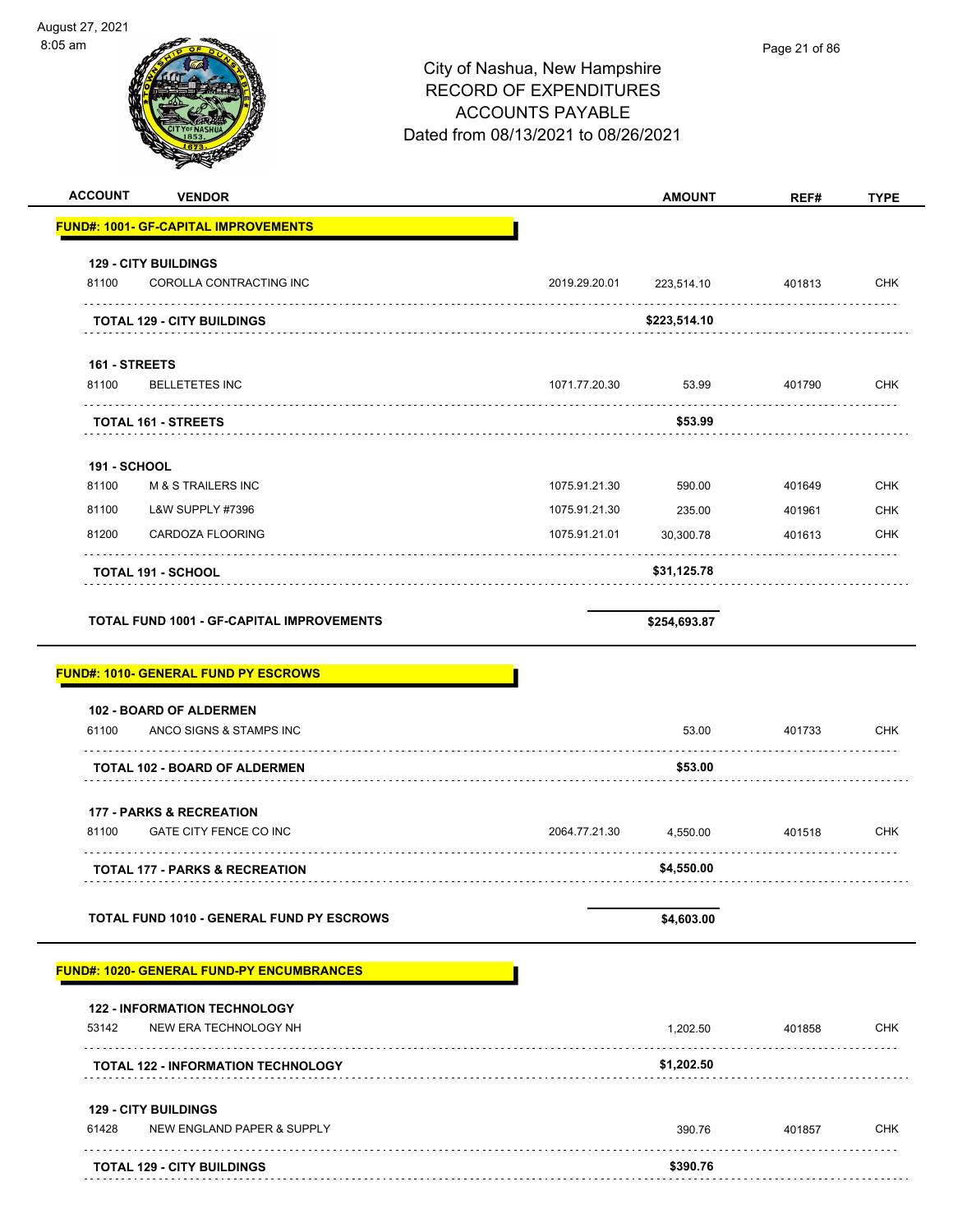

| <b>ACCOUNT</b>      | <b>VENDOR</b>                                     | <b>AMOUNT</b> | REF#   | <b>TYPE</b> |
|---------------------|---------------------------------------------------|---------------|--------|-------------|
|                     | <u> FUND#: 1020- GENERAL FUND-PY ENCUMBRANCES</u> |               |        |             |
| 150 - POLICE        |                                                   |               |        |             |
| 54280               | NASHUA WALLPAPER CO INC                           | 635.00        | 401543 | <b>CHK</b>  |
| 61110               | <b>STAR PACKER BADGES</b>                         | 595.75        | 401576 | <b>CHK</b>  |
| 61110               | EAST COAST EMERGENCY OUTFITTER                    | 2,156.35      | 401822 | <b>CHK</b>  |
| 61121               | WITMER PUBLIC SAFETY GROUP INC                    | 995.65        | 401591 | <b>CHK</b>  |
| 61142               | TACTICAL MEDICAL SOLUTIONS INC                    | 89.70         | 401580 | <b>CHK</b>  |
| 61299               | ATLANTIC TACTICAL INC                             | 2,880.00      | 401785 | <b>CHK</b>  |
| 71221               | DELL MARKETING LP                                 | 1,175.72      | 401816 | <b>CHK</b>  |
|                     | <b>TOTAL 150 - POLICE</b>                         | \$8,528.17    |        |             |
| <b>152 - FIRE</b>   |                                                   |               |        |             |
| 61830               | <b>VECTOR SOLUTIONS</b>                           | 16,415.00     | 401891 | <b>CHK</b>  |
|                     | <b>TOTAL 152 - FIRE</b>                           | \$16,415.00   |        |             |
|                     | <b>158 - PARKING ENFORCEMENT</b>                  |               |        |             |
| 61100               | ATLANTIC TACTICAL INC                             | 253.85        | 401785 | <b>CHK</b>  |
|                     | <b>TOTAL 158 - PARKING ENFORCEMENT</b>            | \$253.85      |        |             |
|                     | <b>160 - PW-ADMIN &amp; ENGINEERING</b>           |               |        |             |
| 55400               | APWA PUBLICATIONS                                 | 829.00        | 401705 | <b>CHK</b>  |
|                     | <b>TOTAL 160 - PW-ADMIN &amp; ENGINEERING</b>     | \$829.00      |        |             |
| 161 - STREETS       |                                                   |               |        |             |
| 61556               | <b>TAPCO</b>                                      | 14,802.00     | 162892 | ACH         |
| 61562               | <b>FRANKLIN PAINT CO INC</b>                      | 4,308.00      | 401517 | CHK         |
| 61562               | FRANKLIN PAINT CO INC                             | 4,812.00      | 401828 | <b>CHK</b>  |
|                     | <b>TOTAL 161 - STREETS</b>                        | \$23,922.00   |        |             |
|                     | <b>166 - PARKING OPERATIONS</b>                   |               |        |             |
| 55600               | <b>RAINBOW PRINTING</b>                           | 540.00        | 401869 | <b>CHK</b>  |
|                     | <b>TOTAL 166 - PARKING OPERATIONS</b>             | \$540.00      |        |             |
| <b>191 - SCHOOL</b> |                                                   |               |        |             |
| 53628               | I.T. INSIDERS                                     | 75.00         | 401642 | <b>CHK</b>  |
| 53628               | <b>RELIABLE IT</b>                                | 287.50        | 401986 | <b>CHK</b>  |
| 54280               | CARDOZA FLOORING                                  | 7,092.00      | 401613 | <b>CHK</b>  |
| 54280               | WASTEQUIP MANUFACTURING LLC                       | 22,467.00     | 402009 | <b>CHK</b>  |
| 61135               | <b>BURMAX CO INC</b>                              | 807.00        | 401610 | <b>CHK</b>  |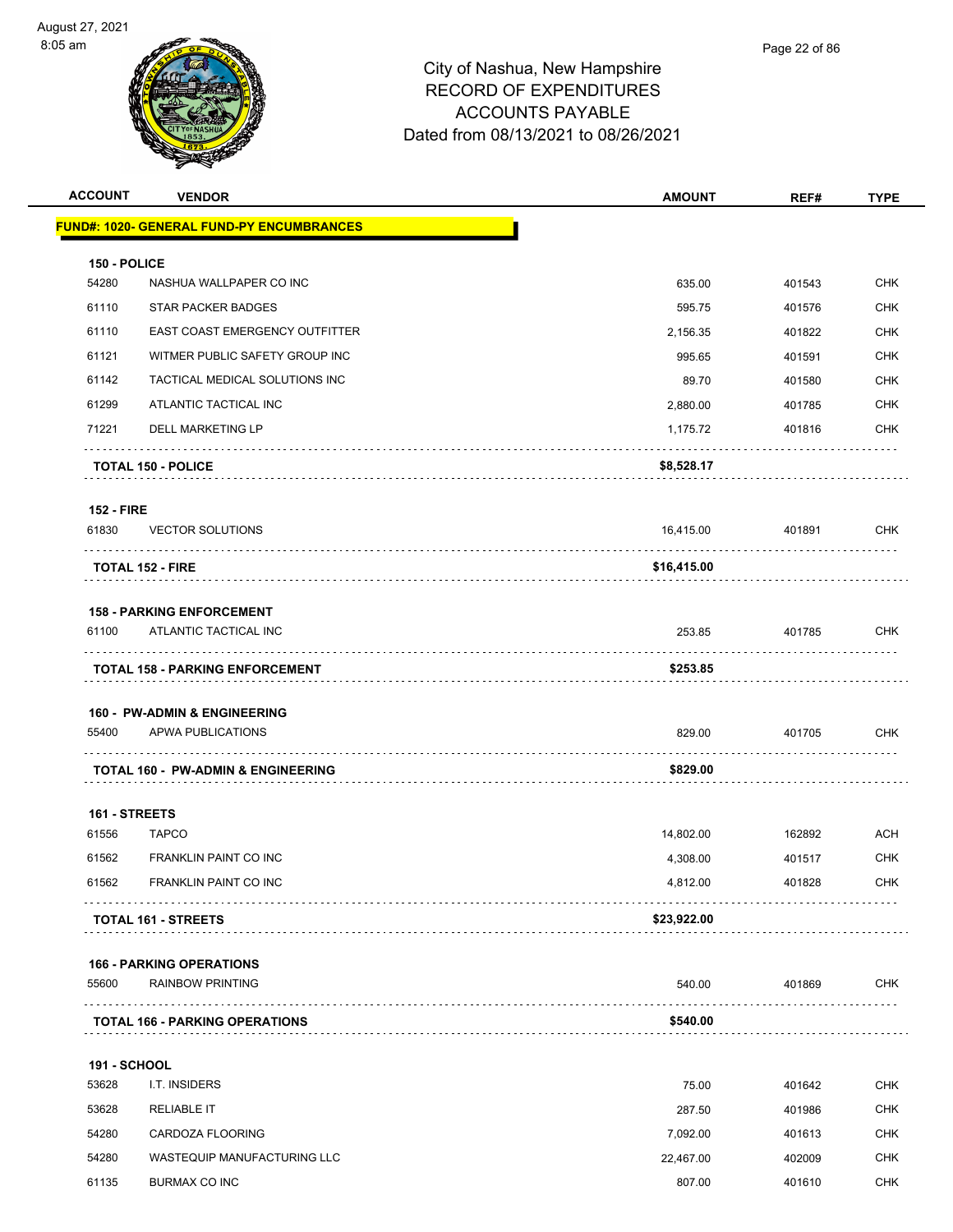

| <b>ACCOUNT</b>               | <b>VENDOR</b>                                         | <b>AMOUNT</b> | REF#   | <b>TYPE</b> |
|------------------------------|-------------------------------------------------------|---------------|--------|-------------|
|                              | <b>FUND#: 1020- GENERAL FUND-PY ENCUMBRANCES</b>      |               |        |             |
|                              |                                                       |               |        |             |
| <b>191 - SCHOOL</b><br>61135 | SCHOOL SPECIALTY LLC                                  | 54.91         | 401678 | <b>CHK</b>  |
| 61135                        |                                                       |               |        |             |
|                              | WB MASON CO INC                                       | 87.17         | 401686 | <b>CHK</b>  |
| 61135                        | <b>VOYAGER SOPRIS LEARNING</b>                        | 1,043.85      | 402007 | <b>CHK</b>  |
| 61299                        | <b>SCHOOL SPECIALTY LLC</b>                           | 57.65         | 401678 | <b>CHK</b>  |
| 61875                        | FOLLETT SCHOOL SOLUTIONS INC                          | 58,391.05     | 401631 | <b>CHK</b>  |
| 61875                        | PERMA-BOUND                                           | 2,529.88      | 401981 | <b>CHK</b>  |
| 71221                        | COMPUTER HUT dba IT INSIDERS                          | 7,076.76      | 401954 | <b>CHK</b>  |
| 71800                        | SCHOOL SPECIALTY LLC                                  | 571.84        | 401678 | <b>CHK</b>  |
| 71800                        | SCHOOL SPECIALTY LLC                                  | 198.84        | 401990 | <b>CHK</b>  |
| 71800                        | WB MASON CO INC                                       | 2,159.76      | 402010 | CHK         |
| 71999                        | KORNEY BOARD AIDS INC                                 | 4,599.99      | 401647 | <b>CHK</b>  |
| 71999                        | <b>OMNI CHEER</b>                                     | 1,068.93      | 401670 | <b>CHK</b>  |
| 71999                        | PRECISION FITNESS EQUIPMENT                           | 6,371.00      | 401673 | <b>CHK</b>  |
| 71999                        | <b>SCHOOL SPECIALTY</b>                               | 3,010.02      | 401677 | <b>CHK</b>  |
| 71999                        | STADIUM SYSTEM INC                                    | 4,270.00      | 401680 | CHK         |
| 71999                        | K-LOG, INC                                            | 1,366.00      | 401957 | <b>CHK</b>  |
| 71999                        | <b>SKILL LAB INC</b>                                  | 1,511.00      | 401992 | CHK         |
|                              | <b>TOTAL 191 - SCHOOL</b>                             | \$125,097.15  |        |             |
|                              |                                                       |               |        |             |
|                              | <b>TOTAL FUND 1020 - GENERAL FUND-PY ENCUMBRANCES</b> | \$177,178.43  |        |             |
|                              |                                                       |               |        |             |
|                              | <b>FUND#: 2100- FOOD SERVICES FUND</b>                |               |        |             |
| 53628                        | PCS REVENUE CONTROL SYSTEMS IN                        | 10,118.75     | 401980 | <b>CHK</b>  |
| 54487                        | AFFILIATED HVAC SERVICES LLC                          | 923.00        | 401916 | <b>CHK</b>  |
| 54487                        | <b>HOBART SERVICE</b>                                 | 436.56        | 401950 | CHK         |
| 55400                        | <b>ODETTE SLOSEK</b>                                  | 46.00         | 401993 | <b>CHK</b>  |
| 55600                        | THE COPY SHOP                                         | 2,763.00      | 401931 | <b>CHK</b>  |
| 61299                        | WAYNE WIDTFELDT                                       | 194.98        | 402011 | <b>CHK</b>  |
|                              |                                                       |               |        |             |
|                              | <b>TOTAL FUND 2100 - FOOD SERVICES FUND</b>           | \$14,482.29   |        |             |
|                              | <b>FUND#: 2201- DRIVERS EDUCATION FUND</b>            |               |        |             |
|                              |                                                       |               |        |             |
| 61799                        | <b>BEST FORD</b>                                      | 159.95        | 401604 | <b>CHK</b>  |
| 61799                        | <b>BEST FORD</b>                                      | 55.28         | 401923 | <b>CHK</b>  |
|                              | TOTAL FUND 2201 - DRIVERS EDUCATION FUND              | \$215.23      |        |             |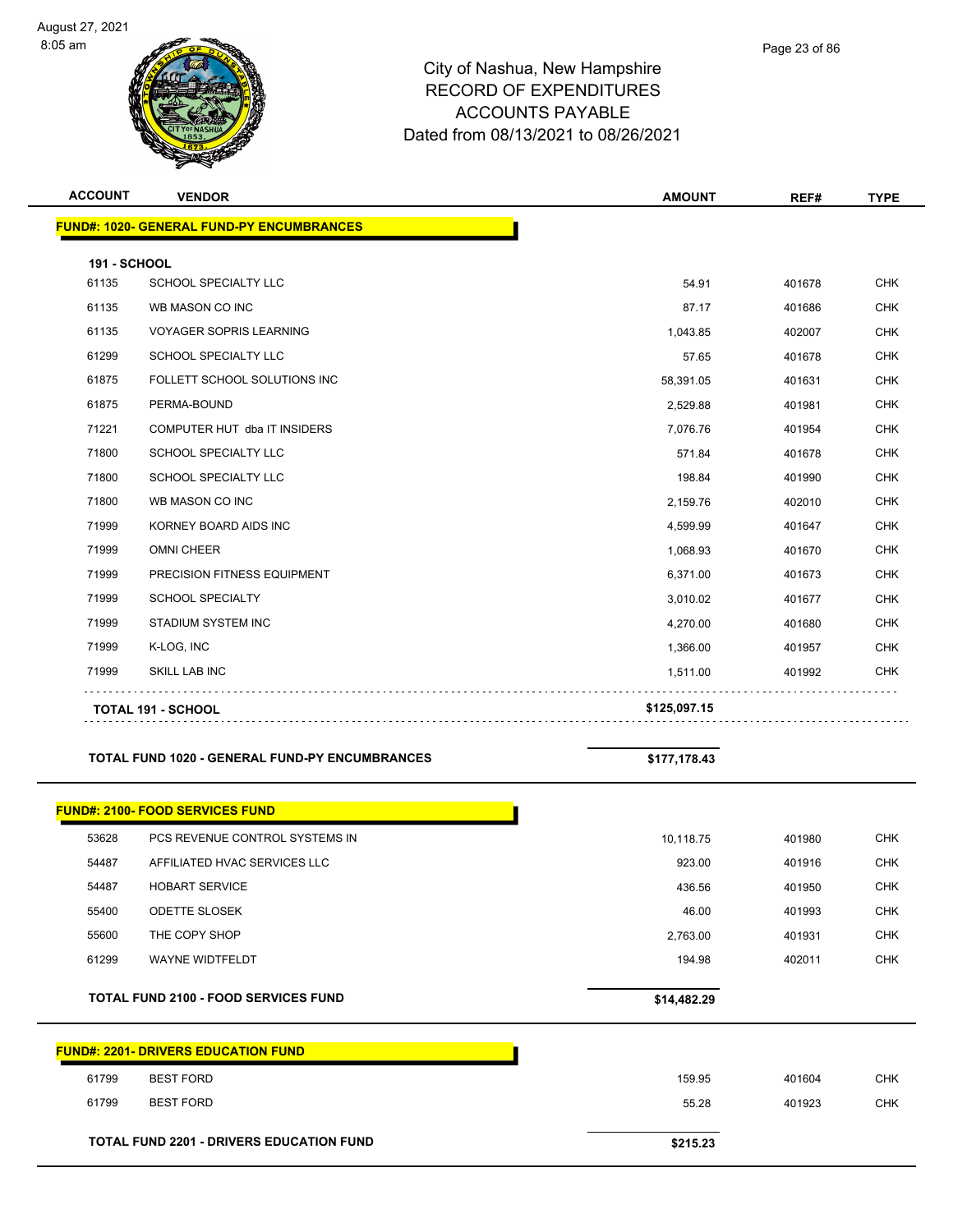August 27, 2021 8:05 am



| <b>ACCOUNT</b> | <b>VENDOR</b>                                          | <b>AMOUNT</b> | REF#   | <b>TYPE</b> |
|----------------|--------------------------------------------------------|---------------|--------|-------------|
|                | <b>FUND#: 2207- ADULT ED/CONTINUING ED</b>             |               |        |             |
| 61135          | <b>JOSTENS INC</b>                                     | 122.62        | 401645 | <b>CHK</b>  |
| 61299          | <b>FRIZZHOME GARDENS</b>                               | 300.00        | 401634 | <b>CHK</b>  |
|                | <b>TOTAL FUND 2207 - ADULT ED/CONTINUING ED</b>        | \$422.62      |        |             |
|                |                                                        |               |        |             |
|                | <b>FUND#: 2212- ATHLETICS REVENUE FUND</b>             |               |        |             |
| 61107          | STADIUM SYSTEM INC                                     | 1,302.50      | 401997 | <b>CHK</b>  |
|                | <b>TOTAL FUND 2212 - ATHLETICS REVENUE FUND</b>        | \$1,302.50    |        |             |
|                | <b>FUND#: 2222- AFTER SCHOOL PROGRAM</b>               |               |        |             |
| 61299          | (SCHOOL ACH) AMAZON CAPITAL SE                         | 671.47        | 162824 | <b>ACH</b>  |
|                | <b>TOTAL FUND 2222 - AFTER SCHOOL PROGRAM</b>          | \$671.47      |        |             |
|                |                                                        |               |        |             |
|                | <b>FUND#: 2503- PARKS &amp; REC PROGRAMS FUND</b>      |               |        |             |
| 44549          | <b>EMILY LEE</b>                                       | 125.00        | 402015 | <b>CHK</b>  |
|                | <b>TOTAL FUND 2503 - PARKS &amp; REC PROGRAMS FUND</b> | \$125.00      |        |             |
|                | <b>FUND#: 2505- PEG ACCESS CHANNELS FUND</b>           |               |        |             |
| 54114          | <b>LIBERTY UTILITIES - NH</b>                          | 6.13          | 401759 | <b>CHK</b>  |
| 54280          | ROCK-PEBBLE-SHEARS                                     | 200.00        | 401563 | <b>CHK</b>  |
| 55699          | JP PEST SERVICES LLC                                   | 74.24         | 162879 | ACH         |
| 61100          | WB MASON CO INC                                        | 1,500.00      | 401590 | <b>CHK</b>  |
| 81100          | <b>ACCESS AV</b>                                       | 5,637.00      | 401477 | <b>CHK</b>  |
|                | <b>TOTAL FUND 2505 - PEG ACCESS CHANNELS FUND</b>      | \$7,417.37    |        |             |
|                | FUND#: 2506- HUNT BLDG FACILITY RENTAL FUND            |               |        |             |
| 53628          | <b>COMCAST</b>                                         | 249.30        | 401465 | <b>CHK</b>  |
| 54236          | ADT COMMERCIAL LLC                                     | 70.09         | 401777 | <b>CHK</b>  |
| 54280          | SOUTHERN NH PEST CONTROL                               | 53.00         | 401574 | <b>CHK</b>  |
| 71999          | AMAZON CAPITAL SERV (CITY ACH)                         | 250.59        | 162770 | <b>ACH</b>  |
|                | TOTAL FUND 2506 - HUNT BLDG FACILITY RENTAL FUND       | \$622.98      |        |             |
|                | <b>FUND#: 2507- FIRE TRAINING FACILITY RENTAL</b>      |               |        |             |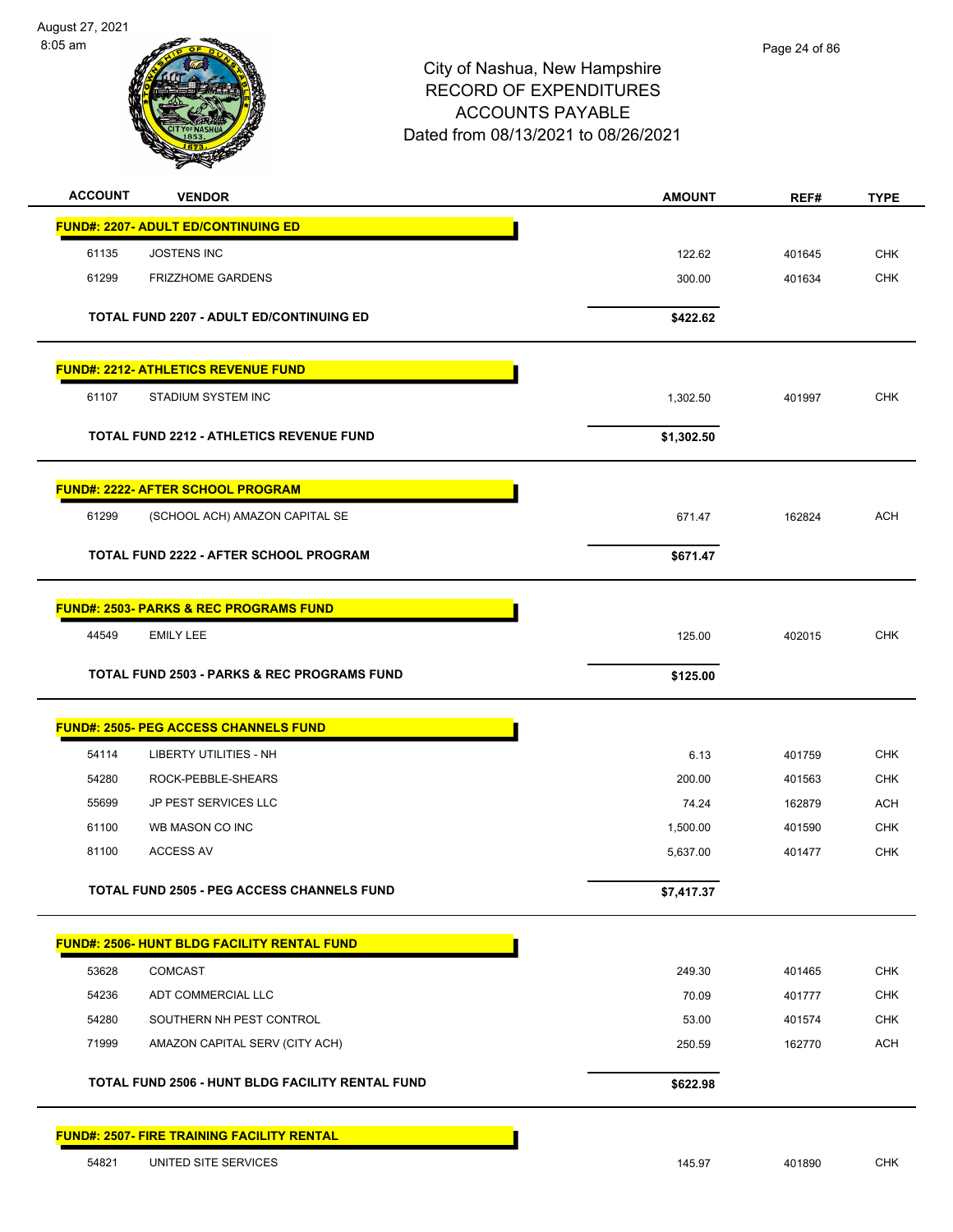| <b>ACCOUNT</b> | <b>VENDOR</b>                                          |               | <b>AMOUNT</b> | REF#   | <b>TYPE</b> |
|----------------|--------------------------------------------------------|---------------|---------------|--------|-------------|
|                | <b>TOTAL FUND 2507 - FIRE TRAINING FACILITY RENTAL</b> |               | \$145.97      |        |             |
|                | <b>FUND#: 3030- EMERGENCY MGMT GRANTS FUND</b>         |               |               |        |             |
| 55699          | THE I LOVE YOU GUYS FOUNDATION                         | 56.1001.21.01 | 5,500.00      | 401582 | <b>CHK</b>  |
|                | <b>TOTAL FUND 3030 - EMERGENCY MGMT GRANTS FUND</b>    |               | \$5,500.00    |        |             |
|                | <b>FUND#: 3035- FEMA DISASTER ASSIST GRANTS</b>        |               |               |        |             |
| 53107          | <b>DENNIS MIRES PA</b>                                 | 20.1010.129   | 10,850.00     | 401817 | <b>CHK</b>  |
| 53452          | <b>LEDDY GROUP</b>                                     | 20.1010.126   | 1,024.00      | 162778 | <b>ACH</b>  |
| 53452          | <b>LEDDY GROUP</b>                                     | 20.1010.126   | 1,004.80      | 162881 | <b>ACH</b>  |
| 55699          | STERLING CORPORATION                                   | 20.1010.129   | 22,247.50     | 401882 | <b>CHK</b>  |
| 61299          | WB MASON CO INC                                        | 20.1010.129   | 936.72        | 401590 | <b>CHK</b>  |
|                | <b>TOTAL FUND 3035 - FEMA DISASTER ASSIST GRANTS</b>   |               | \$36,063.02   |        |             |
|                | <b>FUND#: 3068- COMMUNITY SERVICES GRANTS FUND</b>     |               |               |        |             |
| 55300          | ABIMANA NGIRA                                          | 71.1099.21.01 | 78.12         | 401727 | <b>CHK</b>  |
| 55699          | <b>HARBOR HOMES INC</b>                                | 71.1006.20.02 | 913.00        | 402066 | <b>CHK</b>  |
| 55699          | <b>HARBOR HOMES INC</b>                                | 71.1006.21.01 | 6,284.00      | 401837 | <b>CHK</b>  |
| 55810          | <b>HARBOR HOMES INC</b>                                | 71.1006.21.01 | 33,448.00     | 401837 | <b>CHK</b>  |
| 61100          | POSITIVE PROMOTIONS INC                                | 71.1004.21.04 | 345.00        | 401558 | <b>CHK</b>  |
| 61100          | NICOLE CHUTE                                           | 71.1004.21.07 | 12.96         | 401549 | <b>CHK</b>  |
| 61135          | <b>HEALTH PROMOTIONS</b>                               | 71.1004.21.02 | 202.80        | 401527 | <b>CHK</b>  |
| 61135          | <b>HEALTH PROMOTIONS</b>                               | 71.1004.21.03 | 200.00        | 401527 | <b>CHK</b>  |
| 61245          | <b>BOBBIE BAGLEY</b>                                   | 71.1099.22.01 | 163.50        | 401787 | <b>CHK</b>  |
| 61250          | <b>HEALTH PROMOTIONS</b>                               | 71.1004.21.03 | 74.58         | 401527 | <b>CHK</b>  |
| 61250          | POSITIVE PROMOTIONS INC                                | 71.1004.21.07 | 365.00        | 401865 | CHK         |
| 61900          | NICOLE CHUTE                                           | 71.1099.22.01 | 37.45         | 401549 | <b>CHK</b>  |
| 61900          | <b>BOBBIE BAGLEY</b>                                   | 71.1099.22.01 | 50.20         | 401787 | <b>CHK</b>  |
| 61917          | <b>BOBBIE BAGLEY</b>                                   | 71.1099.22.01 | 56.17         | 401787 | <b>CHK</b>  |
| 68235          | <b>HARBOR HOMES INC</b>                                | 71.1006.20.02 | 64.00         | 402066 | <b>CHK</b>  |
| 68235          | <b>HARBOR HOMES INC</b>                                | 71.1006.21.01 | 2,960.00      | 401837 | <b>CHK</b>  |
| 68340          | <b>BOBBIE BAGLEY</b>                                   | 71.1099.22.01 | 1,119.00      | 401787 | <b>CHK</b>  |
| 69025          | <b>HARBOR HOMES INC</b>                                | 71.1006.21.01 | 400.00        | 401837 | <b>CHK</b>  |
| 71000          | KESTREL SOFTWARE LLC                                   | 71.1005.21.01 | 1,492.00      | 401532 | <b>CHK</b>  |
| 71000          | KESTREL SOFTWARE LLC                                   | 71.1005.21.01 | 568.00        | 401845 | <b>CHK</b>  |
| 71000          | AMAZON CAPITAL SERV (CITY ACH)                         | 71.1005.22.01 | 1,916.00      | 162770 | ACH         |
|                | TOTAL FUND 3068 - COMMUNITY SERVICES GRANTS FUND       |               | \$50,749.78   |        |             |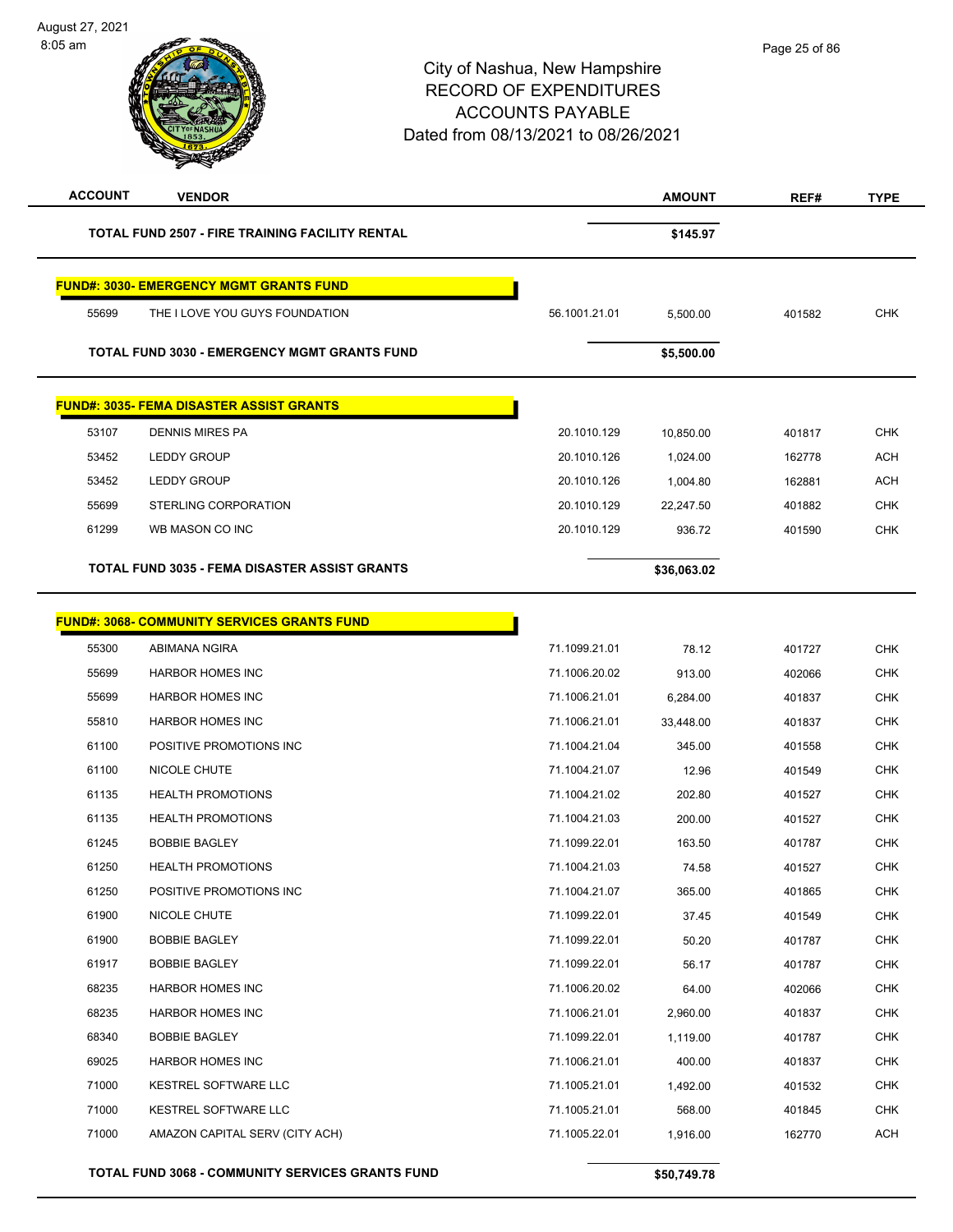L,



| <b>ACCOUNT</b> | <b>VENDOR</b>                                         |               | <b>AMOUNT</b> | REF#   | <b>TYPE</b> |
|----------------|-------------------------------------------------------|---------------|---------------|--------|-------------|
|                | <b>FUND#: 3070- COMMUNITY HEALTH GRANTS FUND</b>      |               |               |        |             |
| 53628          | ALEXANDER GRANOK MD                                   | 72.1009.22.02 | 900.00        | 401523 | <b>CHK</b>  |
| 54221          | <b>STERICYCLE INC</b>                                 | 72.1009.22.02 | 203.19        | 401881 | <b>CHK</b>  |
| 61100          | AMAZON CAPITAL SERV (CITY ACH)                        | 72.1002.22.01 | 9.59          | 162770 | <b>ACH</b>  |
| 61100          | AMAZON CAPITAL SERV (CITY ACH)                        | 72.1009.22.01 | 9.59          | 162770 | <b>ACH</b>  |
| 61100          | AMAZON CAPITAL SERV (CITY ACH)                        | 72.1009.22.02 | 19.18         | 162770 | <b>ACH</b>  |
| 61142          | AMAZON CAPITAL SERV (CITY ACH)                        | 72.1009.22.01 | 9.99          | 162770 | <b>ACH</b>  |
| 61149          | AMAZON CAPITAL SERV (CITY ACH)                        | 72.1009.22.02 | 61.00         | 162864 | <b>ACH</b>  |
| 61250          | <b>HEALTH PROMOTIONS</b>                              | 72.1002.21.01 | 649.00        | 401527 | <b>CHK</b>  |
|                | <b>TOTAL FUND 3070 - COMMUNITY HEALTH GRANTS FUND</b> |               | \$1,861.54    |        |             |
|                | <b>FUND#: 3080- COMMUNITY DEVELOPMENT GRANTS</b>      |               |               |        |             |
| 53107          | <b>CMA ENGINEERS INC</b>                              | 2009.81.02.30 | 4,084.23      | 401502 | <b>CHK</b>  |
|                | <b>TOTAL FUND 3080 - COMMUNITY DEVELOPMENT GRANTS</b> |               | \$4,084.23    |        |             |
|                | <b>FUND#: 3090- URBAN PROGRAM GRANTS FUND</b>         |               |               |        |             |
| 54210          | DAD'S ABATEMENT LLC                                   | 1092.20.15.09 | 26,000.00     | 162774 | <b>ACH</b>  |
| 54210          | DAD'S ABATEMENT LLC                                   | 1092.20.15.10 | 52,000.00     | 162773 | ACH         |
| 54210          | DAD'S ABATEMENT LLC                                   | 1092.20.30.09 | 7,000.00      | 162774 | <b>ACH</b>  |
| 54210          | DAD'S ABATEMENT LLC                                   | 1092.20.30.10 | 14,000.00     | 162773 | <b>ACH</b>  |
| 54225          | ALCHEMY LEAD MANAGMENT                                | 1092.20.20.60 | 5,696.00      | 401780 | <b>CHK</b>  |
| 55307          | DAVID SULLIVAN                                        | 1092.20.10.20 | 268.80        | 401729 | <b>CHK</b>  |
|                | <b>TOTAL FUND 3090 - URBAN PROGRAM GRANTS FUND</b>    |               | \$104,964.80  |        |             |
|                |                                                       |               |               |        |             |
|                | <b>FUND#: 3120- TRANSIT GRANTS FUND</b>               |               |               |        |             |
| 54114          | LIBERTY UTILITIES - NH                                | 5307.22.10.17 | 22.66         | 401759 | <b>CHK</b>  |
| 54114          | LIBERTY UTILITIES - NH                                | 5307.22.10.18 | 61.25         | 401760 | <b>CHK</b>  |
| 54200          | BILLS WORLD CLASS CLEANING SER                        | 5307.22.40.20 | 1,300.00      | 401793 | <b>CHK</b>  |
| 54210          | <b>DLKING &amp; ASSOCIATES INC</b>                    | 5339.19.90.02 | 37,709.26     | 162871 | ACH         |
| 55109          | CONSOLIDATED COMMUNICATIONS                           | 5307.22.10.10 | 220.05        | 401468 | <b>CHK</b>  |
| 55699          | JP PEST SERVICES LLC                                  | 5307.22.40.20 | 67.00         | 162879 | <b>ACH</b>  |
| 55699          | BILLS WORLD CLASS CLEANING SER                        | 5307.22.40.20 | 520.00        | 401793 | <b>CHK</b>  |
| 61100          | WB MASON CO INC                                       | 5307.22.10.30 | 27.99         | 401590 | <b>CHK</b>  |
| 61100          | WB MASON CO INC                                       | 5307.22.10.30 | 129.66        | 401896 | <b>CHK</b>  |
| 61107          | CINTAS #016                                           | 5307.22.40.20 | 275.26        | 401807 | <b>CHK</b>  |
| 61299          | <b>BLUE RESERVE WATER</b>                             | 5307.22.10.10 | 63.00         | 401493 | <b>CHK</b>  |
| 61299          | HOME DEPOT CREDIT SERVICE 3065                        | 5307.22.10.30 | 43.40         | 401528 | <b>CHK</b>  |
| 61299          | AMAZON CAPITAL SERV (CITY ACH)                        | 5307.22.40.50 | 233.62        | 162770 | <b>ACH</b>  |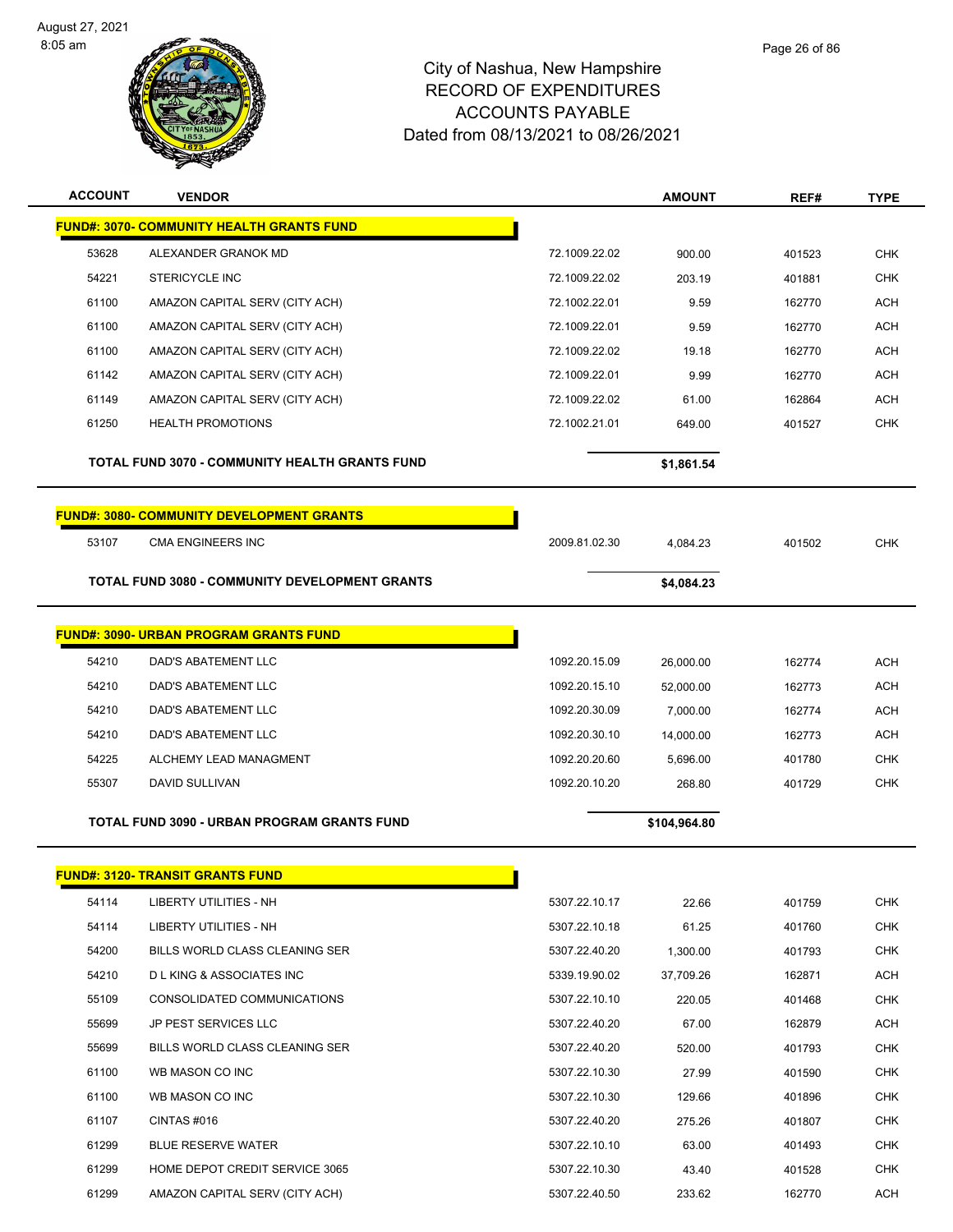

| <b>ACCOUNT</b> | <b>VENDOR</b>                                |               | <b>AMOUNT</b> | REF#   | <b>TYPE</b> |
|----------------|----------------------------------------------|---------------|---------------|--------|-------------|
|                | <b>FUND#: 3120- TRANSIT GRANTS FUND</b>      |               |               |        |             |
| 61299          | <b>FASTENAL CO</b>                           | 5307.22.40.50 | 7.00          | 401514 | <b>CHK</b>  |
| 61299          | HOME DEPOT CREDIT SERVICE 3065               | 5307.22.40.50 | 4.98          | 401528 | <b>CHK</b>  |
| 61299          | <b>SANEL NAPA</b>                            | 5307.22.40.50 | 191.47        | 401567 | <b>CHK</b>  |
| 61299          | ARCSOURCE INC                                | 5307.22.40.50 | 239.40        | 401783 | <b>CHK</b>  |
| 61299          | <b>CUMMINS SALES AND SERVICE</b>             | 5307.22.40.50 | 720.00        | 401814 | <b>CHK</b>  |
| 61299          | <b>RON TURLEY ASSOC INC</b>                  | 5307.22.40.50 | 1,075.00      | 401870 | <b>CHK</b>  |
| 61300          | <b>CITY OF NASHUA</b>                        | 5307.22.10.10 | 31.65         | 401456 | <b>CHK</b>  |
| 61300          | <b>CITY OF NASHUA</b>                        | 5307.22.10.30 | 2,636.08      | 401456 | <b>CHK</b>  |
| 61310          | ALTERNATIVE VEHICLE SERVICE GR               | 5307.22.10.30 | 19,953.12     | 162867 | <b>ACH</b>  |
| 61705          | <b>STRATHAM TIRE</b>                         | 5307.22.10.35 | 1,466.98      | 401883 | <b>CHK</b>  |
| 61709          | SAFETY-KLEEN SYSTEMS INC                     | 5307.22.10.30 | 1,089.70      | 401565 | <b>CHK</b>  |
| 61799          | SANEL NAPA                                   | 5307.22.40.35 | 338.51        | 401567 | <b>CHK</b>  |
| 61799          | <b>QUIRK GM PARTS DEPOT</b>                  | 5307.22.40.40 | 294.42        | 401559 | <b>CHK</b>  |
| 61799          | <b>SANEL NAPA</b>                            | 5307.22.40.40 | 234.07        | 401567 | <b>CHK</b>  |
| 61799          | <b>GRAINGER</b>                              | 5307.22.40.40 | 107.99        | 401833 | <b>CHK</b>  |
| 61799          | SANEL NAPA                                   | 5307.22.40.45 | (62.00)       | 401567 | <b>CHK</b>  |
| 61799          | <b>QUIRK GM PARTS DEPOT</b>                  | 5307.22.40.55 | 11.25         | 401559 | <b>CHK</b>  |
| 81200          | <b>DL KING &amp; ASSOCIATES INC</b>          | 5339.21.90.01 | 9,000.00      | 162871 | <b>ACH</b>  |
|                | <b>TOTAL FUND 3120 - TRANSIT GRANTS FUND</b> |               | \$78,012.77   |        |             |
|                | <b>FUND#: 3300- LIBRARY GRANTS FUND</b>      |               |               |        |             |
|                |                                              |               |               |        |             |
| 81400          | TUCKER LIBRARY INTERIORS LLC                 | 79.1003.22.01 | 10,792.02     | 401586 | <b>CHK</b>  |
|                | <b>TOTAL FUND 3300 - LIBRARY GRANTS FUND</b> |               | \$10,792.02   |        |             |
|                |                                              |               |               |        |             |
|                | <b>FUND#: 3800- SCHOOL GRANTS FUND</b>       |               |               |        |             |

|       | <u>UND#. JUUU- JUHUUL UNANTJI UND</u> |                 |           |        |            |
|-------|---------------------------------------|-----------------|-----------|--------|------------|
| 53600 | NH LEARNING INITIATIVE                | 91.39021.041300 | 275.00    | 401972 | <b>CHK</b> |
| 53614 | <b>MAS MEDICAL STAFFING</b>           | 91.03950.021210 | 800.82    | 401653 | <b>CHK</b> |
| 53614 | <b>MAS MEDICAL STAFFING</b>           | 91.03950.021210 | 3,412.58  | 401964 | <b>CHK</b> |
| 53614 | ROCKINGHAM CONTRACTING AND            | 91.03950.021210 | 3,375.00  | 401987 | <b>CHK</b> |
| 53621 | <b>EASTER SEALS OF NEW HAMPSHIRE</b>  | 91.03950.021210 | 24,240.00 | 401937 | <b>CHK</b> |
| 53628 | MOUNT PROSPECT ACADEMY INC            | 91.03950.022190 | 1,886.35  | 401968 | <b>CHK</b> |
| 53628 | NORTHEAST REHABILITATION HOSP         | 91.03950.022190 | 1,037.50  | 401975 | <b>CHK</b> |
| 53628 | MARTA F NISSEN                        | 91.35021.491500 | 1,099.00  | 401668 | <b>CHK</b> |
| 53628 | <b>STEVE BLUNT</b>                    | 91.37621.231430 | 250.00    | 401607 | <b>CHK</b> |
| 53628 | <b>BOYS &amp; GIRLS CLUB OF</b>       | 91.37621.991490 | 722.00    | 401609 | <b>CHK</b> |
| 53628 | <b>BAYSTATE INTERPRETING</b>          | 91.37720.991265 | 64.75     | 401921 | <b>CHK</b> |
| 53628 | LITERACY LEARNING SOLUTIONS           | 91.39521.022190 | 2,346.66  | 401648 | <b>CHK</b> |
| 53628 | <b>FACTS EDUCATION SOLUTIONS LLC</b>  | 91.39821.491500 | 4,307.60  | 401940 | <b>CHK</b> |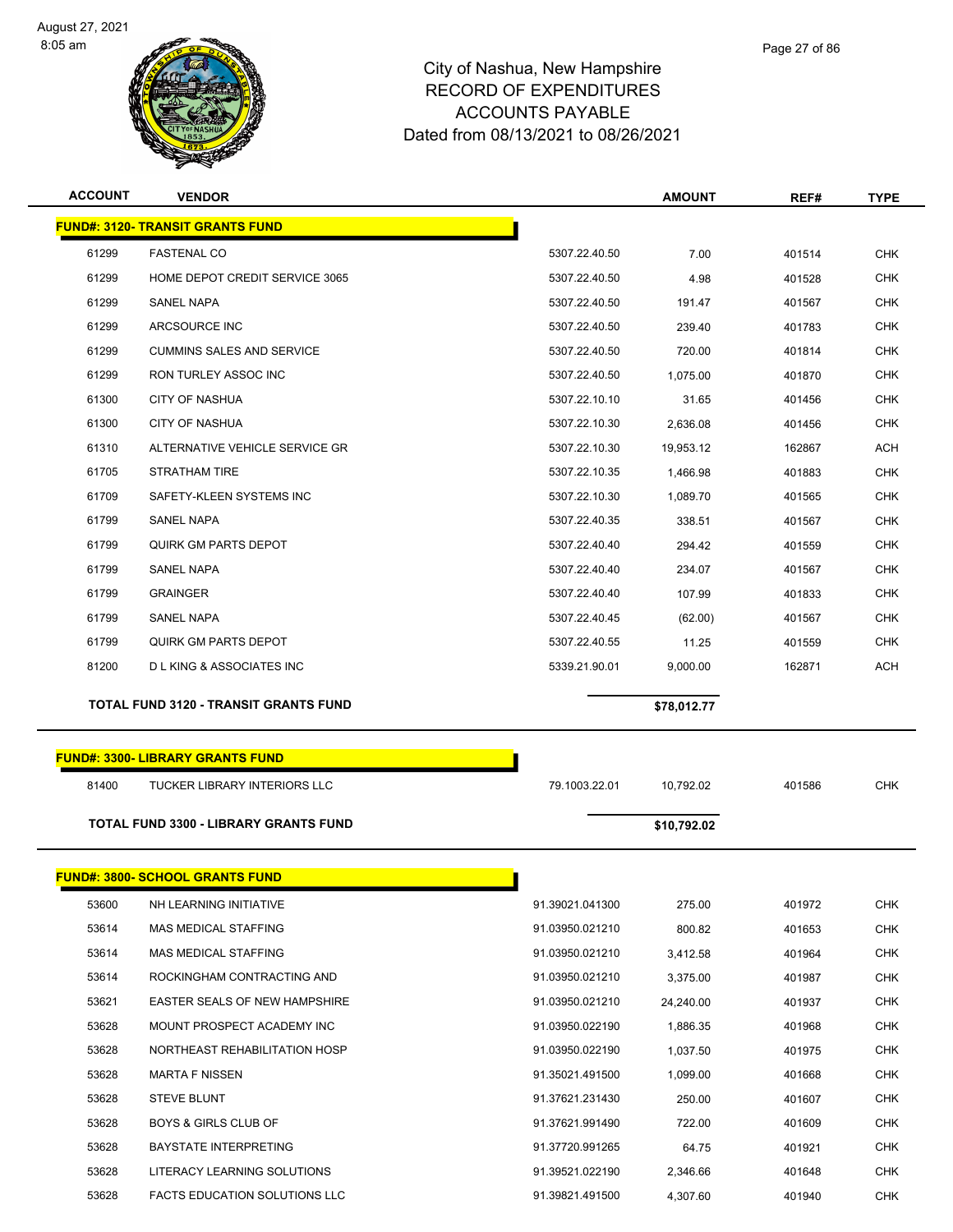

| <b>ACCOUNT</b> | <b>VENDOR</b>                          |                 | <b>AMOUNT</b> | REF#   | <b>TYPE</b> |
|----------------|----------------------------------------|-----------------|---------------|--------|-------------|
|                | <b>FUND#: 3800- SCHOOL GRANTS FUND</b> |                 |               |        |             |
| 53999          | BIRCH BEHAVIORAL THERAPY               | 91.03950.021210 | 4,717.40      | 401605 | <b>CHK</b>  |
| 53999          | RECREATIONAL EDUCATION CENTER          | 91.03950.021210 | 7,637.50      | 401984 | <b>CHK</b>  |
| 53999          | RECREATIONAL EDUCATION CTR             | 91.03950.021210 | 5,102.50      | 401985 | <b>CHK</b>  |
| 54899          | PAGE STREET LEASING LLC                | 91.39822.992690 | 760.00        | 401978 | <b>CHK</b>  |
| 55300          | <b>MARTA F NISSEN</b>                  | 91.35021.491500 | 3,735.20      | 401668 | <b>CHK</b>  |
| 55300          | <b>HOSA INC</b>                        | 91.39021.042210 | 480.00        | 401641 | <b>CHK</b>  |
| 55300          | DOROTHY O'GARA                         | 91.39021.042210 | 132.16        | 401669 | <b>CHK</b>  |
| 55400          | <b>CPI INC</b>                         | 91.03950.021210 | 1,199.00      | 401932 | CHK         |
| 61135          | SCHOOL SPECIALTY LLC                   | 91.37621.091100 | 43.56         | 401678 | <b>CHK</b>  |
| 61135          | <b>WILSON LANGUAGE</b>                 | 91.37621.091100 | 308.45        | 401687 | <b>CHK</b>  |
| 61135          | (SCHOOL ACH) AMAZON CAPITAL SE         | 91.37621.151430 | 148.55        | 162793 | ACH         |
| 61135          | WB MASON CO INC                        | 91.37621.151430 | 51.46         | 401686 | <b>CHK</b>  |
| 61135          | WB MASON CO INC                        | 91.37621.231430 | 185.91        | 401686 | CHK         |
| 61135          | <b>LISA STEMPLER</b>                   | 91.37621.231430 | 461.82        | 401998 | <b>CHK</b>  |
| 61135          | WB MASON CO INC                        | 91.37621.231430 | 22.08         | 402010 | <b>CHK</b>  |
| 61299          | NORFOLK KITCHEN & BATH                 | 91.03950.021210 | 742.00        | 401974 | <b>CHK</b>  |
| 61299          | <b>NCS PEARSON</b>                     | 91.03969.021220 | 771.75        | 401664 | <b>CHK</b>  |
| 61299          | SUPER DUPER INC                        | 91.03969.021220 | 246.59        | 401682 | <b>CHK</b>  |
| 61299          | <b>FLAGHOUSE INC</b>                   | 91.03969.021220 | 295.80        | 401945 | <b>CHK</b>  |
| 61299          | KAPLAN EARLY LEARNING CO               | 91.03969.021220 | 68.89         | 401959 | <b>CHK</b>  |
| 61299          | NORFOLK KITCHEN & BATH                 | 91.03969.021220 | 9,804.00      | 401974 | <b>CHK</b>  |
| 61299          | <b>SCHOOL SPECIALTY LLC</b>            | 91.03969.021220 | 529.09        | 401990 | <b>CHK</b>  |
| 61299          | MASCOT JUNCTION INC                    | 91.36321.992210 | 145.00        | 401654 | CHK         |
| 61421          | FILTER SALES & SERVICE INC             | 91.39821.992690 | 111.12        | 401942 | <b>CHK</b>  |
| 61807          | AKJ EDUCATION                          | 91.37621.161100 | 107.71        | 401598 | <b>CHK</b>  |
| 61807          | <b>BOOKSOURCE INC</b>                  | 91.37621.161100 | 1,227.96      | 401925 | CHK         |
| 61875          | OKAPI EDUCATIONAL PUBLISHING           | 91.37621.161260 | 4,087.80      | 401977 | <b>CHK</b>  |
| 61875          | (SCHOOL ACH) AMAZON CAPITAL SE         | 91.37621.181241 | 35.96         | 162824 | ACH         |
| 71221          | COMPUTER HUT dba IT INSIDERS           | 91.34920.991113 | 7,288.00      | 401643 | <b>CHK</b>  |
| 71228          | <b>STOCK TRAK</b>                      | 91.39021.041300 | 5,500.00      | 401681 | <b>CHK</b>  |
| 71999          | <b>MEDICALESHOP</b>                    | 91.03959.021210 | 421.44        | 401657 | CHK         |
| 71999          | SCHOOL SPECIALTY LLC                   | 91.37621.161260 | 1,487.00      | 401678 | <b>CHK</b>  |
| 71999          | HOME DEPOT CREDIT SERVICES             | 91.39821.992690 | 940.36        | 401951 | <b>CHK</b>  |
|                |                                        |                 |               |        |             |

**TOTAL FUND 3800 - SCHOOL GRANTS FUND \$102,613.32** 

#### **FUND#: 4020- POLICE DRUG ENFORCEMENT FUND**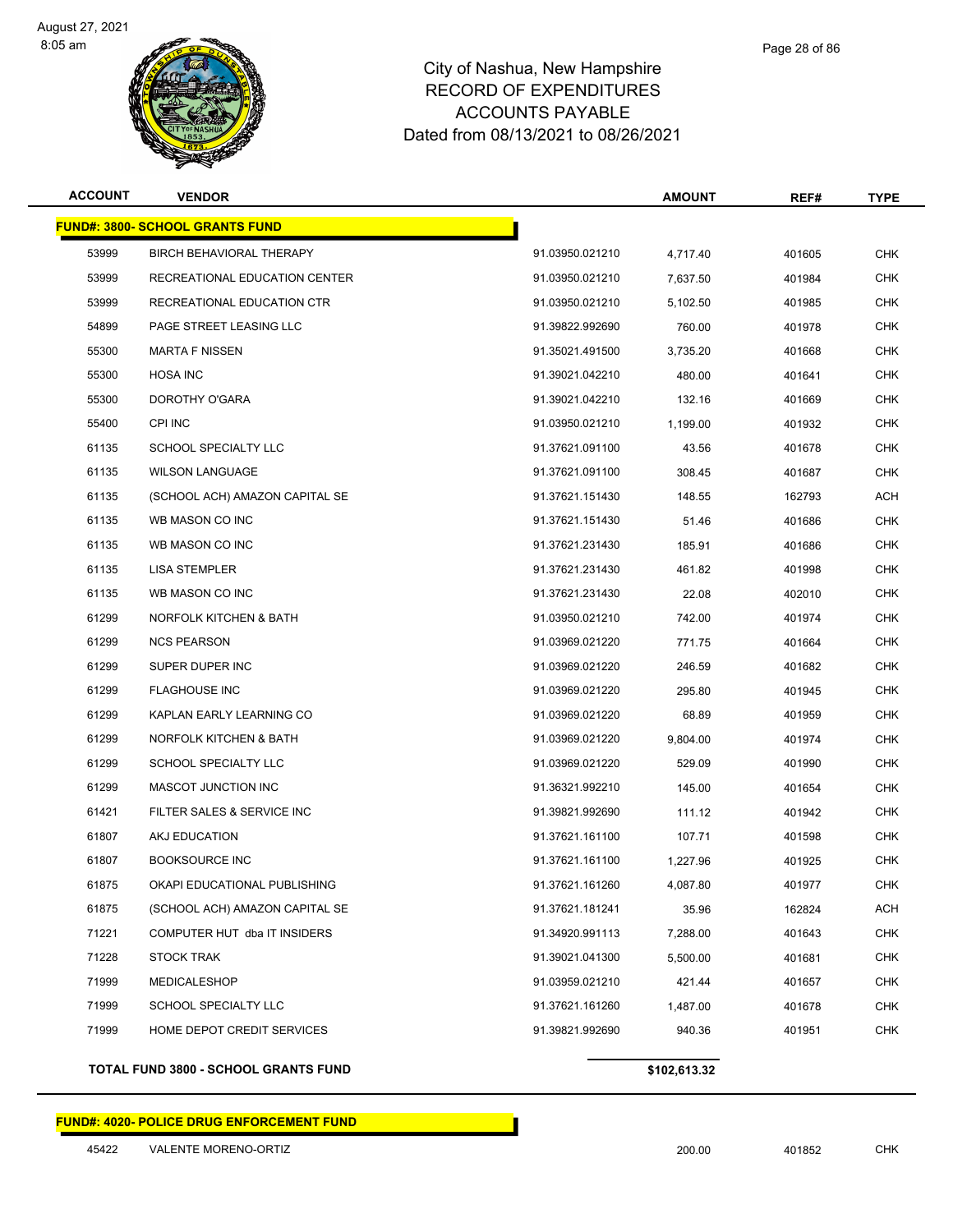| <b>ACCOUNT</b><br><b>VENDOR</b>                   |                                                 |               | <b>AMOUNT</b> | REF#   | <b>TYPE</b> |
|---------------------------------------------------|-------------------------------------------------|---------------|---------------|--------|-------------|
|                                                   | TOTAL FUND 4020 - POLICE DRUG ENFORCEMENT FUND  |               | \$200.00      |        |             |
| <b>FUND#: 4025- DOJ DRUG FORFEITURE FUND</b>      |                                                 |               |               |        |             |
| 54100<br><b>EVERSOURCE</b>                        |                                                 |               | 175.07        | 401751 | <b>CHK</b>  |
| 54899<br>LITCHFIELD VANTAGE LLC                   |                                                 |               | 1,958.33      | 401536 | <b>CHK</b>  |
| <b>TOTAL FUND 4025 - DOJ DRUG FORFEITURE FUND</b> |                                                 |               | \$2,133.40    |        |             |
| <b>FUND#: 4053- FIRE REGIONAL HAZMAT FUND</b>     |                                                 |               |               |        |             |
| 71000<br>MCKESSON MEDICAL-SURGICAL                |                                                 |               | 394.20        | 162886 | <b>ACH</b>  |
| 71000<br>VERIZON WIRELESS-842015493               |                                                 |               | 80.02         | 401768 | <b>CHK</b>  |
| TOTAL FUND 4053 - FIRE REGIONAL HAZMAT FUND       |                                                 |               | \$474.22      |        |             |
| <b>FUND#: 4085- NASHUA RIVERWALK TIF DISTRICT</b> |                                                 |               |               |        |             |
| 54280<br>THE DOTY GROUP INC                       |                                                 |               | 66,666.65     | 401511 | <b>CHK</b>  |
| 55699<br><b>GABEL MUSIC</b>                       |                                                 |               | 2,000.00      | 401457 | <b>CHK</b>  |
| 55699<br><b>HTM DANCE</b>                         |                                                 |               | 350.00        | 401458 | <b>CHK</b>  |
| 61299<br>AMAZON CAPITAL SERV (CITY ACH)           |                                                 |               | 133.95        | 162770 | <b>ACH</b>  |
|                                                   | TOTAL FUND 4085 - NASHUA RIVERWALK TIF DISTRICT |               | \$69,150.60   |        |             |
| <b>FUND#: 4090- LIB-LOST/DAMAGED BOOK FINES</b>   |                                                 |               |               |        |             |
| 61807<br>AMHERST TOWN LIBRARY                     |                                                 |               | 17.95         | 401483 | <b>CHK</b>  |
|                                                   | TOTAL FUND 4090 - LIB-LOST/DAMAGED BOOK FINES   |               | \$17.95       |        |             |
| <b>FUND#: 4601- EDA CARES ACT RLF</b>             |                                                 |               |               |        |             |
| 15100<br>SAN FRANCISCO KITCHEN                    |                                                 |               | 33,550.00     | 401728 | CHK         |
| <b>TOTAL FUND 4601 - EDA CARES ACT RLF</b>        |                                                 |               | \$33,550.00   |        |             |
| FUND#: 5010- CAP PROJECTS-INFO TECHNOLOGY         |                                                 |               |               |        |             |
| 81342<br><b>TYLER TECHNOLOGIES INC</b>            |                                                 | 1010.22.01.30 | 3,525.00      | 401889 | <b>CHK</b>  |
|                                                   | TOTAL FUND 5010 - CAP PROJECTS-INFO TECHNOLOGY  |               | \$3,525.00    |        |             |
| <b>FUND#: 5020- CAPITAL PROJECTS-POLICE</b>       |                                                 |               |               |        |             |
| 81200<br>TURNSTONE CORPORATION                    |                                                 | 2018.50.19.30 | 137,502.90    | 401888 | <b>CHK</b>  |
| 81200<br>YEATON ASSOCIATES INC                    |                                                 | 2018.50.19.30 | 2,125.00      | 401898 | <b>CHK</b>  |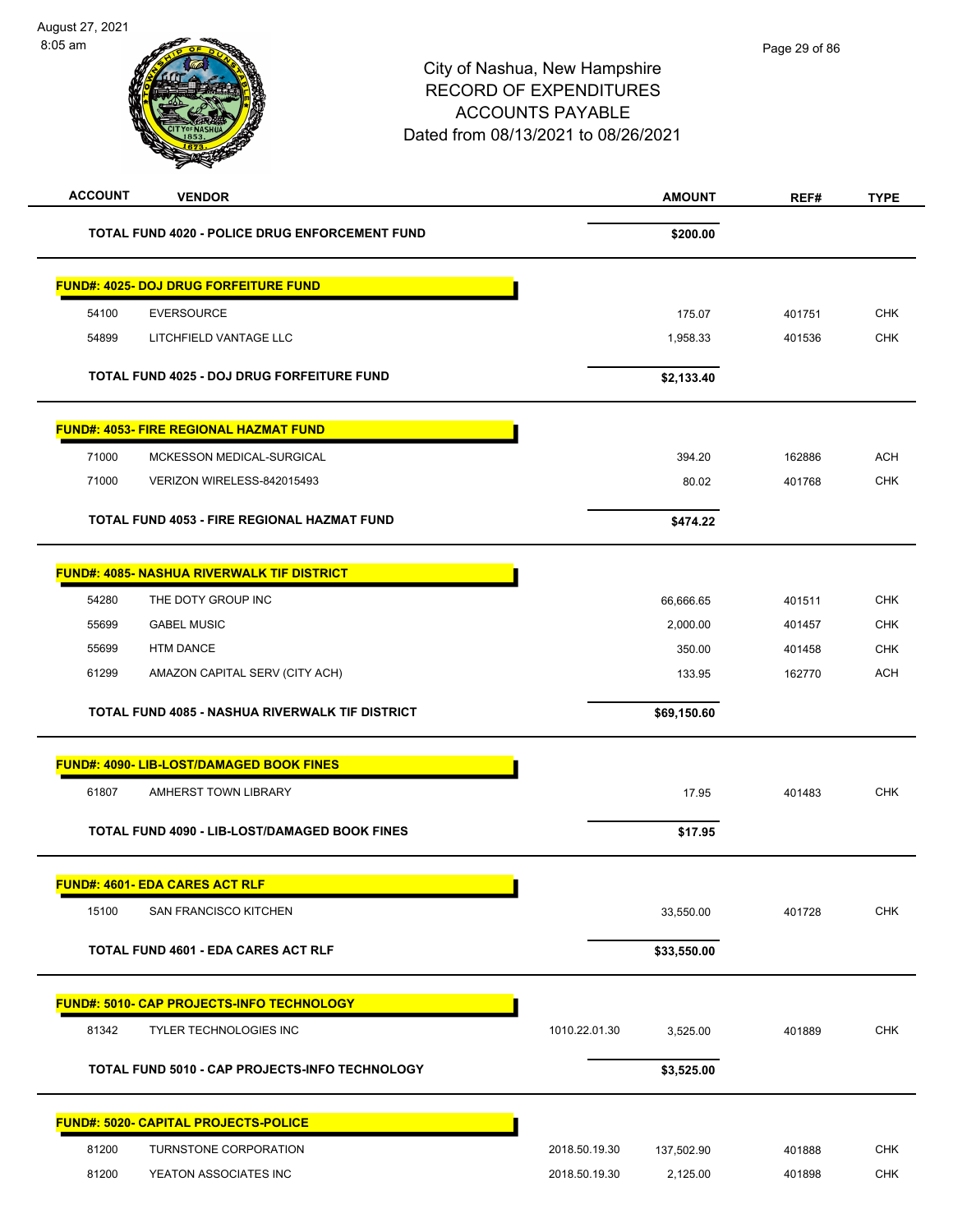| <b>ACCOUNT</b> | <b>VENDOR</b>                                    | <b>AMOUNT</b>             | REF#   | <b>TYPE</b> |
|----------------|--------------------------------------------------|---------------------------|--------|-------------|
|                | <b>TOTAL FUND 5020 - CAPITAL PROJECTS-POLICE</b> | \$139,627.90              |        |             |
|                | <b>FUND#: 5800- SCHOOL CAPITAL PROJECTS FUND</b> |                           |        |             |
| 81200          | VANASSE & ASSOCIATES                             | 1175.91.19.33<br>3,300.73 | 402005 | <b>CHK</b>  |
|                | TOTAL FUND 5800 - SCHOOL CAPITAL PROJECTS FUND   | \$3,300.73                |        |             |
|                | <b>FUND#: 6000- SOLID WASTE FUND</b>             |                           |        |             |
| 53107          | CHEMSERVE ENVIRONMENTAL ANALYS                   | 3,172.30                  | 401804 | <b>CHK</b>  |
| 53107          | SANBORN HEAD & ASSOC INC                         | 20,161.30                 | 401872 | <b>CHK</b>  |
| 54280          | <b>BELLETETES INC</b>                            | 29.99                     | 401490 | <b>CHK</b>  |
| 54280          | <b>GRAINGER</b>                                  | 117.01                    | 401520 | <b>CHK</b>  |
| 54280          | HOME DEPOT CREDIT SERVICE 3065                   | 50.41                     | 401528 | <b>CHK</b>  |
| 54600          | MCDEVITT TRUCKS INC                              | 680.34                    | 162781 | ACH         |
| 54600          | MCNEILUS TRUCK & MANUFACTURING                   | 526.21                    | 162783 | <b>ACH</b>  |
| 54600          | THE HOPE GROUP                                   | 617.28                    | 162875 | <b>ACH</b>  |
| 54600          | MCDEVITT TRUCKS INC                              | 69.06                     | 162885 | <b>ACH</b>  |
| 54600          | MCNEILUS TRUCK & MANUFACTURING                   | 344.66                    | 162887 | <b>ACH</b>  |
| 54600          | CARPARTS DISTRIBUTION CENTER,                    | 55.91                     | 401498 | <b>CHK</b>  |
| 54600          | SANEL NAPA                                       | 1,165.14                  | 401568 | <b>CHK</b>  |
| 54600          | SOUTHWORTH-MILTON INC                            | 9,038.67                  | 401575 | <b>CHK</b>  |
| 54600          | CARPARTS DISTRIBUTION CENTER,                    | 125.24                    | 401801 | <b>CHK</b>  |
| 54600          | <b>GRAINGER</b>                                  | 205.94                    | 401833 | <b>CHK</b>  |
| 54600          | IRVING BLENDING AND PACKAGING                    | 382.00                    | 401843 | CHK         |
| 54600          | SOUTHWORTH-MILTON INC                            | 1,421.14                  | 401879 | <b>CHK</b>  |
| 54600          | <b>TURF DEPOT</b>                                | 13.64                     | 401887 | <b>CHK</b>  |
| 54625          | D & R TOWING INC                                 | 165.00                    | 401508 | <b>CHK</b>  |
| 54828          | US BANK EQUIPMENT FINANCE                        | 244.14                    | 401706 | <b>CHK</b>  |
| 55109          | CONSOLIDATED COMMUNICATIONS                      | 44.10                     | 401467 | <b>CHK</b>  |
| 55109          | WINDSTREAM                                       | 5.12                      | 401774 | <b>CHK</b>  |
| 55118          | VERIZON WIRELESS-542274983                       | 40.01                     | 401773 | <b>CHK</b>  |
| 55200          | SWANA                                            | 223.00                    | 401765 | <b>CHK</b>  |
| 55400          | APWA PUBLICATIONS                                | 447.50                    | 401705 | <b>CHK</b>  |
| 55400          | <b>ENVIRONMENTAL BUSINESS COUNCIL</b>            | 50.00                     | 401749 | CHK         |
| 55421          | TREASURER STATE OF NH                            | 50.00                     | 401766 | <b>CHK</b>  |
| 55699          | CYN ENVIROMENTAL SERVICES                        | 345.00                    | 162870 | ACH         |
| 55699          | JOHNSON CONTROLS SECURITY                        | 342.40                    | 162878 | ACH         |
| 55699          | NORTH COAST SERVICES LLC                         | 1,697.16                  | 401551 | <b>CHK</b>  |
| 55699          | SANBORN HEAD & ASSOC INC                         | 12,294.00                 | 401566 | CHK         |
| 55699          | SITEONE LANDSCAPE SUPPLY LLC                     | 54,480.00                 | 401572 | <b>CHK</b>  |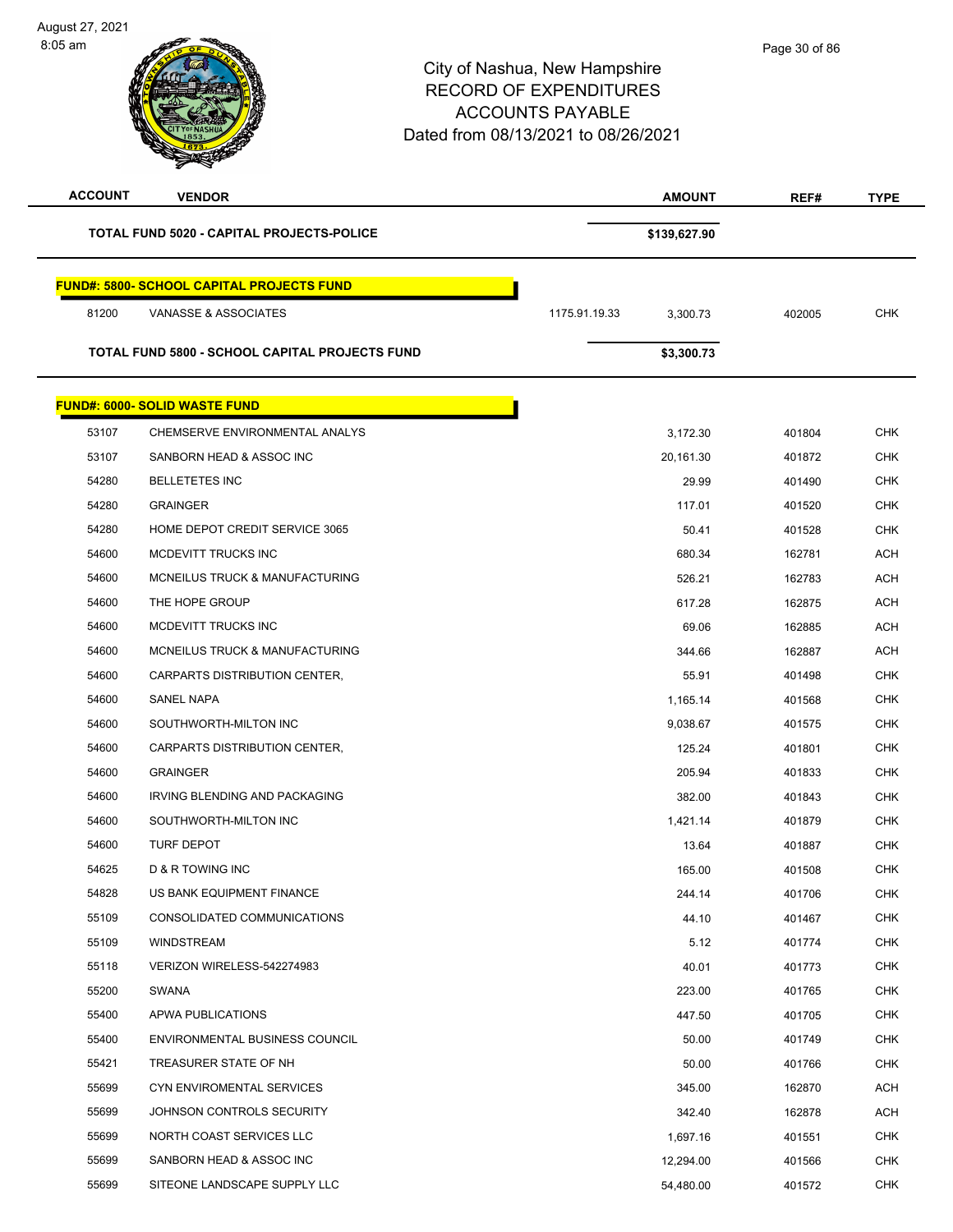

| <b>ACCOUNT</b> | <b>VENDOR</b>                        | <b>AMOUNT</b>             | REF#   | <b>TYPE</b> |
|----------------|--------------------------------------|---------------------------|--------|-------------|
|                | <b>FUND#: 6000- SOLID WASTE FUND</b> |                           |        |             |
| 55699          | <b>CALLOGIX INC</b>                  | 57.18                     | 401800 | <b>CHK</b>  |
| 55699          | <b>CASELLA RECYCLING LLC</b>         | 5,995.68                  | 401802 | <b>CHK</b>  |
| 55699          | NORTH COAST SERVICES LLC             | 1,701.18                  | 401860 | <b>CHK</b>  |
| 55699          | <b>WELDON TRANSPORT LLC</b>          | 600.00                    | 401897 | <b>CHK</b>  |
| 61100          | <b>NEW HAMPSHIRE CLOCKS</b>          | 167.00                    | 401547 | <b>CHK</b>  |
| 61107          | CINTAS#016                           | 101.70                    | 401501 | <b>CHK</b>  |
| 61107          | CINTAS#016                           | 50.85                     | 401807 | <b>CHK</b>  |
| 61110          | ALECS SHOE STORE INC                 | 110.00                    | 401480 | <b>CHK</b>  |
| 61110          | ALECS SHOE STORE INC                 | 209.90                    | 401781 | <b>CHK</b>  |
| 61299          | <b>BELLETETES INC</b>                | 29.84                     | 401490 | <b>CHK</b>  |
| 61310          | ALTERNATIVE VEHICLE SERVICE GR       | 14,814.99                 | 162867 | <b>ACH</b>  |
| 71630          | <b>WASTEQUIP MANUFACTURING LLC</b>   | 36,988.36                 | 401895 | <b>CHK</b>  |
| 81300          | SANBORN HEAD & ASSOC INC             | 2401.68.20.30<br>1,090.40 | 401872 | <b>CHK</b>  |
|                | TOTAL FUND 6000 - SOLID WASTE FUND   | \$170,520.75              |        |             |

|       | <b>FUND#: 6200- WASTEWATER FUND</b> |          |
|-------|-------------------------------------|----------|
| 21775 | OLDE PATRIOT TITLE                  | 83.86    |
| 21775 | <b>NABINA BARUN</b>                 | 686.67   |
| 21775 | <b>SUMMIT TITLE</b>                 | 25.35    |
| 21775 | <b>TUSHAR PATEL</b>                 | 1,190.55 |
| 53107 | <b>WRIGHT-PIERCE</b>                | 999.46   |
| 53107 | EASTERN ANALYTICAL INC              | 772.00   |
| 53467 | <b>MAILINGS UNLIMITED</b>           | 4,244.61 |
| 54300 | <b>BROX INDUSTRIES INC</b>          | 226.97   |
| 54300 | <b>HUDSON QUARRY CORP</b>           | 1,017.70 |
| 54487 | M & M ELECTRICAL SUPPLY CO INC      | 43.18    |
| 54487 | <b>MOTION INDUSTRIES INC</b>        | 159.77   |
| 54487 | M & M ELECTRICAL SUPPLY CO INC      | 1,517.03 |
| 54487 | <b>FASTENAL CO</b>                  | 104.99   |
| 54487 | <b>FLOWROX INC</b>                  | 2,517.73 |
| 54487 | SANITARY EQUIPMENT CO INC           | 241.47   |
| 54487 | <b>FASTENAL CO</b>                  | 178.00   |
| 54487 | <b>GRAINGER</b>                     | 495.00   |
| 54487 | <b>HAJOCA CORPORATION</b>           | 52.63    |
| 54600 | MCDEVITT TRUCKS INC                 | 74.27    |
| 54600 | <b>SANEL NAPA</b>                   | 208.59   |
| 54600 | CARPARTS DISTRIBUTION CENTER,       | 700.88   |
| 54828 | US BANK EQUIPMENT FINANCE           | 44.90    |
|       |                                     |          |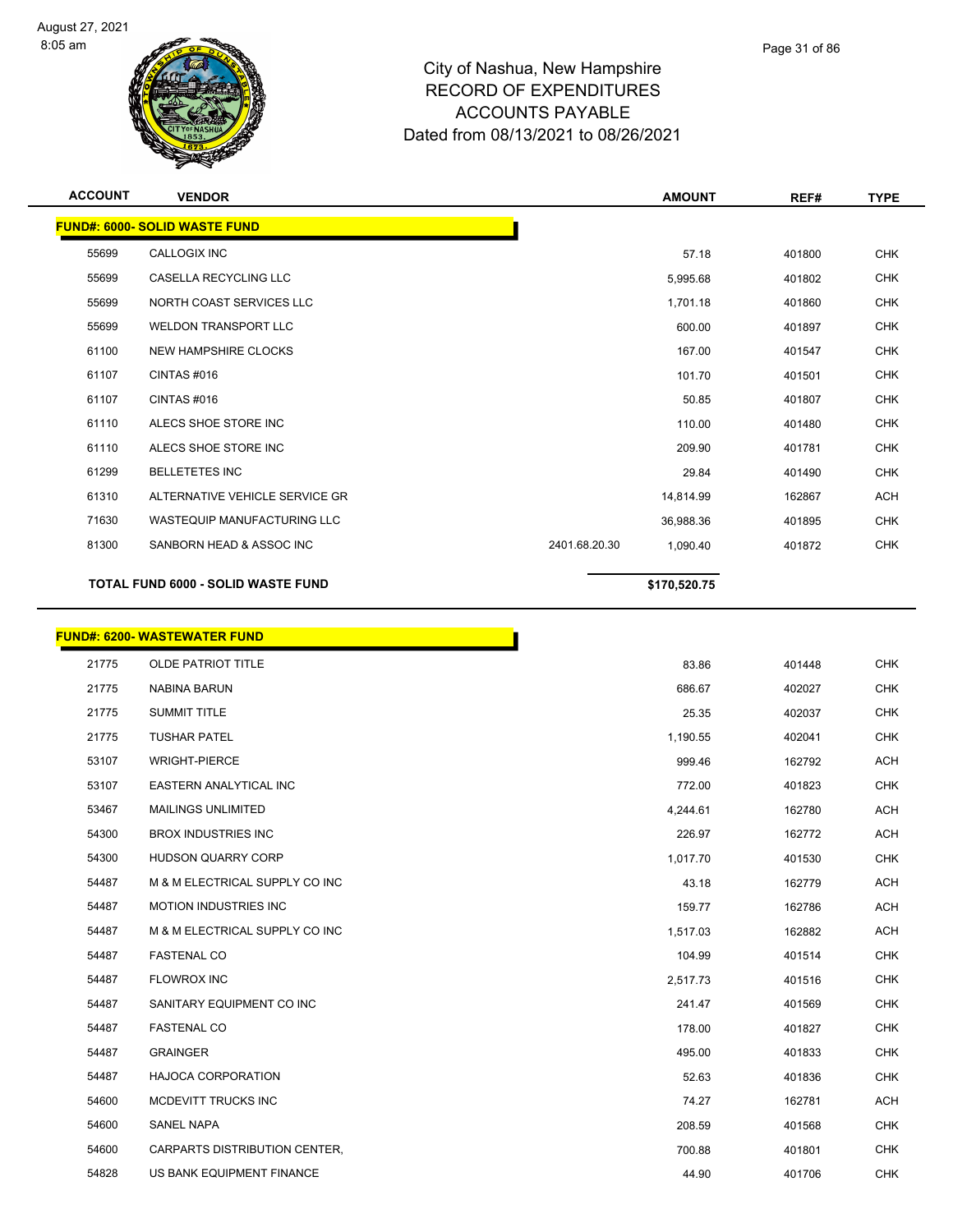

| <b>ACCOUNT</b> | <b>VENDOR</b>                       | <b>AMOUNT</b> | REF#   | <b>TYPE</b> |
|----------------|-------------------------------------|---------------|--------|-------------|
|                | <b>FUND#: 6200- WASTEWATER FUND</b> |               |        |             |
| 55109          | CONSOLIDATED COMMUNICATIONS         | 44.10         | 401736 | <b>CHK</b>  |
| 55109          | <b>WINDSTREAM</b>                   | 4.92          | 401774 | <b>CHK</b>  |
| 55118          | VERIZON WIRELESS-542088278          | 80.02         | 401770 | CHK         |
| 55118          | VERIZON WIRELESS-542274983          | 100.05        | 401773 | <b>CHK</b>  |
| 55400          | APWA PUBLICATIONS                   | 381.50        | 401705 | <b>CHK</b>  |
| 55607          | UNITED PARCEL SERVICE               | 607.97        | 401473 | <b>CHK</b>  |
| 55618          | <b>CITIZENS BANK</b>                | 13.50         | 162869 | <b>ACH</b>  |
| 55699          | <b>CRYSTAL ROCK</b>                 | 259.64        | 401748 | CHK         |
| 55699          | <b>CALLOGIX INC</b>                 | 160.00        | 401800 | <b>CHK</b>  |
| 55699          | NEW ENGLAND BACKFLOW INC            | 800.00        | 401855 | <b>CHK</b>  |
| 55699          | PROGRESSIVE ALARM SERVICES INC      | 644.00        | 401867 | <b>CHK</b>  |
| 61100          | WB MASON CO INC                     | 411.78        | 401590 | <b>CHK</b>  |
| 61107          | ALECS SHOE STORE INC                | 654.90        | 401480 | CHK         |
| 61107          | CINTAS#016                          | 287.61        | 401501 | <b>CHK</b>  |
| 61107          | INDUSTRIAL PROTECTION PRODUCTS      | 1,295.00      | 401531 | <b>CHK</b>  |
| 61107          | CINTAS #016                         | 440.26        | 401807 | <b>CHK</b>  |
| 61107          | INDUSTRIAL PROTECTION PRODUCTS      | 110.00        | 401842 | <b>CHK</b>  |
| 61149          | <b>VWR INTERNATIONAL</b>            | 83.00         | 401589 | CHK         |
| 61149          | <b>HACH COMPANY</b>                 | 593.82        | 401835 | <b>CHK</b>  |
| 61149          | <b>VWR INTERNATIONAL</b>            | 49.02         | 401893 | <b>CHK</b>  |
| 61156          | <b>BORDEN &amp; REMINGTON CORP</b>  | 4,322.38      | 162771 | ACH         |
| 61156          | <b>BORDEN &amp; REMINGTON CORP</b>  | 3,496.42      | 162868 | <b>ACH</b>  |
| 61156          | PVS CHEMICAL SOLUTIONS INC          | 10,011.90     | 162891 | ACH         |
| 61156          | POLYDYNE INC                        | 68,895.03     | 401557 | <b>CHK</b>  |
| 61299          | AMAZON CAPITAL SERV (CITY ACH)      | 1,091.93      | 162770 | ACH         |
| 61299          | MCKESSON MEDICAL-SURGICAL           | 30.37         | 162782 | <b>ACH</b>  |
| 61299          | AMAZON CAPITAL SERV (CITY ACH)      | 304.14        | 162864 | ACH         |
| 61299          | CHERYL MCNEIL                       | 159.99        | 401459 | <b>CHK</b>  |
| 61299          | <b>BELLETETES INC</b>               | 35.07         | 401490 | <b>CHK</b>  |
| 61299          | <b>GRAINGER</b>                     | 1,255.97      | 401520 | <b>CHK</b>  |
| 61299          | <b>USABLUEBOOK</b>                  | 700.68        | 401588 | <b>CHK</b>  |
| 61299          | <b>FASTENAL CO</b>                  | 5.79          | 401827 | <b>CHK</b>  |
| 61299          | <b>GRAINGER</b>                     | 2,106.65      | 401833 | <b>CHK</b>  |
| 61299          | MANLEY BROS OF INDIANA INC          | 6,292.65      | 401850 | <b>CHK</b>  |
| 61299          | TOTAL AIR SUPPLY INC                | 40.07         | 401885 | <b>CHK</b>  |
| 61310          | ALTERNATIVE VEHICLE SERVICE GR      | 550.48        | 162867 | <b>ACH</b>  |
| 61428          | <b>FASTENAL CO</b>                  | 656.06        | 401514 | <b>CHK</b>  |
| 71025          | <b>GRAINGER</b>                     | 161.90        | 401520 | CHK         |
| 71025          | <b>FASTENAL CO</b>                  | 42.48         | 401827 | <b>CHK</b>  |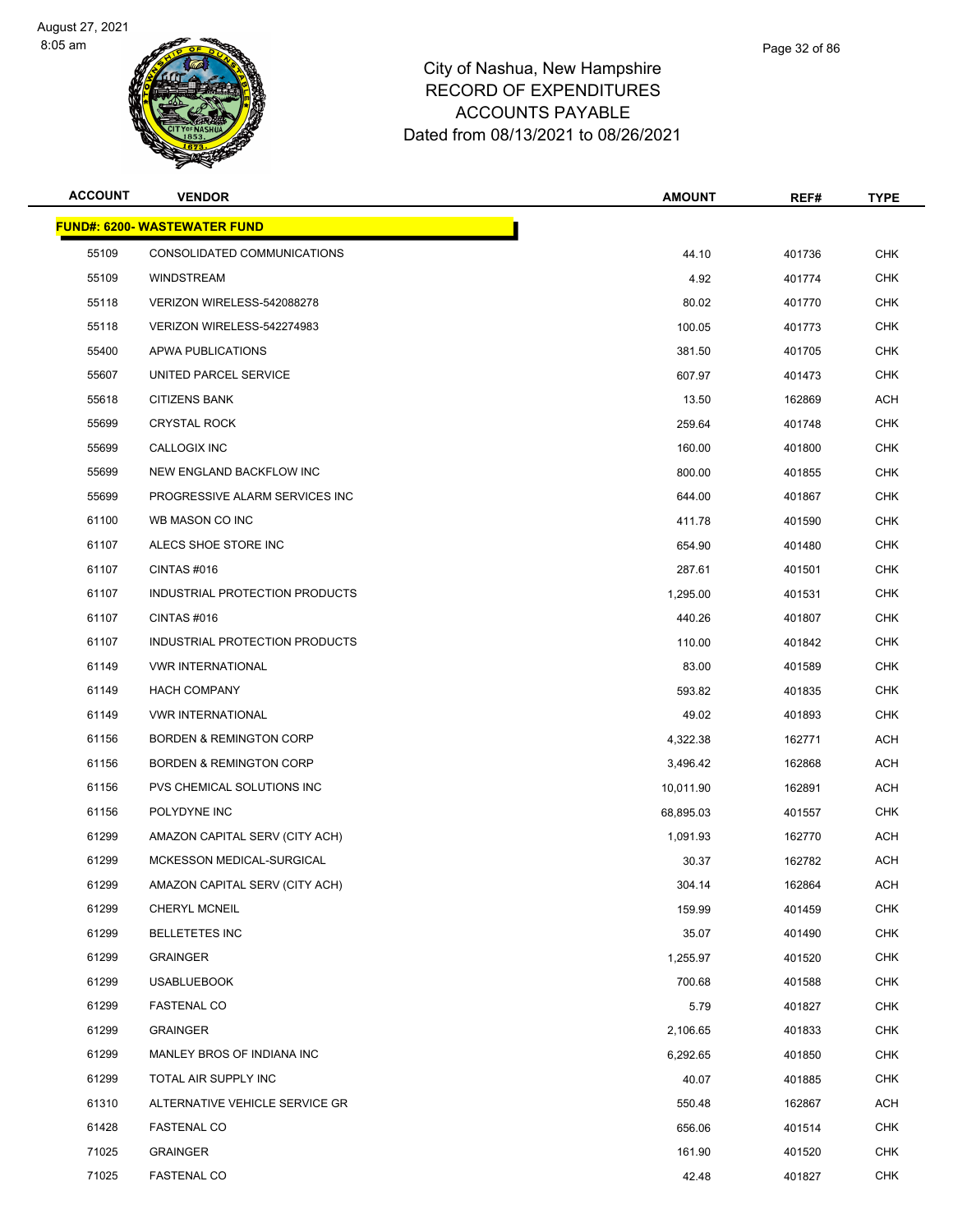August 27, 2021 8:05 am



| <b>ACCOUNT</b> | <b>VENDOR</b>                                      |               | <b>AMOUNT</b> | REF#   | <b>TYPE</b> |
|----------------|----------------------------------------------------|---------------|---------------|--------|-------------|
|                | <b>FUND#: 6200- WASTEWATER FUND</b>                |               |               |        |             |
| 71025          | <b>GRAINGER</b>                                    |               | 231.38        | 401833 | <b>CHK</b>  |
| 81200          | <b>BMI MECHANICAL INC</b>                          |               | 4,965.50      | 401494 | <b>CHK</b>  |
|                |                                                    |               |               |        |             |
|                | TOTAL FUND 6200 - WASTEWATER FUND                  |               | \$127,963.54  |        |             |
|                | <u> FUND#: 6201- WERF-WASTEWATER EQUIP RESERVE</u> |               |               |        |             |
| 81300          | METHUEN CONSTRUCTION CO INC                        | 2041.69.17.31 | 32.744.00     | 162784 | <b>ACH</b>  |
|                | TOTAL FUND 6201 - WERF-WASTEWATER EQUIP RESERVE    |               | \$32,744.00   |        |             |
|                |                                                    |               |               |        |             |
|                | <b>FUND#: 6500- PROPERTY &amp; CASUALTY FUND</b>   |               |               |        |             |
| 54267          | TREASURER STATE OF NH                              |               | 200.00        | 401471 | <b>CHK</b>  |
| 54267          | SECURITY MONITORING SERVICES                       |               | 50.00         | 401875 | <b>CHK</b>  |
| 59207          | APPLE THERAPY MANCHESTER                           |               | 519.18        | 401696 | <b>CHK</b>  |
| 59207          | CONCORD ORTHOPEDICS PA                             |               | 196.00        | 401697 | <b>CHK</b>  |
| 59207          | FOUNDATION MEDICAL PARTNERS                        |               | 1,183.00      | 401698 | <b>CHK</b>  |
| 59207          | <b>FOUR SEASONS ORTHOPEDIC CENTER</b>              |               | 165.75        | 401699 | <b>CHK</b>  |
| 59207          | SO NH REGIONAL MEDICAL CENTER                      |               | 1,287.70      | 401702 | <b>CHK</b>  |
| 59207          | X-RAY PROFESSIONAL ASSOCIATION                     |               | 80.50         | 401704 | <b>CHK</b>  |
| 59207          | APPLE NASHUA LLC                                   |               | 1,559.64      | 402053 | <b>CHK</b>  |
| 59207          | CENTERS FOR PAIN SOLUTIONS LLC                     |               | 1,275.00      | 402054 | <b>CHK</b>  |
| 59207          | DEVINE MILLIMET & BRANCH PA                        |               | 62.32         | 402055 | <b>CHK</b>  |
| 59207          | ELLIOT HOSPITAL                                    |               | 127.00        | 402056 | <b>CHK</b>  |
| 59207          | MASSACHUSETTS GENERAL HOSPITAL                     |               | 2,468.00      | 402057 | <b>CHK</b>  |
| 59207          | <b>MICHAEL MCINNIS</b>                             |               | 75.02         | 402058 | <b>CHK</b>  |
| 59207          | <b>KEVIN S MORIARTY DC</b>                         |               | 131.00        | 402059 | CHK         |
| 59207          | NH NEUROSPINE INSTITUTE                            |               | 880.00        | 402060 | <b>CHK</b>  |
| 59207          | PAIN SOLUTIONS PLLC                                |               | 995.00        | 402061 | <b>CHK</b>  |
| 59207          | DR KENNETH D POLIVY, MDPC                          |               | 1,095.00      | 402062 | <b>CHK</b>  |
| 59207          | SO NH REGIONAL MEDICAL CENTER                      |               | 5,084.18      | 402063 | <b>CHK</b>  |
| 59207          | STONERIVER PHARMACY SOLUTIONS                      |               | 16,009.58     | 402064 | <b>CHK</b>  |
| 59207          | UNITED PHYSICAL THERAPY                            |               | 270.00        | 402065 | <b>CHK</b>  |
| 59225          | ACCURATE TREE SERVICE LLC                          |               | 2,500.00      | 162797 | ACH         |
| 59225          | <b>TODD TOUSLEY</b>                                |               | 7,552.20      | 401703 | <b>CHK</b>  |
| 59275          | GOTMAN, SCHULTHESS & STEERE PA                     |               | 451.00        | 401700 | <b>CHK</b>  |
| 59275          | NIEDERMAN STANZEL & LINDSEY                        |               | 7,049.02      | 401701 | <b>CHK</b>  |
| 59290          | <b>CIOX HEALTH</b>                                 |               | 15.00         | 401734 | <b>CHK</b>  |
| 68365          | ADVANCED WORKPLACE STRATEGIES                      |               | 143.10        | 162863 | ACH         |
|                |                                                    |               |               |        |             |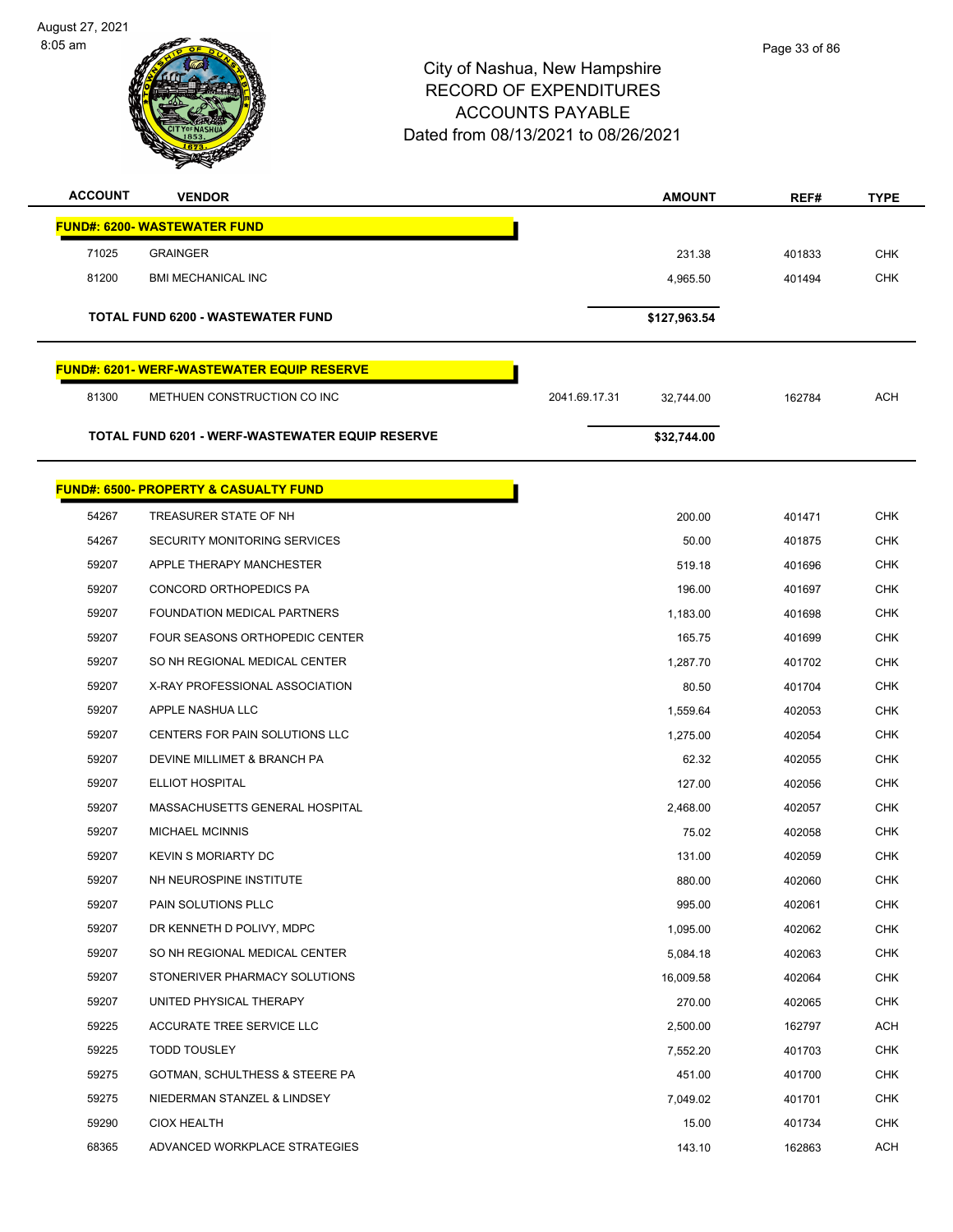| <b>ACCOUNT</b> | <b>VENDOR</b>                                           | <b>AMOUNT</b>  | REF#   | <b>TYPE</b> |
|----------------|---------------------------------------------------------|----------------|--------|-------------|
|                | <b>TOTAL FUND 6500 - PROPERTY &amp; CASUALTY FUND</b>   | \$51,424.19    |        |             |
|                | <b>FUND#: 6600- BENEFITS SELF INSURANCE FUND</b>        |                |        |             |
| 21520          | COLONIAL LIFE AND ACCIDENT INS                          | 740.81         | 162750 | <b>ACH</b>  |
| 21520          | COLONIAL LIFE AND ACCIDENT INS                          | 1,276.49       | 162805 | <b>ACH</b>  |
| 21553          | ANTHEM BLUE CROSS /BLUE SHIELD                          | 442,649.76     | 162866 | <b>ACH</b>  |
| 21585          | <b>VISION SERVICE PLAN NH</b>                           | 25,358.18      | 401892 | <b>CHK</b>  |
| 53452          | <b>LEDDY GROUP</b>                                      | 339.20         | 162778 | <b>ACH</b>  |
| 53452          | <b>LEDDY GROUP</b>                                      | 332.80         | 162881 | <b>ACH</b>  |
| 59165          | ANTHEM BCBS OF NE                                       | 134,972.20     | 162742 | <b>ACH</b>  |
| 59500          | ANTHEM BCBS OF NE                                       | 96,813.00      | 162742 | <b>ACH</b>  |
| 59507          | ANTHEM BCBS OF NE                                       | 149,391.65     | 162742 | <b>ACH</b>  |
| 59507          | ANTHEM BCBS OF NE                                       | 237,074.88     | 162747 | <b>ACH</b>  |
| 59507          | ANTHEM BCBS OF NE                                       | 260,559.21     | 162865 | <b>ACH</b>  |
| 59507          | ANTHEM BCBS OF NE                                       | 370,210.44     | 162742 | <b>ACH</b>  |
| 59507          | ANTHEM BCBS OF NE                                       | 659,004.13     | 162747 | <b>ACH</b>  |
| 59507          | ANTHEM BCBS OF NE                                       | 542,426.28     | 162865 | <b>ACH</b>  |
| 59507          | ANTHEM BCBS OF NE                                       | 28,980.14      | 162742 | <b>ACH</b>  |
| 59507          | ANTHEM BCBS OF NE                                       | 38,419.90      | 162747 | <b>ACH</b>  |
| 59507          | ANTHEM BCBS OF NE                                       | 42,382.06      | 162865 | <b>ACH</b>  |
| 59525          | NORTHEAST DELTA DENTAL                                  | 94,965.18      | 162743 | <b>ACH</b>  |
| 59525          | NORTHEAST DELTA DENTAL                                  | 85,997.21      | 162748 | <b>ACH</b>  |
| 59525          | NORTHEAST DELTA DENTAL                                  | 98,119.56      | 162890 | <b>ACH</b>  |
|                | TOTAL FUND 6600 - BENEFITS SELF INSURANCE FUND          | \$3,310,013.08 |        |             |
|                | <b>FUND#: 7050- HOLMAN STADIUM IMPROVEMNTS ETF</b>      |                |        |             |
| 61299          | UNITED SITE SERVICES                                    | 169.00         | 401890 | <b>CHK</b>  |
|                | <b>TOTAL FUND 7050 - HOLMAN STADIUM IMPROVEMNTS ETF</b> | \$169.00       |        |             |
|                | <b>FUND#: 7052- MINE FALLS PARK ETF</b>                 |                |        |             |
| 54280          | UNITED SITE SERVICES                                    | 119.00         | 401890 | <b>CHK</b>  |
| 61299          | <b>MUTT MITT</b>                                        | 1,157.85       | 401541 | <b>CHK</b>  |
|                | <b>TOTAL FUND 7052 - MINE FALLS PARK ETF</b>            | \$1,276.85     |        |             |
|                |                                                         |                |        |             |
|                | <b>FUND#: 7054- DAVID W. DEANE SKATEBOARD PARK</b>      |                |        |             |
| 54280          | UNITED SITE SERVICES                                    | 119.00         | 401890 | <b>CHK</b>  |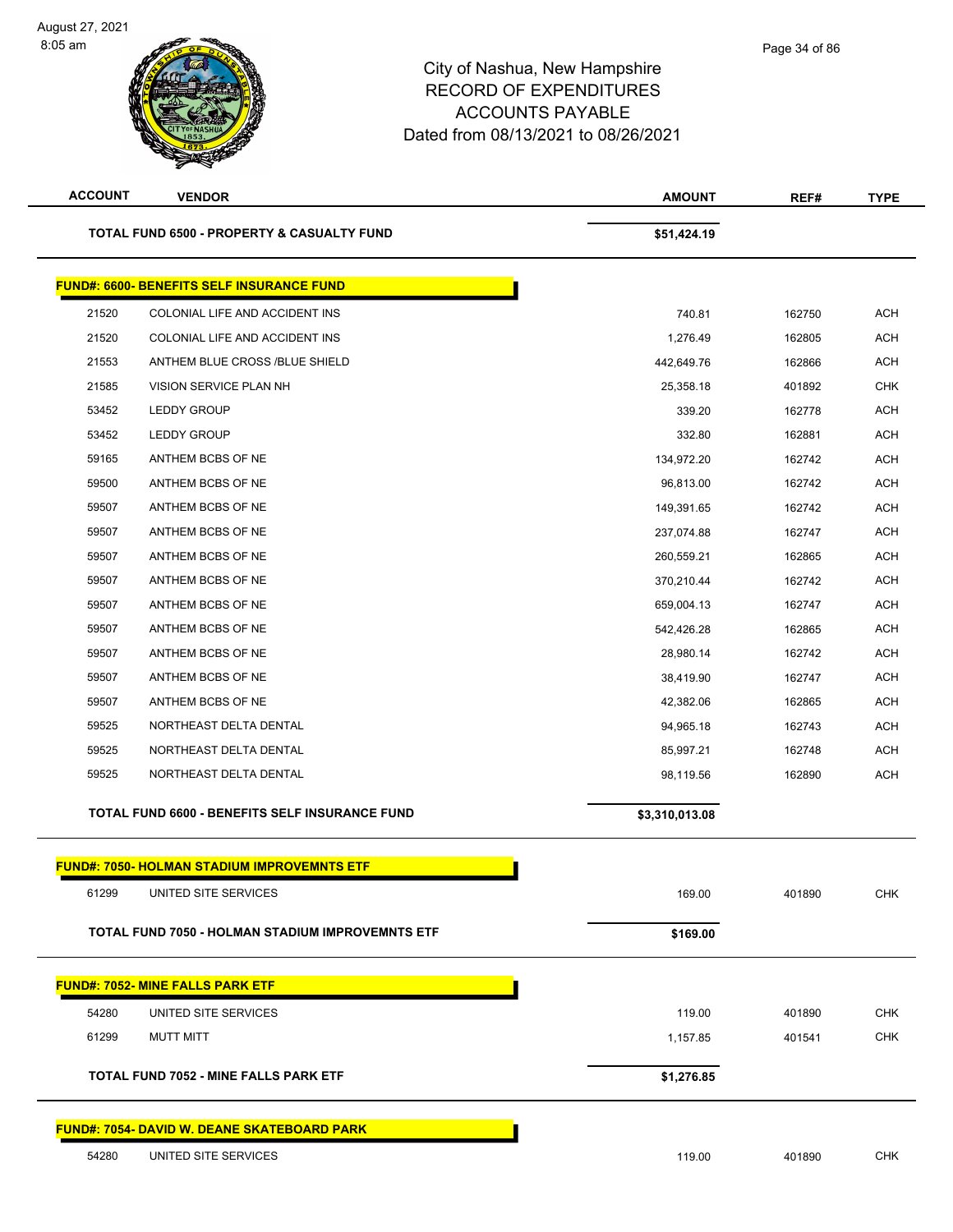| August 27, 2021 |                                                                                                                                  |
|-----------------|----------------------------------------------------------------------------------------------------------------------------------|
| $8:05$ am       | City of Nashua, New Hampshire<br><b>RECORD OF EXPENDITURES</b><br><b>ACCOUNTS PAYABLE</b><br>Dated from 08/13/2021 to 08/26/2021 |

| <b>ACCOUNT</b><br><b>VENDOR</b>                         | <b>AMOUNT</b> | REF#   | <b>TYPE</b> |
|---------------------------------------------------------|---------------|--------|-------------|
| TOTAL FUND 7054 - DAVID W. DEANE SKATEBOARD PARK        | \$119.00      |        |             |
| <b>FUND#: 7506- ETF CONTRIB-WOODLAWN CEMETERY</b>       |               |        |             |
| 53999<br>HAYNER / SWANSON INC                           | 8,086.68      | 162874 | <b>ACH</b>  |
| TOTAL FUND 7506 - ETF CONTRIB-WOODLAWN CEMETERY         | \$8,086.68    |        |             |
| <b>FUND#: 7565- SCHOOL RELATED PROGRAMS-ETF</b>         |               |        |             |
| 61135<br><b>AUSTIN CUSTOM BRASS</b>                     | 600.00        | 401919 | <b>CHK</b>  |
| TOTAL FUND 7565 - SCHOOL RELATED PROGRAMS-ETF           | \$600.00      |        |             |
| <b>FUND#: 7569- DW HWY/SPITBROOK CONTRIBUTIONS</b>      |               |        |             |
| 55699<br><b>COASTAL TRAFFIC INC</b>                     | 3,200.00      | 401810 | <b>CHK</b>  |
| <b>TOTAL FUND 7569 - DW HWY/SPITBROOK CONTRIBUTIONS</b> | \$3,200.00    |        |             |
| <b>FUND#: 8063- LIBRARY-HENRY STEARNS FUND</b>          |               |        |             |
| 61807<br><b>BAKER &amp; TAYLOR</b>                      | 230.85        | 401489 | <b>CHK</b>  |
| <b>BAKER &amp; TAYLOR</b><br>61807                      | 180.23        | 401789 | <b>CHK</b>  |
| <b>TOTAL FUND 8063 - LIBRARY-HENRY STEARNS FUND</b>     | \$411.08      |        |             |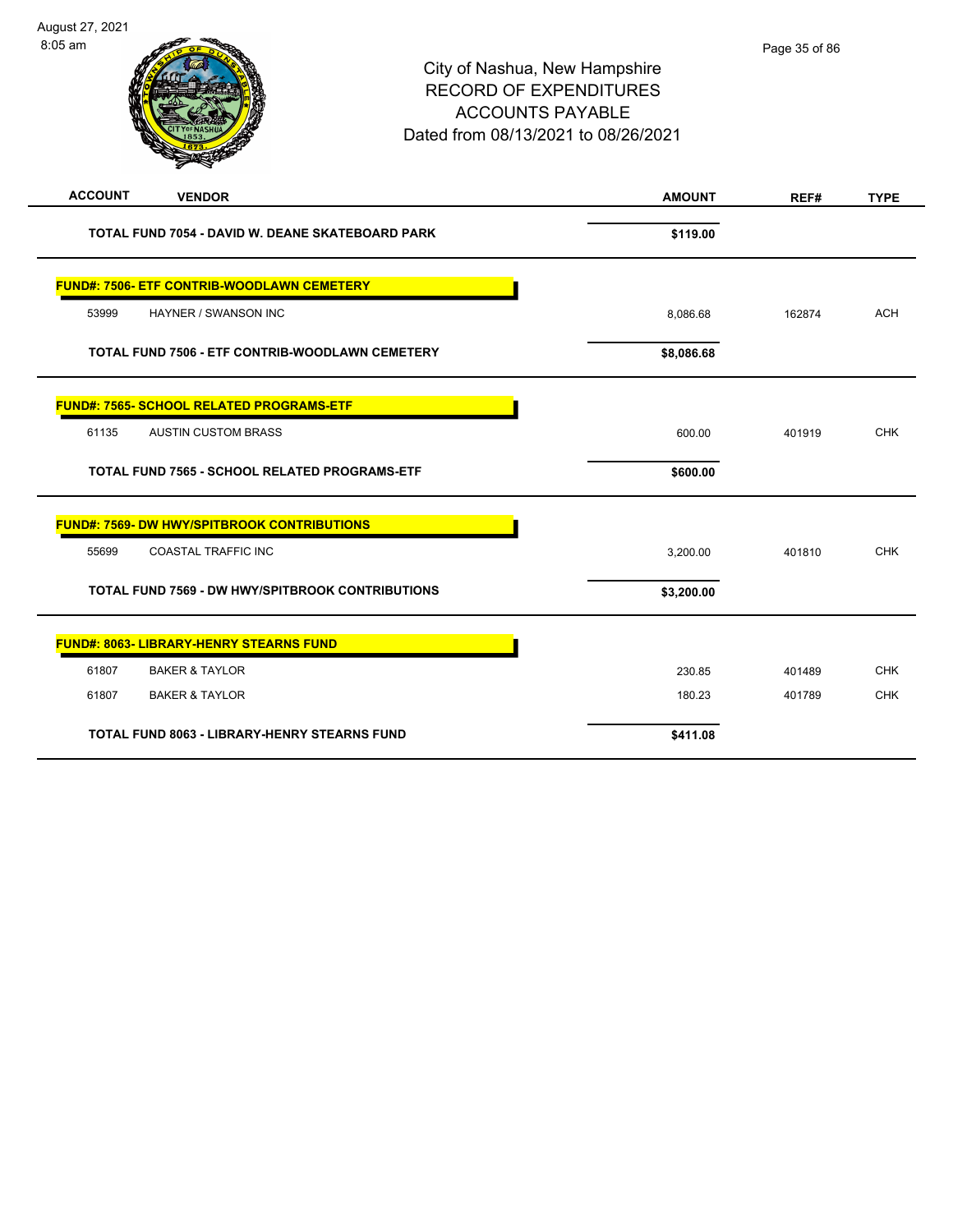

| <b>ACCOUNT</b> | <b>VENDOR</b>          |                                     | <b>AMOUNT</b><br>REF# | <b>TYPE</b> |
|----------------|------------------------|-------------------------------------|-----------------------|-------------|
|                | <b>SUMMARY BY FUND</b> |                                     | <b>AMOUNT</b>         |             |
|                | 1000                   | <b>GENERAL FUND</b>                 | 5,686,293.12          |             |
|                | 1001                   | <b>GF-CAPITAL IMPROVEMENTS</b>      | 254,693.87            |             |
|                | 1010                   | <b>GENERAL FUND PY ESCROWS</b>      | 4,603.00              |             |
|                | 1020                   | <b>GENERAL FUND-PY ENCUMBRANCES</b> | 177,178.43            |             |
|                | 2100                   | <b>FOOD SERVICES FUND</b>           | 14,482.29             |             |
|                | 2201                   | DRIVERS EDUCATION FUND              | 215.23                |             |
|                | 2207                   | ADULT ED/CONTINUING ED              | 422.62                |             |
|                | 2212                   | ATHLETICS REVENUE FUND              | 1,302.50              |             |
|                | 2222                   | AFTER SCHOOL PROGRAM                | 671.47                |             |
|                | 2503                   | PARKS & REC PROGRAMS FUND           | 125.00                |             |
|                | 2505                   | PEG ACCESS CHANNELS FUND            | 7,417.37              |             |
|                | 2506                   | HUNT BLDG FACILITY RENTAL FUND      | 622.98                |             |
|                | 2507                   | FIRE TRAINING FACILITY RENTAL       | 145.97                |             |
|                | 3030                   | <b>EMERGENCY MGMT GRANTS FUND</b>   | 5,500.00              |             |
|                | 3035                   | FEMA DISASTER ASSIST GRANTS         | 36,063.02             |             |
|                | 3068                   | COMMUNITY SERVICES GRANTS FUND      | 50,749.78             |             |
|                | 3070                   | COMMUNITY HEALTH GRANTS FUND        | 1,861.54              |             |
|                | 3080                   | COMMUNITY DEVELOPMENT GRANTS        | 4,084.23              |             |
|                | 3090                   | URBAN PROGRAM GRANTS FUND           | 104,964.80            |             |
|                | 3120                   | <b>TRANSIT GRANTS FUND</b>          | 78,012.77             |             |
|                | 3300                   | <b>LIBRARY GRANTS FUND</b>          | 10,792.02             |             |
|                | 3800                   | <b>SCHOOL GRANTS FUND</b>           | 102,613.32            |             |
|                | 4020                   | POLICE DRUG ENFORCEMENT FUND        | 200.00                |             |
|                | 4025                   | DOJ DRUG FORFEITURE FUND            | 2,133.40              |             |
|                | 4053                   | FIRE REGIONAL HAZMAT FUND           | 474.22                |             |
|                | 4085                   | NASHUA RIVERWALK TIF DISTRICT       | 69,150.60             |             |
|                | 4090                   | LIB-LOST/DAMAGED BOOK FINES         | 17.95                 |             |
|                | 4601                   | EDA CARES ACT RLF                   | 33,550.00             |             |
|                | 5010                   | CAP PROJECTS-INFO TECHNOLOGY        | 3,525.00              |             |
|                | 5020                   | CAPITAL PROJECTS-POLICE             | 139,627.90            |             |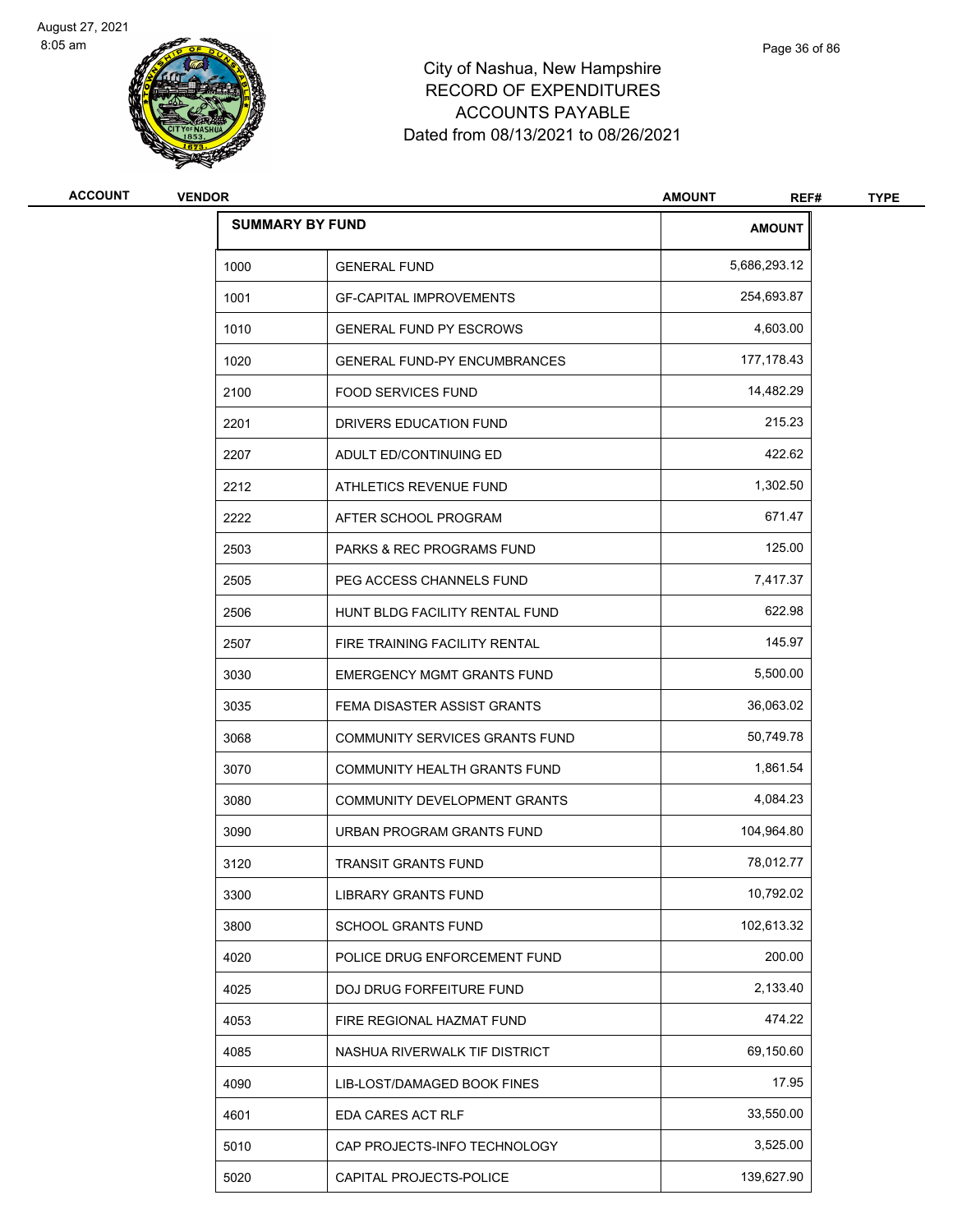

# City of Nashua, New Hampshire RECORD OF EXPENDITURES ACCOUNTS PAYABLE Dated from 08/13/2021 to 08/26/2021

| <b>ACCOUNT</b> | <b>VENDOR</b> |                                       | <b>AMOUNT</b><br>REF# | <b>TYPE</b> |
|----------------|---------------|---------------------------------------|-----------------------|-------------|
|                |               |                                       | <b>AMOUNT</b>         |             |
|                | 5800          | SCHOOL CAPITAL PROJECTS FUND          | 3,300.73              |             |
|                | 6000          | <b>SOLID WASTE FUND</b>               | 170,520.75            |             |
|                | 6200          | <b>WASTEWATER FUND</b>                | 127,963.54            |             |
|                | 6201          | WERF-WASTEWATER EQUIP RESERVE         | 32,744.00             |             |
|                | 6500          | PROPERTY & CASUALTY FUND              | 51,424.19             |             |
|                | 6600          | BENEFITS SELF INSURANCE FUND          | 3,310,013.08          |             |
|                | 7050          | <b>HOLMAN STADIUM IMPROVEMNTS ETF</b> | 169.00                |             |
|                | 7052          | MINE FALLS PARK ETF                   | 1,276.85              |             |
|                | 7054          | DAVID W. DEANE SKATEBOARD PARK        | 119.00                |             |
|                | 7506          | ETF CONTRIB-WOODLAWN CEMETERY         | 8,086.68              |             |
|                | 7565          | SCHOOL RELATED PROGRAMS-ETF           | 600.00                |             |
|                | 7569          | DW HWY/SPITBROOK CONTRIBUTIONS        | 3,200.00              |             |
|                | 8063          | LIBRARY-HENRY STEARNS FUND            | 411.08                |             |
|                | <b>TOTAL:</b> |                                       | 10,501,323.30         |             |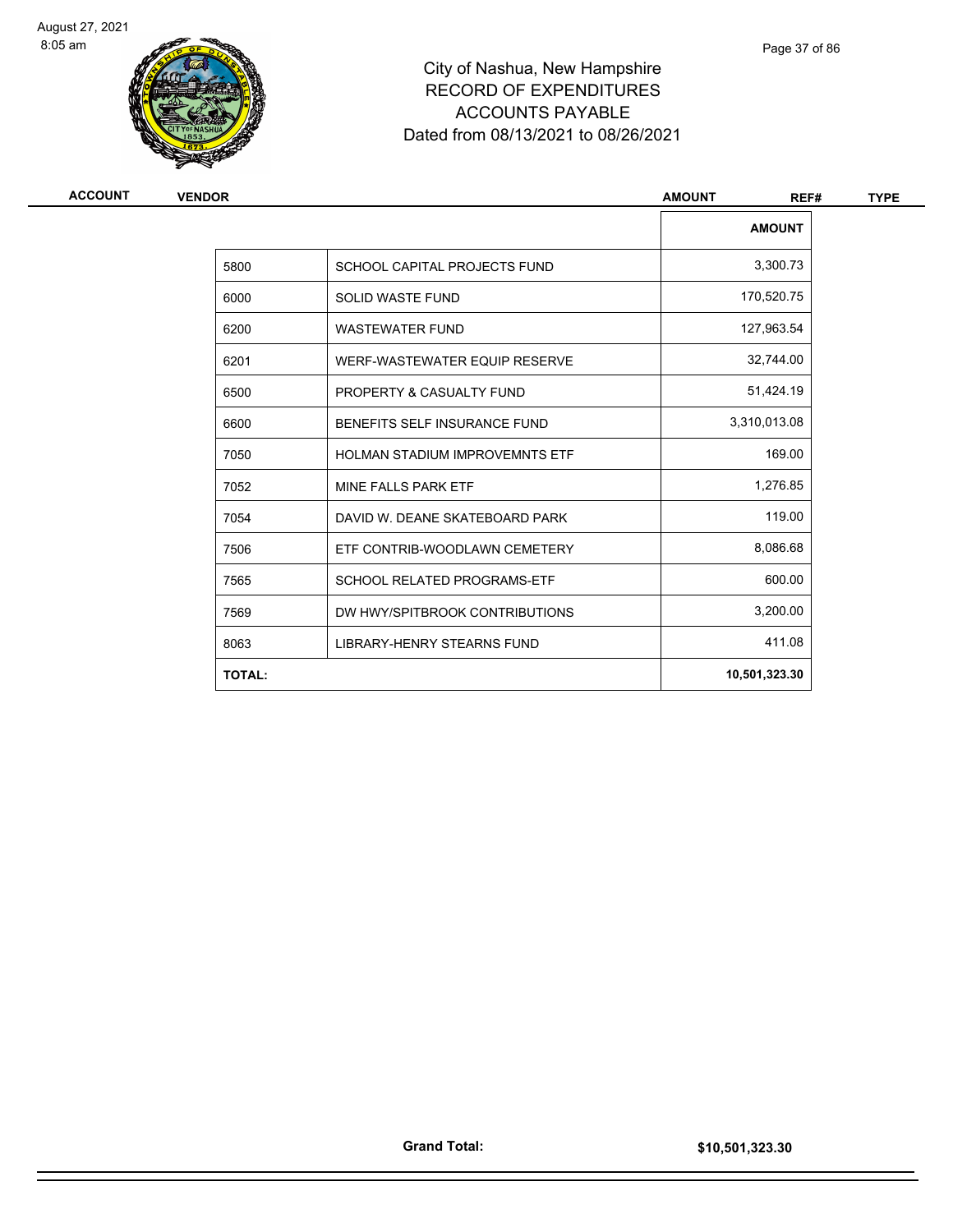

Page 38 of 86

|     | <b>PAY DATE</b>                      | <b>DESCRIPTION</b><br><b>ACCOUNT</b> |                                          | <b>AMOUNT</b> |
|-----|--------------------------------------|--------------------------------------|------------------------------------------|---------------|
|     | <b>FUND#: 1000 - GENERAL FUND</b>    |                                      |                                          |               |
|     |                                      |                                      |                                          |               |
| 101 | <b>MAYOR</b>                         |                                      |                                          |               |
|     | 8/19/21                              | 51100                                | CHIEF OF STAFF                           | 1,890.60      |
|     | 8/26/21                              | 51100                                | CHIEF OF STAFF                           | 1,890.61      |
|     | 8/19/21                              | 51100                                | COMMUNICATIONS & SPECIAL PRJ COORDINATOR | 954.90        |
|     | 8/26/21                              | 51100                                | COMMUNICATIONS & SPECIAL PRJ COORDINATOR | 954.90        |
|     | 8/19/21                              | 51100                                | COMMUNICATIONS REPRESENTATIVE            | 854.50        |
|     | 8/26/21                              | 51100                                | <b>COMMUNICATIONS REPRESENTATIVE</b>     | 854.50        |
|     | 8/19/21                              | 51100                                | CONSTITUENT SERVICES COORDINATOR         | 954.95        |
|     | 8/26/21                              | 51100                                | CONSTITUENT SERVICES COORDINATOR         | 954.95        |
|     | 8/19/21                              | 51500                                | MAYOR                                    | 2,374.00      |
|     | 8/26/21                              | 51500                                | MAYOR                                    | 2,374.00      |
|     | 8/26/21                              | 55118                                | TELEPHONE-CELLULAR                       | 150.00        |
|     | <b>TOTAL 101 - MAYOR</b>             |                                      |                                          | \$14,207.91   |
| 102 | <b>BOARD OF ALDERMEN</b>             |                                      |                                          |               |
|     | 8/19/21                              | 51100                                | LEGISLATIVE AFFAIRS MANAGER              | 1,769.70      |
|     | 8/26/21                              | 51100                                | LEGISLATIVE AFFAIRS MANAGER              | 1,769.70      |
|     | <b>TOTAL 102 - BOARD OF ALDERMEN</b> |                                      |                                          | \$3,539.40    |
|     |                                      |                                      |                                          |               |
| 103 | <b>LEGAL</b>                         |                                      |                                          |               |
|     | 8/19/21                              | 51100                                | <b>CORPORATION COUNSEL</b>               | 2,760.80      |
|     | 8/26/21                              | 51100                                | <b>CORPORATION COUNSEL</b>               | 2,760.80      |
|     | 8/19/21                              | 51100                                | DEPUTY CORPORATION COUNSEL               | 4,773.45      |
|     | 8/26/21                              | 51100                                | DEPUTY CORPORATION COUNSEL               | 4,773.45      |
|     | 8/19/21                              | 51100                                | <b>LEGAL ASSISTANT</b>                   | 2,214.67      |
|     | 8/26/21                              | 51100                                | <b>LEGAL ASSISTANT</b>                   | 2,221.70      |
|     | 8/19/21                              | 51100                                | RIGHT TO KNOW COORDINATOR                | 1,892.69      |
|     | 8/26/21                              | 51100                                | RIGHT TO KNOW COORDINATOR                | 1,607.00      |
|     | 8/19/21                              | 51750                                | RIGHT TO KNOW COORDINATOR                | 285.69        |
|     | 8/26/21                              | 55118                                | TELEPHONE-CELLULAR                       | 100.00        |
|     | <b>TOTAL 103 - LEGAL</b>             |                                      |                                          | \$23,390.25   |
| 106 |                                      | <b>ADMINISTRATIVE SERVICES</b>       |                                          |               |
|     | 7/31/21                              | 51100                                | ADMINISTRATIVE SERVICES DIRECTOR         | (1,307.60)    |
|     | 8/6/21                               | 51100                                | ADMINISTRATIVE SERVICES DIRECTOR         | (680.62)      |
|     | 8/19/21                              | 51100                                | ADMINISTRATIVE SERVICES DIRECTOR         | 2,268.75      |
|     | 8/26/21                              | 51100                                | ADMINISTRATIVE SERVICES DIRECTOR         | 1,928.45      |
|     | 8/19/21                              | 51100                                | <b>GRANT WRITER</b>                      | 737.40        |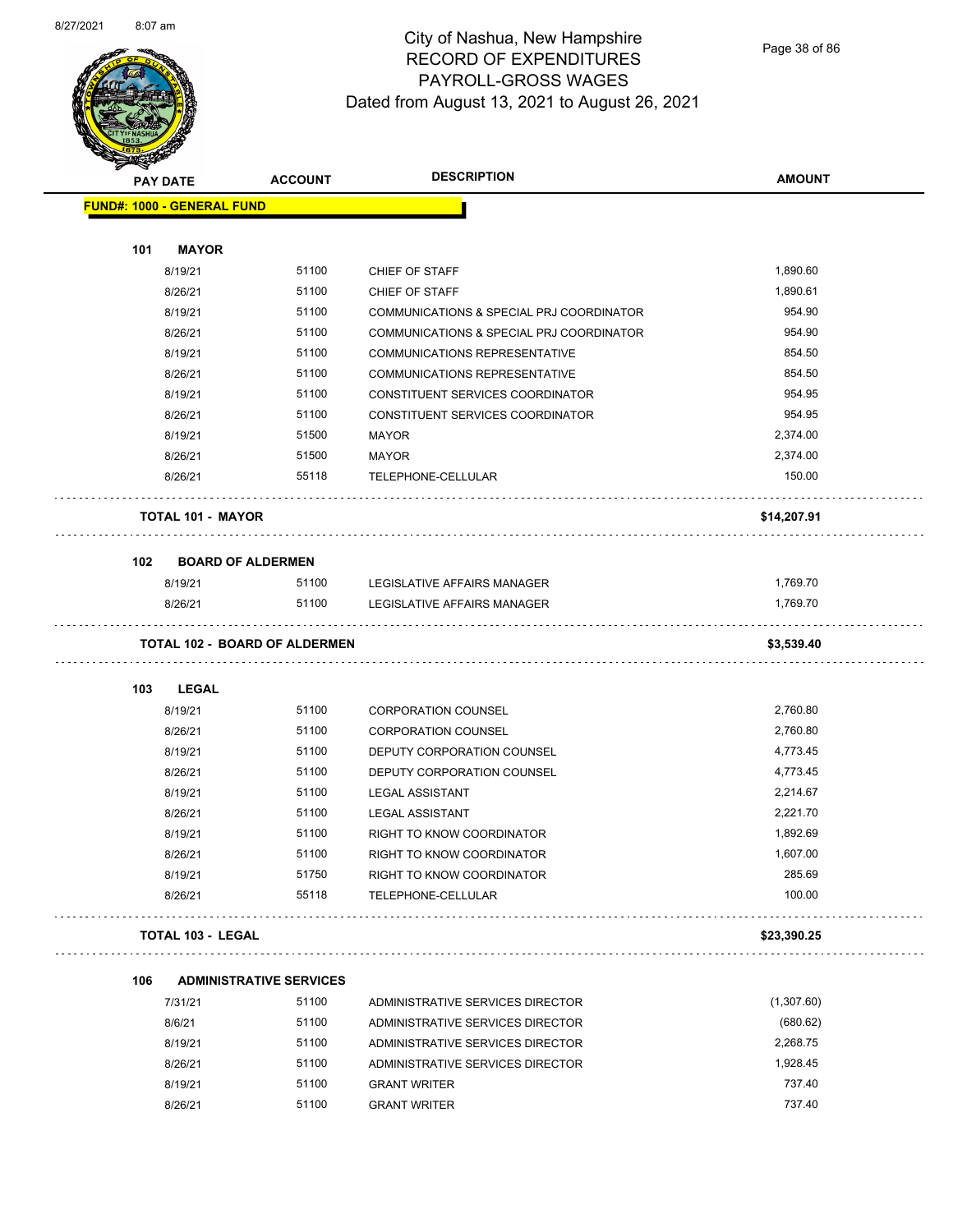

Page 39 of 86

|     | <b>PAY DATE</b>               | <b>ACCOUNT</b>                             | <b>DESCRIPTION</b>                         | <b>AMOUNT</b> |
|-----|-------------------------------|--------------------------------------------|--------------------------------------------|---------------|
|     | FUND#: 1000 - GENERAL FUND    |                                            |                                            |               |
|     |                               | <b>TOTAL 106 - ADMINISTRATIVE SERVICES</b> |                                            | \$3,683.78    |
|     |                               |                                            |                                            |               |
| 107 | <b>CITY CLERK</b>             |                                            |                                            |               |
|     | 8/19/21                       | 51100                                      | <b>CITY CLERK</b>                          | 2,045.06      |
|     | 8/26/21                       | 51100                                      | <b>CITY CLERK</b>                          | 2,045.05      |
|     | 8/19/21                       | 51100                                      | <b>CLERK VITAL RECORDS II</b>              | 3,530.77      |
|     | 8/26/21                       | 51100                                      | <b>CLERK VITAL RECORDS II</b>              | 1,385.10      |
|     | 8/19/21                       | 51100                                      | DEPUTY CITY CLERK                          | 1,165.24      |
|     | 8/26/21                       | 51100                                      | DEPUTY CITY CLERK                          | 1,165.25      |
|     | 8/26/21                       | 51300                                      | <b>CLERK VITAL RECORDS II</b>              | 6.49          |
|     | 8/19/21                       | 51400                                      | <b>CITY CLERK TEMP</b>                     | 180.00        |
|     | 8/26/21                       | 51400                                      | <b>CITY CLERK TEMP</b>                     | 506.25        |
|     | 8/19/21                       | 51750                                      | <b>CLERK VITAL RECORDS II</b>              | 1,764.59      |
|     | <b>TOTAL 107 - CITY CLERK</b> |                                            |                                            | \$13,793.80   |
| 108 | <b>ENERGY MANAGEMENT</b>      |                                            |                                            |               |
|     | 8/19/21                       | 51100                                      | <b>ENERGY MANAGER</b>                      | 1,573.05      |
|     | 8/26/21                       | 51100                                      | <b>ENERGY MANAGER</b>                      | 1,573.05      |
|     | 8/26/21                       | 55118                                      | TELEPHONE-CELLULAR                         | 50.00         |
|     |                               | <b>TOTAL 108 - ENERGY MANAGEMENT</b>       |                                            | \$3,196.10    |
| 110 |                               | <b>ARLINGTON ST COMMUNITY CENTER</b>       |                                            |               |
|     | 8/19/21                       | 51100                                      | ARLINGTON STREET COMMUNITY CENTER DIRECTOR | 1,124.80      |
|     | 8/26/21                       | 51100                                      | ARLINGTON STREET COMMUNITY CENTER DIRECTOR | 1,124.80      |
|     | 8/26/21                       | 55118                                      | TELEPHONE-CELLULAR                         | 50.00         |
|     |                               | TOTAL 110 - ARLINGTON ST COMMUNITY CENTER  |                                            | \$2,299.60    |
|     |                               |                                            |                                            |               |
| 111 | <b>HUMAN RESOURCES</b>        |                                            |                                            |               |
|     | 8/19/21                       | 51100                                      | HR SPECIALIST                              | 969.50        |
|     | 8/26/21                       | 51100                                      | <b>HR SPECIALIST</b>                       | 969.51        |
|     | 8/19/21                       | 51100                                      | HRIS & PAYROLL ANALYST                     | 1,398.25      |
|     | 8/26/21                       | 51100                                      | HRIS & PAYROLL ANALYST                     | 1,398.25      |
|     | 8/19/21                       | 51100                                      | HUMAN RESOURCES MANAGER                    | 1,512.50      |
|     | 8/26/21                       | 51100                                      | HUMAN RESOURCES MANAGER                    | 1,512.50      |
|     | 8/19/21                       | 51100                                      | PAYROLL ANALYST                            | 2,625.33      |
|     | 8/26/21                       | 51100                                      | PAYROLL ANALYST                            | 2,625.34      |
|     | 8/19/21                       | 51100                                      | PAYROLL MANAGER                            | 1,738.30      |
|     | 8/26/21                       | 51100                                      | PAYROLL MANAGER                            | 1,738.30      |
|     | 8/19/21                       | 51200                                      | ADMINISTRATIVE ASSISTANT I                 | 559.21        |
|     | 8/26/21                       | 51200                                      | ADMINISTRATIVE ASSISTANT I                 | 554.58        |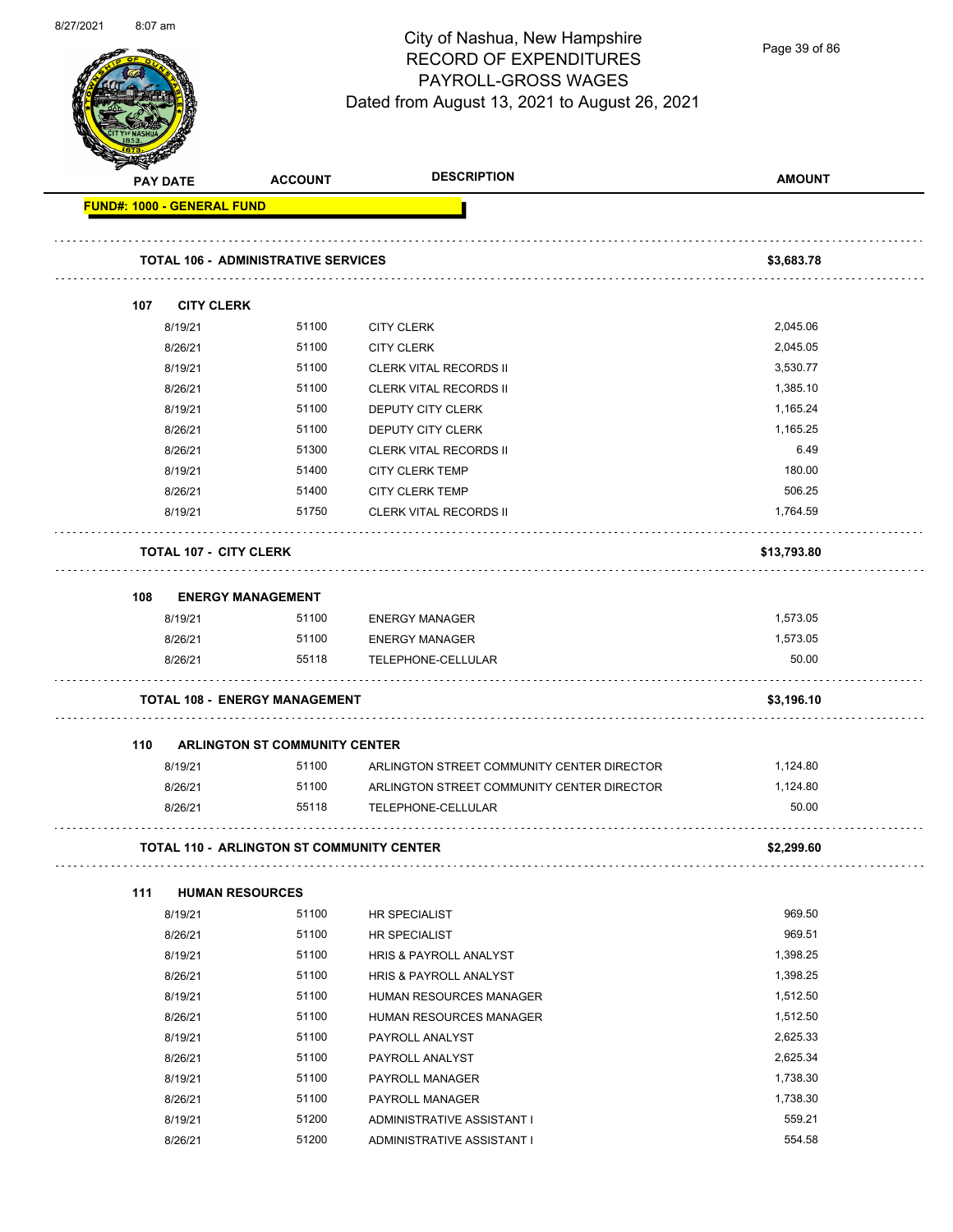

Page 40 of 86

| <b>PAY DATE</b>                   | <b>ACCOUNT</b>                            | <b>DESCRIPTION</b>                       | <b>AMOUNT</b> |
|-----------------------------------|-------------------------------------------|------------------------------------------|---------------|
| <b>FUND#: 1000 - GENERAL FUND</b> |                                           |                                          |               |
|                                   |                                           |                                          |               |
| 111<br>8/19/21                    | <b>HUMAN RESOURCES</b><br>51200           | <b>HUMAN RESOURCES TEMP</b>              | 590.00        |
| 8/19/21                           | 51300                                     | HR SPECIALIST                            | 9.09          |
| 8/26/21                           | 51300                                     | HR SPECIALIST                            | 9.09          |
| 8/19/21                           | 51300                                     | PAYROLL ANALYST                          | 49.84         |
| 8/26/21                           | 51300                                     | PAYROLL ANALYST                          | 219.01        |
|                                   |                                           |                                          |               |
|                                   | <b>TOTAL 111 - HUMAN RESOURCES</b>        |                                          | \$18,478.60   |
| 122                               | <b>INFORMATION TECHNOLOGY</b>             |                                          |               |
| 8/19/21                           | 51100                                     | ADMIN ASSISTANT III                      | 871.25        |
| 8/26/21                           | 51100                                     | ADMIN ASSISTANT III                      | 871.25        |
| 8/19/21                           | 51100                                     | DEPUTY DIRECTOR IT                       | 2,515.40      |
| 8/26/21                           | 51100                                     | <b>DEPUTY DIRECTOR IT</b>                | 2,515.40      |
| 8/19/21                           | 51100                                     | <b>ENTERPRISE SYS ADMINISTRATOR</b>      | 1,840.55      |
| 8/26/21                           | 51100                                     | <b>ENTERPRISE SYS ADMINISTRATOR</b>      | 1,840.55      |
| 8/19/21                           | 51100                                     | ERP SYSTEM ADMIN DBA                     | 2,045.05      |
| 8/26/21                           | 51100                                     | ERP SYSTEM ADMIN DBA                     | 2,045.05      |
| 8/19/21                           | 51100                                     | IT APPLICATIONS ANALYST                  | 3,007.90      |
| 8/26/21                           | 51100                                     | IT APPLICATIONS ANALYST                  | 3,007.89      |
| 8/19/21                           | 51100                                     | IT INFRASTRUCTURE ANALYST                | 1,401.90      |
| 8/26/21                           | 51100                                     | IT INFRASTRUCTURE ANALYST                | 1,401.90      |
| 8/19/21                           | 51100                                     | IT MANAGER, INFRASTRUCTURE               | 1,738.30      |
| 8/26/21                           | 51100                                     | IT MANAGER, INFRASTRUCTURE               | 1,738.30      |
| 8/19/21                           | 51100                                     | IT MANAGER, PROJECT/DEVELOPMENT SERVICES | 1,840.55      |
| 8/26/21                           | 51100                                     | IT MANAGER, PROJECT/DEVELOPMENT SERVICES | 1,840.55      |
| 8/19/21                           | 51100                                     | TECHNICAL SPEC II NET SUPPORT            | 2,383.75      |
| 8/26/21                           | 51100                                     | TECHNICAL SPEC II NET SUPPORT            | 2,383.75      |
| 8/19/21                           | 51100                                     | WEB ADMINISTRATOR/GRAPHIC DESINGER       | 1,033.40      |
| 8/26/21                           | 51100                                     | WEB ADMINISTRATOR/GRAPHIC DESINGER       | 1,033.40      |
| 8/26/21                           | 51300                                     | TECHNICAL SPEC II NET SUPPORT            | 9.81          |
| 8/26/21                           | 55118                                     | TELEPHONE-CELLULAR                       | 267.00        |
|                                   | <b>TOTAL 122 - INFORMATION TECHNOLOGY</b> |                                          | \$37,632.90   |
| 126                               | <b>FINANCIAL SERVICES</b>                 |                                          |               |
| 8/19/21                           | 51100                                     | <b>ACCOUNTANT</b>                        | 1,116.25      |
| 8/26/21                           | 51100                                     | <b>ACCOUNTANT</b>                        | 1,116.25      |
| 8/19/21                           | 51100                                     | ACCOUNTS PAYABLE COORDINATOR             | 2,482.41      |
| 8/26/21                           | 51100                                     | ACCOUNTS PAYABLE COORDINATOR             | 2,482.41      |
| 8/19/21                           | 51100                                     | ACCOUNTS PAYABLE SUPV                    | 1,227.04      |
| 8/26/21                           | 51100                                     | ACCOUNTS PAYABLE SUPV                    | 1,227.05      |
| 8/19/21                           | 51100                                     | CFO COMPTROLLER                          | 2,760.80      |
| 8/26/21                           | 51100                                     | CFO COMPTROLLER                          | 2,760.80      |
|                                   |                                           |                                          |               |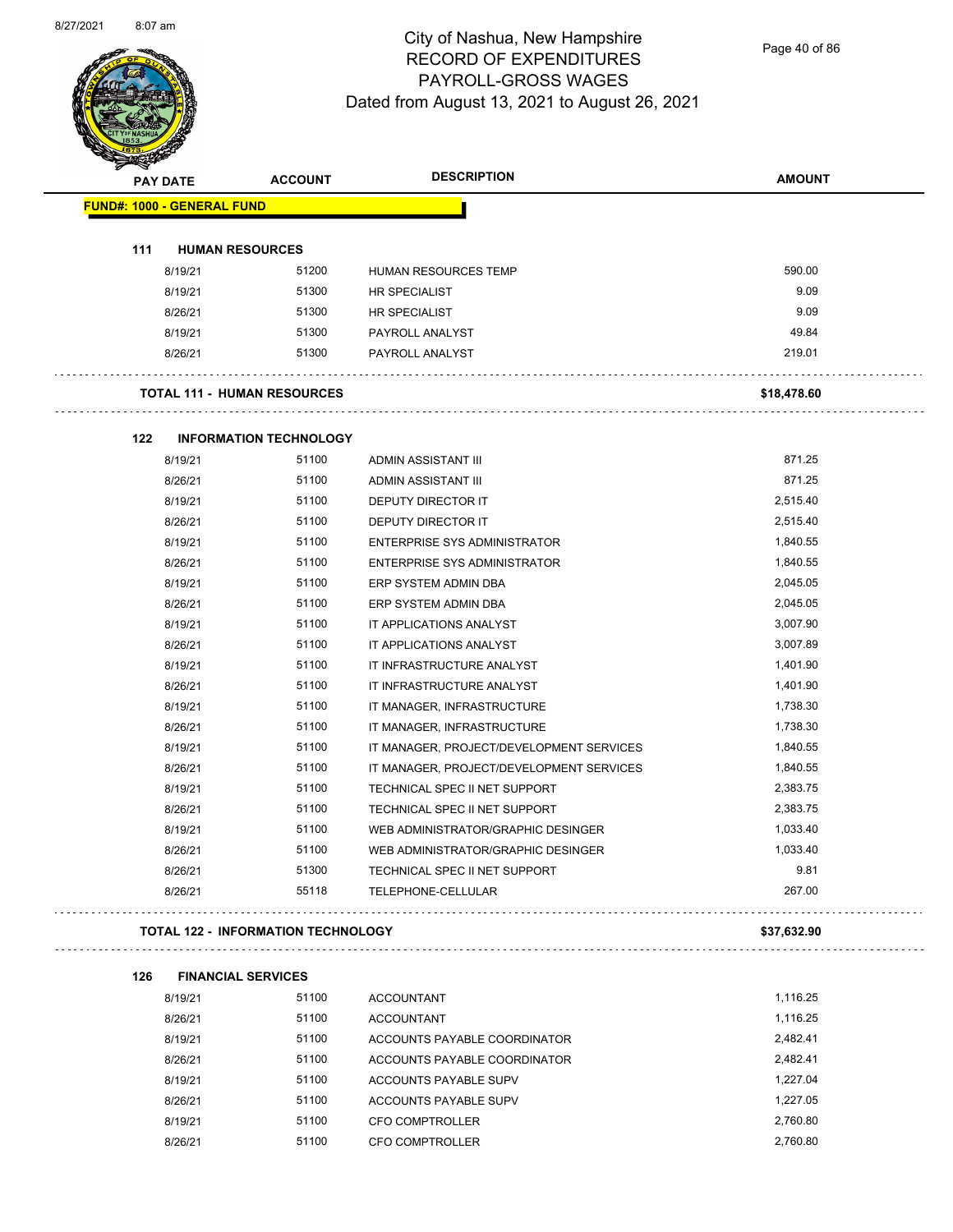

Page 41 of 86

| <b>PAY DATE</b>                   | <b>ACCOUNT</b>            |                                  | <b>AMOUNT</b> |
|-----------------------------------|---------------------------|----------------------------------|---------------|
| <b>FUND#: 1000 - GENERAL FUND</b> |                           |                                  |               |
| 126                               | <b>FINANCIAL SERVICES</b> |                                  |               |
| 8/19/21                           | 51100                     | DEP TREASURER TAX COLLECTOR      | 1,701.55      |
| 8/26/21                           | 51100                     | DEP TREASURER TAX COLLECTOR      | 1,701.55      |
| 8/19/21                           | 51100                     | <b>FINANCE AND ADMIN MANAGER</b> | 920.25        |
| 8/26/21                           | 51100                     | <b>FINANCE AND ADMIN MANAGER</b> | 920.25        |
| 8/19/21                           | 51100                     | <b>MVR CLERK I</b>               | 1,074.83      |
| 8/26/21                           | 51100                     | <b>MVR CLERK I</b>               | 1,153.96      |
| 8/19/21                           | 51100                     | <b>MVR CLERK II</b>              | 1,049.35      |
| 8/26/21                           | 51100                     | MVR CLERK II                     | 1,049.35      |
| 8/19/21                           | 51100                     | MVR CLERK III                    | 1,666.55      |
| 8/26/21                           | 51100                     | MVR CLERK III                    | 1,666.56      |
| 8/19/21                           | 51100                     | ORDINANCE VIOLATIONS COORDINATOR | 556.30        |
| 8/26/21                           | 51100                     | ORDINANCE VIOLATIONS COORDINATOR | 556.30        |
| 8/19/21                           | 51100                     | REVENUE ACCOUNTS SPEC            | 943.70        |
| 8/26/21                           | 51100                     | REVENUE ACCOUNTS SPEC            | 943.69        |
| 8/19/21                           | 51100                     | REVENUE COORDINATOR              | 1,159.70      |
| 8/26/21                           | 51100                     | REVENUE COORDINATOR              | 1,159.70      |
| 8/19/21                           | 51100                     | <b>SENIOR FINANCE MANAGER</b>    | 1,840.55      |
| 8/26/21                           | 51100                     | <b>SENIOR FINANCE MANAGER</b>    | 1,840.55      |
| 8/19/21                           | 51100                     | SENIOR FINANCIAL ANALYST         | 1,332.50      |
| 8/26/21                           | 51100                     | SENIOR FINANCIAL ANALYST         | 1,332.50      |
| 8/19/21                           | 51100                     | SR MGR ACCT FIN REPORTING        | 1,431.55      |
| 8/26/21                           | 51100                     | SR MGR ACCT FIN REPORTING        | 1,431.55      |
| 8/19/21                           | 51100                     | SUPV VEHICLE REGISTRATION        | 1,329.30      |
| 8/26/21                           | 51100                     | SUPV VEHICLE REGISTRATION        | 1,329.30      |
| 8/19/21                           | 51100                     | <b>TREASURER TAX COLLECTOR</b>   | 2,290.45      |
| 8/26/21                           | 51100                     | TREASURER TAX COLLECTOR          | 2,290.45      |
| 8/26/21                           | 51100                     | TRUST ACCOUNTANT                 | 1,117.90      |
| 8/19/21                           | 51200                     | <b>ACCOUNTING TEMP</b>           | 1,050.00      |
| 8/26/21                           | 51200                     | <b>ACCOUNTING TEMP</b>           | 1,143.75      |
| 8/26/21                           | 51300                     | ACCOUNTS PAYABLE COORDINATOR     | 8.14          |
| 8/19/21                           | 51300                     | MVR CLERK II                     | 19.68         |
| 8/19/21                           | 51300                     | MVR CLERK III                    | 198.95        |
| 8/26/21                           | 51300                     | MVR CLERK III                    | 160.42        |
| 8/26/21                           | 51300                     | REVENUE ACCOUNTS SPEC            | 8.85          |
| 8/19/21                           | 51300                     | REVENUE COORDINATOR              | 10.87         |
| 8/26/21                           | 51300                     | REVENUE COORDINATOR              | 391.40        |
| 8/26/21                           | 55118                     | TELEPHONE-CELLULAR               | 250.00        |
|                                   |                           |                                  |               |

**129 CITY BUILDINGS**

 $\bar{\mathcal{L}}$  .

| 8/19/21 | 51100 | <b>BUILDING MANAGER</b> | 1.461.05 |
|---------|-------|-------------------------|----------|
| 8/26/21 | 51100 | <b>BUILDING MANAGER</b> | 1.461.05 |
| 8/19/21 | 51100 | CUSTODIAN I             | 660.15   |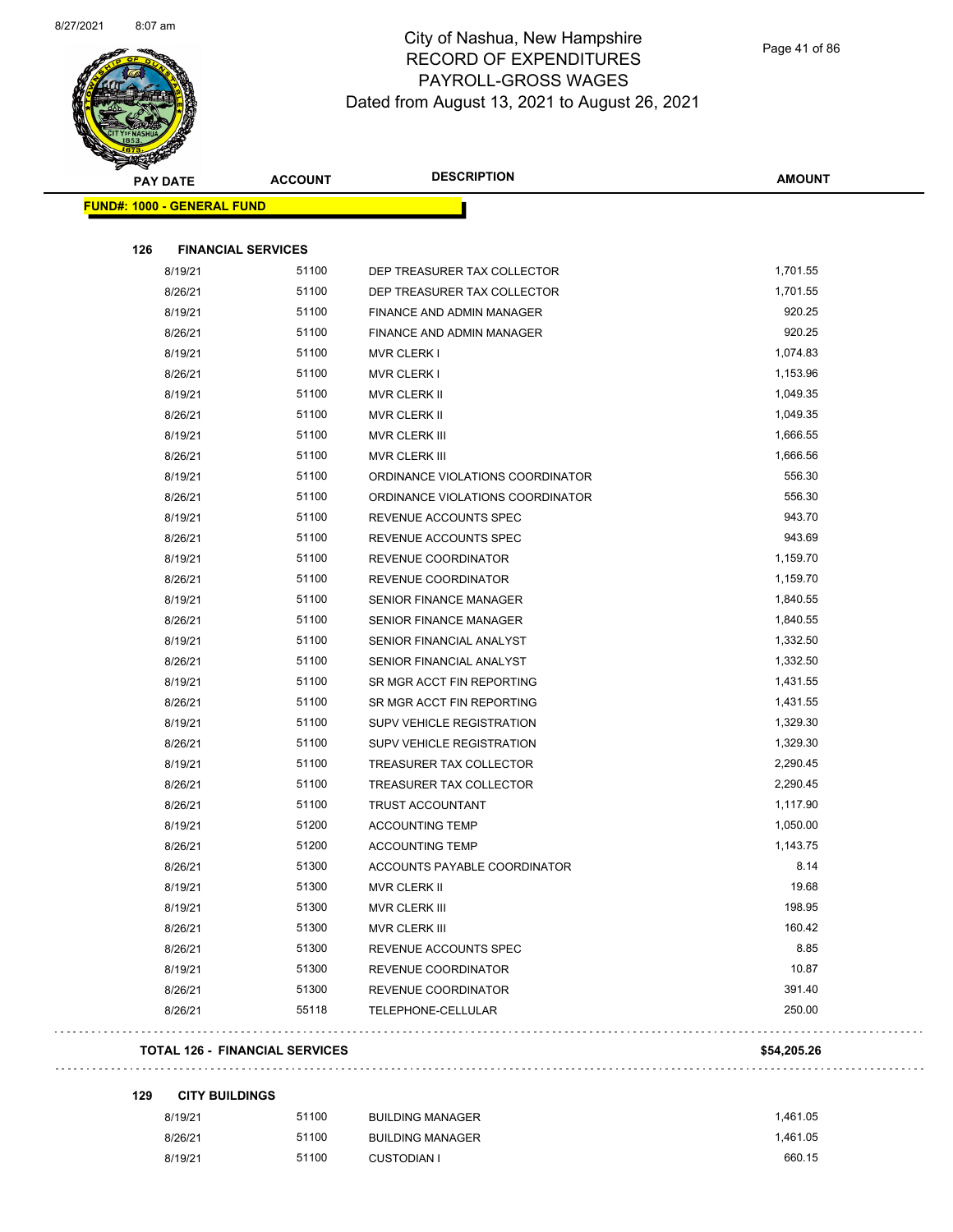

Page 42 of 86

| <b>MERSEN</b> |                                   |                                      |                             |               |
|---------------|-----------------------------------|--------------------------------------|-----------------------------|---------------|
|               | <b>PAY DATE</b>                   | <b>DESCRIPTION</b><br><b>ACCOUNT</b> |                             | <b>AMOUNT</b> |
|               | <b>FUND#: 1000 - GENERAL FUND</b> |                                      |                             |               |
|               |                                   |                                      |                             |               |
| 129           | <b>CITY BUILDINGS</b>             |                                      |                             |               |
|               | 8/26/21                           | 51100                                | <b>CUSTODIAN I</b>          | 660.15        |
|               | 8/19/21                           | 51100                                | MAINTENANCE SPEC            | 1,465.11      |
|               | 8/26/21                           | 51100                                | MAINTENANCE SPEC            | 1,465.10      |
|               | 8/19/21                           | 51200                                | <b>CUSTODIAN I</b>          | 396.59        |
|               | 8/26/21                           | 51200                                | <b>CUSTODIAN I</b>          | 396.59        |
|               | 8/26/21                           | 51300                                | <b>BUILDING MANAGER</b>     | 27.39         |
|               | 8/19/21                           | 51300                                | <b>CUSTODIAN I</b>          | 105.21        |
|               | 8/26/21                           | 51300                                | <b>CUSTODIAN I</b>          | 99.03         |
|               | 8/19/21                           | 51300                                | MAINTENANCE SPEC            | 27.86         |
|               | 8/26/21                           | 55118                                | TELEPHONE-CELLULAR          | 34.00         |
|               | <b>TOTAL 129 - CITY BUILDINGS</b> |                                      |                             | \$8,259.28    |
| 130           | <b>PURCHASING</b>                 |                                      |                             |               |
|               | 8/19/21                           | 51100                                | PURCHASING AGENT I          | 814.30        |
|               | 8/26/21                           | 51100                                | PURCHASING AGENT I          | 814.30        |
|               | 8/19/21                           | 51100                                | PURCHASING AGENT II         | 1,011.05      |
|               | 8/26/21                           | 51100                                | PURCHASING AGENT II         | 1,011.05      |
|               | 8/19/21                           | 51100                                | PURCHASING MANAGER          | 1,840.55      |
|               | 8/26/21                           | 51100                                | PURCHASING MANAGER          | 1,840.55      |
|               | <b>TOTAL 130 - PURCHASING</b>     |                                      |                             | \$7,331.80    |
| 131           | <b>HUNT BUILDING</b>              |                                      |                             |               |
|               | 8/19/21                           | 51100                                | OED COORDINATOR             | 605.95        |
|               | 8/26/21                           | 51100                                | OED COORDINATOR             | 605.95        |
|               | <b>TOTAL 131 - HUNT BUILDING</b>  |                                      |                             | \$1,211.90    |
| 132           | <b>ASSESSING</b>                  |                                      |                             |               |
|               | 8/19/21                           | 51100                                | ASSESSING ADMIN SPEC II CSR | 752.75        |
|               | 8/26/21                           | 51100                                | ASSESSING ADMIN SPEC II CSR | 752.75        |
|               | 8/19/21                           | 51100                                | ASSESSOR I                  | 925.24        |
|               | 8/26/21                           | 51100                                | ASSESSOR I                  | 925.25        |
|               | 8/19/21                           | 51100                                | ASSESSOR II                 | 1,230.70      |
|               | 8/26/21                           | 51100                                | ASSESSOR II                 | 1,230.70      |
|               | 8/19/21                           | 51100                                | ASSESSOR III                | 2,646.75      |
|               | 8/26/21                           | 51100                                | ASSESSOR III                | 2,646.75      |
|               | 8/19/21                           | 51100                                | <b>CHIEF ASSESSOR</b>       | 2,418.55      |
|               | 8/26/21                           | 51100                                | <b>CHIEF ASSESSOR</b>       | 2,418.55      |
|               | 8/19/21                           | 51100                                | DEPARTMENT COORDINATOR      | 814.80        |
|               | 8/26/21                           | 51100                                | DEPARTMENT COORDINATOR      | 814.80        |

8/26/21 51512 CITY CLERK TEMP 125.00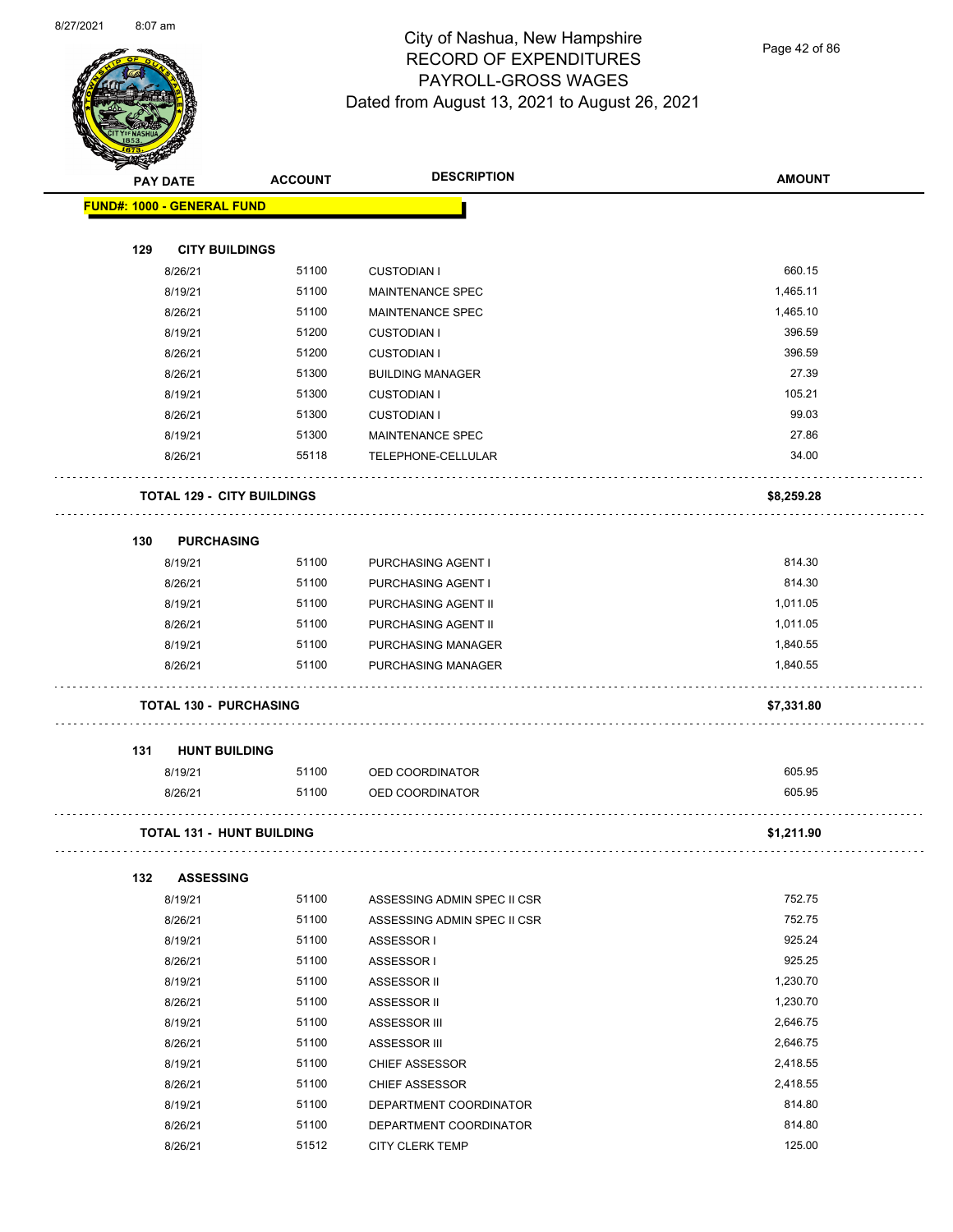

Page 43 of 86

|     | PAY DATE                          | <b>ACCOUNT</b>                            | <b>DESCRIPTION</b>            | <b>AMOUNT</b> |
|-----|-----------------------------------|-------------------------------------------|-------------------------------|---------------|
|     | <b>FUND#: 1000 - GENERAL FUND</b> |                                           |                               |               |
| 132 | <b>ASSESSING</b>                  |                                           |                               |               |
|     | 8/26/21                           | 51512                                     | ELECTED BOARD MEMBER          | 250.00        |
|     | <b>TOTAL 132 - ASSESSING</b>      |                                           |                               | \$17,952.59   |
| 134 | <b>GIS</b>                        |                                           |                               |               |
|     | 8/19/21                           | 51100                                     | <b>GIS TECHNICIAN II</b>      | 1,260.70      |
|     | 8/26/21                           | 51100                                     | <b>GIS TECHNICIAN II</b>      | 1,260.70      |
|     | <b>TOTAL 134 - GIS</b>            |                                           |                               | \$2,521.40    |
| 140 | <b>PINEWOOD CEMETERY</b>          |                                           |                               |               |
|     | 8/19/21                           | 51400                                     | SEASONAL                      | 1,770.00      |
|     | 8/26/21                           | 55314                                     | FIXED RATE MILEAGE ALLOWANCE  | 100.00        |
|     |                                   | <b>TOTAL 140 - PINEWOOD CEMETERY</b>      |                               | \$1,870.00    |
| 142 |                                   | <b>WOODLAWN CEMETERY</b>                  |                               |               |
|     | 8/19/21                           | 51100                                     | <b>GROUNDSKEEPER CEMETERY</b> | 1,533.80      |
|     | 8/26/21                           | 51100                                     | <b>GROUNDSKEEPER CEMETERY</b> | 1,533.80      |
|     | 8/19/21                           | 51100                                     | SUBFOREMAN CEMETERY           | 971.40        |
|     | 8/26/21                           | 51100                                     | SUBFOREMAN CEMETERY           | 971.40        |
|     | 8/19/21                           | 51100                                     | SUPERINTENDENT CEMETERY I     | 1,329.30      |
|     | 8/26/21                           | 51100                                     | SUPERINTENDENT CEMETERY I     | 1,329.30      |
|     | 8/19/21                           | 51300                                     | <b>GROUNDSKEEPER CEMETERY</b> | 86.28         |
|     | 8/26/21                           | 51400                                     | <b>SEASONAL</b>               | 1,492.50      |
|     |                                   | <b>TOTAL 142 - WOODLAWN CEMETERY</b>      |                               | \$9,247.78    |
| 144 |                                   | <b>EDGEWOOD &amp; SUBURBAN CEMETERIES</b> |                               |               |
|     | 8/19/21                           | 51100                                     | <b>GROUNDSKEEPER CEMETERY</b> | 1,439.80      |
|     | 8/26/21                           | 51100                                     | <b>GROUNDSKEEPER CEMETERY</b> | 1,439.80      |
|     | 8/19/21                           | 51100                                     | SUBFOREMAN CEMETERY           | 871.60        |
|     | 8/26/21                           | 51100                                     | SUBFOREMAN CEMETERY           | 871.60        |
|     | 8/19/21                           | 51100                                     | SUPERINTENDENT CEMETERY II    | 1,329.30      |
|     | 8/26/21                           | 51100                                     | SUPERINTENDENT CEMETERY II    | 1,329.30      |
|     | 8/26/21                           | 51300                                     | SUBFOREMAN CEMETERY           | 138.91        |
|     | 8/19/21                           | 51400                                     | SEASONAL                      | 2,160.00      |
|     | 8/26/21                           | 51400                                     | SEASONAL                      | 1,773.75      |
|     | 8/26/21                           | 55314                                     | FIXED RATE MILEAGE ALLOWANCE  | 100.00        |
|     |                                   |                                           |                               |               |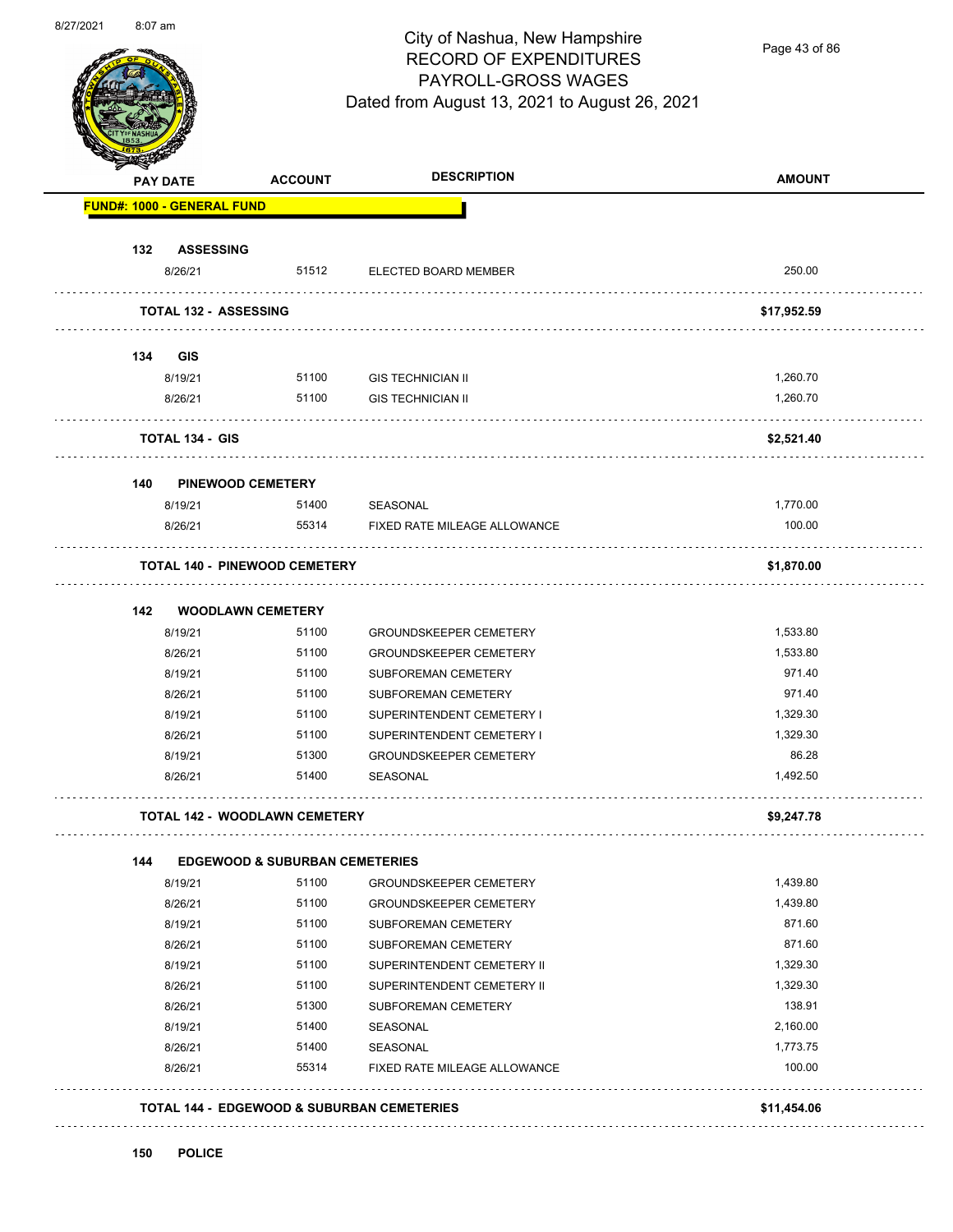

Page 44 of 86

|     | <b>PAY DATE</b>                   | <b>ACCOUNT</b> | <b>DESCRIPTION</b>                   | <b>AMOUNT</b> |
|-----|-----------------------------------|----------------|--------------------------------------|---------------|
|     | <b>FUND#: 1000 - GENERAL FUND</b> |                |                                      |               |
|     |                                   |                |                                      |               |
| 150 | <b>POLICE</b>                     |                |                                      |               |
|     | 8/19/21                           | 51100          | <b>1ST YEAR OFFICERS</b>             | 5,447.50      |
|     | 8/26/21                           | 51100          | <b>1ST YEAR OFFICERS</b>             | 5,447.50      |
|     | 8/19/21                           | 51100          | 1ST YR OFFICERS CERTIFIED SPEC       | 1,138.70      |
|     | 8/26/21                           | 51100          | 1ST YR OFFICERS CERTIFIED SPEC       | 1,138.70      |
|     | 8/19/21                           | 51100          | 1st YR SPECIAL OFFICER CERTIFIED II  | 6,009.80      |
|     | 8/26/21                           | 51100          | 1st YR SPECIAL OFFICER CERTIFIED II  | 6,009.80      |
|     | 8/19/21                           | 51100          | ACCOUNT CLERK IV                     | 2,701.05      |
|     | 8/26/21                           | 51100          | ACCOUNT CLERK IV                     | 2,701.05      |
|     | 8/19/21                           | 51100          | ADMIN ASSISTANT I DETECTIVES         | 3,032.45      |
|     | 8/26/21                           | 51100          | ADMIN ASSISTANT I DETECTIVES         | 3,032.45      |
|     | 8/19/21                           | 51100          | ADMIN ASSISTANT I LEGAL              | 817.20        |
|     | 8/26/21                           | 51100          | ADMIN ASSISTANT I LEGAL              | 817.20        |
|     | 8/19/21                           | 51100          | ADMIN ASSISTANT II LEGAL             | 827.95        |
|     | 8/26/21                           | 51100          | ADMIN ASSISTANT II LEGAL             | 827.95        |
|     | 8/19/21                           | 51100          | ADMIN ASSISTANT III PROF STANDARDS   | 1,038.10      |
|     | 8/26/21                           | 51100          | ADMIN ASSISTANT III PROF STANDARDS   | 1,038.10      |
|     | 8/19/21                           | 51100          | ADMIN ASSISTANT III SERVICES         | 855.75        |
|     | 8/26/21                           | 51100          | ADMIN ASSISTANT III SERVICES         | 855.75        |
|     | 8/19/21                           | 51100          | ADMIN ASSISTANT IV UNIFORM FIELD OPS | 900.60        |
|     | 8/26/21                           | 51100          | ADMIN ASSISTANT IV UNIFORM FIELD OPS | 900.60        |
|     | 8/19/21                           | 51100          | ADMINISTRATIVE PROJECT SPEC          | 1,474.75      |
|     | 8/26/21                           | 51100          | ADMINISTRATIVE PROJECT SPEC          | 1,474.75      |
|     | 8/19/21                           | 51100          | ANIMAL CONTROL OFFICER               | 1,078.35      |
|     | 8/26/21                           | 51100          | ANIMAL CONTROL OFFICER               | 1,078.35      |
|     | 8/19/21                           | 51100          | ASSISTANT RECORDS MANAGER            | 1,148.85      |
|     | 8/26/21                           | 51100          | ASSISTANT RECORDS MANAGER            | 1,148.85      |
|     | 8/19/21                           | 51100          | AUTO MECHANIC 1ST CLASS              | 1,853.09      |
|     | 8/26/21                           | 51100          | AUTO MECHANIC 1ST CLASS              | 1,853.10      |
|     | 8/19/21                           | 51100          | <b>BUILDING MAINTENANCE SUPV</b>     | 1,148.85      |
|     | 8/26/21                           | 51100          | <b>BUILDING MAINTENANCE SUPV</b>     | 1,148.85      |
|     | 8/19/21                           | 51100          | <b>CAPTAIN</b>                       | 17,651.89     |
|     | 8/26/21                           | 51100          | <b>CAPTAIN</b>                       | 17,651.89     |
|     | 8/19/21                           | 51100          | CHIEF OF POLICE                      | 3,107.00      |
|     | 8/26/21                           | 51100          | CHIEF OF POLICE                      | 3,107.00      |
|     | 8/19/21                           | 51100          | COMM TECH ALL DESIGNATIONS           | 8,122.79      |
|     | 8/26/21                           | 51100          | COMM TECH ALL DESIGNATIONS           | 8,122.79      |
|     | 8/19/21                           | 51100          | COMMUNITY POLICING COORDINATOR       | 1,445.95      |
|     | 8/26/21                           | 51100          | COMMUNITY POLICING COORDINATOR       | 1,445.95      |
|     | 8/19/21                           | 51100          | <b>CRIME ANALYST</b>                 | 1,157.85      |
|     | 8/26/21                           | 51100          | <b>CRIME ANALYST</b>                 | 1,157.85      |
|     | 8/19/21                           | 51100          | <b>CUSTODIAN II</b>                  | 734.81        |
|     | 8/26/21                           | 51100          | <b>CUSTODIAN II</b>                  | 734.80        |
|     | 8/19/21                           | 51100          | <b>CUSTODIAN III</b>                 | 1,673.60      |
|     | 8/26/21                           | 51100          | <b>CUSTODIAN III</b>                 | 1,673.60      |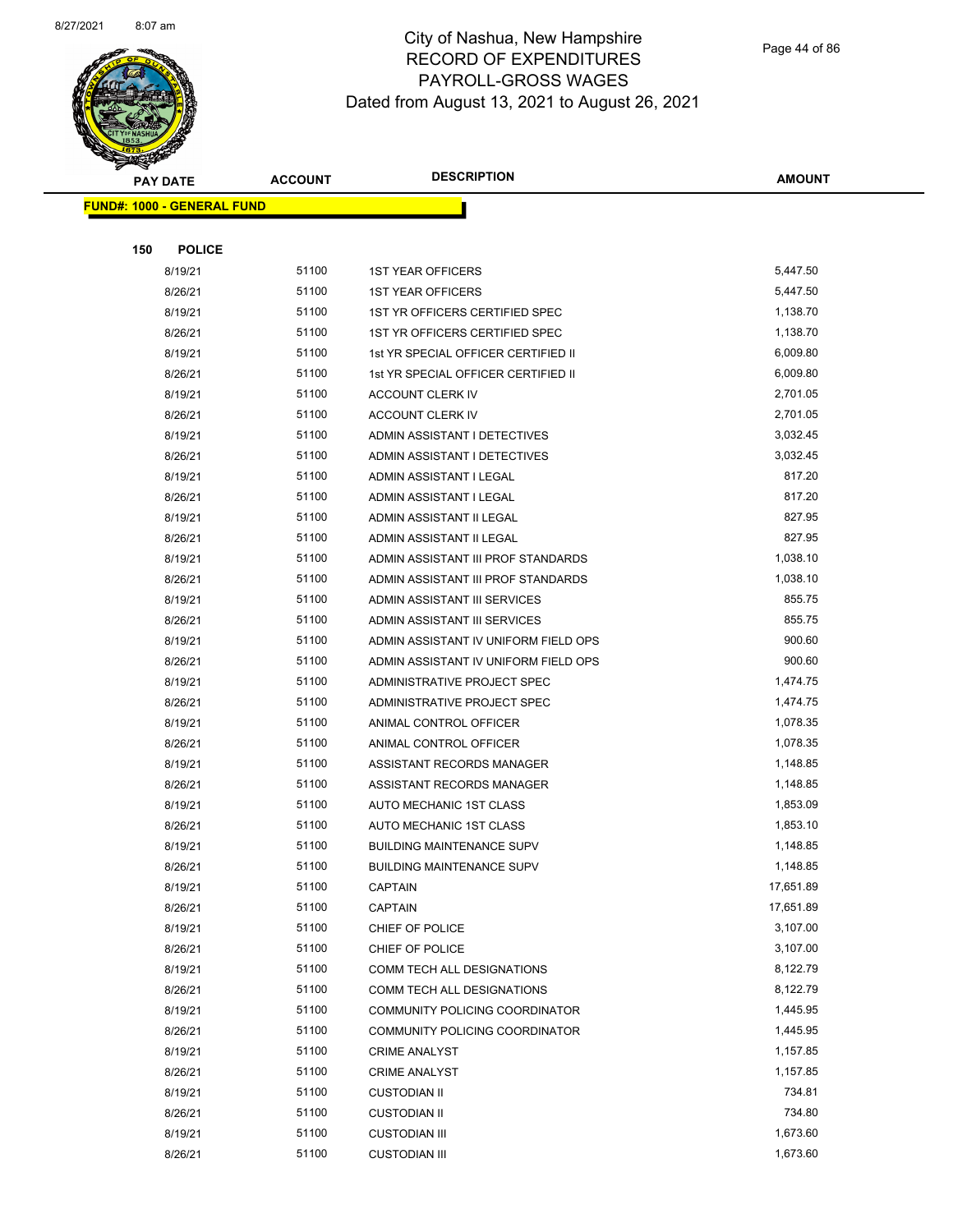

Page 45 of 86

|     | <b>PAY DATE</b>                   | <b>ACCOUNT</b> | <b>DESCRIPTION</b>                             | <b>AMOUNT</b>        |
|-----|-----------------------------------|----------------|------------------------------------------------|----------------------|
|     | <b>FUND#: 1000 - GENERAL FUND</b> |                |                                                |                      |
|     |                                   |                |                                                |                      |
| 150 | <b>POLICE</b>                     |                |                                                |                      |
|     | 8/19/21                           | 51100          | DEPUTY CHIEF OF POLICE                         | 5,631.00             |
|     | 8/26/21                           | 51100          | DEPUTY CHIEF OF POLICE                         | 5,631.00             |
|     | 8/19/21                           | 51100          | DETENTION SPEC                                 | 2,870.85             |
|     | 8/26/21                           | 51100          | <b>DETENTION SPEC</b>                          | 2,870.84             |
|     | 8/19/21                           | 51100          | DISPATCHERS ALL DESIGNATIONS                   | 4,876.05             |
|     | 8/26/21                           | 51100          | DISPATCHERS ALL DESIGNATIONS                   | 4,876.05             |
|     | 8/19/21                           | 51100          | FLEET MAINTENANCE ASST SUPV                    | 1,076.20             |
|     | 8/26/21                           | 51100          | FLEET MAINTENANCE ASST SUPV                    | 1,076.20             |
|     | 8/19/21                           | 51100          | IT MANAGER/RADIO SYSTEMS NETWORK ADMINISTRATOR | 1,623.85             |
|     | 8/26/21                           | 51100          | IT MANAGER/RADIO SYSTEMS NETWORK ADMINISTRATOR | 1,623.85             |
|     | 8/19/21                           | 51100          | IT PROGRAMS ADMIN & INSTRUCTOR                 | 1,208.35             |
|     | 8/26/21                           | 51100          | IT PROGRAMS ADMIN & INSTRUCTOR                 | 1,208.35             |
|     | 8/19/21                           | 51100          | LIEUTENANT                                     | 19,311.44            |
|     | 8/26/21                           | 51100          | LIEUTENANT                                     | 19,294.54            |
|     | 8/19/21                           | 51100          | NPD BUSINESS COORDINATOR                       | 1,207.40             |
|     | 8/26/21                           | 51100          | NPD BUSINESS COORDINATOR                       | 1,207.40             |
|     | 8/19/21                           | 51100          | <b>NPD BUSINESS MANAGER</b>                    | 1,840.55             |
|     | 8/26/21                           | 51100          | <b>NPD BUSINESS MANAGER</b>                    | 1,840.55             |
|     | 8/19/21                           | 51100          | NPD NETWORK ADMINISTRATOR                      | 1,539.10             |
|     | 8/26/21                           | 51100          | NPD NETWORK ADMINISTRATOR                      | 1,539.10             |
|     | 8/19/21                           | 51100          | PARALEGAL                                      | 919.65               |
|     | 8/26/21                           | 51100          | PARALEGAL                                      | 919.65               |
|     | 8/19/21                           | 51100          | PATROLMAN ALL RANKS                            | 184,548.40           |
|     | 8/26/21                           | 51100          | PATROLMAN ALL RANKS                            | 184,693.62           |
|     | 8/19/21                           | 51100          | POLICE ATTORNEY                                | 3,137.10             |
|     | 8/26/21                           | 51100          | POLICE ATTORNEY                                | 3,137.10             |
|     | 8/19/21                           | 51100          | RECORDS & COMMUNICATIONS MGR                   | 1,775.85             |
|     | 8/26/21                           | 51100          | <b>RECORDS &amp; COMMUNICATIONS MGR</b>        | 1,775.85             |
|     | 8/19/21                           | 51100          | <b>RECORDS TECHNICIAN I</b>                    | 1.476.80             |
|     | 8/26/21                           | 51100          | RECORDS TECHNICIAN I                           | 1,476.80             |
|     | 8/19/21                           | 51100<br>51100 | RECORDS TECHNICIAN II                          | 1,909.10<br>1,909.10 |
|     | 8/26/21<br>8/19/21                | 51100          | RECORDS TECHNICIAN II                          | 47,097.40            |
|     | 8/26/21                           | 51100          | SERGEANT<br><b>SERGEANT</b>                    | 47,034.64            |
|     | 8/19/21                           | 51100          | SHIFT LEADER                                   | 2,450.65             |
|     | 8/26/21                           | 51100          | SHIFT LEADER                                   | 2,450.65             |
|     | 8/19/21                           | 51100          | <b>SUPV POLICE FLEET</b>                       | 1,459.60             |
|     | 8/26/21                           | 51100          | SUPV POLICE FLEET                              | 1,459.60             |
|     | 8/19/21                           | 51200          | <b>ACCREDITATION MANAGER</b>                   | 1,216.08             |
|     | 8/26/21                           | 51200          | <b>ACCREDITATION MANAGER</b>                   | 1,216.08             |
|     | 8/19/21                           | 51200          | POLICE ATTORNEY                                | 1,718.96             |
|     | 8/26/21                           | 51200          | POLICE ATTORNEY                                | 1,718.96             |
|     | 8/19/21                           | 51300          | 1st YR SPECIAL OFFICER CERTIFIED II            | 281.70               |
|     | 8/19/21                           | 51300          | DISPATCHERS ALL DESIGNATIONS                   | 116.98               |
|     |                                   |                |                                                |                      |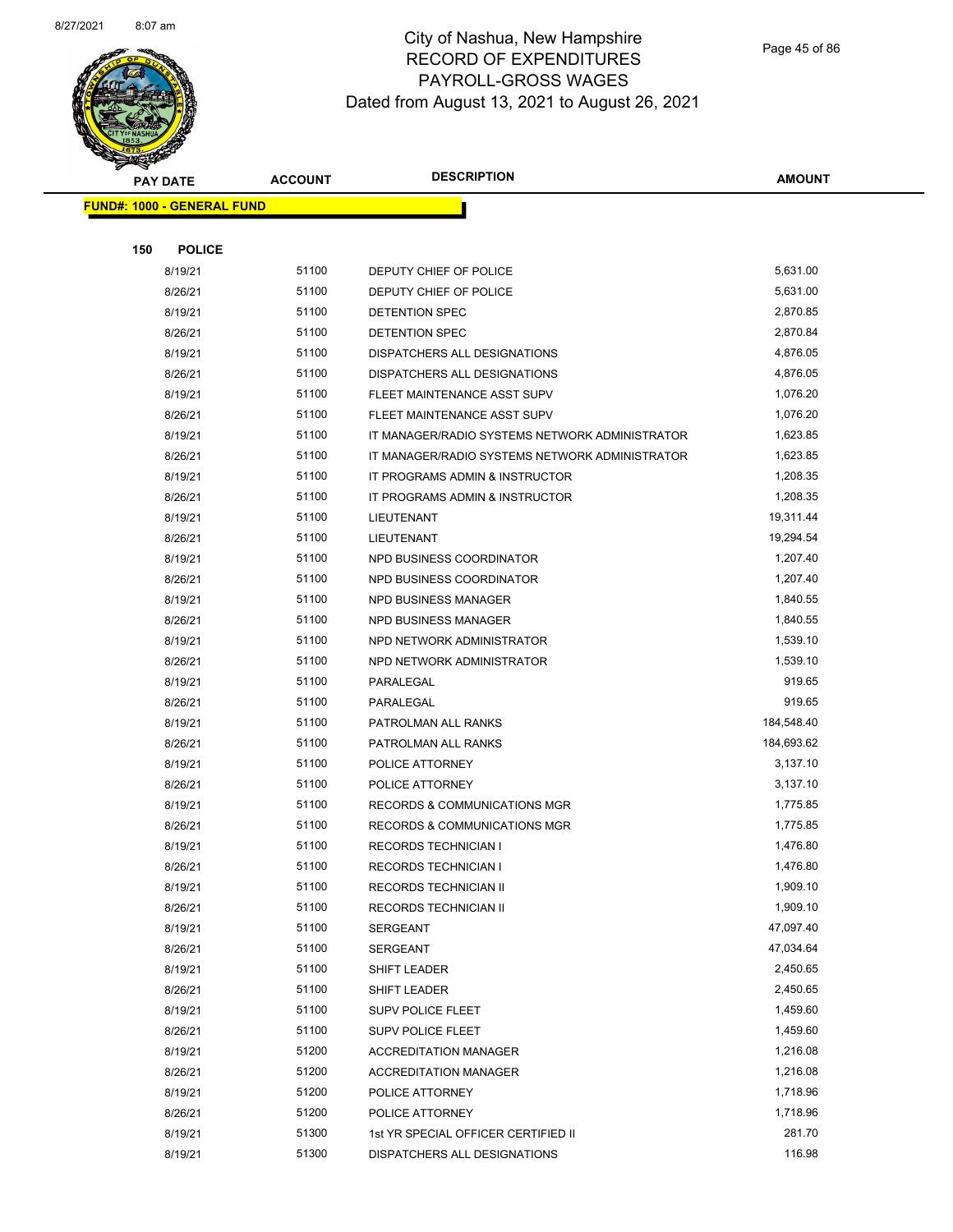

Page 46 of 86

| PAY DATE                          | <b>ACCOUNT</b> | <b>DESCRIPTION</b>                  | <b>AMOUNT</b>      |
|-----------------------------------|----------------|-------------------------------------|--------------------|
| <b>FUND#: 1000 - GENERAL FUND</b> |                |                                     |                    |
|                                   |                |                                     |                    |
| 150<br><b>POLICE</b>              |                |                                     |                    |
| 8/19/21                           | 51300          | LIEUTENANT                          | 245.22             |
| 8/19/21                           | 51300          | PATROLMAN ALL RANKS                 | 5,256.09           |
| 8/26/21                           | 51300          | PATROLMAN ALL RANKS                 | 2,566.00           |
| 8/26/21                           | 51300          | <b>RECORDS TECHNICIAN I</b>         | 27.90              |
| 8/26/21                           | 51300          | RECORDS TECHNICIAN II               | 177.84             |
| 8/19/21                           | 51300          | <b>SERGEANT</b>                     | 966.61             |
| 8/26/21                           | 51300          | SERGEANT                            | 367.56             |
| 8/26/21                           | 51300          | SHIFT LEADER                        | 44.49              |
| 8/19/21                           | 51309          | PATROLMAN ALL RANKS                 | 1,877.72           |
| 8/26/21                           | 51309          | PATROLMAN ALL RANKS                 | 990.72             |
| 8/26/21                           | 51309          | SERGEANT                            | 596.05             |
| 8/26/21                           | 51315          | 1st YR SPECIAL OFFICER CERTIFIED II | 169.02             |
| 8/19/21                           | 51315          | PATROLMAN ALL RANKS                 | 472.84             |
| 8/26/21                           | 51315          | PATROLMAN ALL RANKS                 | 816.50             |
| 8/26/21                           | 51315          | SERGEANT                            | 673.36             |
| 8/19/21                           | 51322          | <b>1ST YEAR OFFICERS</b>            | 204.28             |
| 8/26/21                           | 51322          | <b>1ST YEAR OFFICERS</b>            | 40.86              |
| 8/26/21                           | 51322          | 1ST YR OFFICERS CERTIFIED SPEC      | 234.85             |
| 8/19/21                           | 51322          | 1st YR SPECIAL OFFICER CERTIFIED II | 450.72             |
| 8/26/21                           | 51322          | 1st YR SPECIAL OFFICER CERTIFIED II | 84.51              |
| 8/19/21                           | 51322          | LIEUTENANT                          | 2,407.38           |
| 8/19/21                           | 51322          | PATROLMAN ALL RANKS                 | 34,855.59          |
| 8/26/21                           | 51322          | PATROLMAN ALL RANKS                 | 10,643.84          |
| 8/19/21                           | 51322          | SERGEANT                            | 8,869.09           |
| 8/26/21                           | 51322          | SERGEANT                            | 490.45             |
| 8/19/21                           | 51330          | <b>1ST YEAR OFFICERS</b>            | 245.15             |
| 8/19/21                           | 51330          | 1ST YR OFFICERS CERTIFIED SPEC      | 170.81             |
| 8/19/21                           | 51330          | 1st YR SPECIAL OFFICER CERTIFIED II | 1,971.92           |
| 8/26/21                           | 51330          | 1st YR SPECIAL OFFICER CERTIFIED II | 901.46             |
| 8/19/21                           | 51330          | COMM TECH ALL DESIGNATIONS          | 2,179.84           |
| 8/26/21                           | 51330          | COMM TECH ALL DESIGNATIONS          | 1,407.68           |
| 8/26/21                           | 51330          | DETENTION SPEC                      | 570.06             |
| 8/19/21                           | 51330          | DISPATCHERS ALL DESIGNATIONS        | 557.99             |
| 8/26/21                           | 51330          | DISPATCHERS ALL DESIGNATIONS        | 285.52             |
| 8/19/21                           | 51330          | LIEUTENANT                          | 4,627.26           |
| 8/26/21                           | 51330          | LIEUTENANT                          | 2,935.76           |
| 8/19/21                           | 51330          | PATROLMAN ALL RANKS                 | 22,929.81          |
| 8/26/21                           | 51330          | PATROLMAN ALL RANKS                 | 11,792.35          |
| 8/19/21                           | 51330          | SERGEANT                            | 7,755.69           |
| 8/26/21                           | 51330          | SERGEANT                            | 7,732.23           |
| 8/19/21                           | 51412          | PER DIEM                            | 227.25             |
| 8/19/21                           | 51600          | <b>CAPTAIN</b>                      | 950.00             |
| 8/26/21                           | 51600          | COMM TECH ALL DESIGNATIONS          | 700.00<br>1,175.00 |
| 8/19/21                           | 51600          | LIEUTENANT                          |                    |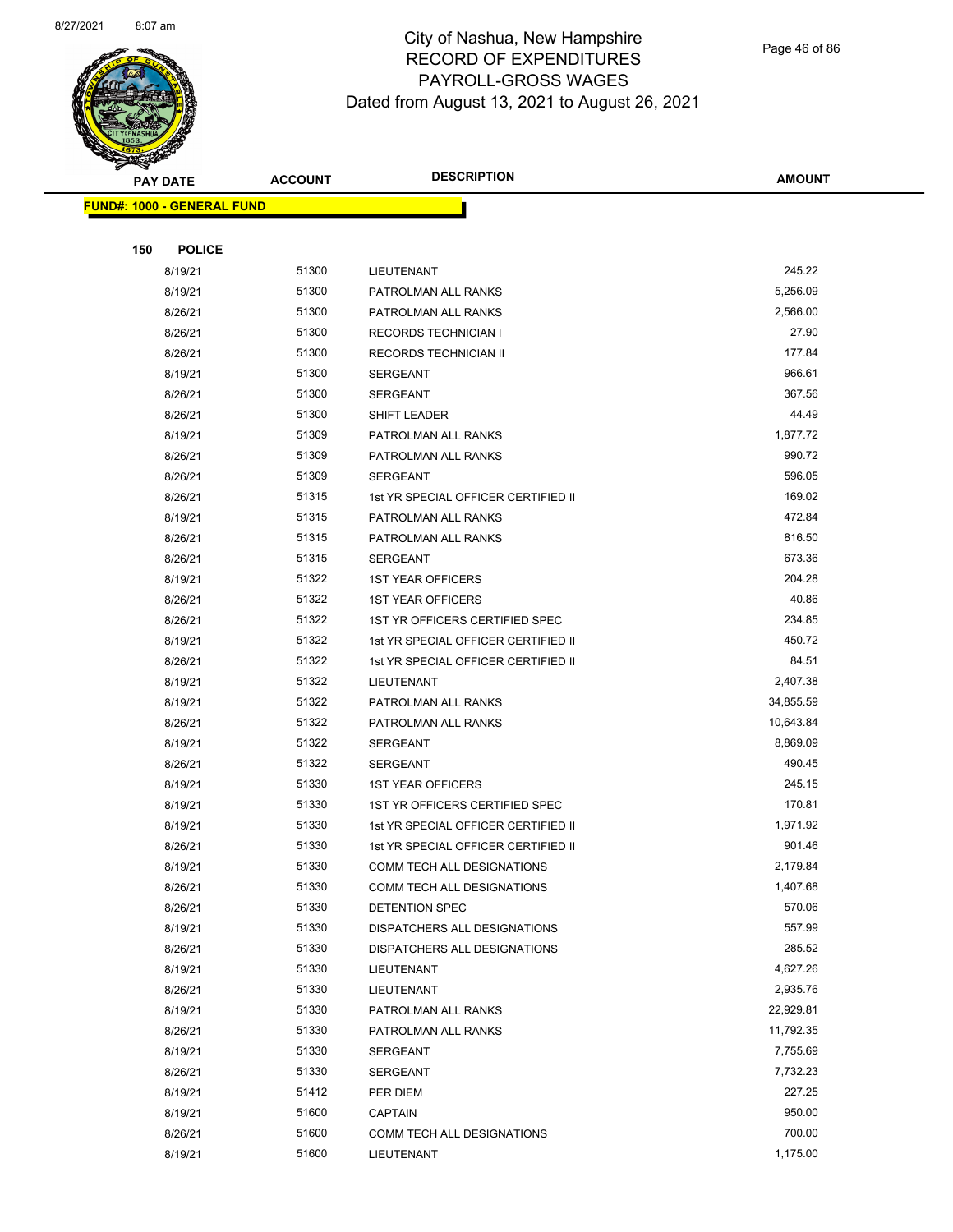

Page 47 of 86

|     | <b>PAY DATE</b>                   | <b>ACCOUNT</b> | <b>DESCRIPTION</b>              | <b>AMOUNT</b> |
|-----|-----------------------------------|----------------|---------------------------------|---------------|
|     | <b>FUND#: 1000 - GENERAL FUND</b> |                |                                 |               |
|     |                                   |                |                                 |               |
| 150 | <b>POLICE</b>                     |                |                                 |               |
|     | 8/26/21                           | 51600          | NPD NETWORK ADMINISTRATOR       | 500.00        |
|     | 8/19/21                           | 51600          | PATROLMAN ALL RANKS             | 3,350.00      |
|     | 8/26/21                           | 51600          | PATROLMAN ALL RANKS             | 3,450.00      |
|     | 8/19/21                           | 51600          | <b>SERGEANT</b>                 | 4,650.00      |
|     | 8/26/21                           | 51600          | <b>SERGEANT</b>                 | 1,750.00      |
|     | 8/26/21                           | 52809          | <b>WELLNESS PROGRAM</b>         | 294.98        |
|     | 8/26/21                           | 55118          | TELEPHONE-CELLULAR              | 140.00        |
|     | 8/19/21                           | 61107          | <b>CLOTHING &amp; UNIFORMS</b>  | 369.21        |
|     | 8/26/21                           | 61107          | <b>CLOTHING &amp; UNIFORMS</b>  | 840.37        |
|     | <b>TOTAL 150 - POLICE</b>         |                |                                 | \$862,976.58  |
|     |                                   |                |                                 |               |
| 152 | <b>FIRE</b><br>8/19/21            | 51100          | ADMINISTRATIVE ASSISTANT II     | 2,652.84      |
|     | 8/26/21                           | 51100          | ADMINISTRATIVE ASSISTANT II     | 2,652.85      |
|     | 8/19/21                           | 51100          | <b>ASST FIRE CHIEF</b>          | 2,617.68      |
|     | 8/26/21                           | 51100          | <b>ASST FIRE CHIEF</b>          | 2,617.68      |
|     | 8/19/21                           | 51100          | ASST SUPERINTENDENT FIRE ALARM  | 1,843.36      |
|     | 8/26/21                           | 51100          | ASST SUPERINTENDENT FIRE ALARM  | 1,899.28      |
|     | 8/19/21                           | 51100          | ASST SUPERINTENDENT FIRE FLEET  | 1,694.72      |
|     | 8/26/21                           | 51100          | ASST SUPERINTENDENT FIRE FLEET  | 1,694.72      |
|     | 8/19/21                           | 51100          | ASST SUPERINTENDENT PREVENTION  | 3,742.36      |
|     | 8/26/21                           | 51100          | ASST SUPERINTENDENT PREVENTION  | 3,742.36      |
|     | 8/19/21                           | 51100          | <b>CAPTAIN</b>                  | 9,292.73      |
|     | 8/26/21                           | 51100          | <b>CAPTAIN</b>                  | 11,750.72     |
|     | 8/19/21                           | 51100          | CAPTAIN FIRE TRAINING SAFETY    | 2,035.72      |
|     | 8/26/21                           | 51100          | CAPTAIN FIRE TRAINING SAFETY    | 2,035.72      |
|     | 8/19/21                           | 51100          | DEPUTY FIRE CHIEF               | 9,434.71      |
|     | 8/26/21                           | 51100          | <b>DEPUTY FIRE CHIEF</b>        | 9,434.70      |
|     | 8/19/21                           | 51100          | <b>EXEC ASST BUSINESS COORD</b> | 1,160.25      |
|     | 8/26/21                           | 51100          | <b>EXEC ASST BUSINESS COORD</b> | 1,160.25      |
|     | 8/19/21                           | 51100          | FIRE CHIEF                      | 2,863.08      |
|     | 8/26/21                           | 51100          | FIRE CHIEF                      | 2,863.08      |
|     | 8/19/21                           | 51100          | FIRE DISPATCH ALL RANKS         | 9,063.60      |
|     | 8/26/21                           | 51100          | FIRE DISPATCH ALL RANKS         | 9,641.48      |
|     | 8/19/21                           | 51100          | FIRE DISPATCH SUPERVISOR        | 5,926.38      |
|     | 8/26/21                           | 51100          | FIRE DISPATCH SUPERVISOR        | 6,838.69      |
|     | 8/19/21                           | 51100          | FIRE LIEUTENANT                 | 46,061.38     |
|     | 8/26/21                           | 51100          | FIRE LIEUTENANT                 | 46,061.38     |
|     | 8/19/21                           | 51100          | FIRE MECHANIC                   | 1,502.52      |
|     | 8/26/21                           | 51100          | <b>FIRE MECHANIC</b>            | 1,502.52      |
|     | 8/19/21                           | 51100          | FIRE TRAINING OFFICER           | 1,754.48      |
|     | 8/26/21                           | 51100          | FIRE TRAINING OFFICER           | 1,754.48      |
|     | 8/19/21                           | 51100          | FIREFIGHTERS ALL RANKS          | 140,035.17    |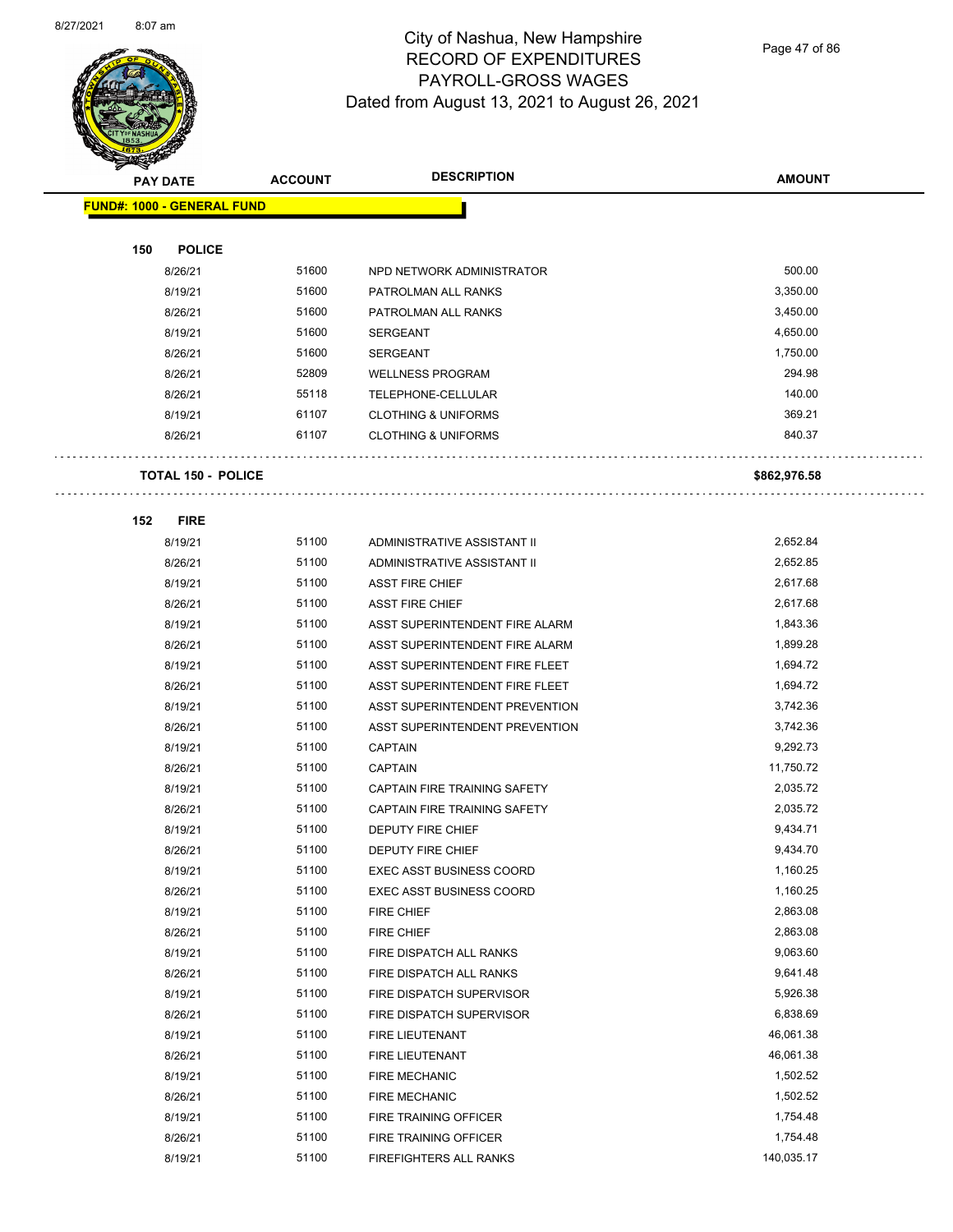

Page 48 of 86

|     | <b>PAY DATE</b>                    | <b>ACCOUNT</b> | <b>DESCRIPTION</b>             | <b>AMOUNT</b> |
|-----|------------------------------------|----------------|--------------------------------|---------------|
|     | <u> FUND#: 1000 - GENERAL FUND</u> |                |                                |               |
|     |                                    |                |                                |               |
| 152 | <b>FIRE</b>                        |                |                                |               |
|     | 8/26/21                            | 51100          | FIREFIGHTERS ALL RANKS         | 139,327.49    |
|     | 8/19/21                            | 51100          | SUPERINTENDENT FIRE ALARM      | 2,076.64      |
|     | 8/26/21                            | 51100          | SUPERINTENDENT FIRE ALARM      | 2,076.64      |
|     | 8/19/21                            | 51100          | SUPERINTENDENT FIRE FLEET      | 1,956.84      |
|     | 8/26/21                            | 51100          | SUPERINTENDENT FIRE FLEET      | 1,956.84      |
|     | 8/19/21                            | 51100          | SUPERINTENDENT FIRE PREVENTION | 2,056.04      |
|     | 8/26/21                            | 51100          | SUPERINTENDENT FIRE PREVENTION | 2,056.04      |
|     | 8/19/21                            | 51300          | ASST SUPERINTENDENT FIRE ALARM | 287.94        |
|     | 8/19/21                            | 51300          | ASST SUPERINTENDENT PREVENTION | 290.82        |
|     | 8/19/21                            | 51300          | CAPTAIN FIRE TRAINING SAFETY   | 1,112.94      |
|     | 8/19/21                            | 51300          | <b>DEPUTY FIRE CHIEF</b>       | 82.59         |
|     | 8/19/21                            | 51300          | <b>FIRE LIEUTENANT</b>         | 57.85         |
|     | 8/19/21                            | 51300          | FIRE TRAINING OFFICER          | 666.15        |
|     | 8/19/21                            | 51300          | SUPERINTENDENT FIRE ALARM      | 486.55        |
|     | 8/19/21                            | 51330          | <b>CAPTAIN</b>                 | 6,199.83      |
|     | 8/26/21                            | 51330          | <b>CAPTAIN</b>                 | 3,160.43      |
|     | 8/19/21                            | 51330          | <b>DEPUTY FIRE CHIEF</b>       | 4,729.48      |
|     | 8/26/21                            | 51330          | DEPUTY FIRE CHIEF              | 3,865.13      |
|     | 8/19/21                            | 51330          | FIRE DISPATCH ALL RANKS        | 1,909.95      |
|     | 8/26/21                            | 51330          | FIRE DISPATCH ALL RANKS        | 2,498.98      |
|     | 8/19/21                            | 51330          | FIRE DISPATCH SUPERVISOR       | 1,873.84      |
|     | 8/26/21                            | 51330          | FIRE DISPATCH SUPERVISOR       | 2,734.29      |
|     | 8/19/21                            | 51330          | FIRE LIEUTENANT                | 22,483.27     |
|     | 8/26/21                            | 51330          | FIRE LIEUTENANT                | 13,894.98     |
|     | 8/19/21                            | 51330          | <b>FIREFIGHTERS ALL RANKS</b>  | 74,288.70     |
|     | 8/26/21                            | 51330          | <b>FIREFIGHTERS ALL RANKS</b>  | 34,608.13     |
|     | 8/19/21                            | 51700          | ASST SUPERINTENDENT FIRE ALARM | 23.04         |
|     | 8/26/21                            | 51700          | ASST SUPERINTENDENT FIRE ALARM | 23.04         |
|     | 8/19/21                            | 51700          | ASST SUPERINTENDENT PREVENTION | 46.78         |
|     | 8/26/21                            | 51700          | ASST SUPERINTENDENT PREVENTION | 46.78         |
|     | 8/19/21                            | 51700          | <b>CAPTAIN</b>                 | 375.94        |
|     | 8/26/21                            | 51700          | <b>CAPTAIN</b>                 | 375.94        |
|     | 8/19/21                            | 51700          | CAPTAIN FIRE TRAINING SAFETY   | 25.45         |
|     | 8/26/21                            | 51700          | CAPTAIN FIRE TRAINING SAFETY   | 25.45         |
|     | 8/19/21                            | 51700          | FIRE DISPATCH ALL RANKS        | 16.28         |
|     | 8/26/21                            | 51700          | FIRE DISPATCH ALL RANKS        | 16.28         |
|     | 8/19/21                            | 51700          | FIRE DISPATCH SUPERVISOR       | 19.36         |
|     | 8/26/21                            | 51700          | FIRE DISPATCH SUPERVISOR       | 19.36         |
|     | 8/19/21                            | 51700          | FIRE LIEUTENANT                | 1,447.88      |
|     | 8/26/21                            | 51700          | FIRE LIEUTENANT                | 1,447.88      |
|     | 8/19/21                            | 51700          | FIRE TRAINING OFFICER          | 21.93         |
|     | 8/26/21                            | 51700          | FIRE TRAINING OFFICER          | 21.93         |
|     | 8/19/21                            | 51700          | FIREFIGHTERS ALL RANKS         | 2,731.31      |
|     | 8/26/21                            | 51700          | FIREFIGHTERS ALL RANKS         | 2,731.31      |
|     |                                    |                |                                |               |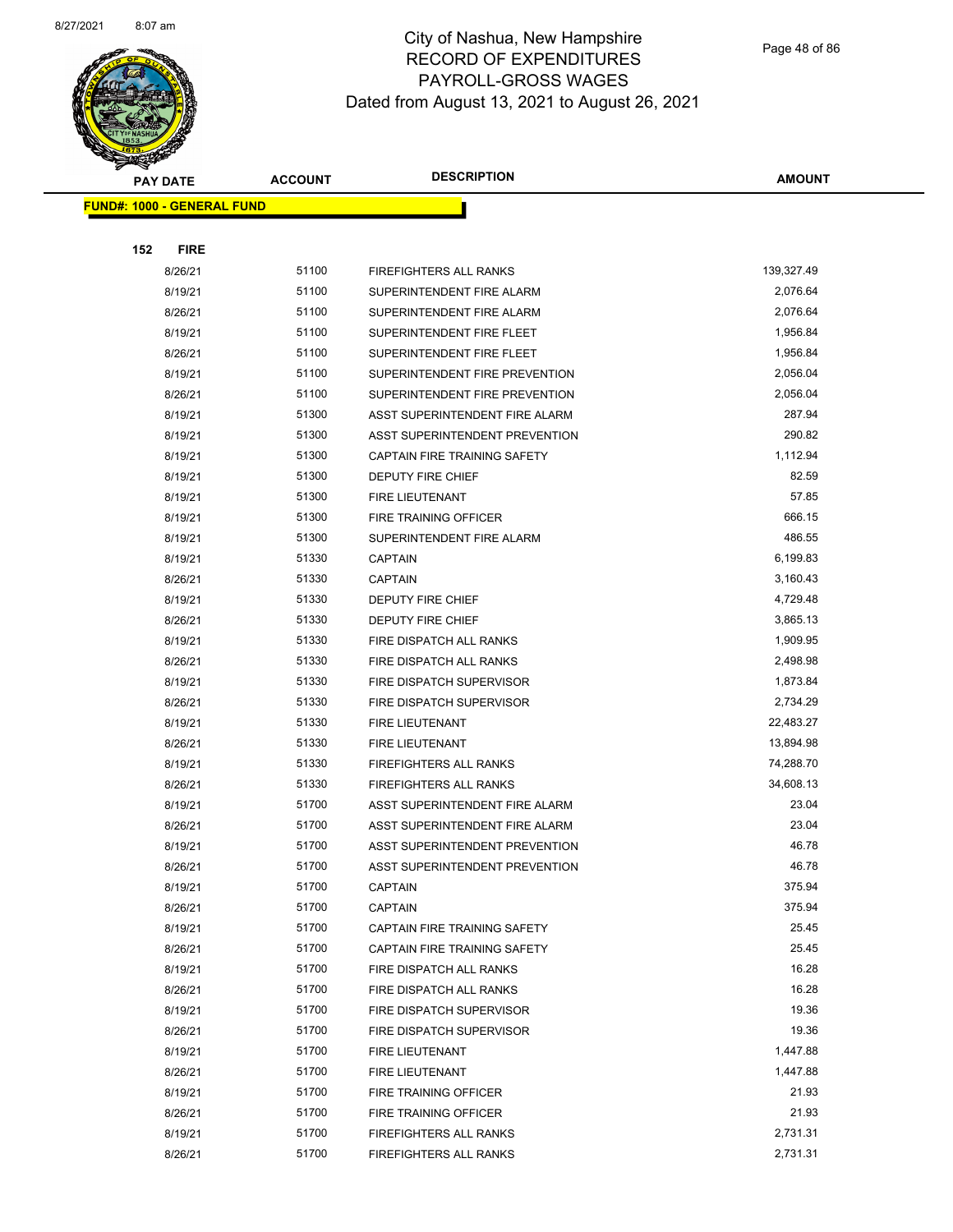

Page 49 of 86

| <b>PAY DATE</b>                        | <b>ACCOUNT</b>                          | <b>DESCRIPTION</b>                    | <b>AMOUNT</b> |
|----------------------------------------|-----------------------------------------|---------------------------------------|---------------|
| <b>FUND#: 1000 - GENERAL FUND</b>      |                                         |                                       |               |
| 152<br><b>FIRE</b>                     |                                         |                                       |               |
| 8/19/21                                | 51700                                   | SUPERINTENDENT FIRE ALARM             | 25.96         |
| 8/26/21                                | 51700                                   | SUPERINTENDENT FIRE ALARM             | 25.96         |
| 8/19/21                                | 51700                                   | SUPERINTENDENT FIRE FLEET             | 24.46         |
| 8/26/21                                | 51700                                   | SUPERINTENDENT FIRE FLEET             | 24.46         |
| 8/19/21                                | 51700                                   | SUPERINTENDENT FIRE PREVENTION        | 25.70         |
| 8/26/21                                | 51700                                   | SUPERINTENDENT FIRE PREVENTION        | 25.70         |
| 8/19/21                                | 52800                                   | EDUCATIONAL ASSISTANCE                | 2,458.00      |
| 8/26/21                                | 55118                                   | TELEPHONE-CELLULAR                    | 684.00        |
| TOTAL 152 - FIRE                       |                                         |                                       | \$686,779.45  |
| 153<br><b>BUILDING INSPECTION</b>      |                                         |                                       |               |
| 8/19/21                                | 51100                                   | BLD INSP ASST PLANS EXAMINER          | 1,123.45      |
| 8/26/21                                | 51100                                   | BLD INSP ASST PLANS EXAMINER          | 1,123.45      |
| 8/19/21                                | 51100                                   | <b>BUILDING AND UTILITIES INSPCTR</b> | 3,901.50      |
| 8/26/21                                | 51100                                   | <b>BUILDING AND UTILITIES INSPCTR</b> | 3,901.50      |
| 8/19/21                                | 51100                                   | <b>BUILDING DEPARTMENT MANAGER</b>    | 1,738.30      |
| 8/26/21                                | 51100                                   | <b>BUILDING DEPARTMENT MANAGER</b>    | 1,738.30      |
| 8/19/21                                | 51100                                   | PERMIT TECHNICIAN I                   | 1,439.90      |
| 8/26/21                                | 51100                                   | PERMIT TECHNICIAN I                   | 1,439.90      |
| 8/19/21                                | 51100                                   | <b>PLANS EXAMINER</b>                 | 1,364.60      |
| 8/26/21                                | 51100                                   | <b>PLANS EXAMINER</b>                 | 1,364.60      |
| <b>TOTAL 153 - BUILDING INSPECTION</b> |                                         |                                       | \$19,135.50   |
| 155<br><b>CODE ENFORCEMENT</b>         |                                         |                                       |               |
| 8/19/21                                | 51100                                   | CODE ENFORCEMENT OFFICER II           | 2,966.11      |
| 8/26/21                                | 51100                                   | <b>CODE ENFORCEMENT OFFICER II</b>    | 2,966.10      |
| 8/19/21                                | 51100                                   | MGR CODE ENFORCEMENT DEPT             | 1,738.30      |
| 8/26/21                                | 51100                                   | MGR CODE ENFORCEMENT DEPT             | 1,738.30      |
| 8/26/21                                | 55118                                   | TELEPHONE-CELLULAR                    | 59.50         |
| <b>TOTAL 155 - CODE ENFORCEMENT</b>    |                                         |                                       | \$9,468.31    |
| 156                                    | <b>EMERGENCY MANAGEMENT</b>             |                                       |               |
| 8/19/21                                | 51100                                   | EMERGENCY MANAGEMENT COORDINAT        | 934.00        |
| 8/26/21                                | 51100                                   | EMERGENCY MANAGEMENT COORDINAT        | 934.00        |
| 8/19/21                                | 51100                                   | EMERGENCY MANAGEMENT DIRECTOR         | 1,840.55      |
| 8/26/21                                | 51100                                   | EMERGENCY MANAGEMENT DIRECTOR         | 1,840.55      |
| 8/26/21                                | 55118                                   | TELEPHONE-CELLULAR                    | 100.00        |
|                                        | <b>TOTAL 156 - EMERGENCY MANAGEMENT</b> |                                       | \$5,649.10    |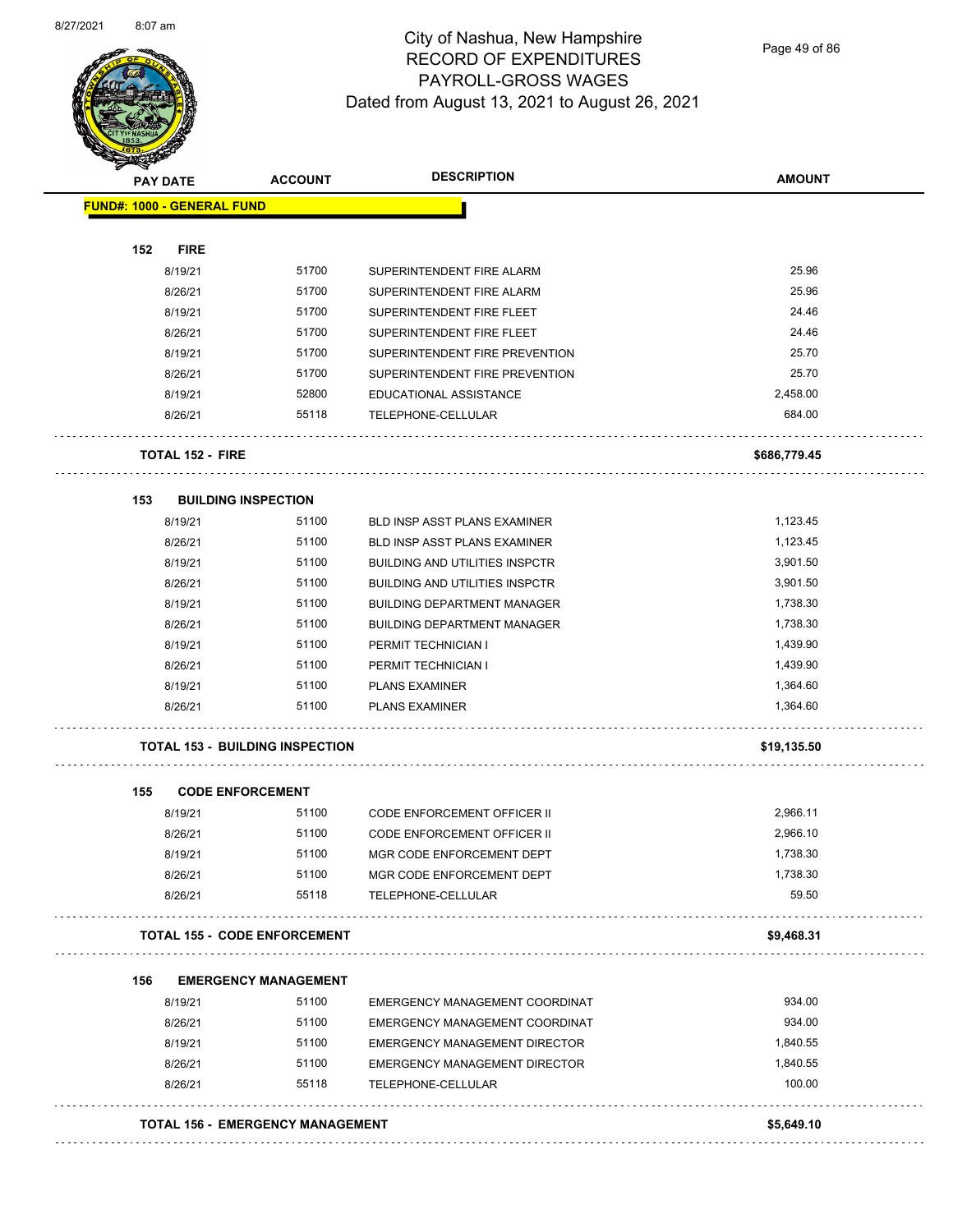

Page 50 of 86

|     | <b>PAY DATE</b>                   | <b>ACCOUNT</b>                             | <b>DESCRIPTION</b>                             | <b>AMOUNT</b> |
|-----|-----------------------------------|--------------------------------------------|------------------------------------------------|---------------|
|     | <b>FUND#: 1000 - GENERAL FUND</b> |                                            |                                                |               |
| 157 |                                   | <b>CITYWIDE COMMUNICATIONS</b>             |                                                |               |
|     | 8/19/21                           | 51100                                      | IT MANAGER/RADIO SYSTEMS NETWORK ADMINISTRATOR | 405.95        |
|     | 8/26/21                           | 51100                                      | IT MANAGER/RADIO SYSTEMS NETWORK ADMINISTRATOR | 405.95        |
|     | 8/19/21                           | 51200                                      | RADIO SYSTEMS MANAGER                          | 1,532.88      |
|     | 8/26/21                           | 51200                                      | <b>RADIO SYSTEMS MANAGER</b>                   | 1,532.88      |
|     | 8/26/21                           | 51700                                      | <b>RADIO SYSTEMS MANAGER</b>                   | 287.42        |
|     | 8/26/21                           | 55118                                      | TELEPHONE-CELLULAR                             | 60.00         |
|     |                                   | <b>TOTAL 157 - CITYWIDE COMMUNICATIONS</b> |                                                | \$4,225.08    |
|     |                                   |                                            |                                                |               |
| 158 |                                   | <b>PARKING ENFORCEMENT</b>                 |                                                |               |
|     | 8/19/21                           | 51100                                      | MVR CLERK II                                   | 703.10        |
|     | 8/26/21                           | 51100                                      | <b>MVR CLERK II</b>                            | 703.10        |
|     | 8/19/21                           | 51100                                      | ORDINANCE VIOLATIONS COORDINATOR               | 238.40        |
|     | 8/26/21                           | 51100                                      | ORDINANCE VIOLATIONS COORDINATOR               | 238.40        |
|     | 8/19/21                           | 51100                                      | <b>PARKING MANAGER</b>                         | 353.55        |
|     | 8/26/21                           | 51100                                      | <b>PARKING MANAGER</b>                         | 353.55        |
|     | 8/19/21                           | 51200                                      | PARKING ENFORCEMENT SPECIALIST- PT             | 1,305.22      |
|     | 8/26/21                           | 51200                                      | PARKING ENFORCEMENT SPECIALIST- PT             | 1,301.77      |
|     | 8/19/21                           | 51300                                      | MVR CLERK II                                   | 6.69          |
|     | 8/26/21                           | 55118                                      | TELEPHONE-CELLULAR                             | 12.50         |
|     |                                   | <b>TOTAL 158 - PARKING ENFORCEMENT</b>     |                                                | \$5,216.28    |
|     |                                   |                                            |                                                |               |
| 160 |                                   | <b>PW-ADMIN &amp; ENGINEERING</b>          |                                                |               |
|     | 8/19/21                           | 51100                                      | ADMINISTRATIVE ASSISTANT II                    | 835.05        |
|     | 8/26/21                           | 51100                                      | ADMINISTRATIVE ASSISTANT II                    | 835.05        |
|     | 8/19/21                           | 51100                                      | ASSISTANT DIRECTOR OF PUBLIC WORKS             | 1,832.35      |
|     | 8/26/21                           | 51100                                      | ASSISTANT DIRECTOR OF PUBLIC WORKS             | 1,832.35      |
|     | 8/19/21                           | 51100                                      | <b>CITY ENGINEER</b>                           | 1,308.85      |
|     | 8/26/21                           | 51100                                      | <b>CITY ENGINEER</b>                           | 1,308.86      |
|     | 8/19/21                           | 51100                                      | <b>CITY SURVEYOR</b>                           | 1,321.05      |
|     | 8/26/21                           | 51100                                      | <b>CITY SURVEYOR</b>                           | 1,321.05      |
|     | 8/19/21                           | 51100                                      | DEPUTY CITY ENGINEER                           | 828.25        |
|     | 8/26/21                           | 51100                                      | <b>DEPUTY CITY ENGINEER</b>                    | 828.25        |
|     | 8/19/21                           | 51100                                      | DIRECTOR PUBLIC WORKS                          | 2,004.15      |
|     | 8/26/21                           | 51100                                      | DIRECTOR PUBLIC WORKS                          | 2,004.15      |
|     | 8/19/21                           | 51100                                      | DIVISION OPERATIONS MANAGER                    | 1,607.01      |
|     | 8/26/21                           | 51100                                      | DIVISION OPERATIONS MANAGER                    | 1,607.01      |
|     | 8/19/21                           | 51100                                      | DPW CONTRACT ADMINISTRATOR                     | 391.81        |
|     | 8/26/21                           | 51100                                      | DPW CONTRACT ADMINISTRATOR                     | 391.81        |
|     |                                   | 51100                                      | <b>ENGINEERING INSPECTOR</b>                   | 2,199.65      |
|     | 8/19/21<br>8/26/21                | 51100                                      | <b>ENGINEERING INSPECTOR</b>                   | 2,199.66      |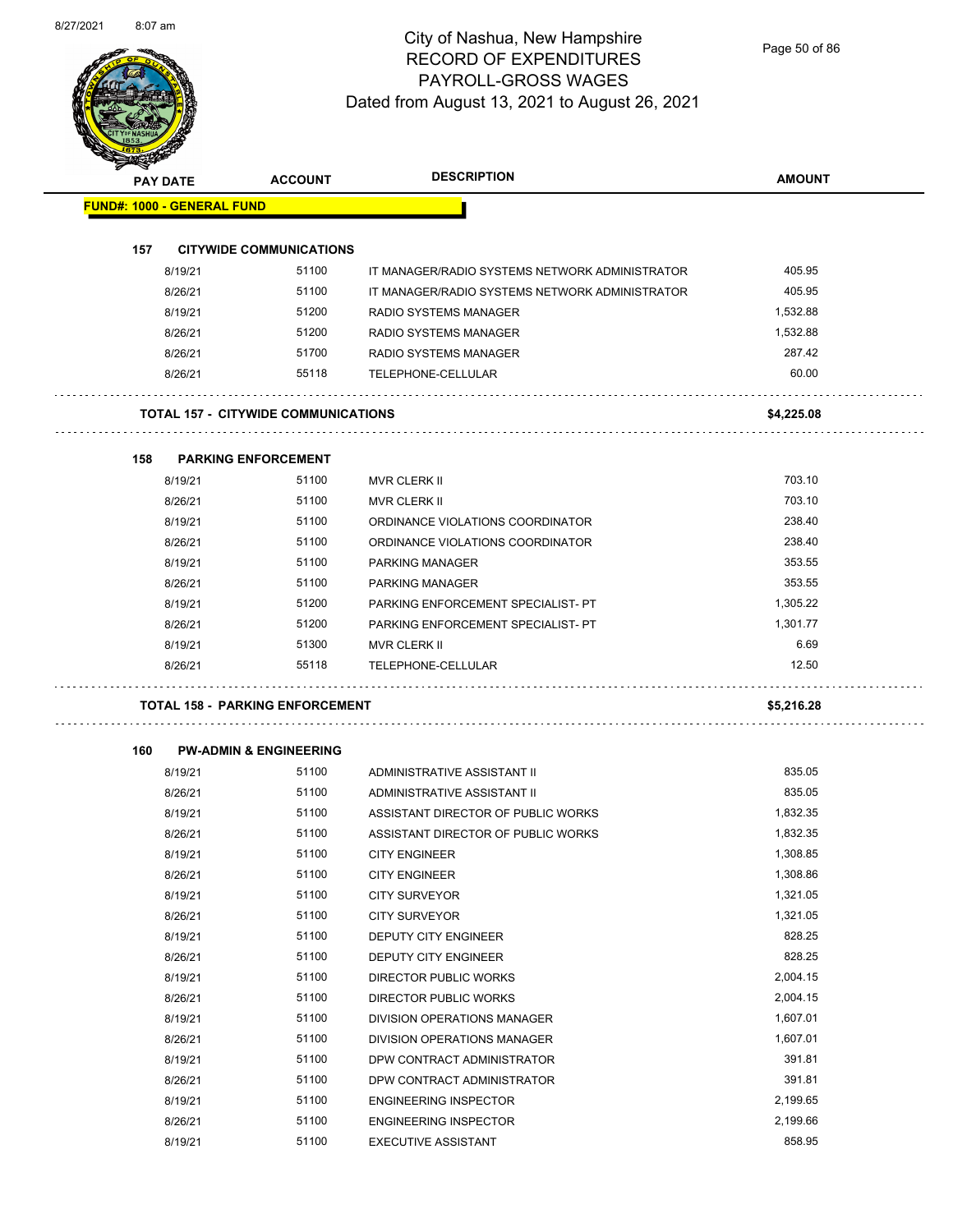$\overline{\phantom{0}}$ 



# City of Nashua, New Hampshire RECORD OF EXPENDITURES PAYROLL-GROSS WAGES Dated from August 13, 2021 to August 26, 2021

Page 51 of 86

| <b>REAL PROPERTY</b><br><b>DESCRIPTION</b><br><b>AMOUNT</b><br><b>ACCOUNT</b><br><b>PAY DATE</b><br><b>FUND#: 1000 - GENERAL FUND</b><br>160<br><b>PW-ADMIN &amp; ENGINEERING</b><br>858.95<br>51100<br>8/26/21<br><b>EXECUTIVE ASSISTANT</b><br>51100<br>537.80<br>8/19/21<br><b>GIS SPECIALIST</b><br>51100<br>537.79<br>8/26/21<br><b>GIS SPECIALIST</b><br>51100<br>797.59<br>8/19/21<br>PUBLIC RELATIONS ADMINISTRATOR<br>51100<br>797.60<br>8/26/21<br>PUBLIC RELATIONS ADMINISTRATOR<br>51100<br>1,989.46<br>8/19/21<br><b>SENIOR STAFF ENGINEER</b><br>51100<br>1,989.45<br>8/26/21<br><b>SENIOR STAFF ENGINEER</b><br>51100<br>1,840.55<br>8/19/21<br><b>SENIOR TRAFFIC ENGINEER</b><br>8/26/21<br>51100<br>SENIOR TRAFFIC ENGINEER<br>1,840.55<br>51100<br>1,258.90<br>8/19/21<br><b>STAFF ENGINEER</b><br>51100<br>1,258.90<br>8/26/21<br><b>STAFF ENGINEER</b> |  |
|----------------------------------------------------------------------------------------------------------------------------------------------------------------------------------------------------------------------------------------------------------------------------------------------------------------------------------------------------------------------------------------------------------------------------------------------------------------------------------------------------------------------------------------------------------------------------------------------------------------------------------------------------------------------------------------------------------------------------------------------------------------------------------------------------------------------------------------------------------------------------|--|
|                                                                                                                                                                                                                                                                                                                                                                                                                                                                                                                                                                                                                                                                                                                                                                                                                                                                            |  |
|                                                                                                                                                                                                                                                                                                                                                                                                                                                                                                                                                                                                                                                                                                                                                                                                                                                                            |  |
|                                                                                                                                                                                                                                                                                                                                                                                                                                                                                                                                                                                                                                                                                                                                                                                                                                                                            |  |
|                                                                                                                                                                                                                                                                                                                                                                                                                                                                                                                                                                                                                                                                                                                                                                                                                                                                            |  |
|                                                                                                                                                                                                                                                                                                                                                                                                                                                                                                                                                                                                                                                                                                                                                                                                                                                                            |  |
|                                                                                                                                                                                                                                                                                                                                                                                                                                                                                                                                                                                                                                                                                                                                                                                                                                                                            |  |
|                                                                                                                                                                                                                                                                                                                                                                                                                                                                                                                                                                                                                                                                                                                                                                                                                                                                            |  |
|                                                                                                                                                                                                                                                                                                                                                                                                                                                                                                                                                                                                                                                                                                                                                                                                                                                                            |  |
|                                                                                                                                                                                                                                                                                                                                                                                                                                                                                                                                                                                                                                                                                                                                                                                                                                                                            |  |
|                                                                                                                                                                                                                                                                                                                                                                                                                                                                                                                                                                                                                                                                                                                                                                                                                                                                            |  |
|                                                                                                                                                                                                                                                                                                                                                                                                                                                                                                                                                                                                                                                                                                                                                                                                                                                                            |  |
|                                                                                                                                                                                                                                                                                                                                                                                                                                                                                                                                                                                                                                                                                                                                                                                                                                                                            |  |
|                                                                                                                                                                                                                                                                                                                                                                                                                                                                                                                                                                                                                                                                                                                                                                                                                                                                            |  |
|                                                                                                                                                                                                                                                                                                                                                                                                                                                                                                                                                                                                                                                                                                                                                                                                                                                                            |  |
|                                                                                                                                                                                                                                                                                                                                                                                                                                                                                                                                                                                                                                                                                                                                                                                                                                                                            |  |
| 51100<br>1,533.80<br>8/19/21<br>STREET CONSTRUCTION ENGINEER                                                                                                                                                                                                                                                                                                                                                                                                                                                                                                                                                                                                                                                                                                                                                                                                               |  |
| 51100<br>1,533.80<br>8/26/21<br>STREET CONSTRUCTION ENGINEER                                                                                                                                                                                                                                                                                                                                                                                                                                                                                                                                                                                                                                                                                                                                                                                                               |  |
| 51300<br>45.20<br>8/26/21<br><b>DIVISION OPERATIONS MANAGER</b>                                                                                                                                                                                                                                                                                                                                                                                                                                                                                                                                                                                                                                                                                                                                                                                                            |  |
| 51300<br>81.67<br>8/19/21<br><b>ENGINEERING INSPECTOR</b>                                                                                                                                                                                                                                                                                                                                                                                                                                                                                                                                                                                                                                                                                                                                                                                                                  |  |
| 51300<br>347.11<br>8/26/21<br><b>ENGINEERING INSPECTOR</b>                                                                                                                                                                                                                                                                                                                                                                                                                                                                                                                                                                                                                                                                                                                                                                                                                 |  |
| 55118<br>393.45<br>8/26/21<br>TELEPHONE-CELLULAR                                                                                                                                                                                                                                                                                                                                                                                                                                                                                                                                                                                                                                                                                                                                                                                                                           |  |
| <b>TOTAL 160 - PW-ADMIN &amp; ENGINEERING</b><br>\$43,157.88                                                                                                                                                                                                                                                                                                                                                                                                                                                                                                                                                                                                                                                                                                                                                                                                               |  |
|                                                                                                                                                                                                                                                                                                                                                                                                                                                                                                                                                                                                                                                                                                                                                                                                                                                                            |  |
| 161<br><b>STREETS</b>                                                                                                                                                                                                                                                                                                                                                                                                                                                                                                                                                                                                                                                                                                                                                                                                                                                      |  |
| 51100<br>864.70<br>8/19/21<br>ADMINISTRATIVE ASSISTANT II                                                                                                                                                                                                                                                                                                                                                                                                                                                                                                                                                                                                                                                                                                                                                                                                                  |  |
|                                                                                                                                                                                                                                                                                                                                                                                                                                                                                                                                                                                                                                                                                                                                                                                                                                                                            |  |
| 51100<br>864.70<br>8/26/21<br>ADMINISTRATIVE ASSISTANT II                                                                                                                                                                                                                                                                                                                                                                                                                                                                                                                                                                                                                                                                                                                                                                                                                  |  |
| 51100<br>3,531.60<br>8/19/21<br>AUTO MECH 1ST CLASS NIGHTS                                                                                                                                                                                                                                                                                                                                                                                                                                                                                                                                                                                                                                                                                                                                                                                                                 |  |
| 51100<br>3,531.60<br>8/26/21<br>AUTO MECH 1ST CLASS NIGHTS                                                                                                                                                                                                                                                                                                                                                                                                                                                                                                                                                                                                                                                                                                                                                                                                                 |  |
| 8/19/21<br>51100<br>2,162.72<br>AUTO MECH 2ND CLASS                                                                                                                                                                                                                                                                                                                                                                                                                                                                                                                                                                                                                                                                                                                                                                                                                        |  |
| 51100<br>2,183.68<br>8/26/21<br>AUTO MECH 2ND CLASS                                                                                                                                                                                                                                                                                                                                                                                                                                                                                                                                                                                                                                                                                                                                                                                                                        |  |
| 8/19/21<br>51100<br>AUTO MECH 2ND CLASS NIGHTS<br>1,072.40                                                                                                                                                                                                                                                                                                                                                                                                                                                                                                                                                                                                                                                                                                                                                                                                                 |  |
| 8/26/21<br>51100<br>1,072.40<br>AUTO MECH 2ND CLASS NIGHTS                                                                                                                                                                                                                                                                                                                                                                                                                                                                                                                                                                                                                                                                                                                                                                                                                 |  |
| 51100<br>3,495.60<br>8/19/21<br>AUTO MECHANIC 1ST CLASS                                                                                                                                                                                                                                                                                                                                                                                                                                                                                                                                                                                                                                                                                                                                                                                                                    |  |
| 51100<br>3,495.60<br>8/26/21<br>AUTO MECHANIC 1ST CLASS                                                                                                                                                                                                                                                                                                                                                                                                                                                                                                                                                                                                                                                                                                                                                                                                                    |  |
| 51100<br>7,450.80<br>8/19/21<br>EQUIP OPR STREET REPAIR                                                                                                                                                                                                                                                                                                                                                                                                                                                                                                                                                                                                                                                                                                                                                                                                                    |  |
| 51100<br>8/26/21<br>EQUIP OPR STREET REPAIR<br>7,503.28                                                                                                                                                                                                                                                                                                                                                                                                                                                                                                                                                                                                                                                                                                                                                                                                                    |  |
| 51100<br>1,391.90<br>8/19/21<br>FLEET MAINTENANCE FOREMAN                                                                                                                                                                                                                                                                                                                                                                                                                                                                                                                                                                                                                                                                                                                                                                                                                  |  |
| 51100<br>1,391.90<br>8/26/21<br>FLEET MAINTENANCE FOREMAN                                                                                                                                                                                                                                                                                                                                                                                                                                                                                                                                                                                                                                                                                                                                                                                                                  |  |
| 51100<br>1,251.60<br>8/19/21<br>FLEET MANAGER STREET DEPT                                                                                                                                                                                                                                                                                                                                                                                                                                                                                                                                                                                                                                                                                                                                                                                                                  |  |
| 51100<br>1,251.60<br>8/26/21<br>FLEET MANAGER STREET DEPT                                                                                                                                                                                                                                                                                                                                                                                                                                                                                                                                                                                                                                                                                                                                                                                                                  |  |
| 51100<br>2,783.80<br>8/19/21<br>FOREMAN LABOR STREET                                                                                                                                                                                                                                                                                                                                                                                                                                                                                                                                                                                                                                                                                                                                                                                                                       |  |
| 8/26/21<br>51100<br>2,783.80<br>FOREMAN LABOR STREET                                                                                                                                                                                                                                                                                                                                                                                                                                                                                                                                                                                                                                                                                                                                                                                                                       |  |
| 51100<br>3,043.20<br>8/19/21<br><b>MASON PIPELAYER</b>                                                                                                                                                                                                                                                                                                                                                                                                                                                                                                                                                                                                                                                                                                                                                                                                                     |  |
| 51100<br>2,333.12<br>8/26/21<br><b>MASON PIPELAYER</b>                                                                                                                                                                                                                                                                                                                                                                                                                                                                                                                                                                                                                                                                                                                                                                                                                     |  |
| 51100<br>1,173.10<br>8/19/21<br>OPERATIONS SUPERVISOR                                                                                                                                                                                                                                                                                                                                                                                                                                                                                                                                                                                                                                                                                                                                                                                                                      |  |
| 51100<br>1,173.10<br>8/26/21<br>OPERATIONS SUPERVISOR                                                                                                                                                                                                                                                                                                                                                                                                                                                                                                                                                                                                                                                                                                                                                                                                                      |  |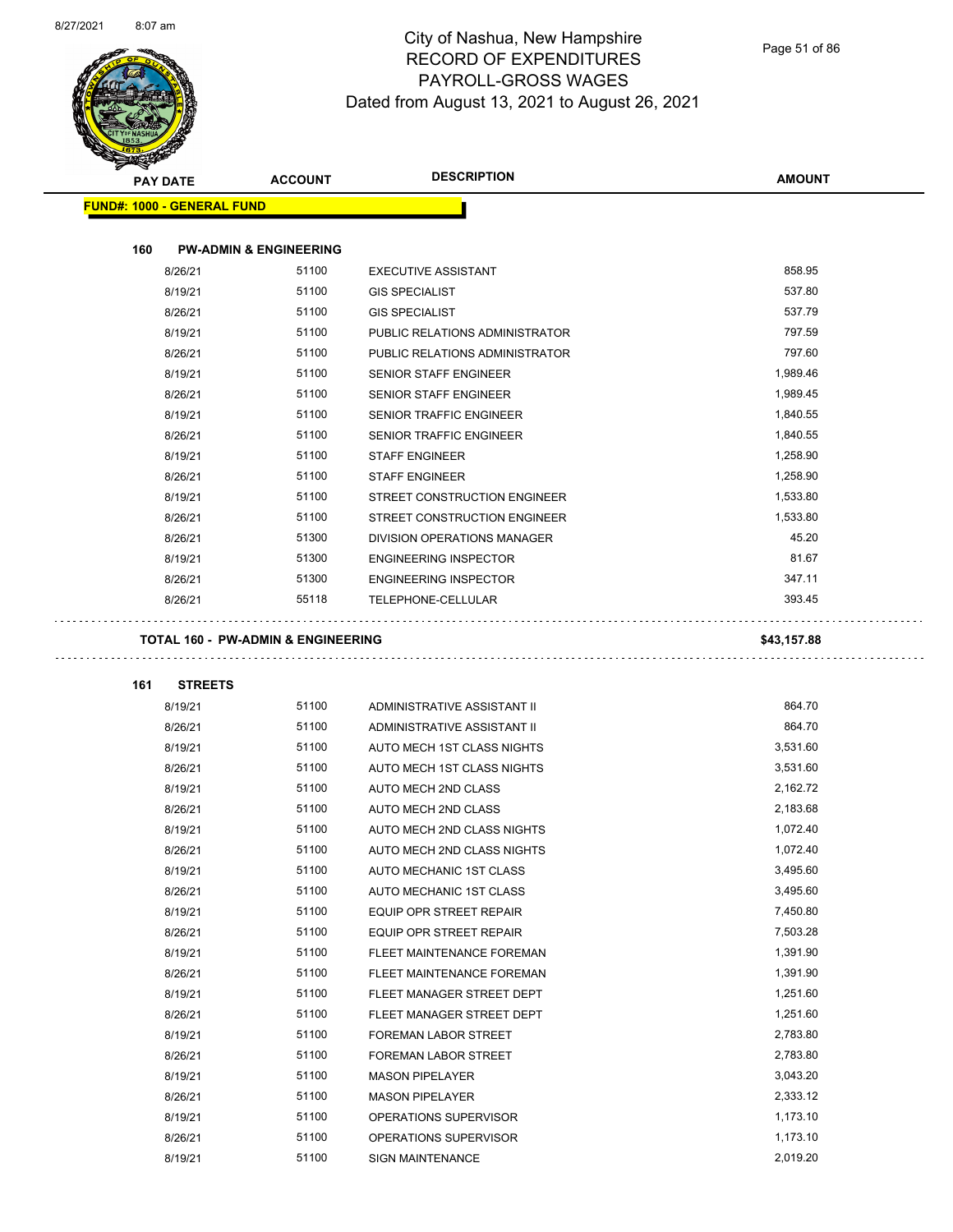

Page 52 of 86

| <b>PAY DATE</b>                   | <b>ACCOUNT</b>                 | <b>DESCRIPTION</b>          | <b>AMOUNT</b> |
|-----------------------------------|--------------------------------|-----------------------------|---------------|
| <b>FUND#: 1000 - GENERAL FUND</b> |                                |                             |               |
| 161<br><b>STREETS</b>             |                                |                             |               |
| 8/26/21                           | 51100                          | <b>SIGN MAINTENANCE</b>     | 2,019.20      |
| 8/19/21                           | 51100                          | STOREKEEPER PWD             | 1,080.20      |
| 8/26/21                           | 51100                          | STOREKEEPER PWD             | 1,080.20      |
| 8/19/21                           | 51100                          | <b>STREET FOREMAN</b>       | 2,783.80      |
| 8/26/21                           | 51100                          | <b>STREET FOREMAN</b>       | 2,783.80      |
| 8/19/21                           | 51100                          | SUPERINTENDENT OF STREETS   | 2,045.05      |
| 8/26/21                           | 51100                          | SUPERINTENDENT OF STREETS   | 2,045.05      |
| 8/19/21                           | 51100                          | <b>TRAFFIC FOREMAN</b>      | 1,419.75      |
| 8/26/21                           | 51100                          | <b>TRAFFIC FOREMAN</b>      | 1,419.75      |
| 8/19/21                           | 51100                          | <b>TRAFFIC TECHNICIAN I</b> | 2,567.00      |
| 8/26/21                           | 51100                          | <b>TRAFFIC TECHNICIAN I</b> | 2,421.00      |
| 8/19/21                           | 51100                          | TRUCK DRIVER STREET REPAIR  | 15,714.97     |
| 8/26/21                           | 51100                          | TRUCK DRIVER STREET REPAIR  | 15,289.63     |
| 8/19/21                           | 51100                          | <b>WELDER FIRST CLASS</b>   | 1,152.80      |
| 8/26/21                           | 51100                          | <b>WELDER FIRST CLASS</b>   | 1,152.80      |
| 8/19/21                           | 51300                          | AUTO MECH 1ST CLASS NIGHTS  | 393.29        |
| 8/26/21                           | 51300                          | AUTO MECH 1ST CLASS NIGHTS  | 43.70         |
| 8/26/21                           | 51300                          | FLEET MAINTENANCE FOREMAN   | 26.10         |
| 8/19/21                           | 51300                          | <b>SIGN MAINTENANCE</b>     | 804.19        |
| 8/19/21                           | 51300                          | <b>TRAFFIC TECHNICIAN I</b> | 924.82        |
| 8/26/21                           | 51300                          | <b>TRAFFIC TECHNICIAN I</b> | 593.79        |
| 8/19/21                           | 51300                          | TRUCK DRIVER STREET REPAIR  | 163.94        |
| 8/26/21                           | 51300                          | TRUCK DRIVER STREET REPAIR  | 327.51        |
| 8/26/21                           | 51600                          | TRUCK DRIVER STREET REPAIR  | 1,200.00      |
| 8/26/21                           | 51750                          | FOREMAN LABOR STREET        | 58,476.69     |
| 8/26/21                           | 55118                          | TELEPHONE-CELLULAR          | 135.00        |
| <b>TOTAL 161 - STREETS</b>        |                                |                             | \$175,889.43  |
| 166                               | <b>PARKING OPERATIONS</b>      |                             |               |
| 8/19/21                           | 51100                          | PARKING MAINTENANCE         | 1,426.92      |
| 8/26/21                           | 51100                          | PARKING MAINTENANCE         | 1,426.91      |
| 8/19/21                           | 51100                          | PARKING MANAGER             | 1,060.65      |
| 8/26/21                           | 51100                          | PARKING MANAGER             | 1,060.65      |
| 8/19/21                           | 51200                          | PARKING MAINTENANCE         | 348.79        |
| 8/26/21                           | 51200                          | PARKING MAINTENANCE         | 604.86        |
| 8/19/21                           | 51300                          | PARKING MAINTENANCE         | 47.28         |
| 8/26/21                           | 51300                          | PARKING MAINTENANCE         | 6.75          |
| 8/26/21                           | 55118                          | TELEPHONE-CELLULAR          | 137.50        |
|                                   |                                |                             |               |
|                                   | TOTAL 166 - PARKING OPERATIONS |                             | \$6,120.31    |
|                                   |                                |                             |               |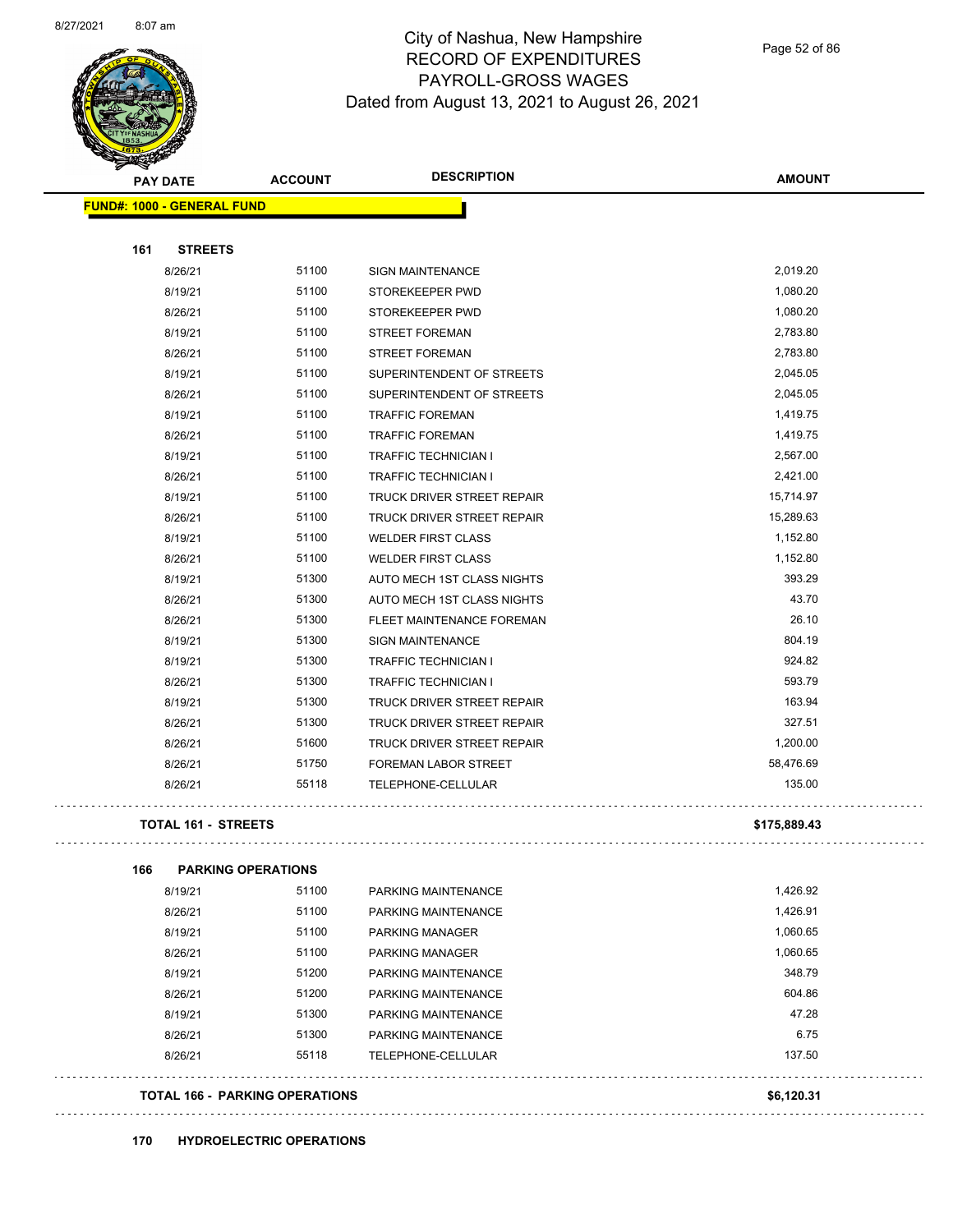| 8/27/2021 | $8:07$ am |                                   |                                             | City of Nashua, New Hampshire<br><b>RECORD OF EXPENDITURES</b><br>PAYROLL-GROSS WAGES<br>Dated from August 13, 2021 to August 26, 2021 | Page 53 of 86     |
|-----------|-----------|-----------------------------------|---------------------------------------------|----------------------------------------------------------------------------------------------------------------------------------------|-------------------|
|           |           | PAY DATE                          | <b>ACCOUNT</b>                              | <b>DESCRIPTION</b>                                                                                                                     | <b>AMOUNT</b>     |
|           |           | <b>FUND#: 1000 - GENERAL FUND</b> |                                             |                                                                                                                                        |                   |
|           |           |                                   |                                             |                                                                                                                                        |                   |
|           | 170       | 8/26/21                           | <b>HYDROELECTRIC OPERATIONS</b><br>55118    | TELEPHONE-CELLULAR                                                                                                                     | 50.00             |
|           |           |                                   |                                             |                                                                                                                                        |                   |
|           |           |                                   | <b>TOTAL 170 - HYDROELECTRIC OPERATIONS</b> |                                                                                                                                        | \$50.00           |
|           | 171       |                                   | <b>COMMUNITY SERVICES</b>                   |                                                                                                                                        |                   |
|           |           | 8/19/21                           | 51100                                       | DIRECTOR HEALTH AND COMM SVS                                                                                                           | 2,325.45          |
|           |           | 8/26/21                           | 51100                                       | DIRECTOR HEALTH AND COMM SVS                                                                                                           | 2,325.45          |
|           |           | 8/19/21                           | 51100                                       | <b>EPIDEMIOLOGIST</b>                                                                                                                  | 1,213.55          |
|           |           | 8/26/21                           | 51100                                       | <b>EPIDEMIOLOGIST</b>                                                                                                                  | 1,213.55          |
|           |           | 8/19/21                           | 51100                                       | <b>HEALTH PROGRAM SPEC</b>                                                                                                             | 1,090.70          |
|           |           | 8/26/21                           | 51100                                       | <b>HEALTH PROGRAM SPEC</b>                                                                                                             | 1,090.70          |
|           |           | 8/12/21                           | 51300                                       | COMMUNITY SERVICES PROGRAM ADMINISTRATIVE ASSIS                                                                                        | (17.48)           |
|           |           | 8/26/21                           | 55118                                       | TELEPHONE-CELLULAR                                                                                                                     | 50.00             |
|           |           |                                   | <b>TOTAL 171 - COMMUNITY SERVICES</b>       |                                                                                                                                        | \$9,291.92        |
|           | 172       |                                   | <b>COMMUNITY HEALTH</b>                     |                                                                                                                                        |                   |
|           |           | 8/19/21                           | 51100                                       | ADMINISTRATIVE ASSISTANT III                                                                                                           | 945.31            |
|           |           | 8/26/21                           | 51100                                       | ADMINISTRATIVE ASSISTANT III                                                                                                           | 945.31            |
|           |           | 8/19/21                           | 51100                                       | BILINGUAL OUTREACH WORKER                                                                                                              | 1,034.95          |
|           |           | 8/26/21                           | 51100                                       | BILINGUAL OUTREACH WORKER                                                                                                              | 1,021.99          |
|           |           | 8/19/21                           | 51100                                       | CHIEF PUBLIC HEALTH NURSE                                                                                                              | 1,840.55          |
|           |           | 8/26/21                           | 51100                                       | CHIEF PUBLIC HEALTH NURSE                                                                                                              | 1,840.55          |
|           |           | 8/19/21                           | 51100                                       | PUB HEALTH NURSE                                                                                                                       | 4,092.20          |
|           |           | 8/26/21                           | 51100                                       | PUB HEALTH NURSE                                                                                                                       | 4,092.20          |
|           |           | 8/12/21<br>8/26/21                | 51412<br>55118                              | <b>NURSE PER DIEM</b><br>TELEPHONE-CELLULAR                                                                                            | (379.64)<br>50.00 |
|           |           |                                   |                                             |                                                                                                                                        |                   |
|           |           |                                   | TOTAL 172 - COMMUNITY HEALTH                |                                                                                                                                        | \$15,483.42       |
|           | 173       |                                   | <b>ENVIRONMENTAL HEALTH</b>                 |                                                                                                                                        |                   |
|           |           | 8/19/21                           | 51100                                       | DEP HEALTH OFFICER/LAB DIRECTOR                                                                                                        | 1,386.90          |
|           |           | 8/26/21                           | 51100                                       | DEP HEALTH OFFICER/LAB DIRECTOR                                                                                                        | 1,386.90          |
|           |           | 8/19/21                           | 51100                                       | ENVIRONMENTAL HEALTH SPEC                                                                                                              | 2,937.80          |
|           |           | 8/26/21                           | 51100                                       | ENVIRONMENTAL HEALTH SPEC                                                                                                              | 2,937.80          |
|           |           | 8/19/21                           | 51100                                       | ENVIRONMENTAL TECH OFFICE MGR                                                                                                          | 1,124.80          |
|           |           | 8/26/21                           | 51100                                       | ENVIRONMENTAL TECH OFFICE MGR                                                                                                          | 1,124.80          |
|           |           | 8/19/21                           | 51100                                       | MANAGER ENVIRONMENTAL HEALTH                                                                                                           | 1,738.30          |
|           |           | 8/26/21                           | 51100                                       | MANAGER ENVIRONMENTAL HEALTH                                                                                                           | 1,738.30          |
|           |           | 8/19/21                           | 51300                                       | ENVIRONMENTAL HEALTH SPEC                                                                                                              | 113.25            |

8/26/21 51300 ENVIRONMENTAL HEALTH SPEC 8/26/21 55118 TELEPHONE-CELLULAR 67.00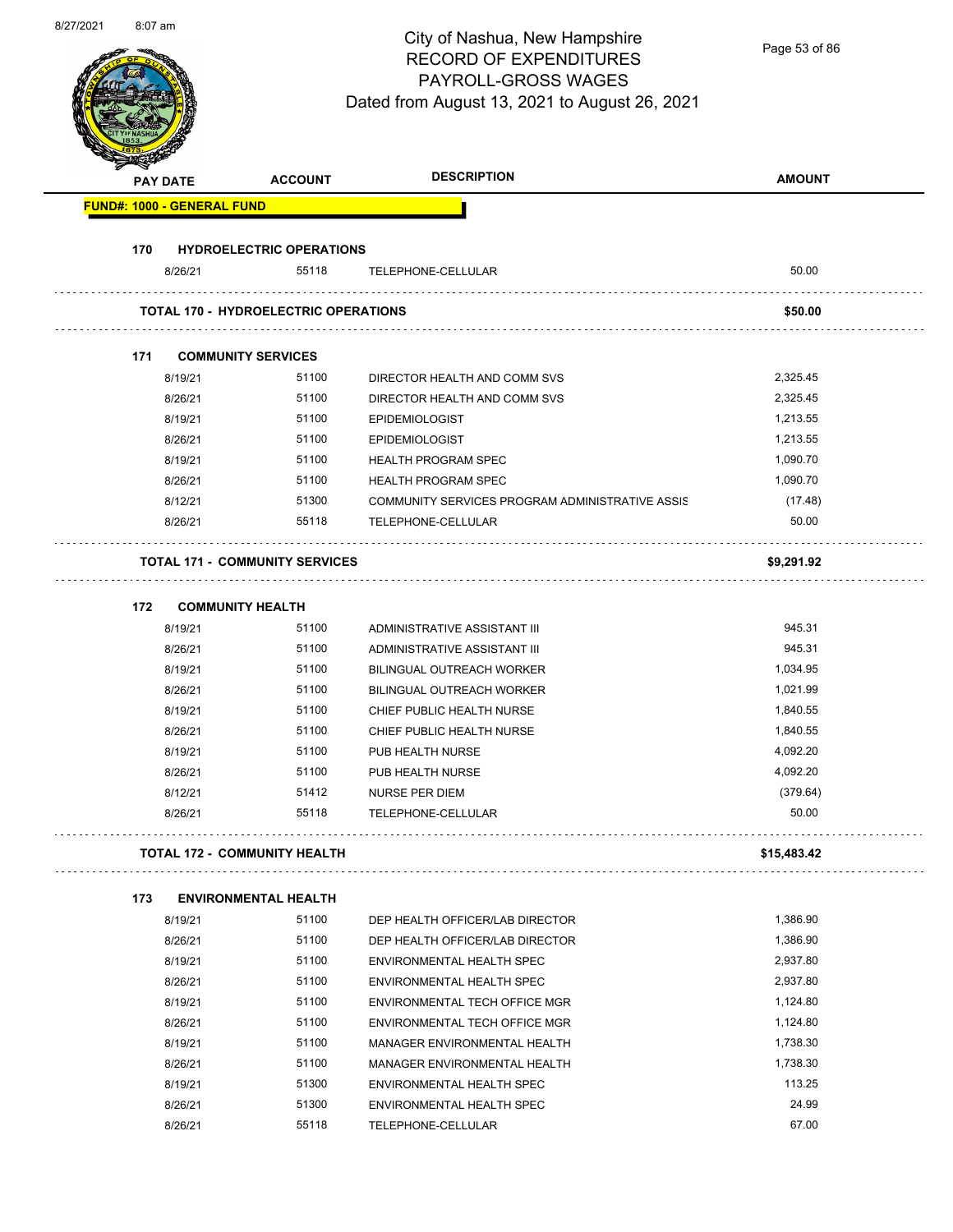

Page 54 of 86

| <b>PAY DATE</b>                   | <b>ACCOUNT</b>                            | <b>DESCRIPTION</b>               | <b>AMOUNT</b> |
|-----------------------------------|-------------------------------------------|----------------------------------|---------------|
| <b>FUND#: 1000 - GENERAL FUND</b> |                                           |                                  |               |
|                                   | <b>TOTAL 173 - ENVIRONMENTAL HEALTH</b>   |                                  | \$14,580.84   |
|                                   |                                           |                                  |               |
| 174                               | <b>WELFARE ADMINISTRATION</b>             |                                  |               |
| 8/19/21                           | 51100                                     | CASE TECHNICIAN WELFARE          | 2,878.44      |
| 8/26/21                           | 51100                                     | CASE TECHNICIAN WELFARE          | 2,878.45      |
| 8/19/21                           | 51100                                     | <b>INTAKE WORKER</b>             | 950.75        |
| 8/26/21                           | 51100                                     | <b>INTAKE WORKER</b>             | 950.75        |
| 8/19/21                           | 51100                                     | SENIOR CASE TECHNICIAN           | 1,134.35      |
| 8/26/21                           | 51100                                     | SENIOR CASE TECHNICIAN           | 1,134.35      |
| 8/19/21                           | 51100                                     | <b>WELFARE OFFICER</b>           | 1,840.55      |
| 8/26/21                           | 51100                                     | <b>WELFARE OFFICER</b>           | 1,840.55      |
| 8/26/21                           | 55118                                     | TELEPHONE-CELLULAR               | 50.00         |
|                                   | <b>TOTAL 174 - WELFARE ADMINISTRATION</b> |                                  | \$13,658.19   |
| 177                               | <b>PARKS &amp; RECREATION</b>             |                                  |               |
| 8/19/21                           | 51100                                     | ADMINISTRATIVE ASSISTANT II      | 903.85        |
| 8/26/21                           | 51100                                     | ADMINISTRATIVE ASSISTANT II      | 903.85        |
| 8/19/21                           | 51100                                     | EQUIPMENT OPERATOR, PARKS        | 1,060.41      |
| 8/26/21                           | 51100                                     | EQUIPMENT OPERATOR, PARKS        | 1,060.40      |
| 8/19/21                           | 51100                                     | FOREMAN LABOR PARK               | 4,175.70      |
| 8/26/21                           | 51100                                     | <b>FOREMAN LABOR PARK</b>        | 4,175.70      |
| 8/19/21                           | 51100                                     | <b>GROUNDSKEEPER MAINTENANCE</b> | 7,936.00      |
| 8/26/21                           | 51100                                     | <b>GROUNDSKEEPER MAINTENANCE</b> | 8,045.32      |
| 8/19/21                           | 51100                                     | <b>GROUNDSMAN I</b>              | 6,381.54      |
| 8/26/21                           | 51100                                     | <b>GROUNDSMAN I</b>              | 6,057.04      |
| 8/19/21                           | 51100                                     | <b>GROUNDSMAN II</b>             | 954.80        |
| 8/26/21                           | 51100                                     | <b>GROUNDSMAN II</b>             | 954.81        |
| 8/19/21                           | 51100                                     | <b>LEAD GROUNDSMAN</b>           | 1,990.64      |
| 8/26/21                           | 51100                                     | <b>LEAD GROUNDSMAN</b>           | 2,144.80      |
| 8/19/21                           | 51100                                     | PROGRAM COORDINATOR              | 410.79        |
| 8/26/21                           | 51100                                     | PROGRAM COORDINATOR              | 410.80        |
| 8/19/21                           | 51100                                     | RECREATION PROGRAM MANAGER       | 1,223.20      |
| 8/26/21                           | 51100                                     | RECREATION PROGRAM MANAGER       | 1,223.20      |
| 8/19/21                           | 51100                                     | STELLOS STADIUM ATTENDANT        | 1,060.40      |
| 8/26/21                           | 51100                                     | STELLOS STADIUM ATTENDANT        | 1,060.40      |
| 8/19/21                           | 51100                                     | SUPERINTENDENT OF PARKS RECR     | 2,117.50      |
| 8/26/21                           | 51100                                     | SUPERINTENDENT OF PARKS RECR     | 2,117.50      |
| 8/19/21                           | 51300                                     | EQUIPMENT OPERATOR, PARKS        | 213.33        |
| 8/19/21                           | 51300                                     | FOREMAN LABOR PARK               | 1,461.52      |
| 8/26/21                           | 51300                                     | FOREMAN LABOR PARK               | 1,161.38      |
| 8/19/21                           | 51300                                     | <b>GROUNDSKEEPER MAINTENANCE</b> | 2,005.32      |
| 8/26/21                           | 51300                                     | <b>GROUNDSKEEPER MAINTENANCE</b> | 1,875.01      |
| 8/19/21                           | 51300                                     | <b>GROUNDSMAN I</b>              | 3,112.76      |
|                                   |                                           |                                  |               |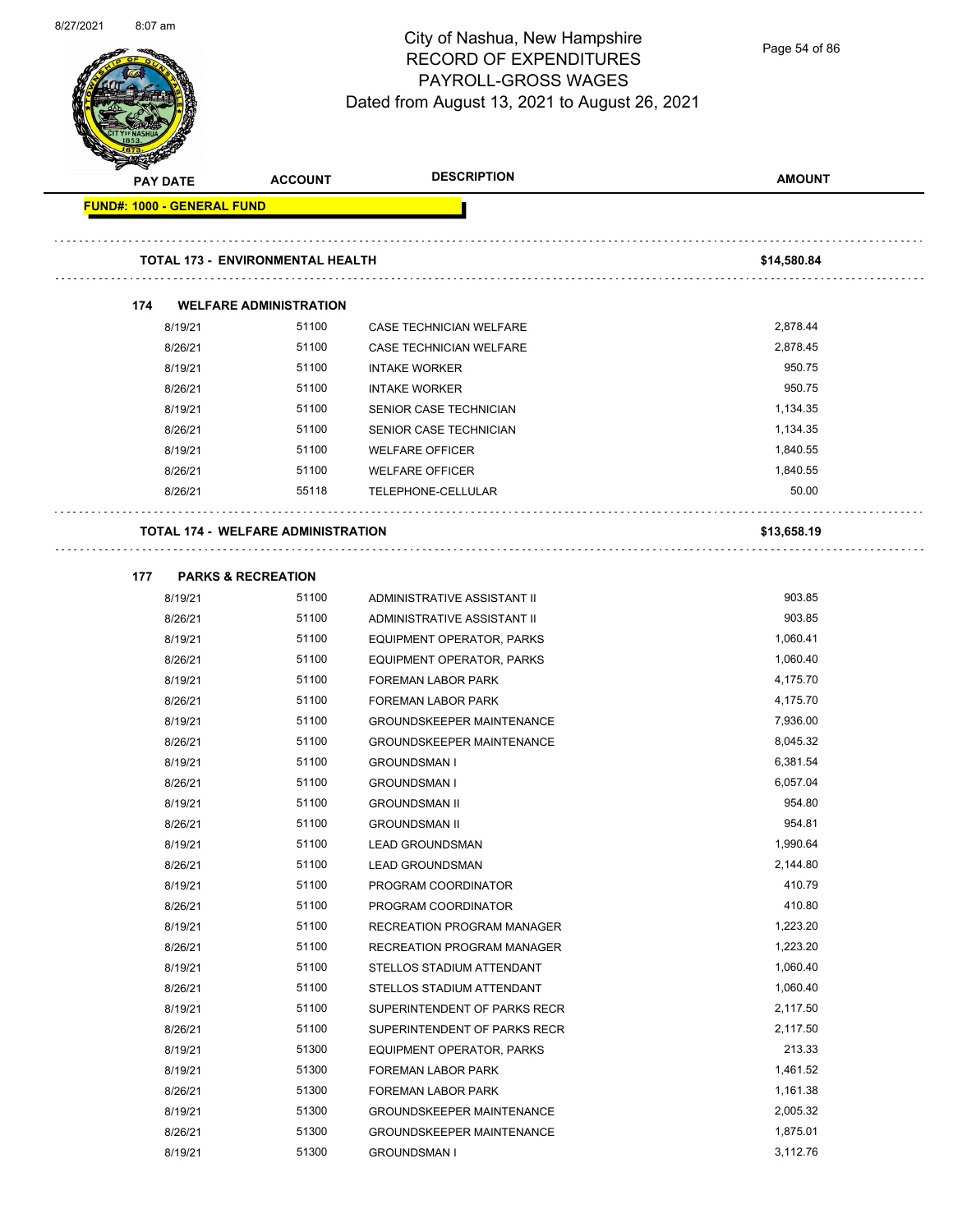$\sim$ 



# City of Nashua, New Hampshire RECORD OF EXPENDITURES PAYROLL-GROSS WAGES Dated from August 13, 2021 to August 26, 2021

Page 55 of 86

| PAY DATE                          | <b>ACCOUNT</b>                            | <b>DESCRIPTION</b>                | <b>AMOUNT</b> |
|-----------------------------------|-------------------------------------------|-----------------------------------|---------------|
| <b>FUND#: 1000 - GENERAL FUND</b> |                                           |                                   |               |
|                                   |                                           |                                   |               |
| 177                               | <b>PARKS &amp; RECREATION</b>             |                                   |               |
| 8/26/21                           | 51300                                     | <b>GROUNDSMAN I</b>               | 2,729.93      |
| 8/19/21                           | 51300                                     | <b>GROUNDSMAN II</b>              | 385.11        |
| 8/26/21                           | 51300                                     | <b>GROUNDSMAN II</b>              | 330.09        |
| 8/19/21                           | 51300                                     | <b>LEAD GROUNDSMAN</b>            | 681.54        |
| 8/26/21                           | 51300                                     | <b>LEAD GROUNDSMAN</b>            | 574.10        |
| 8/19/21                           | 51300                                     | STELLOS STADIUM ATTENDANT         | 528.11        |
| 8/26/21                           | 51300                                     | STELLOS STADIUM ATTENDANT         | 526.30        |
| 8/19/21                           | 51400                                     | INTERN PARKS AND RECREATION       | 210.00        |
| 8/19/21                           | 51400                                     | SEASONAL                          | 2,953.25      |
| 8/26/21                           | 51400                                     | SEASONAL                          | 2,331.25      |
| 8/19/21                           | 51400                                     | SUMMER HEAD POOL GUARD            | 1,368.00      |
| 8/26/21                           | 51400                                     | SUMMER HEAD POOL GUARD            | 1,747.00      |
| 8/19/21                           | 51400                                     | SUMMER POOL COORDINATOR           | 1,008.00      |
| 8/26/21                           | 51400                                     | SUMMER POOL COORDINATOR           | 1,407.00      |
| 8/19/21                           | 51400                                     | SUMMER POOL GUARD                 | 10,005.00     |
| 8/26/21                           | 51400                                     | SUMMER POOL GUARD                 | 7,815.00      |
| 8/19/21                           | 51400                                     | SUMMER POOL SUPV                  | 1,683.50      |
| 8/26/21                           | 51400                                     | SUMMER POOL SUPV                  | 1,702.00      |
| 8/26/21                           | 51400                                     | <b>TEACHER ENGLISH ELM</b>        | 357.00        |
| 8/19/21                           | 51600                                     | <b>GROUNDSKEEPER MAINTENANCE</b>  | 1,000.00      |
| 8/26/21                           | 55118                                     | TELEPHONE-CELLULAR                | 118.00        |
|                                   | <b>TOTAL 177 - PARKS &amp; RECREATION</b> |                                   | \$105,658.15  |
| 179<br><b>LIBRARY</b>             |                                           |                                   |               |
| 8/19/21                           | 51100                                     | ASSISTANT DIRECTOR LIBRARY        | 1,738.30      |
| 8/26/21                           | 51100                                     | ASSISTANT DIRECTOR LIBRARY        | 1,738.30      |
| 8/19/21                           | 51100                                     | ASSISTANT LIBRARIAN CIRCULATIO    | 1,144.95      |
| 8/26/21                           | 51100                                     | ASSISTANT LIBRARIAN CIRCULATIO    | 1,144.95      |
| 8/19/21                           | 51100                                     | <b>DIRECTOR LIBRARY</b>           | 2,290.45      |
| 8/26/21                           | 51100                                     | <b>DIRECTOR LIBRARY</b>           | 2,290.45      |
| 8/19/21                           | 51100                                     | EXECUTIVE ASST OFFICE MANAGER     | 1,039.85      |
| 8/26/21                           | 51100                                     | EXECUTIVE ASST OFFICE MANAGER     | 1,039.85      |
| 8/19/21                           | 51100                                     | <b>IT COORDINATOR</b>             | 1,128.09      |
| 8/26/21                           | 51100                                     | IT COORDINATOR                    | 1,128.10      |
| 8/19/21                           | 51100                                     | JANITOR                           | 634.66        |
| 8/26/21                           | 51100                                     | JANITOR                           | 634.67        |
| 8/19/21                           | 51100                                     | LIBRARIAN ADULT SERVICES          | 1,115.64      |
| 8/26/21                           | 51100                                     | LIBRARIAN ADULT SERVICES          | 1,115.64      |
| 8/19/21                           | 51100                                     | LIBRARIAN CIRCULATION             | 1,281.50      |
| 8/26/21                           | 51100                                     | LIBRARIAN CIRCULATION             | 1,281.50      |
| 8/19/21                           | 51100                                     | LIBRARIAN PROGRAMMING & MARKETING | 1,281.50      |
| 8/26/21                           | 51100                                     | LIBRARIAN PROGRAMMING & MARKETING | 1,281.51      |
| 8/19/21                           | 51100                                     | LIBRARIAN TECH SERVICES           | 1,281.50      |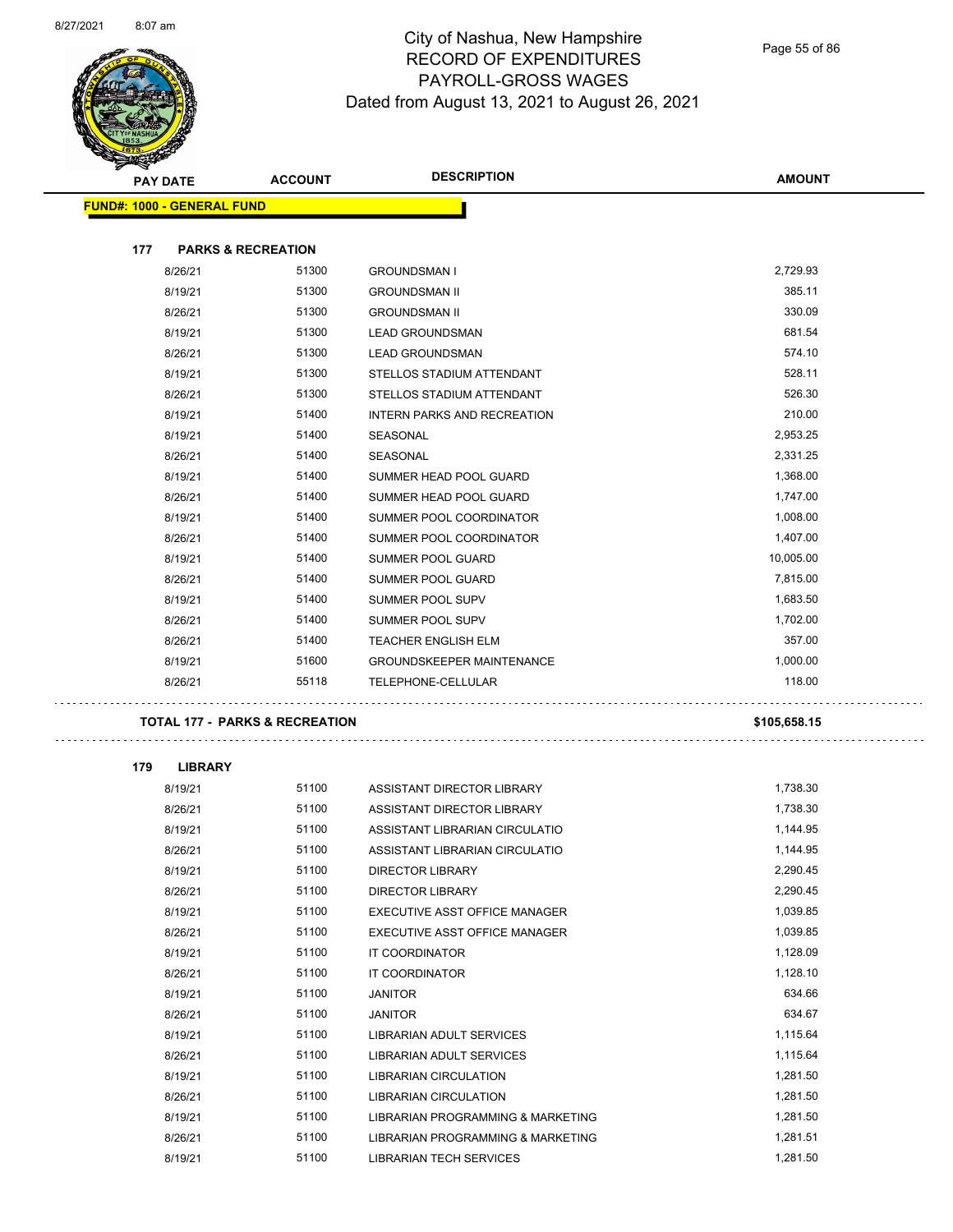

Page 56 of 86

| <b>PAY DATE</b>                   | <b>ACCOUNT</b> | <b>DESCRIPTION</b>                   | <b>AMOUNT</b> |
|-----------------------------------|----------------|--------------------------------------|---------------|
| <b>FUND#: 1000 - GENERAL FUND</b> |                |                                      |               |
|                                   |                |                                      |               |
| 179<br><b>LIBRARY</b>             |                |                                      |               |
| 8/26/21                           | 51100          | <b>LIBRARIAN TECH SERVICES</b>       | 1,281.50      |
| 8/19/21                           | 51100          | <b>LIBRARIAN YOUTH SERVICES</b>      | 1,883.81      |
| 8/26/21                           | 51100          | <b>LIBRARIAN YOUTH SERVICES</b>      | 1,883.80      |
| 8/19/21                           | 51100          | <b>LIBRARY ASSISTANT CIRCULATION</b> | 7,216.79      |
| 8/26/21                           | 51100          | LIBRARY ASSISTANT CIRCULATION        | 7,216.80      |
| 8/19/21                           | 51100          | LIBRARY ASSISTANT MEDIA SERVIC       | 863.74        |
| 8/26/21                           | 51100          | LIBRARY ASSISTANT MEDIA SERVIC       | 863.75        |
| 8/19/21                           | 51100          | <b>LIBRARY ASSISTANT TECH SVS</b>    | 943.01        |
| 8/26/21                           | 51100          | <b>LIBRARY ASSISTANT TECH SVS</b>    | 943.01        |
| 8/19/21                           | 51100          | LIBRARY ASSISTANT YOUTH SERVIC       | 1,608.00      |
| 8/26/21                           | 51100          | LIBRARY ASSISTANT YOUTH SERVIC       | 1,607.98      |
| 8/19/21                           | 51100          | <b>MAINTENANCE SUPV</b>              | 1,062.25      |
| 8/26/21                           | 51100          | MAINTENANCE SUPV                     | 1,062.25      |
| 8/19/21                           | 51100          | PAGE & COLLECTION COORDINATOR        | 976.90        |
| 8/26/21                           | 51100          | PAGE & COLLECTION COORDINATOR        | 976.90        |
| 8/19/21                           | 51100          | REFERENCE LIBRARIAN ADULT SERV       | 4,985.31      |
| 8/26/21                           | 51100          | REFERENCE LIBRARIAN ADULT SERV       | 4,985.31      |
| 8/19/21                           | 51100          | REFERENCE LIBRARIAN TECH SVS         | 1,085.00      |
| 8/26/21                           | 51100          | REFERENCE LIBRARIAN TECH SVS         | 1,085.00      |
| 8/19/21                           | 51100          | <b>SECURITY LIBRARY</b>              | 729.35        |
| 8/26/21                           | 51100          | <b>SECURITY LIBRARY</b>              | 729.35        |
| 8/19/21                           | 51100          | SUPERVISOR YOUTH SERVICES            | 1,051.29      |
| 8/26/21                           | 51100          | SUPERVISOR YOUTH SERVICES            | 1,051.30      |
| 8/19/21                           | 51200          | <b>JANITOR</b>                       | 339.89        |
| 8/26/21                           | 51200          | <b>JANITOR</b>                       | 335.85        |
| 8/19/21                           | 51200          | <b>LIBRARY ASSISTANT TECH SVS</b>    | 539.80        |
| 8/26/21                           | 51200          | <b>LIBRARY ASSISTANT TECH SVS</b>    | 539.81        |
| 8/19/21                           | 51200          | <b>SECURITY LIBRARY</b>              | 414.48        |
| 8/26/21                           | 51200          | <b>SECURITY LIBRARY</b>              | 592.09        |
| 8/19/21                           | 51300          | LIBRARY ASSISTANT CIRCULATION        | 16.20         |
| 8/26/21                           | 51300          | <b>LIBRARY ASSISTANT CIRCULATION</b> | 16.20         |
| 8/19/21                           | 51300          | REFERENCE LIBRARIAN ADULT SERV       | 9.93          |
|                                   |                |                                      |               |

#### **TOTAL 179 - LIBRARY \$73,488.06**

 $\Box$ 

```
181 COMMUNITY DEVELOPMENT
```

| 8/19/21 | 51100 | ADMINISTRATIVE ASSISTANT II    | 835.05   |
|---------|-------|--------------------------------|----------|
| 8/26/21 | 51100 | ADMINISTRATIVE ASSISTANT II    | 835.05   |
| 8/19/21 | 51100 | DIRECTOR COMMUNITY DEVELOPMENT | 2.515.40 |
| 8/26/21 | 51100 | DIRECTOR COMMUNITY DEVELOPMENT | 2.515.40 |
| 8/19/21 | 51100 | TRANSPORTATION ANALYST         | 1.354.30 |
| 8/26/21 | 51100 | TRANSPORTATION ANALYST         | 1.354.30 |
| 8/19/21 | 51100 | WATERWAYS MANAGER              | 1.738.30 |
| 8/26/21 | 51100 | <b>WATERWAYS MANAGER</b>       | 1.738.30 |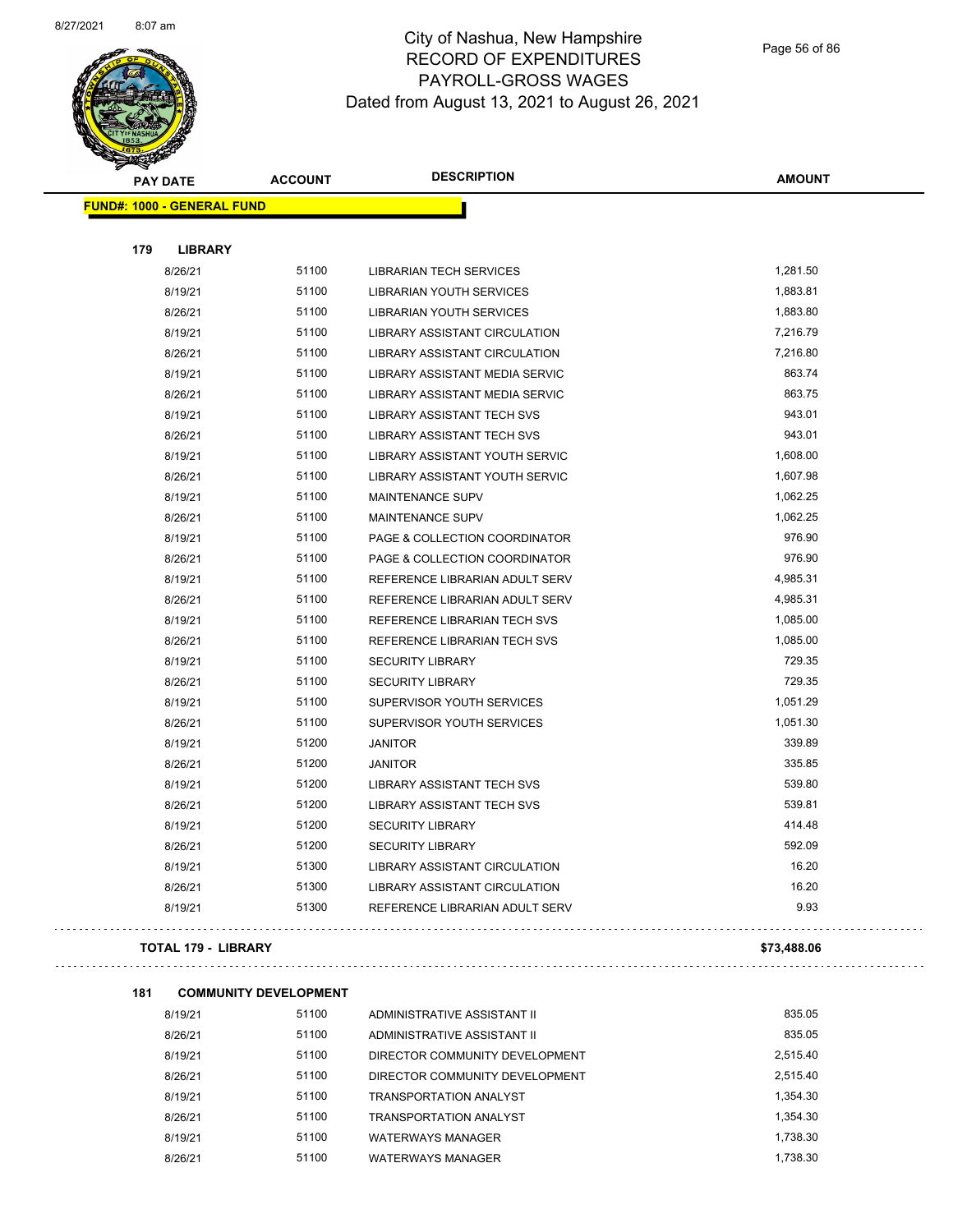

Page 57 of 86

|     | <b>PAY DATE</b>                   | <b>ACCOUNT</b>                           | <b>DESCRIPTION</b>           | <b>AMOUNT</b> |
|-----|-----------------------------------|------------------------------------------|------------------------------|---------------|
|     | <b>FUND#: 1000 - GENERAL FUND</b> |                                          |                              |               |
| 181 |                                   | <b>COMMUNITY DEVELOPMENT</b>             |                              |               |
|     | 8/19/21                           | 51200                                    | ADMINISTRATIVE ASSISTANT I   | 456.11        |
|     | 8/26/21                           | 51200                                    | ADMINISTRATIVE ASSISTANT I   | 456.11        |
|     | 8/19/21                           | 51300                                    | ADMINISTRATIVE ASSISTANT I   | 8.14          |
|     | 8/19/21                           | 51400                                    | <b>INTERN</b>                | 100.00        |
|     | 8/26/21                           | 51400                                    | <b>INTERN</b>                | 100.00        |
|     | 8/26/21                           | 55118                                    | TELEPHONE-CELLULAR           | 568.00        |
|     |                                   | <b>TOTAL 181 - COMMUNITY DEVELOPMENT</b> |                              | \$14,574.46   |
|     |                                   |                                          |                              |               |
| 182 | <b>PLANNING AND ZONING</b>        |                                          |                              |               |
|     | 8/19/21                           | 51100                                    | DEPARTMENT COORDINATOR       | 1,101.80      |
|     | 8/26/21                           | 51100                                    | DEPARTMENT COORDINATOR       | 1,101.80      |
|     | 8/19/21                           | 51100                                    | DEPUTY PLANNING MANAGER      | 3,006.50      |
|     | 8/26/21                           | 51100                                    | DEPUTY PLANNING MANAGER      | 3,006.50      |
|     | 8/19/21                           | 51100                                    | <b>MANAGER PLANNING DEPT</b> | 1,957.60      |
|     | 8/26/21                           | 51100                                    | MANAGER PLANNING DEPT        | 1,957.60      |
|     | 8/19/21                           | 51100                                    | PLANNER I                    | 2,015.60      |
|     | 8/26/21                           | 51100                                    | PLANNER I                    | 2,015.60      |
|     | 8/19/21                           | 51100                                    | ZONING COORDINATOR           | 882.00        |
|     | 8/26/21                           | 51100                                    | ZONING COORDINATOR           | 882.00        |
|     | 8/19/21                           | 53428                                    | <b>STENOGRAPHIC SERVICES</b> | 250.00        |
|     |                                   | <b>TOTAL 182 - PLANNING AND ZONING</b>   |                              | \$18,177.00   |
| 183 |                                   | <b>ECONOMIC DEVELOPMENT</b>              |                              |               |
|     | 8/19/21                           | 51100                                    | <b>ECONOMIC DEV DIRECTOR</b> | 2,465.75      |
|     | 8/26/21                           | 51100                                    | ECONOMIC DEV DIRECTOR        | 2,465.75      |
|     | 8/19/21                           | 51100                                    | OED COORDINATOR              | 605.95        |
|     | 8/26/21                           | 51100                                    | OED COORDINATOR              | 605.95        |
|     | 8/26/21                           | 55118                                    | TELEPHONE-CELLULAR           | 50.00         |
|     |                                   |                                          |                              | \$6,193.40    |
|     |                                   | <b>TOTAL 183 - ECONOMIC DEVELOPMENT</b>  |                              |               |
| 191 | <b>SCHOOL</b>                     |                                          |                              |               |
|     | 8/26/21                           | 51100                                    | 21 CENTURY COORDINATOR       | 2,415.80      |
|     | 8/26/21                           | 51100                                    | ASSISTANT DIRECTOR BUSINESS  | 3,201.20      |
|     | 8/26/21                           | 51100                                    | ASSISTANT PRINCIPAL AMH      | 1,437.50      |
|     | 8/26/21                           | 51100                                    | ASSISTANT PRINCIPAL BIC      | 3,278.21      |
|     | 8/26/21                           | 51100                                    | ASSISTANT PRINCIPAL BIR      | 3,115.39      |
|     | 8/26/21                           | 51100                                    | ASSISTANT PRINCIPAL BRO      | 2,875.00      |
|     | 8/26/21                           | 51100                                    | ASSISTANT PRINCIPAL CHARL    | 2,875.00      |
|     |                                   |                                          |                              |               |
|     | 8/26/21                           | 51100                                    | ASSISTANT PRINCIPAL DR CRSP  | 1,461.52      |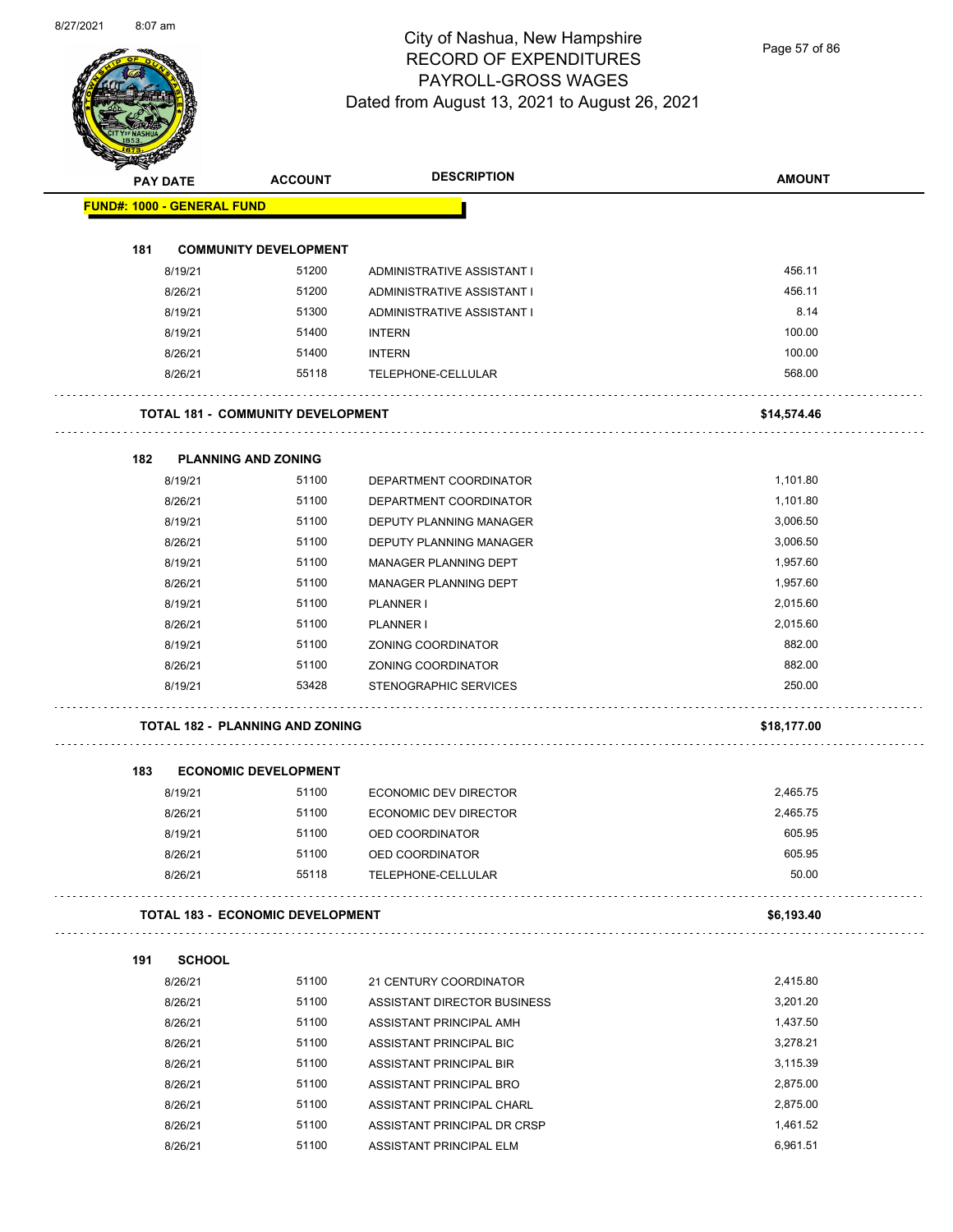

Page 58 of 86

|     | <b>PAY DATE</b>                   | <b>ACCOUNT</b> | <b>DESCRIPTION</b>                                    | <b>AMOUNT</b>    |
|-----|-----------------------------------|----------------|-------------------------------------------------------|------------------|
|     | <b>FUND#: 1000 - GENERAL FUND</b> |                |                                                       |                  |
|     |                                   |                |                                                       |                  |
| 191 | <b>SCHOOL</b>                     |                |                                                       |                  |
|     | 8/26/21                           | 51100          | ASSISTANT PRINCIPAL FES                               | 2,971.18         |
|     | 8/26/21                           | 51100          | ASSISTANT PRINCIPAL FMS                               | 3,384.61         |
|     | 8/26/21                           | 51100          | ASSISTANT PRINCIPAL LEDGE                             | 2,875.00         |
|     | 8/26/21                           | 51100          | ASSISTANT PRINCIPAL MDE                               | 3,211.52         |
|     | 8/26/21                           | 51100          | ASSISTANT PRINCIPAL MTP                               | 1,485.59         |
|     | 8/26/21                           | 51100          | ASSISTANT PRINCIPAL NHN                               | 14,072.70        |
|     | 8/26/21                           | 51100          | ASSISTANT PRINCIPAL NHS                               | 14,319.27        |
|     | 8/26/21                           | 51100          | ASSISTANT PRINCIPAL NSE                               | 3,163.48         |
|     | 8/26/21                           | 51100          | ASSISTANT PRINCIPAL PMS                               | 3,723.10         |
|     | 8/26/21                           | 51100          | ASSISTANT SUPERINTENDENT                              | 9,245.50         |
|     | 8/26/21                           | 51100          | ASST DIRECTOR PLANT OPS                               | 4,987.00         |
|     | 8/26/21                           | 51100          | <b>ASST DIRECTOR SPED</b>                             | 6,285.80         |
|     | 8/26/21                           | 51100          | ASST SYSTEMS ADMIN FULL YEAR                          | 17,681.20        |
|     | 8/26/21                           | 51100          | <b>ATTENDANCE OFFICER</b>                             | 2,581.98         |
|     | 8/26/21                           | 51100          | BRENTWOOD COORDINATOR                                 | 2,888.90         |
|     | 8/26/21                           | 51100          | CAREER CENTER COORD NHS                               | 1,596.14         |
|     | 8/26/21                           | 51100          | CHIEF OPERATING OFFICER                               | 4,542.60         |
|     | 8/19/21                           | 51100          | CLERICAL ACADEMY NHN                                  | 1,673.28         |
|     | 8/26/21                           | 51100          | CLERICAL ACADEMY NHN                                  | 1,847.38         |
|     | 8/19/21                           | 51100          | CLERICAL ACADEMY NHS                                  | 2,258.47         |
|     | 8/26/21                           | 51100          | CLERICAL ACADEMY NHS                                  | 1,874.78         |
|     | 8/19/21                           | 51100          | CLERICAL ADULT ED NHN                                 | 323.64           |
|     | 8/26/21                           | 51100          | CLERICAL ADULT ED NHN                                 | 379.44           |
|     | 8/19/21                           | 51100          | CLERICAL ASST SUPER SUP                               | 1,354.01         |
|     | 8/26/21                           | 51100          | <b>CLERICAL ASST SUPER SUP</b>                        | 1,508.10         |
|     | 8/19/21                           | 51100          | CLERICAL ATHLETIC NHN                                 | 469.37           |
|     | 8/26/21                           | 51100          | CLERICAL ATHLETIC NHN                                 | 825.63           |
|     | 8/19/21                           | 51100          | <b>CLERICAL ATHLETIC NHS</b>                          | 431.18           |
|     | 8/26/21                           | 51100          | <b>CLERICAL ATHLETIC NHS</b>                          | 740.61           |
|     | 8/19/21                           | 51100          | <b>CLERICAL BUSINESS</b>                              | 2,408.68         |
|     | 8/26/21                           | 51100          | <b>CLERICAL BUSINESS</b>                              | 2,408.65         |
|     | 8/19/21                           | 51100          | CLERICAL CHIEF OP OFFICER SUP                         | 882.90           |
|     | 8/26/21                           | 51100          | CLERICAL CHIEF OP OFFICER SUP                         | 872.00           |
|     | 8/19/21                           | 51100          | CLERICAL CTE NHN                                      | 385.80           |
|     | 8/26/21                           | 51100<br>51100 | CLERICAL CTE NHN                                      | 385.80<br>390.62 |
|     | 8/19/21                           | 51100          | <b>CLERICAL CTE NHS</b>                               | 554.60           |
|     | 8/26/21                           | 51100          | <b>CLERICAL CTE NHS</b>                               | 636.59           |
|     | 8/19/21<br>8/26/21                | 51100          | CLERICAL GUIDANCE ELM<br><b>CLERICAL GUIDANCE ELM</b> | 525.65           |
|     | 8/19/21                           | 51100          | CLERICAL GUIDANCE NHN                                 | 1,079.35         |
|     | 8/26/21                           | 51100          | CLERICAL GUIDANCE NHN                                 | 847.84           |
|     | 8/19/21                           | 51100          | <b>CLERICAL GUIDANCE NHS</b>                          | 1,045.25         |
|     | 8/26/21                           | 51100          | <b>CLERICAL GUIDANCE NHS</b>                          | 796.43           |
|     | 8/19/21                           | 51100          | <b>CLERICAL HUMAN RESOURCES</b>                       | 2,352.95         |
|     |                                   |                |                                                       |                  |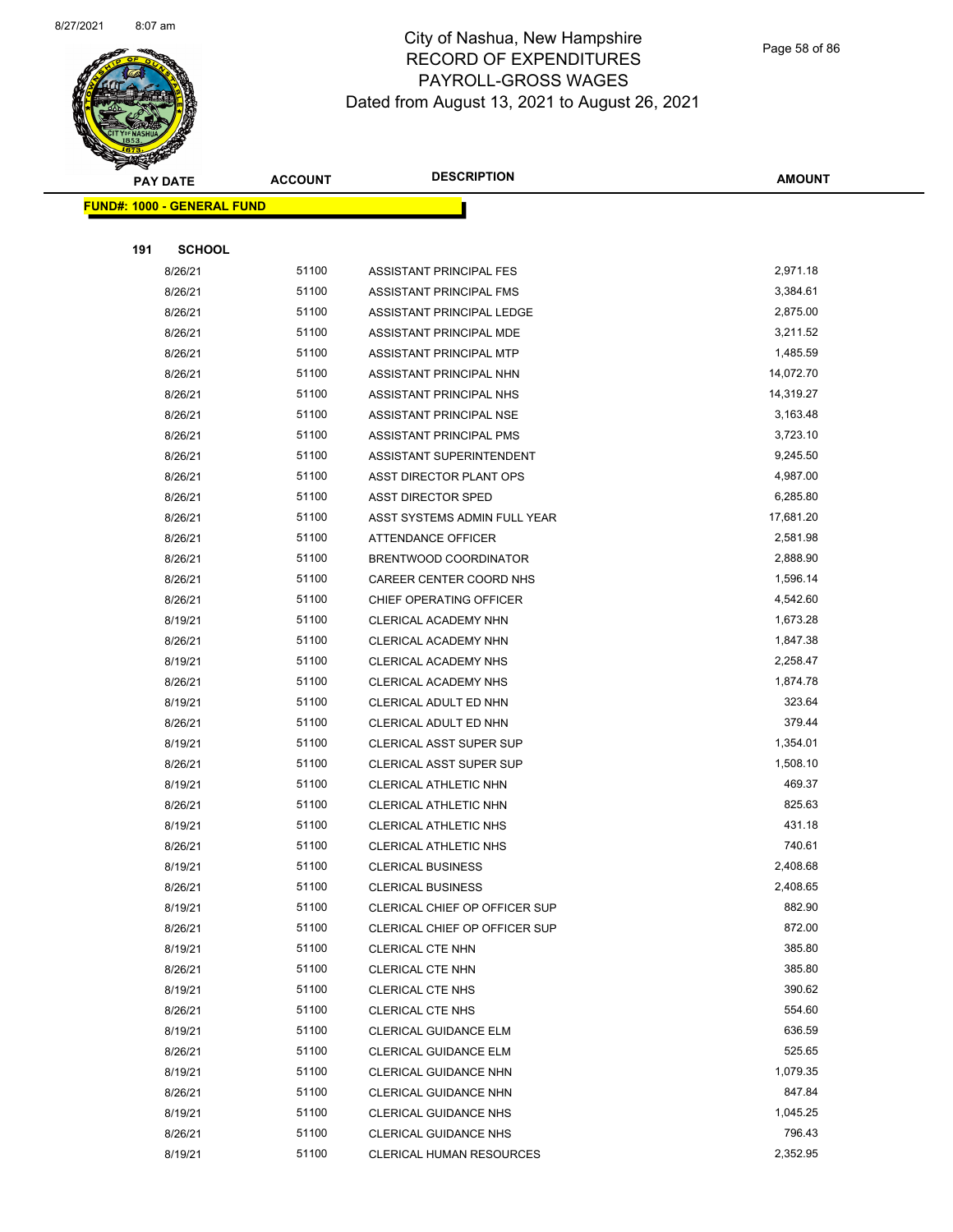

Page 59 of 86

|     | <b>PAY DATE</b>                   | <b>ACCOUNT</b> | <b>DESCRIPTION</b>              | <b>AMOUNT</b> |
|-----|-----------------------------------|----------------|---------------------------------|---------------|
|     | <b>FUND#: 1000 - GENERAL FUND</b> |                |                                 |               |
|     |                                   |                |                                 |               |
| 191 | <b>SCHOOL</b>                     |                |                                 |               |
|     | 8/26/21                           | 51100          | <b>CLERICAL HUMAN RESOURCES</b> | 2,396.46      |
|     | 8/19/21                           | 51100          | <b>CLERICAL PAYROLL SUP</b>     | 1,634.26      |
|     | 8/26/21                           | 51100          | <b>CLERICAL PAYROLL SUP</b>     | 1,634.25      |
|     | 8/19/21                           | 51100          | <b>CLERICAL PLANT OPS</b>       | 797.25        |
|     | 8/26/21                           | 51100          | <b>CLERICAL PLANT OPS</b>       | 797.25        |
|     | 8/19/21                           | 51100          | <b>CLERICAL PRINCIPAL AMH</b>   | 1,069.36      |
|     | 8/26/21                           | 51100          | <b>CLERICAL PRINCIPAL AMH</b>   | 1,352.08      |
|     | 8/19/21                           | 51100          | <b>CLERICAL PRINCIPAL BIC</b>   | 1,170.98      |
|     | 8/26/21                           | 51100          | <b>CLERICAL PRINCIPAL BIC</b>   | 1,017.52      |
|     | 8/19/21                           | 51100          | <b>CLERICAL PRINCIPAL BIR</b>   | 1,173.99      |
|     | 8/26/21                           | 51100          | CLERICAL PRINCIPAL BIR          | 1,188.48      |
|     | 8/19/21                           | 51100          | <b>CLERICAL PRINCIPAL BRO</b>   | 1,015.01      |
|     | 8/26/21                           | 51100          | <b>CLERICAL PRINCIPAL BRO</b>   | 1,071.89      |
|     | 8/19/21                           | 51100          | CLERICAL PRINCIPAL CHA          | 1,150.60      |
|     | 8/26/21                           | 51100          | CLERICAL PRINCIPAL CHA          | 1,130.43      |
|     | 8/19/21                           | 51100          | CLERICAL PRINCIPAL DRC          | 1,050.86      |
|     | 8/26/21                           | 51100          | CLERICAL PRINCIPAL DRC          | 974.25        |
|     | 8/19/21                           | 51100          | <b>CLERICAL PRINCIPAL ELM</b>   | 1,369.92      |
|     | 8/26/21                           | 51100          | <b>CLERICAL PRINCIPAL ELM</b>   | 1,424.73      |
|     | 8/19/21                           | 51100          | <b>CLERICAL PRINCIPAL FES</b>   | 1,136.27      |
|     | 8/26/21                           | 51100          | <b>CLERICAL PRINCIPAL FES</b>   | 906.99        |
|     | 8/19/21                           | 51100          | <b>CLERICAL PRINCIPAL FMS</b>   | 1,546.67      |
|     | 8/26/21                           | 51100          | <b>CLERICAL PRINCIPAL FMS</b>   | 1,633.69      |
|     | 8/19/21                           | 51100          | <b>CLERICAL PRINCIPAL LDG</b>   | 839.93        |
|     | 8/26/21                           | 51100          | <b>CLERICAL PRINCIPAL LDG</b>   | 999.59        |
|     | 8/19/21                           | 51100          | CLERICAL PRINCIPAL MDE          | 1,310.33      |
|     | 8/26/21                           | 51100          | CLERICAL PRINCIPAL MDE          | 1,044.60      |
|     | 8/19/21                           | 51100          | <b>CLERICAL PRINCIPAL MTP</b>   | 980.87        |
|     | 8/26/21                           | 51100          | <b>CLERICAL PRINCIPAL MTP</b>   | 1,116.02      |
|     | 8/19/21                           | 51100          | CLERICAL PRINCIPAL NHN          | 873.79        |
|     | 8/26/21                           | 51100          | CLERICAL PRINCIPAL NHN          | 837.08        |
|     | 8/19/21                           | 51100          | <b>CLERICAL PRINCIPAL NHS</b>   | 1,250.96      |
|     | 8/26/21                           | 51100          | <b>CLERICAL PRINCIPAL NHS</b>   | 1,134.27      |
|     | 8/19/21                           | 51100          | <b>CLERICAL PRINCIPAL NSE</b>   | 1,074.88      |
|     | 8/26/21                           | 51100          | <b>CLERICAL PRINCIPAL NSE</b>   | 1,011.51      |
|     | 8/19/21                           | 51100          | <b>CLERICAL PRINCIPAL PMS</b>   | 1,447.24      |
|     | 8/26/21                           | 51100          | <b>CLERICAL PRINCIPAL PMS</b>   | 1,177.89      |
|     | 8/19/21                           | 51100          | <b>CLERICAL PRINCIPAL SHE</b>   | 1,038.26      |
|     | 8/26/21                           | 51100          | <b>CLERICAL PRINCIPAL SHE</b>   | 930.55        |
|     | 8/19/21                           | 51100          | CLERICAL RECEPTIONIST NHN       | 480.68        |
|     | 8/26/21                           | 51100          | CLERICAL RECEPTIONIST NHN       | 486.33        |
|     | 8/19/21                           | 51100          | CLERICAL RECEPTIONIST NHS       | 390.62        |
|     | 8/26/21                           | 51100          | CLERICAL RECEPTIONIST NHS       | 626.95        |
|     | 8/19/21                           | 51100          | <b>CLERICAL REGISTRAR NHN</b>   | 414.74        |
|     |                                   |                |                                 |               |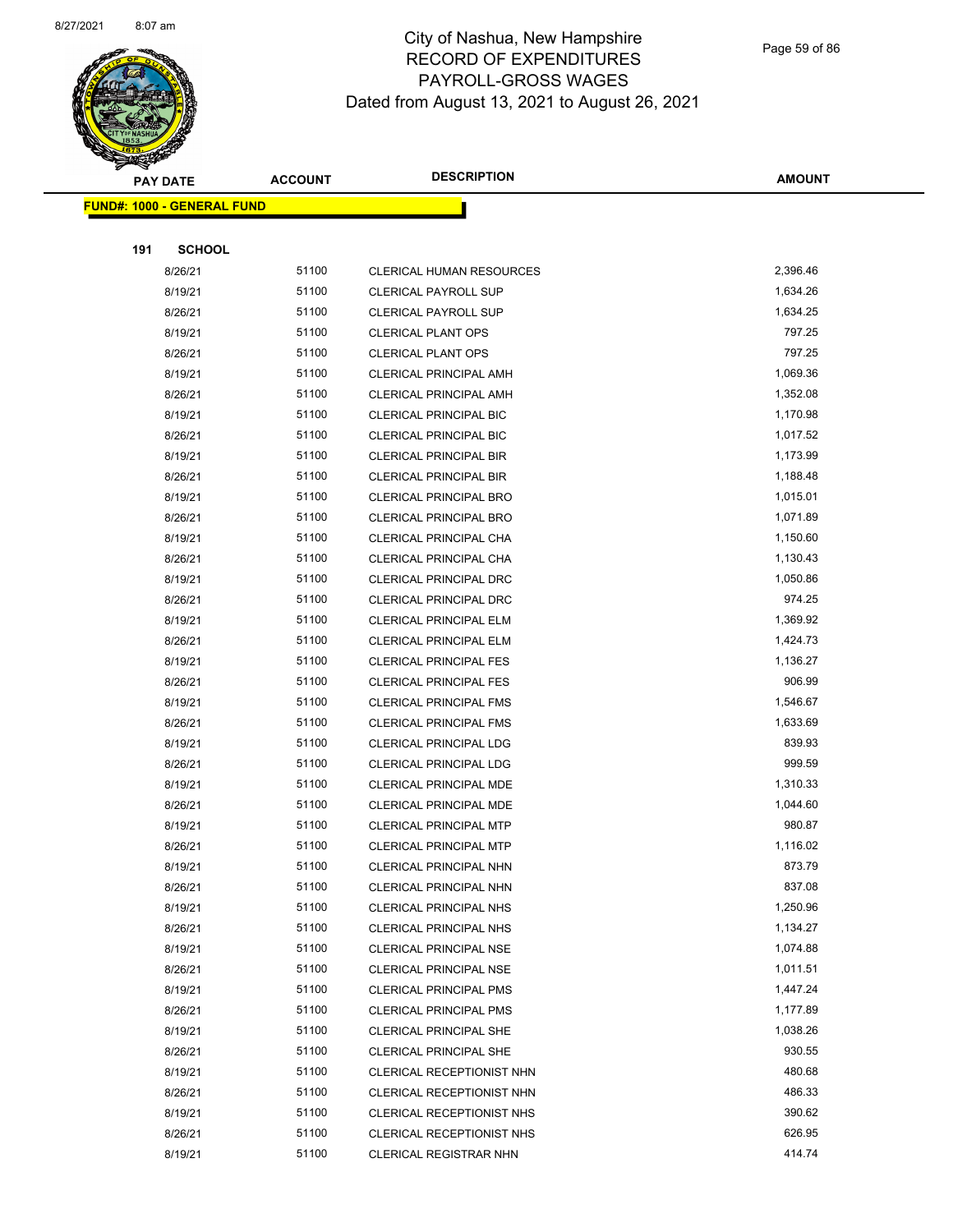

Page 60 of 86

|     | <b>PAY DATE</b>                   | <b>ACCOUNT</b> | <b>DESCRIPTION</b>                           | <b>AMOUNT</b>        |
|-----|-----------------------------------|----------------|----------------------------------------------|----------------------|
|     | <b>FUND#: 1000 - GENERAL FUND</b> |                |                                              |                      |
|     |                                   |                |                                              |                      |
| 191 | <b>SCHOOL</b>                     |                |                                              |                      |
|     | 8/26/21                           | 51100          | <b>CLERICAL REGISTRAR NHN</b>                | 467.79               |
|     | 8/19/21                           | 51100          | CLERICAL SPECIAL ED NHN                      | 659.45               |
|     | 8/26/21                           | 51100          | CLERICAL SPECIAL ED NHN                      | 405.80               |
|     | 8/19/21                           | 51100          | CLERICAL SPECIAL ED NHS                      | 436.24               |
|     | 8/26/21                           | 51100          | CLERICAL SPECIAL ED NHS                      | 659.45               |
|     | 8/19/21                           | 51100          | CLERICAL SPECIAL ED SUP                      | 1,437.14             |
|     | 8/26/21                           | 51100          | CLERICAL SPECIAL ED SUP                      | 1,446.79             |
|     | 8/19/21                           | 51100          | <b>CLERICAL STUDENT SERV SUP</b>             | 881.68               |
|     | 8/26/21                           | 51100          | <b>CLERICAL STUDENT SERV SUP</b>             | 893.21               |
|     | 8/26/21                           | 51100          | CLERICAL SUPERINTENDANT SUP                  | 1,941.90             |
|     | 8/19/21                           | 51100          | <b>CUSTODIAN AMH</b>                         | 752.80               |
|     | 8/26/21                           | 51100          | <b>CUSTODIAN AMH</b>                         | 752.80               |
|     | 8/19/21                           | 51100          | <b>CUSTODIAN ASST HEAD ELM</b>               | 857.20               |
|     | 8/26/21                           | 51100          | <b>CUSTODIAN ASST HEAD ELM</b>               | 857.20               |
|     | 8/19/21                           | 51100          | CUSTODIAN ASST HEAD NHN                      | 1,722.41             |
|     | 8/26/21                           | 51100          | <b>CUSTODIAN ASST HEAD NHN</b>               | 1,754.86             |
|     | 8/19/21                           | 51100          | <b>CUSTODIAN ASST HEAD NHS</b>               | 2,483.20             |
|     | 8/26/21                           | 51100          | <b>CUSTODIAN ASST HEAD NHS</b>               | 2,587.62             |
|     | 8/19/21                           | 51100          | <b>CUSTODIAN ASST HEAD PMS</b>               | 857.20               |
|     | 8/26/21                           | 51100          | <b>CUSTODIAN ASST HEAD PMS</b>               | 857.20               |
|     | 8/19/21                           | 51100          | <b>CUSTODIAN BIC</b>                         | 1,505.60             |
|     | 8/26/21                           | 51100          | <b>CUSTODIAN BIC</b>                         | 1,505.60             |
|     | 8/19/21                           | 51100          | <b>CUSTODIAN BIR</b>                         | 1,505.60             |
|     | 8/26/21                           | 51100          | <b>CUSTODIAN BIR</b>                         | 1,505.60             |
|     | 8/19/21                           | 51100          | <b>CUSTODIAN BRO</b>                         | 752.80               |
|     | 8/26/21                           | 51100          | <b>CUSTODIAN BRO</b>                         | 752.80               |
|     | 8/19/21                           | 51100          | <b>CUSTODIAN CHA</b>                         | 1,505.61             |
|     | 8/26/21                           | 51100          | <b>CUSTODIAN CHA</b>                         | 1,505.60             |
|     | 8/19/21                           | 51100          | <b>CUSTODIAN DRC</b>                         | 1,505.60<br>1,505.60 |
|     | 8/26/21                           | 51100<br>51100 | <b>CUSTODIAN DRC</b>                         | 3,861.20             |
|     | 8/19/21<br>8/26/21                | 51100          | <b>CUSTODIAN ELM</b>                         | 5,148.56             |
|     | 8/19/21                           | 51100          | <b>CUSTODIAN ELM</b><br><b>CUSTODIAN FES</b> | 1,505.60             |
|     | 8/26/21                           | 51100          | <b>CUSTODIAN FES</b>                         | 1,505.60             |
|     | 8/19/21                           | 51100          | <b>CUSTODIAN FMS</b>                         | 3,105.31             |
|     | 8/26/21                           | 51100          | <b>CUSTODIAN FMS</b>                         | 3,011.20             |
|     | 8/19/21                           | 51100          | <b>CUSTODIAN HEAD AMH</b>                    | 857.20               |
|     | 8/26/21                           | 51100          | <b>CUSTODIAN HEAD AMH</b>                    | 857.20               |
|     | 8/19/21                           | 51100          | <b>CUSTODIAN HEAD BIC</b>                    | 857.20               |
|     | 8/26/21                           | 51100          | <b>CUSTODIAN HEAD BIC</b>                    | 857.20               |
|     | 8/19/21                           | 51100          | <b>CUSTODIAN HEAD BIR</b>                    | 1,714.40             |
|     | 8/26/21                           | 51100          | <b>CUSTODIAN HEAD BIR</b>                    | 1,714.40             |
|     | 8/19/21                           | 51100          | <b>CUSTODIAN HEAD BRO</b>                    | 857.20               |
|     | 8/26/21                           | 51100          | <b>CUSTODIAN HEAD BRO</b>                    | 857.20               |
|     |                                   |                |                                              |                      |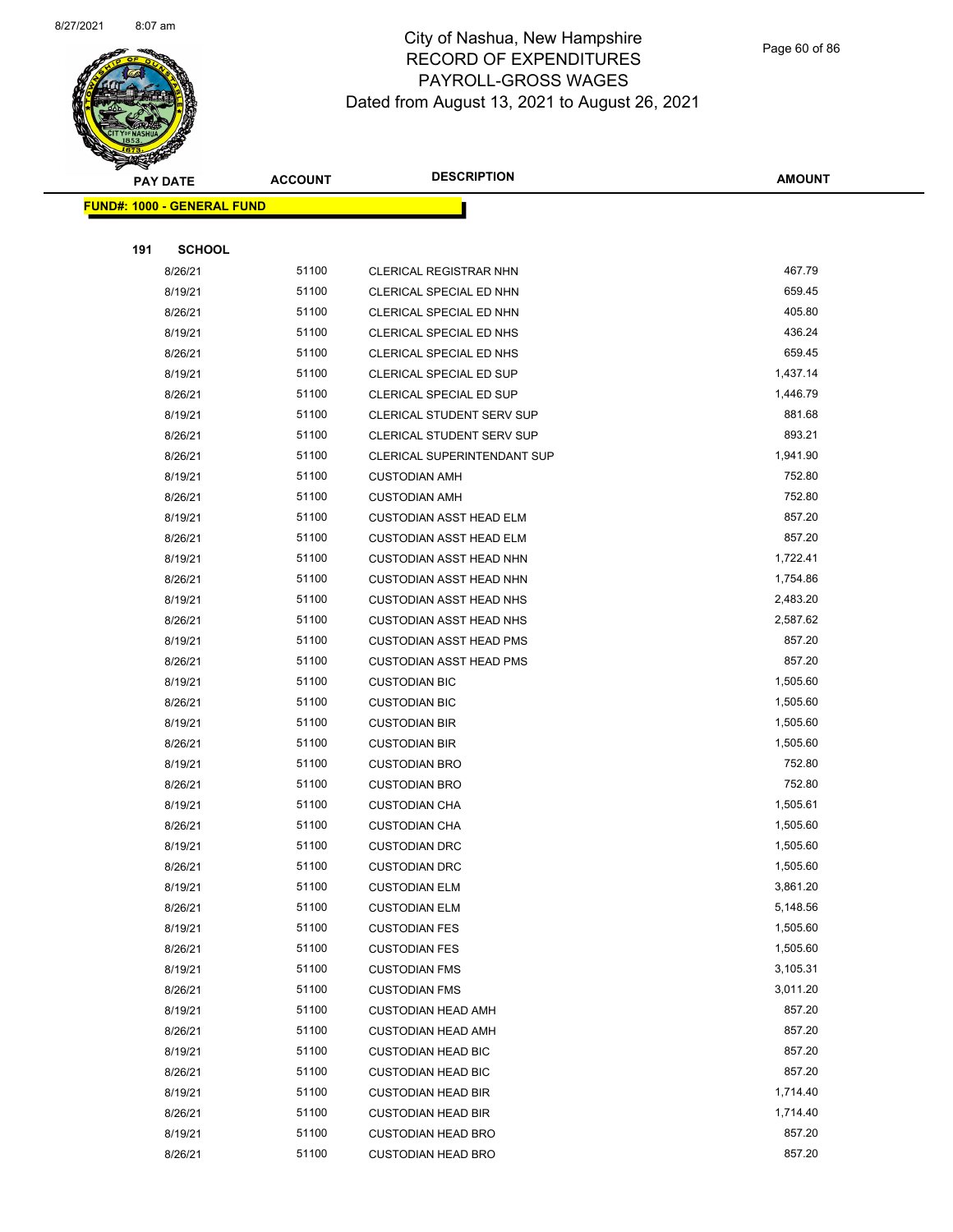

Page 61 of 86

|     | <b>PAY DATE</b>                    | <b>ACCOUNT</b> | <b>DESCRIPTION</b>              | <b>AMOUNT</b> |  |
|-----|------------------------------------|----------------|---------------------------------|---------------|--|
|     | <u> FUND#: 1000 - GENERAL FUND</u> |                |                                 |               |  |
|     |                                    |                |                                 |               |  |
| 191 | <b>SCHOOL</b>                      |                |                                 |               |  |
|     | 8/19/21                            | 51100          | <b>CUSTODIAN HEAD CHA</b>       | 857.20        |  |
|     | 8/26/21                            | 51100          | <b>CUSTODIAN HEAD CHA</b>       | 857.20        |  |
|     | 8/19/21                            | 51100          | <b>CUSTODIAN HEAD DRC</b>       | 857.20        |  |
|     | 8/26/21                            | 51100          | <b>CUSTODIAN HEAD DRC</b>       | 857.20        |  |
|     | 8/19/21                            | 51100          | <b>CUSTODIAN HEAD ELM</b>       | 1,016.00      |  |
|     | 8/26/21                            | 51100          | <b>CUSTODIAN HEAD ELM</b>       | 1,016.00      |  |
|     | 8/19/21                            | 51100          | <b>CUSTODIAN HEAD FES</b>       | 857.20        |  |
|     | 8/26/21                            | 51100          | <b>CUSTODIAN HEAD FES</b>       | 857.20        |  |
|     | 8/19/21                            | 51100          | <b>CUSTODIAN HEAD FMS</b>       | 1,016.00      |  |
|     | 8/26/21                            | 51100          | <b>CUSTODIAN HEAD FMS</b>       | 1,016.00      |  |
|     | 8/19/21                            | 51100          | <b>CUSTODIAN HEAD LDG</b>       | 857.20        |  |
|     | 8/26/21                            | 51100          | <b>CUSTODIAN HEAD LDG</b>       | 857.20        |  |
|     | 8/19/21                            | 51100          | <b>CUSTODIAN HEAD MDE</b>       | 857.20        |  |
|     | 8/26/21                            | 51100          | <b>CUSTODIAN HEAD MDE</b>       | 857.20        |  |
|     | 8/19/21                            | 51100          | <b>CUSTODIAN HEAD MTP</b>       | 857.20        |  |
|     | 8/26/21                            | 51100          | <b>CUSTODIAN HEAD MTP</b>       | 857.20        |  |
|     | 8/19/21                            | 51100          | <b>CUSTODIAN HEAD NHN</b>       | 1,022.00      |  |
|     | 8/26/21                            | 51100          | <b>CUSTODIAN HEAD NHN</b>       | 1,022.00      |  |
|     | 8/19/21                            | 51100          | <b>CUSTODIAN HEAD NHS</b>       | 1,022.00      |  |
|     | 8/26/21                            | 51100          | <b>CUSTODIAN HEAD NHS</b>       | 1,034.78      |  |
|     | 8/19/21                            | 51100          | <b>CUSTODIAN HEAD NSE</b>       | 865.20        |  |
|     | 8/26/21                            | 51100          | <b>CUSTODIAN HEAD NSE</b>       | 865.20        |  |
|     | 8/19/21                            | 51100          | <b>CUSTODIAN HEAD PMS</b>       | 1,016.00      |  |
|     | 8/26/21                            | 51100          | <b>CUSTODIAN HEAD PMS</b>       | 1,016.00      |  |
|     | 8/19/21                            | 51100          | <b>CUSTODIAN HEAD SHE</b>       | 857.20        |  |
|     | 8/26/21                            | 51100          | <b>CUSTODIAN HEAD SHE</b>       | 857.20        |  |
|     | 8/19/21                            | 51100          | <b>CUSTODIAN LDG</b>            | 1,038.88      |  |
|     | 8/26/21                            | 51100          | <b>CUSTODIAN LDG</b>            | 1,468.00      |  |
|     | 8/19/21                            | 51100          | <b>CUSTODIAN MDE</b>            | 1,505.60      |  |
|     | 8/26/21                            | 51100          | <b>CUSTODIAN MDE</b>            | 1,505.61      |  |
|     | 8/19/21                            | 51100          | <b>CUSTODIAN MTP</b>            | 1,505.60      |  |
|     | 8/26/21                            | 51100          | <b>CUSTODIAN MTP</b>            | 1,505.60      |  |
|     | 8/19/21                            | 51100          | <b>CUSTODIAN NHN</b>            | 10,124.25     |  |
|     | 8/26/21                            | 51100          | <b>CUSTODIAN NHN</b>            | 10,124.25     |  |
|     | 8/19/21                            | 51100          | <b>CUSTODIAN NHS</b>            | 8,705.28      |  |
|     | 8/26/21                            | 51100          | <b>CUSTODIAN NHS</b>            | 9,028.96      |  |
|     | 8/19/21                            | 51100          | <b>CUSTODIAN NSE</b>            | 1,505.60      |  |
|     | 8/26/21                            | 51100          | <b>CUSTODIAN NSE</b>            | 1,505.60      |  |
|     | 8/19/21                            | 51100          | <b>CUSTODIAN PMS</b>            | 1,519.73      |  |
|     | 8/26/21                            | 51100          | <b>CUSTODIAN PMS</b>            | 1,656.16      |  |
|     | 8/19/21                            | 51100          | <b>CUSTODIAN SHE</b>            | 1,505.60      |  |
|     | 8/26/21                            | 51100          | <b>CUSTODIAN SHE</b>            | 1,505.60      |  |
|     | 8/26/21                            | 51100          | <b>CUSTODIAN SUPERVISOR WPO</b> | 4,316.20      |  |
|     | 8/19/21                            | 51100          | <b>CUSTODIAN WID</b>            | 2,220.80      |  |
|     |                                    |                |                                 |               |  |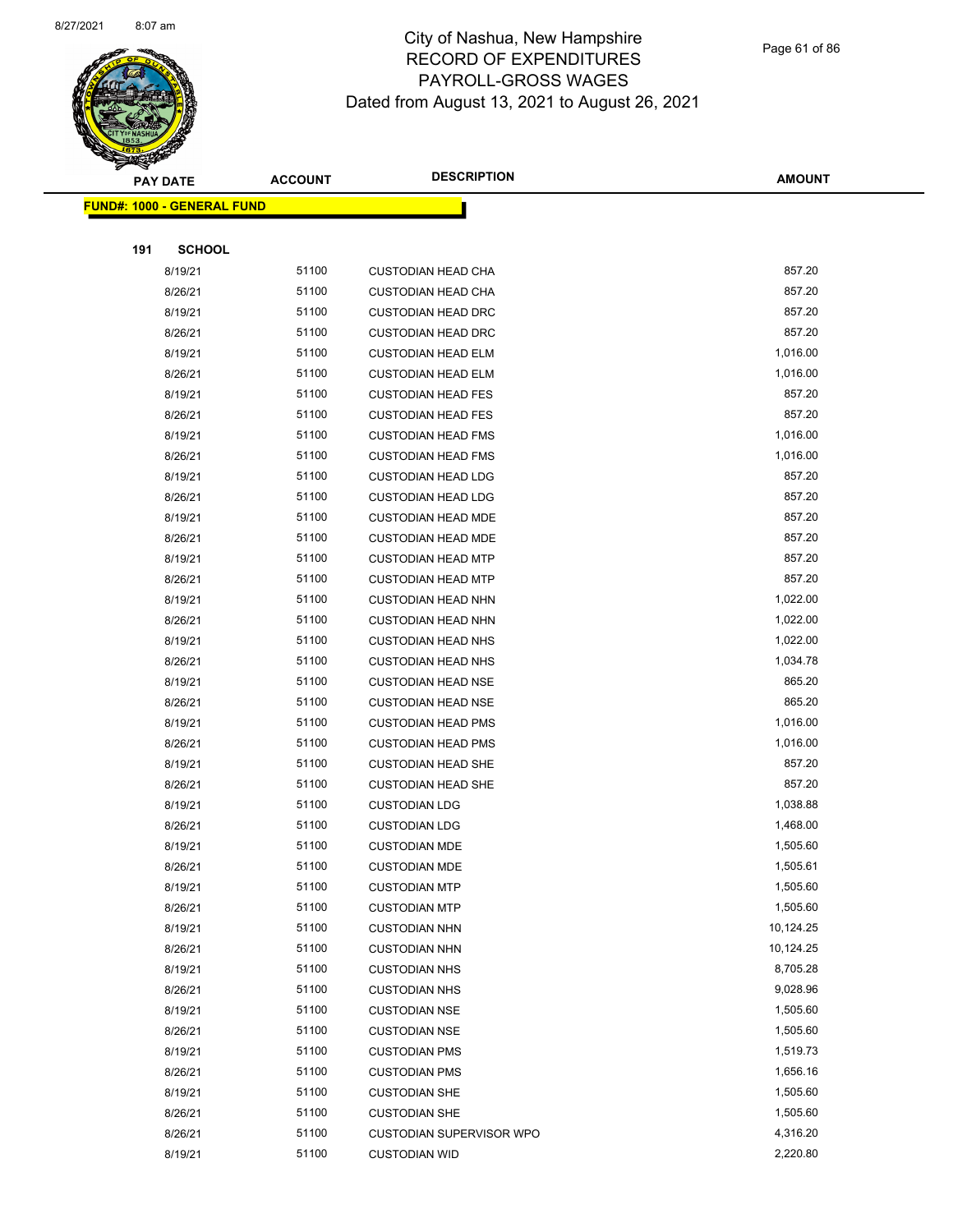

Page 62 of 86

| <b>PAY DATE</b>                   | <b>ACCOUNT</b> | <b>DESCRIPTION</b>                               | <b>AMOUNT</b>          |
|-----------------------------------|----------------|--------------------------------------------------|------------------------|
| <b>FUND#: 1000 - GENERAL FUND</b> |                |                                                  |                        |
|                                   |                |                                                  |                        |
| 191<br><b>SCHOOL</b>              |                |                                                  |                        |
| 8/26/21                           | 51100          | <b>CUSTODIAN WID</b>                             | 2,220.80               |
| 8/26/21                           | 51100          | DATA ANALYST                                     | 3,261.20               |
| 8/26/21                           | 51100          | <b>DIRECTOR ATHLETICS</b>                        | 3,913.30               |
| 8/26/21                           | 51100          | DIRECTOR COM GRANTS                              | 3,422.10               |
| 8/26/21                           | 51100          | <b>DIRECTOR GUIDANCE</b>                         | 6,869.40               |
| 8/26/21                           | 51100          | DIRECTOR HUMAN RESOURCES                         | 4,423.10               |
| 8/26/21                           | 51100          | DIRECTOR PLANT OPS                               | 4,062.20               |
| 8/26/21                           | 51100          | DIRECTOR SPECIAL ED                              | 3,801.40               |
| 8/26/21                           | 51100          | DIRECTOR STUDENT SERVICES                        | 3,568.10               |
| 8/26/21                           | 51100          | DIRECTOR TECHNOLOGY                              | 3,730.30               |
| 8/26/21                           | 51100          | DIRECTOR TRANSPORTATION                          | 3,396.68               |
| 8/26/21                           | 51100          | DIRECTOR VOCATIONAL                              | 8,087.07               |
| 8/26/21                           | 51100          | ELL COMMUNICATIONS COORDINATOR                   | 2,088.60               |
| 8/19/21                           | 51100          | <b>GRANT WRITER</b>                              | 737.35                 |
| 8/26/21                           | 51100          | <b>GRANT WRITER</b>                              | 737.35                 |
| 8/26/21                           | 51100          | GUIDANCE COUNSELOR AMH                           | 2,469.50               |
| 8/26/21                           | 51100          | GUIDANCE COUNSELOR BIC                           | 2,168.58               |
| 8/26/21                           | 51100          | <b>GUIDANCE COUNSELOR BIR</b>                    | 3,071.58               |
| 8/26/21                           | 51100          | GUIDANCE COUNSELOR BRO                           | 2,036.23               |
| 8/26/21                           | 51100          | GUIDANCE COUNSELOR CHA                           | 3,071.58               |
| 8/26/21                           | 51100          | GUIDANCE COUNSELOR DRC                           | 2,103.15               |
| 8/26/21                           | 51100          | <b>GUIDANCE COUNSELOR ELM</b>                    | 13,092.38              |
| 8/26/21                           | 51100          | <b>GUIDANCE COUNSELOR FES</b>                    | 2,168.58               |
| 8/26/21                           | 51100          | <b>GUIDANCE COUNSELOR FMS</b>                    | 3,765.16               |
| 8/26/21                           | 51100          | GUIDANCE COUNSELOR LDG                           | 3,071.58               |
| 8/26/21                           | 51100<br>51100 | GUIDANCE COUNSELOR MDE                           | 2,933.58<br>2,979.46   |
| 8/26/21                           | 51100          | <b>GUIDANCE COUNSELOR MTP</b>                    |                        |
| 8/26/21<br>8/26/21                | 51100          | GUIDANCE COUNSELOR NHN<br>GUIDANCE COUNSELOR NHS | 17,194.00<br>20,847.78 |
| 8/26/21                           | 51100          | GUIDANCE COUNSELOR NSE                           | 2,979.46               |
| 8/26/21                           | 51100          | <b>GUIDANCE COUNSELOR PMS</b>                    | 8,492.34               |
| 8/26/21                           | 51100          | GUIDANCE COUNSELOR SHE                           | 2,979.46               |
| 8/26/21                           | 51100          | JOB DEVELOPER SPED NHN                           | 3,071.58               |
| 8/26/21                           | 51100          | LIBRARIAN AMH                                    | 2,045.31               |
| 8/26/21                           | 51100          | <b>LIBRARIAN BIC</b>                             | 1,960.04               |
| 8/26/21                           | 51100          | LIBRARIAN BIR                                    | 1,712.23               |
| 8/26/21                           | 51100          | LIBRARIAN BRO                                    | 2,259.96               |
| 8/26/21                           | 51100          | LIBRARIAN CHA                                    | 3,071.58               |
| 8/26/21                           | 51100          | <b>LIBRARIAN DRC</b>                             | 2,316.41               |
| 8/26/21                           | 51100          | LIBRARIAN ELM                                    | 2,162.89               |
| 8/26/21                           | 51100          | <b>LIBRARIAN FES</b>                             | 2,979.46               |
| 8/26/21                           | 51100          | <b>LIBRARIAN FMS</b>                             | 3,071.58               |
| 8/26/21                           | 51100          | <b>LIBRARIAN LDG</b>                             | 1,891.39               |
| 8/26/21                           | 51100          | LIBRARIAN MDE                                    | 2,933.58               |
|                                   |                |                                                  |                        |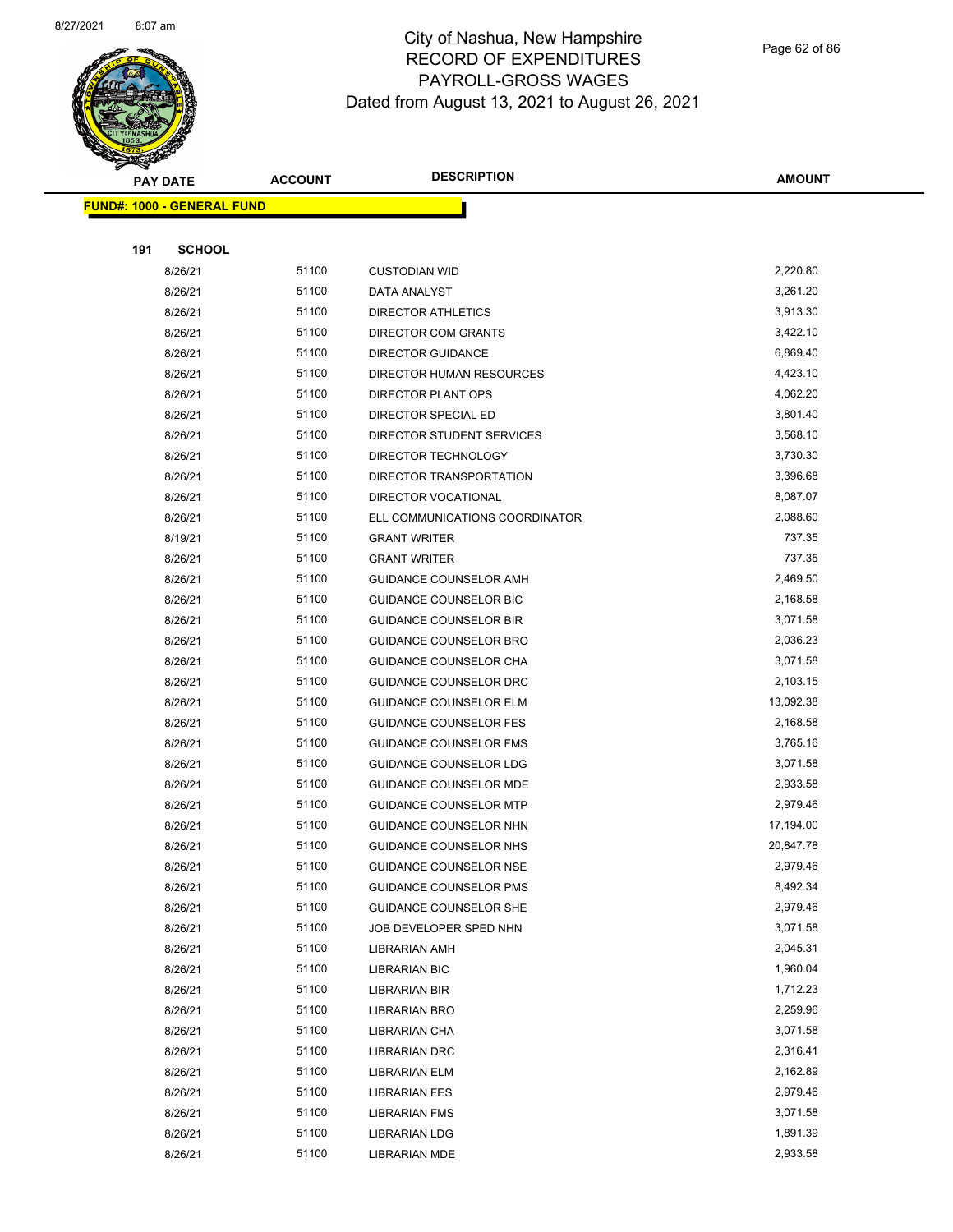

Page 63 of 86

| <b>PAY DATE</b>                   |               | <b>ACCOUNT</b> | <b>DESCRIPTION</b>             | <b>AMOUNT</b> |
|-----------------------------------|---------------|----------------|--------------------------------|---------------|
| <b>FUND#: 1000 - GENERAL FUND</b> |               |                |                                |               |
|                                   |               |                |                                |               |
| 191                               | <b>SCHOOL</b> |                |                                |               |
|                                   | 8/26/21       | 51100          | <b>LIBRARIAN MTP</b>           | 1,792.57      |
|                                   | 8/26/21       | 51100          | LIBRARIAN NHN                  | 4,773.42      |
|                                   | 8/26/21       | 51100          | <b>LIBRARIAN NHS</b>           | 5,093.64      |
|                                   | 8/26/21       | 51100          | <b>LIBRARIAN NSE</b>           | 2,933.58      |
|                                   | 8/26/21       | 51100          | LIBRARIAN PMS                  | 2,095.81      |
|                                   | 8/26/21       | 51100          | <b>LIBRARIAN SHE</b>           | 2,979.46      |
|                                   | 8/19/21       | 51100          | MAINTENANCE ALARM WPO          | 1,048.40      |
|                                   | 8/26/21       | 51100          | MAINTENANCE ALARM WPO          | 1,048.40      |
|                                   | 8/19/21       | 51100          | MAINTENANCE CARPENTER WPO      | 1,048.40      |
|                                   | 8/26/21       | 51100          | MAINTENANCE CARPENTER WPO      | 1,048.40      |
|                                   | 8/19/21       | 51100          | MAINTENANCE ELECTRICIAN WPO    | 2,172.40      |
|                                   | 8/26/21       | 51100          | MAINTENANCE ELECTRICIAN WPO    | 2,172.40      |
|                                   | 8/19/21       | 51100          | MAINTENANCE GRDS FORMEN WPO    | 1,056.40      |
|                                   | 8/26/21       | 51100          | MAINTENANCE GRDS FORMEN WPO    | 1,056.40      |
|                                   | 8/19/21       | 51100          | MAINTENANCE GROUNDS WPO        | 4,490.80      |
|                                   | 8/26/21       | 51100          | MAINTENANCE GROUNDS WPO        | 4,490.80      |
|                                   | 8/19/21       | 51100          | MAINTENANCE HVAC WPO           | 6,547.20      |
|                                   | 8/26/21       | 51100          | MAINTENANCE HVAC WPO           | 6,547.20      |
|                                   | 8/19/21       | 51100          | MAINTENANCE MESSENGER WPO      | 1,016.00      |
|                                   | 8/26/21       | 51100          | MAINTENANCE MESSENGER WPO      | 1,016.00      |
|                                   | 8/19/21       | 51100          | MAINTENANCE PLUMBER WPO        | 1,118.00      |
|                                   | 8/26/21       | 51100          | MAINTENANCE PLUMBER WPO        | 1,118.00      |
|                                   | 8/19/21       | 51100          | MAINTENANCE TRADES WPO         | 3,222.80      |
|                                   | 8/26/21       | 51100          | <b>MAINTENANCE TRADES WPO</b>  | 3,222.80      |
|                                   | 8/26/21       | 51100          | <b>MARKETING TEACHER NHS</b>   | 2,876.81      |
|                                   | 8/26/21       | 51100          | <b>NURSE AMH</b>               | 2,795.39      |
|                                   | 8/26/21       | 51100          | <b>NURSE BIC</b>               | 2,795.39      |
|                                   | 8/26/21       | 51100          | <b>NURSE BIR</b>               | 2,751.31      |
|                                   | 8/26/21       | 51100          | <b>NURSE BRO</b>               | 2,795.39      |
|                                   | 8/26/21       | 51100          | NURSE CHA                      | 1,831.96      |
|                                   | 8/26/21       | 51100          | <b>NURSE ELM</b>               | 3,303.64      |
|                                   | 8/26/21       | 51100          | <b>NURSE FES</b>               | 1,962.54      |
|                                   | 8/26/21       | 51100          | <b>NURSE FMS</b>               | 3,521.65      |
|                                   | 8/26/21       | 51100          | NURSE LDG                      | 2,632.69      |
|                                   | 8/26/21       | 51100          | <b>NURSE MDE</b>               | 2,319.36      |
|                                   | 8/26/21       | 51100          | <b>NURSE MTP</b>               | 1,913.89      |
|                                   | 8/26/21       | 51100          | <b>NURSE NHN</b>               | 3,728.42      |
|                                   | 8/26/21       | 51100          | <b>NURSE NHS</b>               | 6,161.69      |
|                                   | 8/26/21       | 51100          | <b>NURSE NSE</b>               | 2,795.39      |
|                                   | 8/26/21       | 51100          | <b>NURSE PMS</b>               | 4,406.93      |
|                                   | 8/26/21       | 51100          | <b>NURSE SHE</b>               | 1,888.77      |
|                                   | 8/26/21       | 51100          | OFFICE MANAGER BUSINESS        | 2,230.80      |
|                                   | 8/26/21       | 51100          | OFFICE MANAGER HUMAN RESOURCES | 2,307.70      |
|                                   | 8/26/21       | 51100          | OFFICE MANAGER SPED            | 2,082.90      |
|                                   |               |                |                                |               |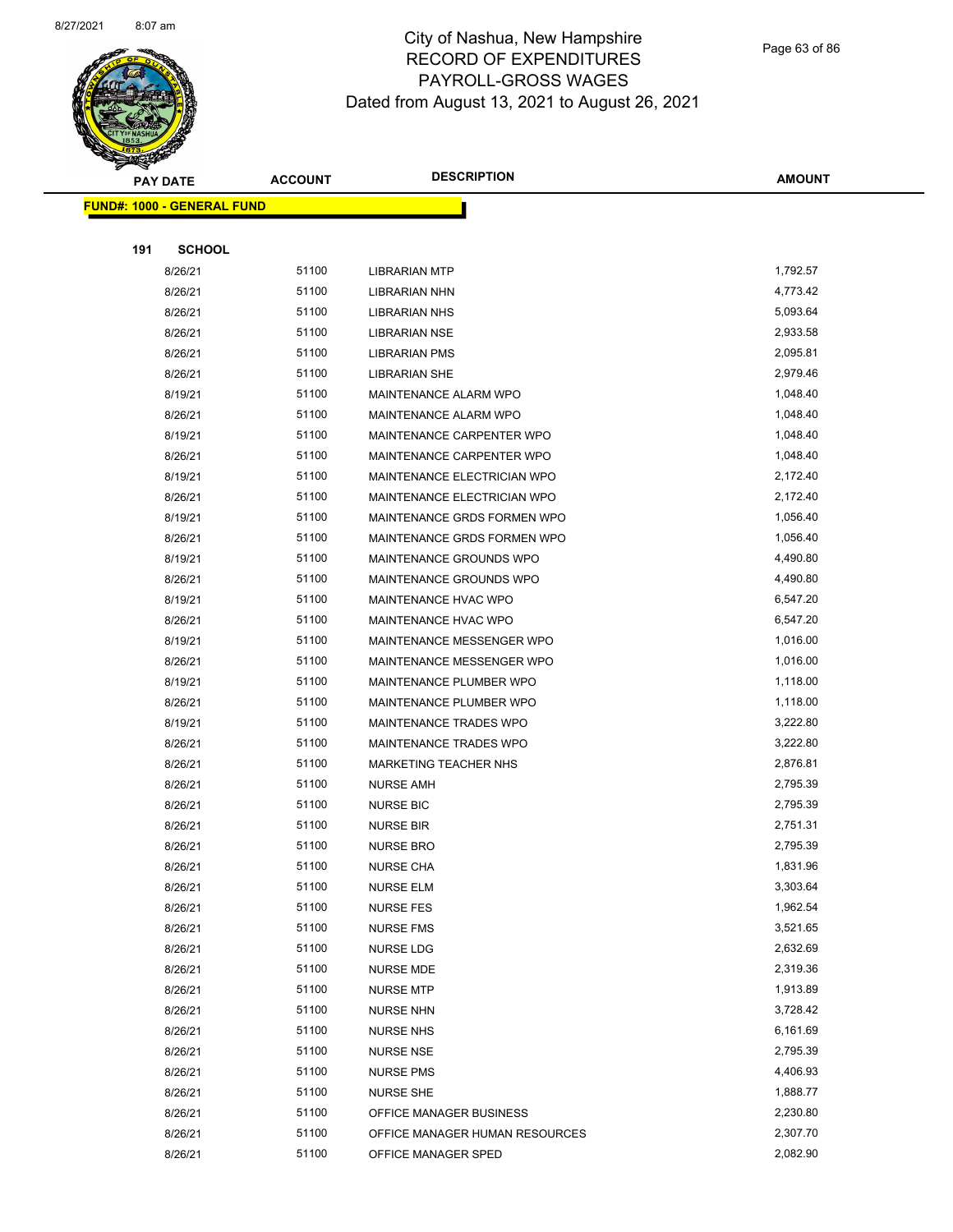

Page 64 of 86

|     | <b>PAY DATE</b>                   | <b>ACCOUNT</b> | <b>DESCRIPTION</b>          | <b>AMOUNT</b> |
|-----|-----------------------------------|----------------|-----------------------------|---------------|
|     | <b>FUND#: 1000 - GENERAL FUND</b> |                |                             |               |
|     |                                   |                |                             |               |
| 191 | <b>SCHOOL</b>                     |                |                             |               |
|     | 8/26/21                           | 51100          | OUT DISTRICT COORDINATOR    | 3,024.80      |
|     | 8/26/21                           | 51100          | PEER COACH                  | 8,073.12      |
|     | 8/26/21                           | 51100          | PRESCHOOL COORDINATOR       | 2,686.71      |
|     | 8/26/21                           | 51100          | PRESCHOOL TEACHER FPS       | 3,634.19      |
|     | 8/26/21                           | 51100          | PRINCIPAL AMH               | 4,115.40      |
|     | 8/26/21                           | 51100          | PRINCIPAL BIC               | 3,942.30      |
|     | 8/26/21                           | 51100          | PRINCIPAL BIR               | 3,307.20      |
|     | 8/26/21                           | 51100          | PRINCIPAL BRO               | 4,115.40      |
|     | 8/26/21                           | 51100          | PRINCIPAL CHA               | 4,076.90      |
|     | 8/26/21                           | 51100          | PRINCIPAL DRC               | 3,903.80      |
|     | 8/26/21                           | 51100          | PRINCIPAL ELM               | 4,169.20      |
|     | 8/26/21                           | 51100          | <b>PRINCIPAL FES</b>        | 3,973.09      |
|     | 8/26/21                           | 51100          | PRINCIPAL FMS               | 4,207.70      |
|     | 8/26/21                           | 51100          | PRINCIPAL LDG               | 4,115.40      |
|     | 8/26/21                           | 51100          | PRINCIPAL MDE               | 3,973.10      |
|     | 8/26/21                           | 51100          | PRINCIPAL MTP               | 3,973.10      |
|     | 8/26/21                           | 51100          | PRINCIPAL NHN               | 4,158.70      |
|     | 8/26/21                           | 51100          | PRINCIPAL NHS               | 4,357.70      |
|     | 8/26/21                           | 51100          | PRINCIPAL NSE               | 3,942.30      |
|     | 8/26/21                           | 51100          | PRINCIPAL PMS               | 3,913.50      |
|     | 8/26/21                           | 51100          | PRINCIPAL SHE               | 1,793.20      |
|     | 8/26/21                           | 51100          | SCHOOL PSYCHOLOGIST WID     | 37,920.52     |
|     | 8/26/21                           | 51100          | SOCIAL WORKER               | 4,190.66      |
|     | 8/26/21                           | 51100          | SOCIAL WORKER FMS           | 2,979.46      |
|     | 8/26/21                           | 51100          | SPEECH LANG PATHOLOGIST WID | 59,022.71     |
|     | 8/26/21                           | 51100          | <b>SUPERINTENDENT</b>       | 7,645.87      |
|     | 8/26/21                           | 51100          | SYSTEMS ADMIN FULL YEAR     | 11,386.40     |
|     | 8/26/21                           | 51100          | <b>TEACHER ART AMH</b>      | 2,795.39      |
|     | 8/26/21                           | 51100          | TEACHER ART BIC             | 2,290.96      |
|     | 8/26/21                           | 51100          | <b>TEACHER ART BIR</b>      | 2,979.46      |
|     | 8/26/21                           | 51100          | <b>TEACHER ART CHA</b>      | 2,227.35      |
|     | 8/26/21                           | 51100          | <b>TEACHER ART DRC</b>      | 1,572.46      |
|     | 8/26/21                           | 51100          | TEACHER ART ELM             | 5,015.69      |
|     | 8/26/21                           | 51100          | <b>TEACHER ART FES</b>      | 1,764.50      |
|     | 8/26/21                           | 51100          | <b>TEACHER ART FMS</b>      | 1,712.23      |
|     | 8/26/21                           | 51100          | <b>TEACHER ART LDG</b>      | 2,795.39      |
|     | 8/26/21                           | 51100          | <b>TEACHER ART MDE</b>      | 2,168.58      |
|     | 8/26/21                           | 51100          | <b>TEACHER ART MTP</b>      | 2,979.46      |
|     | 8/26/21                           | 51100          | TEACHER ART NHN             | 11,091.39     |
|     | 8/26/21                           | 51100          | TEACHER ART NHS             | 10,930.42     |
|     | 8/26/21                           | 51100          | <b>TEACHER ART NSE</b>      | 2,979.46      |
|     | 8/26/21                           | 51100          | <b>TEACHER ART PMS</b>      | 4,270.12      |
|     | 8/26/21                           | 51100          | TEACHER ART SHE             | 2,632.69      |
|     | 8/26/21                           | 51100          | <b>TEACHER AUTO NHN</b>     | 2,795.39      |
|     |                                   |                |                             |               |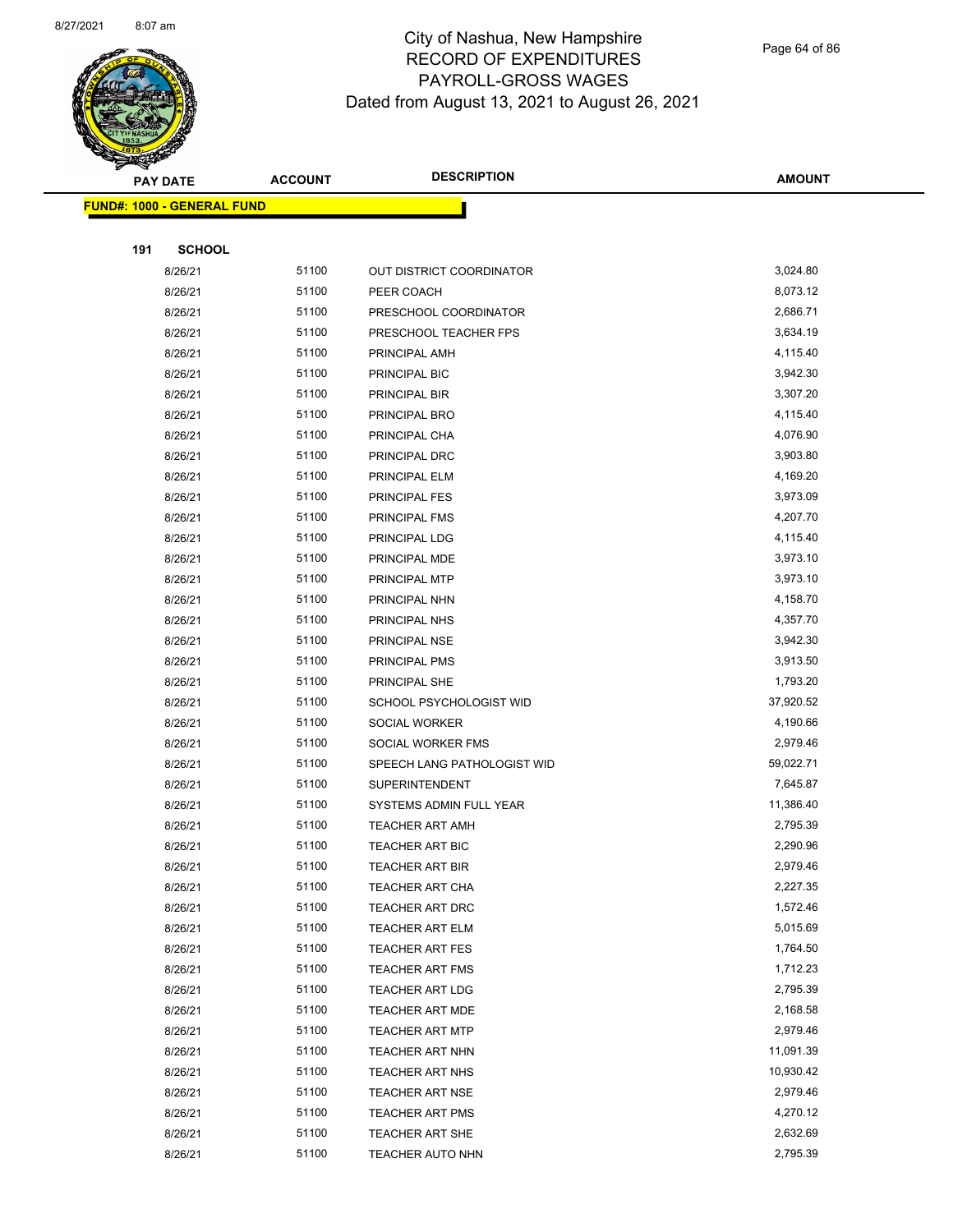

Page 65 of 86

|     | <b>PAY DATE</b>                   | <b>ACCOUNT</b> | <b>DESCRIPTION</b>             | <b>AMOUNT</b> |
|-----|-----------------------------------|----------------|--------------------------------|---------------|
|     | <b>FUND#: 1000 - GENERAL FUND</b> |                |                                |               |
|     |                                   |                |                                |               |
| 191 | <b>SCHOOL</b>                     |                |                                |               |
|     | 8/26/21                           | 51100          | TEACHER BEHAVIOR SPEC WID      | 22,527.43     |
|     | 8/26/21                           | 51100          | TEACHER BIO TEC NHN            | 2,564.68      |
|     | 8/26/21                           | 51100          | TEACHER BUILD CONST NHS        | 2,795.39      |
|     | 8/26/21                           | 51100          | <b>TEACHER BUSINESS NHN</b>    | 4,713.04      |
|     | 8/26/21                           | 51100          | <b>TEACHER BUSINESS NHS</b>    | 11,712.36     |
|     | 8/26/21                           | 51100          | <b>TEACHER COMPUTER ELM</b>    | 1,655.62      |
|     | 8/26/21                           | 51100          | <b>TEACHER COMPUTER FMS</b>    | 2,979.46      |
|     | 8/26/21                           | 51100          | TEACHER COMPUTER NHN           | 5,584.31      |
|     | 8/26/21                           | 51100          | <b>TEACHER COMPUTER NHS</b>    | 1,723.23      |
|     | 8/26/21                           | 51100          | TEACHER COMPUTER PMS           | 4,879.54      |
|     | 8/26/21                           | 51100          | <b>TEACHER COSMETOLOGY NHN</b> | 4,684.16      |
|     | 8/26/21                           | 51100          | <b>TEACHER CULINARY NHN</b>    | 5,637.85      |
|     | 8/26/21                           | 51100          | TEACHER DEAF NSE               | 2,979.46      |
|     | 8/26/21                           | 51100          | TEACHER DEAF WID               | 8,938.38      |
|     | 8/26/21                           | 51100          | <b>TEACHER DWSE AMH</b>        | 2,979.46      |
|     | 8/26/21                           | 51100          | <b>TEACHER DWSE BIR</b>        | 4,963.97      |
|     | 8/26/21                           | 51100          | <b>TEACHER DWSE BRO</b>        | 3,071.58      |
|     | 8/26/21                           | 51100          | <b>TEACHER DWSE CHA</b>        | 1,641.46      |
|     | 8/26/21                           | 51100          | <b>TEACHER DWSE ELM</b>        | 15,668.44     |
|     | 8/26/21                           | 51100          | TEACHER DWSE FMS               | 2,168.58      |
|     | 8/26/21                           | 51100          | TEACHER DWSE MDE               | 1,963.08      |
|     | 8/26/21                           | 51100          | <b>TEACHER DWSE NHS</b>        | 2,963.35      |
|     | 8/26/21                           | 51100          | <b>TEACHER DWSE SHE</b>        | 5,908.31      |
|     | 8/26/21                           | 51100          | <b>TEACHER ECE NHS</b>         | 5,958.92      |
|     | 8/26/21                           | 51100          | TEACHER ELECTRICAL NHS         | 2,795.39      |
|     | 8/26/21                           | 51100          | <b>TEACHER ELL AMH</b>         | 1,655.62      |
|     | 8/26/21                           | 51100          | TEACHER ELL BIC                | 3,982.12      |
|     | 8/26/21                           | 51100          | <b>TEACHER ELL BIR</b>         | 2,979.46      |
|     | 8/26/21                           | 51100          | TEACHER ELL CHA                | 2,359.12      |
|     | 8/26/21                           | 51100          | TEACHER ELL DRC                | 4,702.69      |
|     | 8/26/21                           | 51100          | TEACHER ELL ELM                | 6,726.88      |
|     | 8/26/21                           | 51100          | TEACHER ELL FES                | 7,850.31      |
|     | 8/26/21                           | 51100          | <b>TEACHER ELL FMS</b>         | 4,319.16      |
|     | 8/26/21                           | 51100          | TEACHER ELL LDG                | 9,973.41      |
|     | 8/26/21                           | 51100          | <b>TEACHER ELL MTP</b>         | 2,979.46      |
|     | 8/26/21                           | 51100          | TEACHER ELL NHN                | 6,771.99      |
|     | 8/26/21                           | 51100          | TEACHER ELL NHS                | 10,390.41     |
|     | 8/26/21                           | 51100          | TEACHER ELL PMS                | 4,711.35      |
|     | 8/26/21                           | 51100          | TEACHER ELL SHE                | 4,971.69      |
|     | 8/26/21                           | 51100          | TEACHER ENGLISH ELM            | 28,207.44     |
|     | 8/26/21                           | 51100          | <b>TEACHER ENGLISH FMS</b>     | 18,750.85     |
|     | 8/26/21                           | 51100          | <b>TEACHER ENGLISH NHN</b>     | 48,395.44     |
|     | 8/26/21                           | 51100          | TEACHER ENGLISH NHS            | 48,590.47     |
|     | 8/26/21                           | 51100          | <b>TEACHER ENGLISH PMS</b>     | 16,462.50     |
|     |                                   |                |                                |               |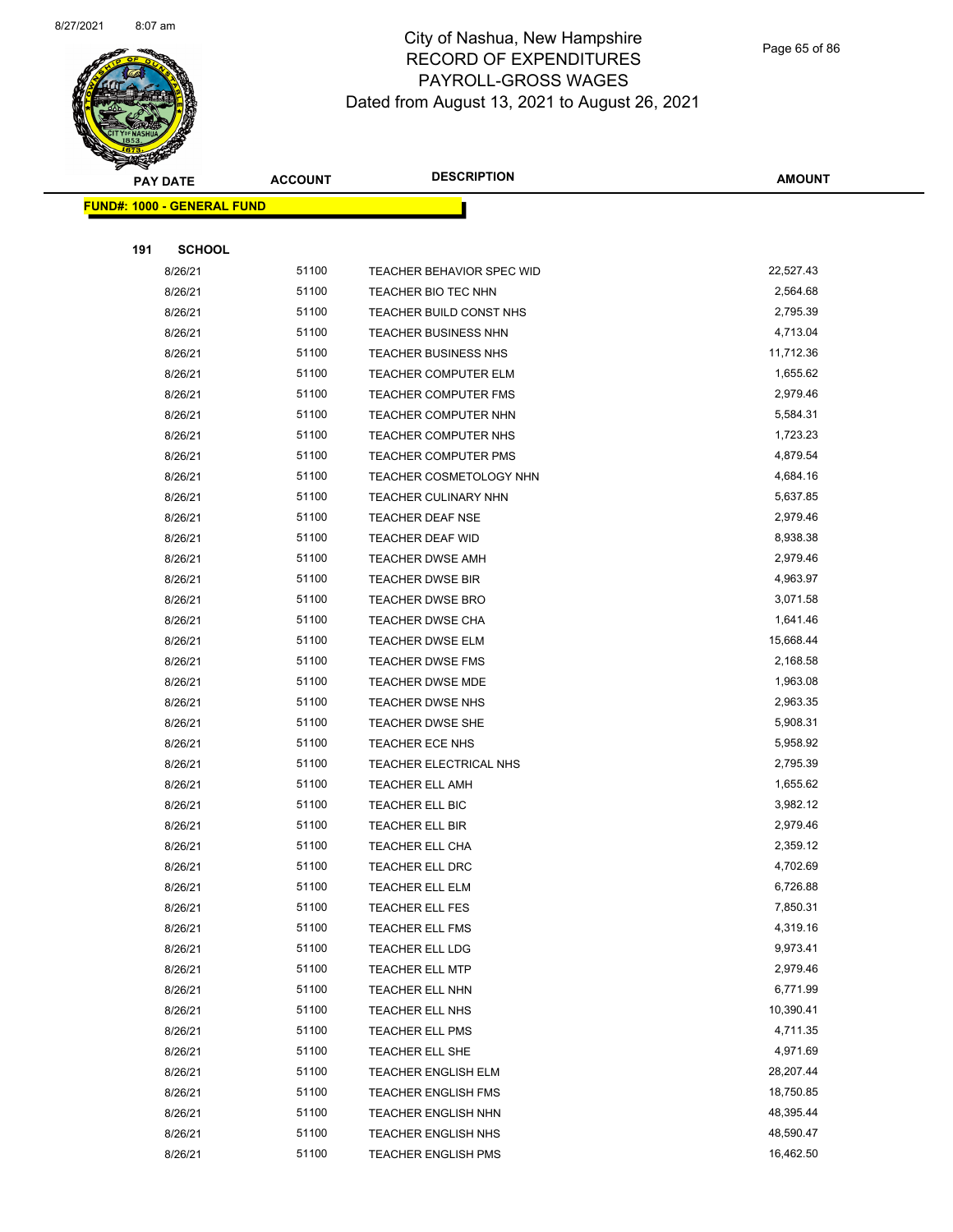

Page 66 of 86

|     | <b>PAY DATE</b>                   | <b>ACCOUNT</b> | <b>DESCRIPTION</b>                               | <b>AMOUNT</b>        |
|-----|-----------------------------------|----------------|--------------------------------------------------|----------------------|
|     | <b>FUND#: 1000 - GENERAL FUND</b> |                |                                                  |                      |
|     |                                   |                |                                                  |                      |
| 191 | <b>SCHOOL</b>                     |                |                                                  |                      |
|     | 8/26/21                           | 51100          | <b>TEACHER FACS ELM</b>                          | 1,899.92             |
|     | 8/26/21                           | 51100          | <b>TEACHER FACS FMS</b>                          | 4,868.23             |
|     | 8/26/21                           | 51100          | <b>TEACHER FACS NHN</b>                          | 8,003.69             |
|     | 8/26/21                           | 51100          | <b>TEACHER FACS NHS</b>                          | 7,737.69             |
|     | 8/26/21                           | 51100          | <b>TEACHER FACS PMS</b>                          | 3,884.00             |
|     | 8/26/21                           | 51100          | TEACHER FOREIGN LANG ELM                         | 6,143.16             |
|     | 8/26/21                           | 51100          | TEACHER FOREIGN LANG FMS                         | 1,900.08             |
|     | 8/26/21                           | 51100          | TEACHER FOREIGN LANG NHN                         | 14,056.68            |
|     | 8/26/21                           | 51100          | TEACHER FOREIGN LANG NHS                         | 19,013.54            |
|     | 8/26/21                           | 51100          | <b>TEACHER FOREIGN LANG PMS</b>                  | 4,987.31             |
|     | 8/26/21                           | 51100          | <b>TEACHER GR1 AMH</b>                           | 4,709.28             |
|     | 8/26/21                           | 51100          | <b>TEACHER GR1 BIC</b>                           | 10,119.12            |
|     | 8/26/21                           | 51100          | <b>TEACHER GR1 BIR</b>                           | 9,705.39             |
|     | 8/26/21                           | 51100          | <b>TEACHER GR1 BRO</b>                           | 5,730.77             |
|     | 8/26/21                           | 51100          | <b>TEACHER GR1 CHA</b>                           | 8,171.16             |
|     | 8/26/21                           | 51100          | <b>TEACHER GR1 DRC</b>                           | 3,828.81             |
|     | 8/26/21                           | 51100          | <b>TEACHER GR1 FES</b>                           | 9,642.62             |
|     | 8/26/21                           | 51100          | <b>TEACHER GR1 LDG</b>                           | 9,293.62             |
|     | 8/26/21                           | 51100          | <b>TEACHER GR1 MDE</b>                           | 8,153.89             |
|     | 8/26/21                           | 51100          | <b>TEACHER GR1 MTP</b>                           | 6,826.19             |
|     | 8/26/21                           | 51100          | <b>TEACHER GR1 NSE</b>                           | 7,801.81             |
|     | 8/26/21                           | 51100          | <b>TEACHER GR1 SHE</b>                           | 8,938.81             |
|     | 8/26/21                           | 51100          | <b>TEACHER GR2 AMH</b>                           | 6,254.27             |
|     | 8/26/21                           | 51100          | <b>TEACHER GR2 BIC</b>                           | 10,797.82            |
|     | 8/26/21                           | 51100          | <b>TEACHER GR2 BIR</b>                           | 10,983.69            |
|     | 8/26/21                           | 51100          | TEACHER GR2 BRO                                  | 5,913.04             |
|     | 8/26/21                           | 51100          | <b>TEACHER GR2 CHA</b>                           | 7,376.27             |
|     | 8/26/21                           | 51100          | <b>TEACHER GR2 DRC</b>                           | 5,817.04             |
|     | 8/26/21                           | 51100          | <b>TEACHER GR2 FES</b>                           | 11,548.74            |
|     | 8/26/21                           | 51100          | TEACHER GR2 LDG                                  | 7,614.54             |
|     | 8/26/21                           | 51100          | <b>TEACHER GR2 MDE</b>                           | 7,260.77             |
|     | 8/26/21                           | 51100          | <b>TEACHER GR2 MTP</b>                           | 7,439.00             |
|     | 8/26/21                           | 51100          | <b>TEACHER GR2 NSE</b>                           | 5,590.78             |
|     | 8/26/21                           | 51100          | <b>TEACHER GR2 SHE</b>                           | 7,000.20             |
|     | 8/26/21                           | 51100<br>51100 | <b>TEACHER GR3 AMH</b>                           | 4,886.89<br>8,681.51 |
|     | 8/26/21<br>8/26/21                | 51100          | <b>TEACHER GR3 BIC</b><br><b>TEACHER GR3 BIR</b> | 8,512.19             |
|     | 8/26/21                           | 51100          | <b>TEACHER GR3 BRO</b>                           | 5,774.85             |
|     | 8/26/21                           | 51100          |                                                  | 9,821.34             |
|     | 8/26/21                           | 51100          | <b>TEACHER GR3 CHA</b><br><b>TEACHER GR3 DRC</b> | 5,959.23             |
|     | 8/26/21                           | 51100          | <b>TEACHER GR3 FES</b>                           | 11,887.23            |
|     | 8/26/21                           | 51100          | <b>TEACHER GR3 LDG</b>                           | 8,173.32             |
|     | 8/26/21                           | 51100          | TEACHER GR3 MDE                                  | 10,382.12            |
|     | 8/26/21                           | 51100          | <b>TEACHER GR3 MTP</b>                           | 7,009.28             |
|     |                                   |                |                                                  |                      |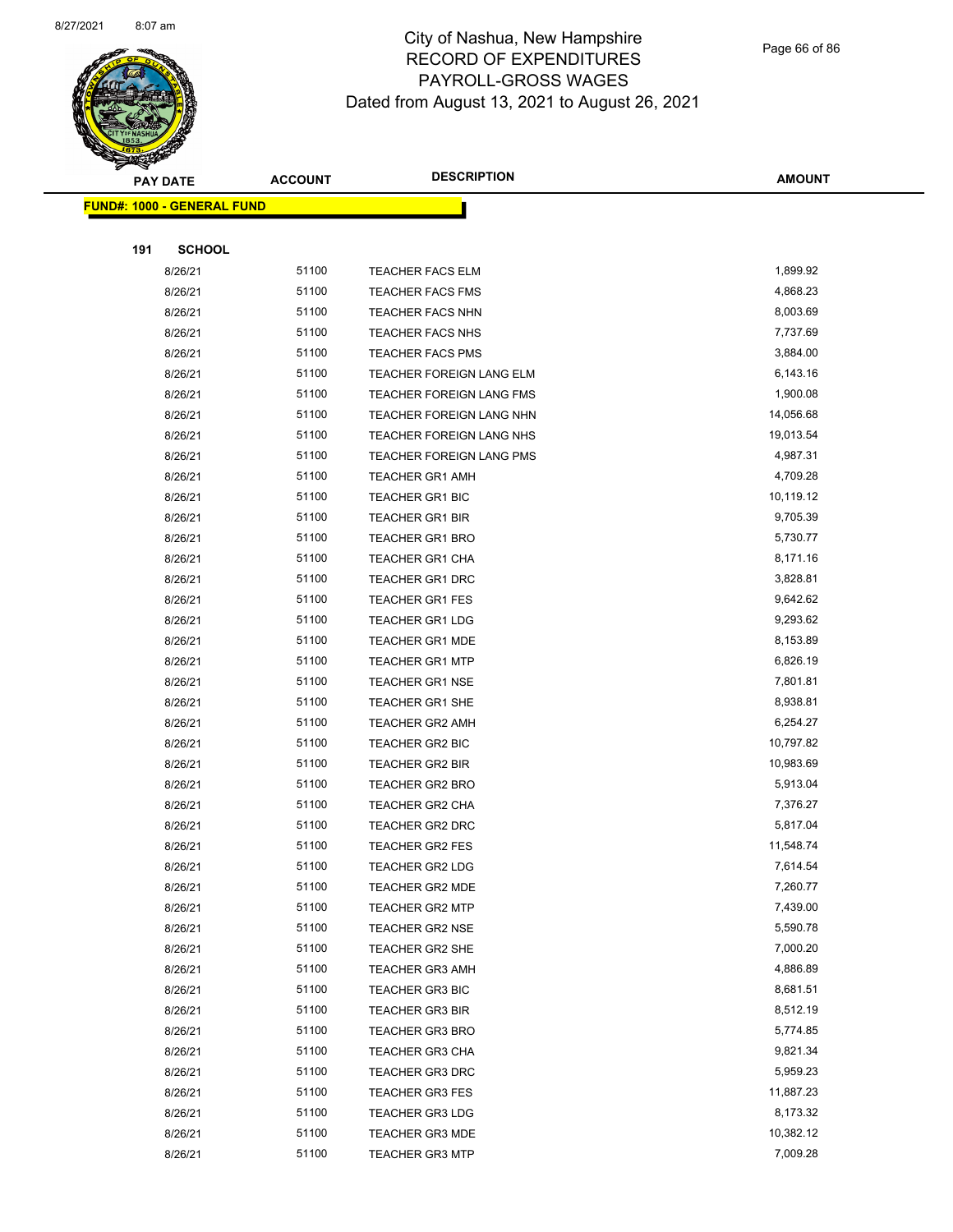

Page 67 of 86

|     | <b>PAY DATE</b>                   | <b>ACCOUNT</b> | <b>DESCRIPTION</b>                                 | <b>AMOUNT</b>        |
|-----|-----------------------------------|----------------|----------------------------------------------------|----------------------|
|     | <b>FUND#: 1000 - GENERAL FUND</b> |                |                                                    |                      |
|     |                                   |                |                                                    |                      |
| 191 | <b>SCHOOL</b>                     |                |                                                    |                      |
|     | 8/26/21                           | 51100          | <b>TEACHER GR3 NSE</b>                             | 5,086.35             |
|     | 8/26/21                           | 51100          | <b>TEACHER GR3 SHE</b>                             | 8,183.38             |
|     | 8/26/21                           | 51100          | <b>TEACHER GR4 AMH</b>                             | 1,744.92             |
|     | 8/26/21                           | 51100          | <b>TEACHER GR4 BIC</b>                             | 8,913.62             |
|     | 8/26/21                           | 51100          | <b>TEACHER GR4 BIR</b>                             | 6,221.84             |
|     | 8/26/21                           | 51100          | <b>TEACHER GR4 BRO</b>                             | 7,539.35             |
|     | 8/26/21                           | 51100          | <b>TEACHER GR4 CHA</b>                             | 11,061.16            |
|     | 8/26/21                           | 51100          | <b>TEACHER GR4 DRC</b>                             | 7,292.00             |
|     | 8/26/21                           | 51100          | <b>TEACHER GR4 FES</b>                             | 9,986.26             |
|     | 8/26/21                           | 51100          | <b>TEACHER GR4 LDG</b>                             | 8,812.78             |
|     | 8/26/21                           | 51100          | <b>TEACHER GR4 MDE</b>                             | 9,492.23             |
|     | 8/26/21                           | 51100          | <b>TEACHER GR4 MTP</b>                             | 6,871.62             |
|     | 8/26/21                           | 51100          | <b>TEACHER GR4 NSE</b>                             | 6,726.88             |
|     | 8/26/21                           | 51100          | <b>TEACHER GR4 SHE</b>                             | 6,516.34             |
|     | 8/26/21                           | 51100          | <b>TEACHER GR5 AMH</b>                             | 7,519.77             |
|     | 8/26/21                           | 51100          | <b>TEACHER GR5 BIC</b>                             | 8,959.96             |
|     | 8/26/21                           | 51100          | <b>TEACHER GR5 BIR</b>                             | 5,294.47             |
|     | 8/26/21                           | 51100          | <b>TEACHER GR5 BRO</b>                             | 5,671.85             |
|     | 8/26/21                           | 51100          | <b>TEACHER GR5 CHA</b>                             | 11,374.44            |
|     | 8/26/21                           | 51100          | <b>TEACHER GR5 DRC</b>                             | 5,267.97             |
|     | 8/26/21                           | 51100          | <b>TEACHER GR5 FES</b>                             | 4,896.66             |
|     | 8/26/21                           | 51100          | <b>TEACHER GR5 LDG</b>                             | 10,089.92            |
|     | 8/26/21                           | 51100          | <b>TEACHER GR5 MDE</b>                             | 9,598.58             |
|     | 8/26/21                           | 51100          | <b>TEACHER GR5 MTP</b>                             | 6,882.12             |
|     | 8/26/21                           | 51100          | <b>TEACHER GR5 NSE</b>                             | 5,866.88             |
|     | 8/26/21                           | 51100          | <b>TEACHER GR5 SHE</b>                             | 7,746.54             |
|     | 8/26/21                           | 51100          | <b>TEACHER GR6 ELM</b>                             | 23,827.57            |
|     | 8/26/21                           | 51100          | <b>TEACHER GR6 FMS</b>                             | 25,502.12            |
|     | 8/26/21                           | 51100          | <b>TEACHER GR6 PMS</b>                             | 16,098.35            |
|     | 8/26/21                           | 51100          | TEACHER GRAPH NHS                                  | 3,599.81             |
|     | 8/26/21                           | 51100          | <b>TEACHER GRAPHICS NHN</b>                        | 2,795.39             |
|     | 8/26/21                           | 51100          | <b>TEACHER HEALTH NHN</b>                          | 5,422.63             |
|     | 8/26/21                           | 51100          | <b>TEACHER HEALTH NHS</b>                          | 2,795.39             |
|     | 8/26/21                           | 51100          | <b>TEACHER HEALTHOC NHS</b>                        | 5,246.85             |
|     | 8/26/21                           | 51100          | <b>TEACHER HVAC NHS</b>                            | 2,045.31             |
|     | 8/26/21                           | 51100<br>51100 | TEACHER IN SCH SUSPENSION ELM                      | 1,899.92             |
|     | 8/26/21                           |                | TEACHER IN SCH SUSPENSION NHN                      | 2,979.46             |
|     | 8/26/21                           | 51100          | TEACHER IN SCH SUSPENSION NHS                      | 1,900.08             |
|     | 8/26/21                           | 51100          | TEACHER INST SPED WID                              | 1,723.23             |
|     | 8/26/21                           | 51100<br>51100 | <b>TEACHER KIND AMH</b>                            | 7,531.38<br>7,734.89 |
|     | 8/26/21                           | 51100          | <b>TEACHER KIND BIC</b>                            | 7,034.38             |
|     | 8/26/21<br>8/26/21                | 51100          | <b>TEACHER KIND BIR</b><br><b>TEACHER KIND BRO</b> | 5,866.97             |
|     | 8/26/21                           | 51100          | TEACHER KIND CHA                                   | 7,046.85             |
|     |                                   |                |                                                    |                      |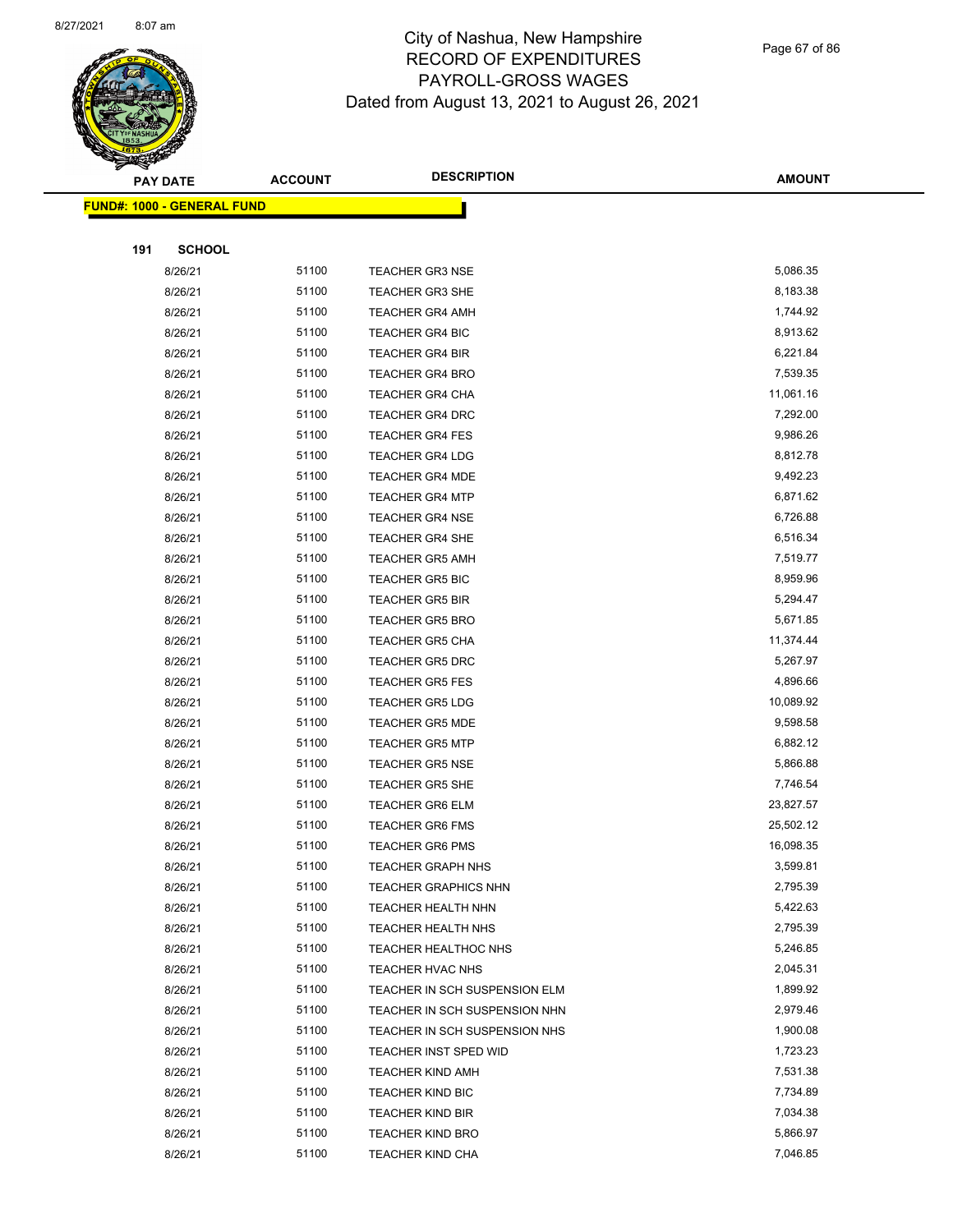

Page 68 of 86

|     | <b>PAY DATE</b>                   | <b>ACCOUNT</b> | <b>DESCRIPTION</b>       | <b>AMOUNT</b>        |
|-----|-----------------------------------|----------------|--------------------------|----------------------|
|     | <b>FUND#: 1000 - GENERAL FUND</b> |                |                          |                      |
|     |                                   |                |                          |                      |
| 191 | <b>SCHOOL</b>                     |                |                          |                      |
|     | 8/26/21                           | 51100          | <b>TEACHER KIND DRC</b>  | 10,255.11            |
|     | 8/26/21                           | 51100          | <b>TEACHER KIND FES</b>  | 13,708.47            |
|     | 8/26/21                           | 51100          | <b>TEACHER KIND LDG</b>  | 9,172.58             |
|     | 8/26/21                           | 51100          | <b>TEACHER KIND MDE</b>  | 10,729.54            |
|     | 8/26/21                           | 51100          | <b>TEACHER KIND MTP</b>  | 6,377.19             |
|     | 8/26/21                           | 51100          | <b>TEACHER KIND NSE</b>  | 2,394.81             |
|     | 8/26/21                           | 51100          | <b>TEACHER KIND SHE</b>  | 6,270.78             |
|     | 8/26/21                           | 51100          | <b>TEACHER MATH ELM</b>  | 23,580.32            |
|     | 8/26/21                           | 51100          | <b>TEACHER MATH FMS</b>  | 12,364.74            |
|     | 8/26/21                           | 51100          | <b>TEACHER MATH NHN</b>  | 35,604.95            |
|     | 8/26/21                           | 51100          | <b>TEACHER MATH NHS</b>  | 46,659.77            |
|     | 8/26/21                           | 51100          | <b>TEACHER MATH PMS</b>  | 14,857.66            |
|     | 8/26/21                           | 51100          | <b>TEACHER MUSIC AMH</b> | 1,913.89             |
|     | 8/26/21                           | 51100          | <b>TEACHER MUSIC BIC</b> | 2,795.39             |
|     | 8/26/21                           | 51100          | <b>TEACHER MUSIC BIR</b> | 1,824.65             |
|     | 8/26/21                           | 51100          | <b>TEACHER MUSIC BRO</b> | 1,831.77             |
|     | 8/26/21                           | 51100          | <b>TEACHER MUSIC CHA</b> | 2,979.46             |
|     | 8/26/21                           | 51100          | <b>TEACHER MUSIC DRC</b> | 2,887.42             |
|     | 8/26/21                           | 51100          | <b>TEACHER MUSIC ELM</b> | 7,744.81             |
|     | 8/26/21                           | 51100          | <b>TEACHER MUSIC FES</b> | 1,764.50             |
|     | 8/26/21                           | 51100          | <b>TEACHER MUSIC FMS</b> | 5,958.92             |
|     | 8/26/21                           | 51100          | <b>TEACHER MUSIC LDG</b> | 1,643.62             |
|     | 8/26/21                           | 51100          | <b>TEACHER MUSIC MDE</b> | 2,359.12             |
|     | 8/26/21                           | 51100          | <b>TEACHER MUSIC MTP</b> | 2,703.73             |
|     | 8/26/21                           | 51100          | <b>TEACHER MUSIC NHN</b> | 4,879.38             |
|     | 8/26/21                           | 51100          | <b>TEACHER MUSIC NHS</b> | 4,817.47             |
|     | 8/26/21                           | 51100          | <b>TEACHER MUSIC NSE</b> | 943.48               |
|     | 8/26/21                           | 51100          | <b>TEACHER MUSIC PMS</b> | 4,439.01             |
|     | 8/26/21                           | 51100          | <b>TEACHER MUSIC SHE</b> | 1,744.92             |
|     | 8/26/21                           | 51100          | <b>TEACHER PE BIC</b>    | 2,585.19             |
|     | 8/26/21                           | 51100          | TEACHER PE BIR           | 3,071.58             |
|     | 8/26/21                           | 51100          | <b>TEACHER PE BRO</b>    | 2,887.42             |
|     | 8/26/21                           | 51100          | TEACHER PE CHA           | 2,751.31             |
|     | 8/26/21                           | 51100          | TEACHER PE DRC           | 2,979.46             |
|     | 8/26/21                           | 51100          | TEACHER PE ELM           | 9,944.66             |
|     | 8/26/21                           | 51100          | TEACHER PE FES           | 1,824.65             |
|     | 8/26/21                           | 51100          | TEACHER PE FMS           | 5,590.78             |
|     | 8/26/21                           | 51100          | TEACHER PE LDG           | 2,155.04             |
|     | 8/26/21                           | 51100          | TEACHER PE MDE           | 3,071.58             |
|     | 8/26/21                           | 51100<br>51100 | <b>TEACHER PE MTP</b>    | 2,089.58<br>9,187.26 |
|     | 8/26/21                           | 51100          | TEACHER PE NHN           | 7,038.35             |
|     | 8/26/21                           |                | TEACHER PE NHS           |                      |
|     | 8/26/21                           | 51100<br>51100 | TEACHER PE NSE           | 3,055.23<br>5,239.42 |
|     | 8/26/21                           |                | TEACHER PE PMS           |                      |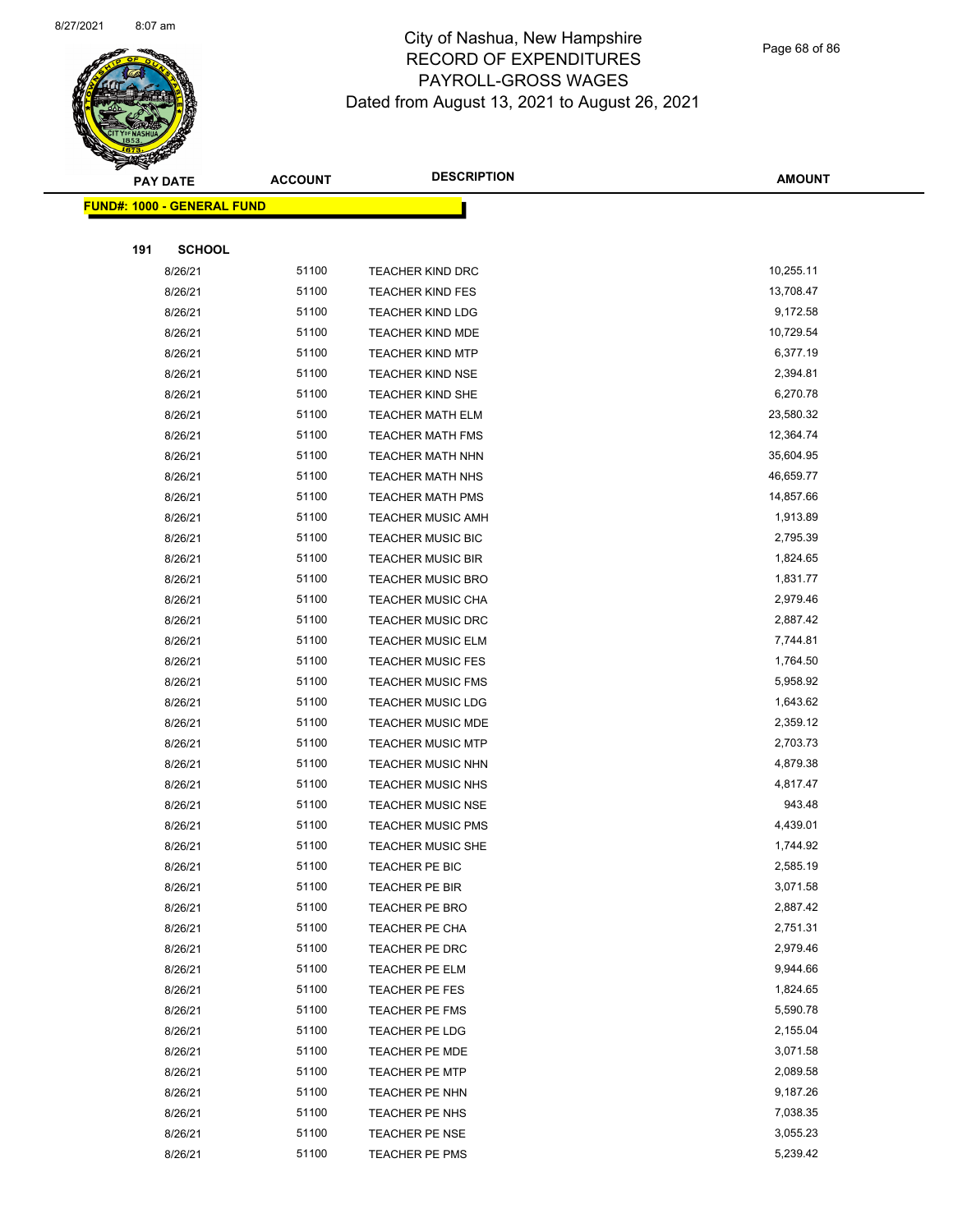

Page 69 of 86

|     | <b>PAY DATE</b>                    | <b>ACCOUNT</b> | <b>DESCRIPTION</b>           | <b>AMOUNT</b> |
|-----|------------------------------------|----------------|------------------------------|---------------|
|     | <u> FUND#: 1000 - GENERAL FUND</u> |                |                              |               |
|     |                                    |                |                              |               |
| 191 | <b>SCHOOL</b>                      |                |                              |               |
|     | 8/26/21                            | 51100          | TEACHER PE SHE               | 2,812.50      |
|     | 8/26/21                            | 51100          | TEACHER PRE SCHOOL BIR       | 4,758.47      |
|     | 8/26/21                            | 51100          | <b>TEACHER PRESCHOOL BIC</b> | 5,866.88      |
|     | 8/26/21                            | 51100          | <b>TEACHER PRESCHOOL BRO</b> | 8,889.70      |
|     | 8/26/21                            | 51100          | <b>TEACHER PRESCHOOL MTP</b> | 1,824.65      |
|     | 8/26/21                            | 51100          | <b>TEACHER PRESCHOOL NHS</b> | 525.10        |
|     | 8/26/21                            | 51100          | <b>TEACHER PRESCHOOL NSE</b> | 6,331.90      |
|     | 8/26/21                            | 51100          | <b>TEACHER READ AMH</b>      | 3,071.58      |
|     | 8/26/21                            | 51100          | TEACHER READ BIC             | 5,958.92      |
|     | 8/26/21                            | 51100          | <b>TEACHER READ BIR</b>      | 6,051.04      |
|     | 8/26/21                            | 51100          | <b>TEACHER READ CHA</b>      | 2,632.69      |
|     | 8/26/21                            | 51100          | <b>TEACHER READ DRC</b>      | 1,831.96      |
|     | 8/26/21                            | 51100          | <b>TEACHER READ ELM</b>      | 6,051.04      |
|     | 8/26/21                            | 51100          | <b>TEACHER READ FES</b>      | 2,979.46      |
|     | 8/26/21                            | 51100          | <b>TEACHER READ FMS</b>      | 2,979.46      |
|     | 8/26/21                            | 51100          | TEACHER READ LDG             | 3,630.05      |
|     | 8/26/21                            | 51100          | <b>TEACHER READ MDE</b>      | 2,979.46      |
|     | 8/26/21                            | 51100          | <b>TEACHER READ MTP</b>      | 2,482.46      |
|     | 8/26/21                            | 51100          | <b>TEACHER READ NHN</b>      | 2,045.31      |
|     | 8/26/21                            | 51100          | <b>TEACHER READ NHS</b>      | 2,979.46      |
|     | 8/26/21                            | 51100          | <b>TEACHER READ NSE</b>      | 2,692.39      |
|     | 8/26/21                            | 51100          | <b>TEACHER READ PMS</b>      | 5,338.58      |
|     | 8/26/21                            | 51100          | <b>TEACHER READ SHE</b>      | 2,979.46      |
|     | 8/26/21                            | 51100          | <b>TEACHER READ WID</b>      | 1,842.92      |
|     | 8/26/21                            | 51100          | <b>TEACHER ROTC NHN</b>      | 2,451.46      |
|     | 8/26/21                            | 51100          | <b>TEACHER SCIENCE ELM</b>   | 26,218.47     |
|     | 8/26/21                            | 51100          | <b>TEACHER SCIENCE FMS</b>   | 9,575.50      |
|     | 8/26/21                            | 51100          | <b>TEACHER SCIENCE NHN</b>   | 30,568.52     |
|     | 8/26/21                            | 51100          | <b>TEACHER SCIENCE NHS</b>   | 37,883.52     |
|     | 8/26/21                            | 51100          | <b>TEACHER SCIENCE PMS</b>   | 9,679.95      |
|     | 8/26/21                            | 51100          | TEACHER SOCIAL STUDIES ELM   | 18,490.70     |
|     | 8/26/21                            | 51100          | TEACHER SOCIAL STUDIES FMS   | 12,937.79     |
|     | 8/26/21                            | 51100          | TEACHER SOCIAL STUDIES NHN   | 33,903.02     |
|     | 8/26/21                            | 51100          | TEACHER SOCIAL STUDIES NHS   | 41,565.78     |
|     | 8/26/21                            | 51100          | TEACHER SOCIAL STUDIES PMS   | 13,099.00     |
|     | 8/26/21                            | 51100          | <b>TEACHER SPED AMH</b>      | 8,517.27      |
|     | 8/26/21                            | 51100          | <b>TEACHER SPED BIC</b>      | 5,637.31      |
|     | 8/26/21                            | 51100          | TEACHER SPED BIR             | 4,724.38      |
|     | 8/26/21                            | 51100          | <b>TEACHER SPED BRO</b>      | 6,866.43      |
|     | 8/26/21                            | 51100          | <b>TEACHER SPED CHA</b>      | 7,163.24      |
|     | 8/26/21                            | 51100          | TEACHER SPED DRC             | 5,671.85      |
|     | 8/26/21                            | 51100          | <b>TEACHER SPED ELM</b>      | 22,020.18     |
|     | 8/26/21                            | 51100          | <b>TEACHER SPED FES</b>      | 3,472.38      |
|     | 8/26/21                            | 51100          | <b>TEACHER SPED FMS</b>      | 11,457.65     |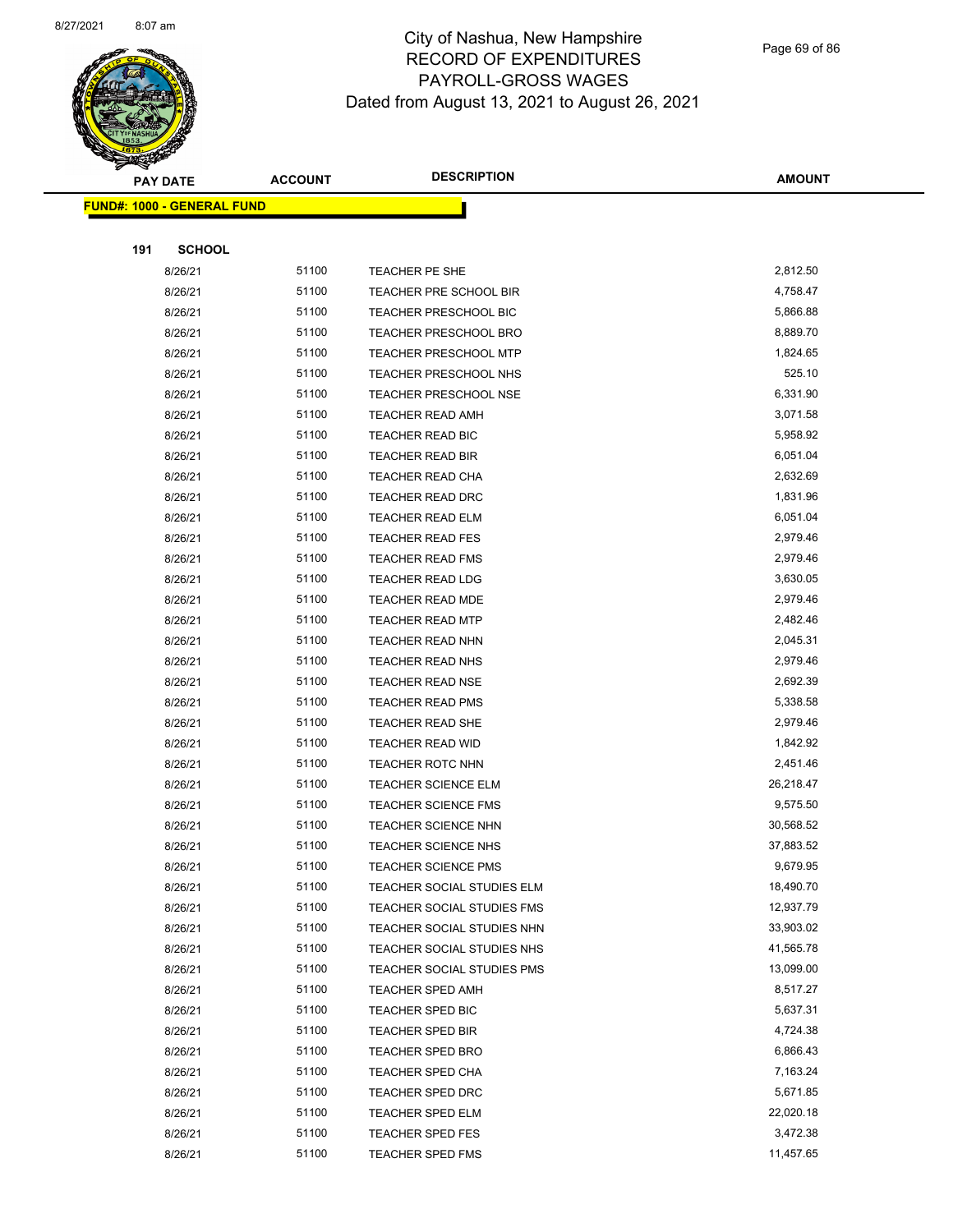

Page 70 of 86

|     | <b>PAY DATE</b>                   | <b>ACCOUNT</b> | <b>DESCRIPTION</b>                                              | <b>AMOUNT</b>      |
|-----|-----------------------------------|----------------|-----------------------------------------------------------------|--------------------|
|     | <b>FUND#: 1000 - GENERAL FUND</b> |                |                                                                 |                    |
|     |                                   |                |                                                                 |                    |
| 191 | <b>SCHOOL</b>                     |                |                                                                 |                    |
|     | 8/26/21                           | 51100          | <b>TEACHER SPED LDG</b>                                         | 6,591.61           |
|     | 8/26/21                           | 51100          | <b>TEACHER SPED MDE</b>                                         | 6,661.07           |
|     | 8/26/21                           | 51100          | <b>TEACHER SPED MTP</b>                                         | 4,058.89           |
|     | 8/26/21                           | 51100          | <b>TEACHER SPED NHN</b>                                         | 25,325.66          |
|     | 8/26/21                           | 51100          | <b>TEACHER SPED NHS</b>                                         | 28,882.04          |
|     | 8/26/21                           | 51100          | <b>TEACHER SPED NSE</b>                                         | 1,697.00           |
|     | 8/26/21                           | 51100          | <b>TEACHER SPED PMS</b>                                         | 15,266.47          |
|     | 8/26/21                           | 51100          | <b>TEACHER SPED SHE</b>                                         | 7,567.43           |
|     | 8/26/21                           | 51100          | <b>TEACHER TECHED ELM</b>                                       | 8,679.47           |
|     | 8/26/21                           | 51100          | <b>TEACHER TECHED FMS</b>                                       | 3,785.35           |
|     | 8/26/21                           | 51100          | <b>TEACHER TECHED NHN</b>                                       | 6,391.87           |
|     | 8/26/21                           | 51100          | <b>TEACHER TECHED NHS</b>                                       | 18,142.46          |
|     | 8/26/21                           | 51100          | <b>TEACHER TECHED PMS</b>                                       | 5,958.92           |
|     | 8/26/21                           | 51100          | <b>TEACHER TTI FES</b>                                          | 3,024.77           |
|     | 8/26/21                           | 51100          | <b>TEACHER TTI MTP</b>                                          | 1,324.49           |
|     | 8/26/21                           | 51100          | <b>TEACHER TTIDRC</b>                                           | 1,962.54           |
|     | 8/26/21                           | 51100          | TEACHER TV PROD NHS                                             | 2,979.46           |
|     | 8/26/21                           | 51100          | <b>TEACHER VISION WID</b>                                       | 5,529.97           |
|     | 8/19/21                           | 51200          | CLERICAL BOARD OF ED SUP                                        | 762.67             |
|     | 8/26/21                           | 51200          | CLERICAL BOARD OF ED SUP                                        | 756.72             |
|     | 8/19/21                           | 51200          | CLERICAL PRINCIPAL SHE                                          | 142.03             |
|     | 8/26/21                           | 51200          | CLERICAL PRINCIPAL SHE                                          | 81.16              |
|     | 8/26/21                           | 51200          | DIRECTOR ADULT ED                                               | 2,765.68           |
|     | 8/26/21                           | 51200          | SCHOOL PSYCHOLOGIST WID                                         | 2,530.89           |
|     | 8/26/21                           | 51200          | SPEECH LANG PATHOLOGIST WID                                     | 6,689.12           |
|     | 8/19/21                           | 51200          | SUB CLERICAL                                                    | 1,043.00           |
|     | 8/26/21                           | 51200          | <b>SUB CLERICAL</b>                                             | 978.00             |
|     | 8/19/21                           | 51200          | <b>SUB TEACHER</b>                                              | 1,277.00           |
|     | 8/26/21                           | 51200          | SUB TEACHER                                                     | 331.50             |
|     | 8/26/21                           | 51200          | <b>TEACHER ART FMS</b>                                          | 2,095.81           |
|     | 8/26/21                           | 51200          | <b>TEACHER ART NHS</b>                                          | 1,022.65           |
|     | 8/26/21                           | 51200          | TEACHER BIO TEC NHN                                             | 579.10             |
|     | 8/26/21                           | 51200          | <b>TEACHER DWSE ELM</b>                                         | 500.00             |
|     | 8/26/21                           | 51200          | <b>TEACHER ENGLISH NHS</b>                                      | 1,241.23           |
|     | 8/26/21                           | 51200          | <b>TEACHER PE BIR</b>                                           | 450.00             |
|     | 8/26/21                           | 51200          | <b>TEACHER READ ELM</b>                                         | 1,760.59<br>400.00 |
|     | 8/26/21                           | 51200          | <b>TEACHER SPED BRO</b>                                         |                    |
|     | 8/26/21                           | 51200          | <b>TEACHER SPED FMS</b>                                         | 50.00<br>842.82    |
|     | 8/26/21                           | 51200<br>51200 | <b>TEACHER VISION WID</b>                                       | 225.00             |
|     | 8/19/21<br>8/26/21                | 51200          | TECHNOLOGY SUMMER HELP                                          | 480.00             |
|     | 8/26/21                           | 51300          | <b>TECHNOLOGY SUMMER HELP</b><br><b>CLERICAL ASST SUPER SUP</b> | 7.40               |
|     | 8/26/21                           | 51300          | CLERICAL ATHLETIC NHS                                           | 15.22              |
|     | 8/19/21                           | 51300          | <b>CLERICAL BUSINESS</b>                                        | 15.60              |
|     |                                   |                |                                                                 |                    |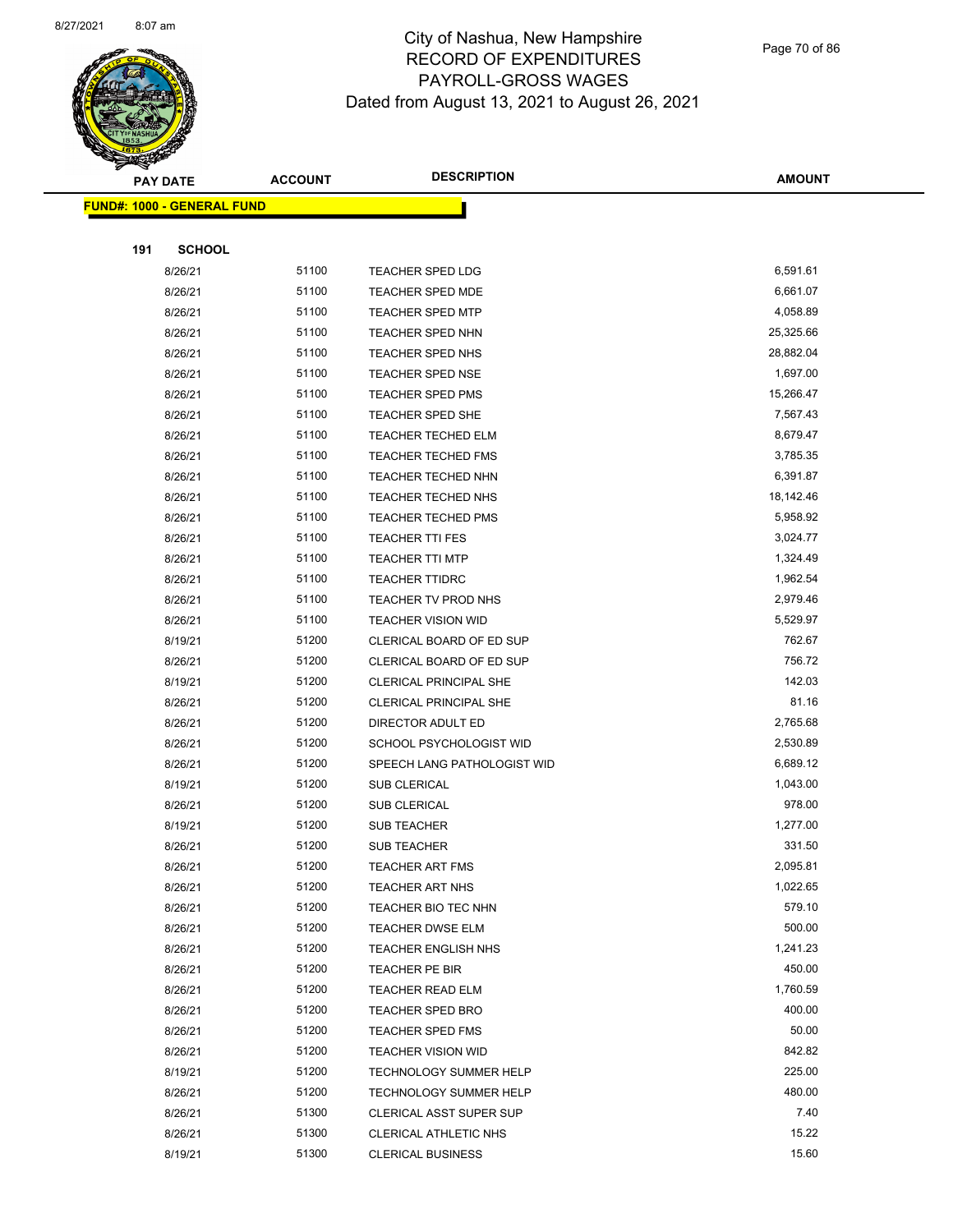

Page 71 of 86

| <b>PAY DATE</b>                   | <b>ACCOUNT</b> | <b>DESCRIPTION</b>              | <b>AMOUNT</b> |
|-----------------------------------|----------------|---------------------------------|---------------|
| <b>FUND#: 1000 - GENERAL FUND</b> |                |                                 |               |
|                                   |                |                                 |               |
| 191<br><b>SCHOOL</b>              |                |                                 |               |
| 8/26/21                           | 51300          | <b>CLERICAL BUSINESS</b>        | 7.23          |
| 8/26/21                           | 51300          | CLERICAL CHIEF OP OFFICER SUP   | 16.35         |
| 8/19/21                           | 51300          | <b>CLERICAL HUMAN RESOURCES</b> | 79.57         |
| 8/26/21                           | 51300          | <b>CLERICAL HUMAN RESOURCES</b> | 277.66        |
| 8/19/21                           | 51300          | <b>CLERICAL PLANT OPS</b>       | 23.93         |
| 8/26/21                           | 51300          | <b>CLERICAL PLANT OPS</b>       | 119.60        |
| 8/26/21                           | 51300          | <b>CLERICAL PRINCIPAL AMH</b>   | 15.22         |
| 8/19/21                           | 51300          | CLERICAL PRINCIPAL DRC          | 58.59         |
| 8/19/21                           | 51300          | <b>CLERICAL PRINCIPAL ELM</b>   | 30.44         |
| 8/26/21                           | 51300          | <b>CLERICAL PRINCIPAL ELM</b>   | 15.22         |
| 8/19/21                           | 51300          | CLERICAL PRINCIPAL NHS          | 28.92         |
| 8/26/21                           | 51300          | <b>CLERICAL PRINCIPAL NHS</b>   | 7.23          |
| 8/19/21                           | 51300          | CLERICAL SPECIAL ED SUP         | 7.23          |
| 8/26/21                           | 51300          | CLERICAL SPECIAL ED SUP         | 21.69         |
| 8/19/21                           | 51300          | <b>CUSTODIAN ASST HEAD NHN</b>  | 405.57        |
| 8/26/21                           | 51300          | <b>CUSTODIAN ASST HEAD NHN</b>  | 648.93        |
| 8/19/21                           | 51300          | <b>CUSTODIAN ASST HEAD NHS</b>  | 128.58        |
| 8/19/21                           | 51300          | <b>CUSTODIAN ASST HEAD PMS</b>  | 144.66        |
| 8/26/21                           | 51300          | <b>CUSTODIAN BIR</b>            | 225.84        |
| 8/19/21                           | 51300          | <b>CUSTODIAN DRC</b>            | 119.98        |
| 8/26/21                           | 51300          | <b>CUSTODIAN ELM</b>            | 564.60        |
| 8/26/21                           | 51300          | <b>CUSTODIAN FES</b>            | 225.84        |
| 8/19/21                           | 51300          | <b>CUSTODIAN FMS</b>            | 367.00        |
| 8/26/21                           | 51300          | <b>CUSTODIAN FMS</b>            | 501.10        |
| 8/19/21                           | 51300          | <b>CUSTODIAN HEAD BIR</b>       | 602.74        |
| 8/26/21                           | 51300          | <b>CUSTODIAN HEAD BIR</b>       | 1,133.12      |
| 8/19/21                           | 51300          | <b>CUSTODIAN HEAD BRO</b>       | 353.60        |
| 8/26/21                           | 51300          | <b>CUSTODIAN HEAD BRO</b>       | 48.22         |
| 8/26/21                           | 51300          | <b>CUSTODIAN HEAD CHA</b>       | 8.04          |
| 8/19/21                           | 51300          | <b>CUSTODIAN HEAD DRC</b>       | 723.30        |
| 8/19/21                           | 51300          | <b>CUSTODIAN HEAD FES</b>       | 96.43         |
| 8/19/21                           | 51300          | <b>CUSTODIAN HEAD MDE</b>       | 425.93        |
| 8/26/21                           | 51300          | <b>CUSTODIAN HEAD MDE</b>       | 136.62        |
| 8/19/21                           | 51300          | <b>CUSTODIAN HEAD MTP</b>       | 498.25        |
| 8/26/21                           | 51300          | <b>CUSTODIAN HEAD MTP</b>       | 554.51        |
| 8/19/21                           | 51300          | <b>CUSTODIAN HEAD NHN</b>       | 9.58          |
| 8/19/21                           | 51300          | <b>CUSTODIAN LDG</b>            | 127.04        |
| 8/19/21                           | 51300          | <b>CUSTODIAN NHN</b>            | 225.84        |
| 8/26/21                           | 51300          | <b>CUSTODIAN NHN</b>            | 1,675.05      |
| 8/19/21                           | 51300          | <b>CUSTODIAN NHS</b>            | 613.41        |
| 8/26/21                           | 51300          | <b>CUSTODIAN NHS</b>            | 849.32        |
| 8/19/21                           | 51300          | <b>CUSTODIAN PMS</b>            | 91.75         |
| 8/26/21                           | 51300          | <b>CUSTODIAN PMS</b>            | 197.61        |
| 8/19/21                           | 51300          | MAINTENANCE ALARM WPO           | 39.32         |
|                                   |                |                                 |               |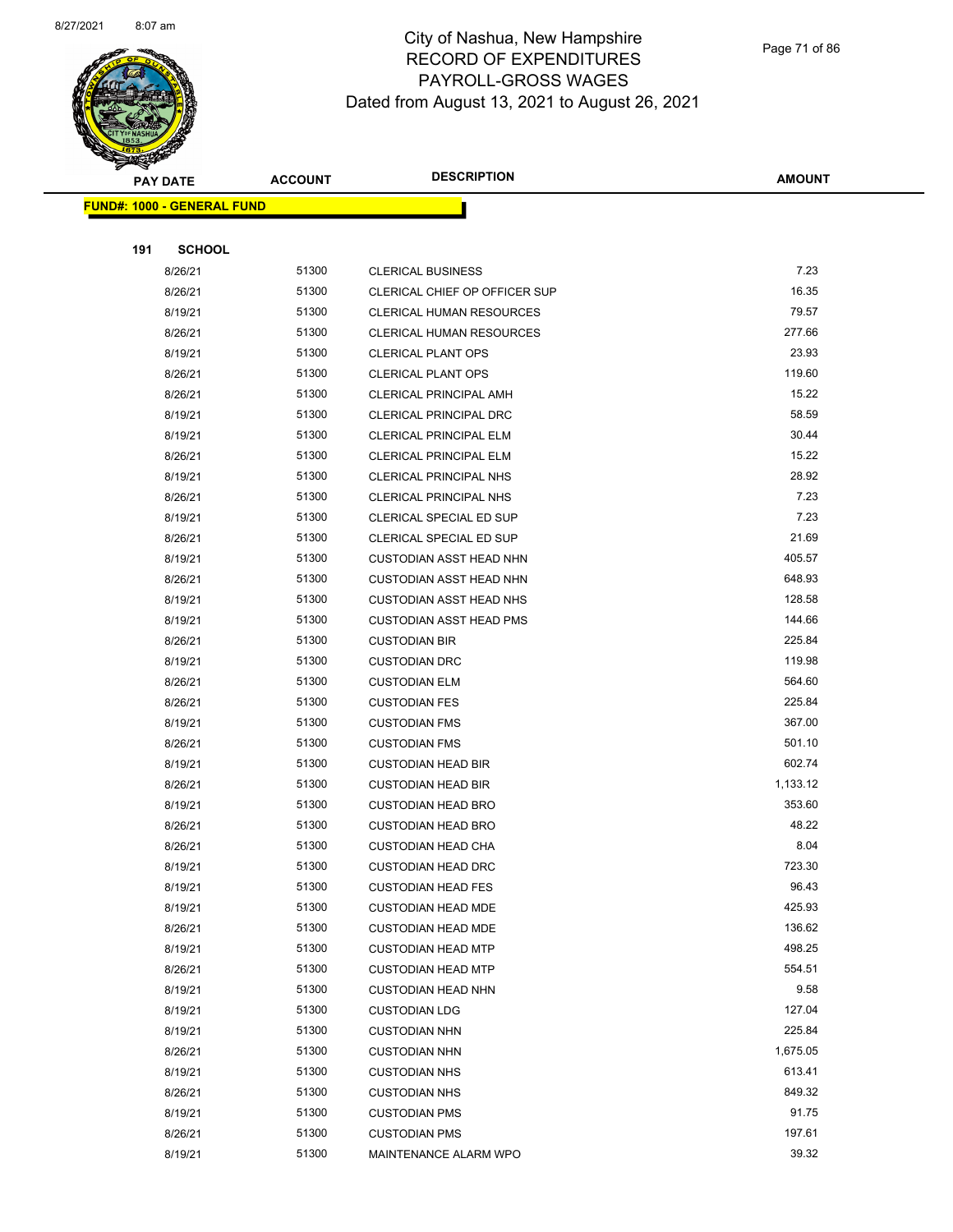

Page 72 of 86

| <b>PAY DATE</b><br><b>FUND#: 1000 - GENERAL FUND</b> |               | <b>ACCOUNT</b> | <b>DESCRIPTION</b>            | <b>AMOUNT</b>     |
|------------------------------------------------------|---------------|----------------|-------------------------------|-------------------|
|                                                      |               |                |                               |                   |
|                                                      |               |                |                               |                   |
| 191                                                  | <b>SCHOOL</b> |                |                               |                   |
|                                                      | 8/26/21       | 51300          | MAINTENANCE ALARM WPO         | 117.95            |
|                                                      | 8/19/21       | 51300          | MAINTENANCE GRDS FORMEN WPO   | 267.41            |
|                                                      | 8/26/21       | 51300          | MAINTENANCE GRDS FORMEN WPO   | 703.19            |
|                                                      | 8/19/21       | 51300          | MAINTENANCE GROUNDS WPO       | 754.38            |
|                                                      | 8/26/21       | 51300          | MAINTENANCE GROUNDS WPO       | 1,346.52          |
|                                                      | 8/19/21       | 51300          | MAINTENANCE HVAC WPO          | 480.81            |
|                                                      | 8/26/21       | 51300          | MAINTENANCE HVAC WPO          | 1,759.56          |
|                                                      | 8/19/21       | 51300          | MAINTENANCE TRADES WPO        | 1,704.34          |
|                                                      | 8/26/21       | 51300          | MAINTENANCE TRADES WPO        | 1,944.27          |
|                                                      | 8/19/21       | 51400          | PARA INST NHN                 | 480.00            |
|                                                      | 8/26/21       | 51400          | PARA INST NHN                 | 360.00            |
|                                                      | 8/19/21       | 51400          | SEASONAL PLANT OPERATIONS     | 1,680.00          |
|                                                      | 8/26/21       | 51400          | SEASONAL PLANT OPERATIONS     | 1,320.00          |
|                                                      | 8/19/21       | 51400          | TEACHER SOCIAL STUDIES NHS    | 600.00            |
|                                                      | 8/26/21       | 51400          | TEACHER SOCIAL STUDIES NHS    | 480.00            |
|                                                      | 8/26/21       | 51412          | GUIDANCE COUNSELOR NHS        | 93.75             |
|                                                      | 8/26/21       | 51412          | SCHOOL PSYCHOLOGIST WID       | 3,038.14          |
|                                                      | 8/26/21       | 51412          | SUB CLERICAL                  | 156.00            |
|                                                      | 8/26/21       | 51650          | <b>GUIDANCE COUNSELOR NHS</b> | 200.00            |
|                                                      | 8/19/21       | 51650          | <b>INTERPRETER</b>            | 912.50            |
|                                                      | 8/19/21       | 51650          | LUNCH MONITOR NHN             | 693.75            |
|                                                      | 8/26/21       | 51650          | PEER COACH                    | 1,025.00          |
|                                                      | 8/26/21       | 51650          | SIGN LANGUAGE INTERPRETER     | 56.74             |
|                                                      | 8/26/21       | 51650          | SPEECH LANG PATHOLOGIST WID   | 4,441.68          |
|                                                      | 8/26/21       | 51650          | SUMMER SCHOOL PARA EYP        | 221.60            |
|                                                      | 8/26/21       | 51650          | <b>TEACHER ART NHS</b>        | 1,200.00          |
|                                                      | 8/26/21       | 51650          | TEACHER COMPUTER NHN          | (450.00)          |
|                                                      | 8/26/21       | 51650          | TEACHER COMPUTER NHS          | 400.00            |
|                                                      | 8/26/21       | 51650          | TEACHER DWSE SHE              | 850.00            |
|                                                      | 8/26/21       | 51650          | TEACHER ELL AMH               | 75.00             |
|                                                      | 8/26/21       | 51650          | TEACHER ELL BIC               | 75.00             |
|                                                      | 8/26/21       | 51650          | TEACHER ELL CHA               | 75.00             |
|                                                      | 8/26/21       | 51650          | <b>TEACHER ELL FES</b>        | 150.00            |
|                                                      | 8/26/21       | 51650          | TEACHER ELL SHE               | 150.00            |
|                                                      | 8/26/21       | 51650          | TEACHER ENGLISH ELM           | 600.00            |
|                                                      | 8/26/21       | 51650          | <b>TEACHER ENGLISH FMS</b>    | 200.00            |
|                                                      | 8/26/21       | 51650          | <b>TEACHER ENGLISH NHS</b>    | 300.00            |
|                                                      | 8/26/21       | 51650          | <b>TEACHER GR6 ELM</b>        | 200.00            |
|                                                      | 8/26/21       | 51650          | <b>TEACHER GR6 FMS</b>        | 250.00            |
|                                                      | 8/26/21       | 51650          | TEACHER GR6 PMS               | 300.00            |
|                                                      | 8/26/21       | 51650          | TEACHER HEALTH NHN            | 500.00            |
|                                                      | 8/26/21       | 51650          | TEACHER IN SCH SUSPENSION ELM | 362.50            |
|                                                      | 8/26/21       | 51650          | TEACHER KIND FES              | 75.00<br>3,875.00 |
|                                                      | 8/26/21       | 51650          | TEACHER MATH ELM              |                   |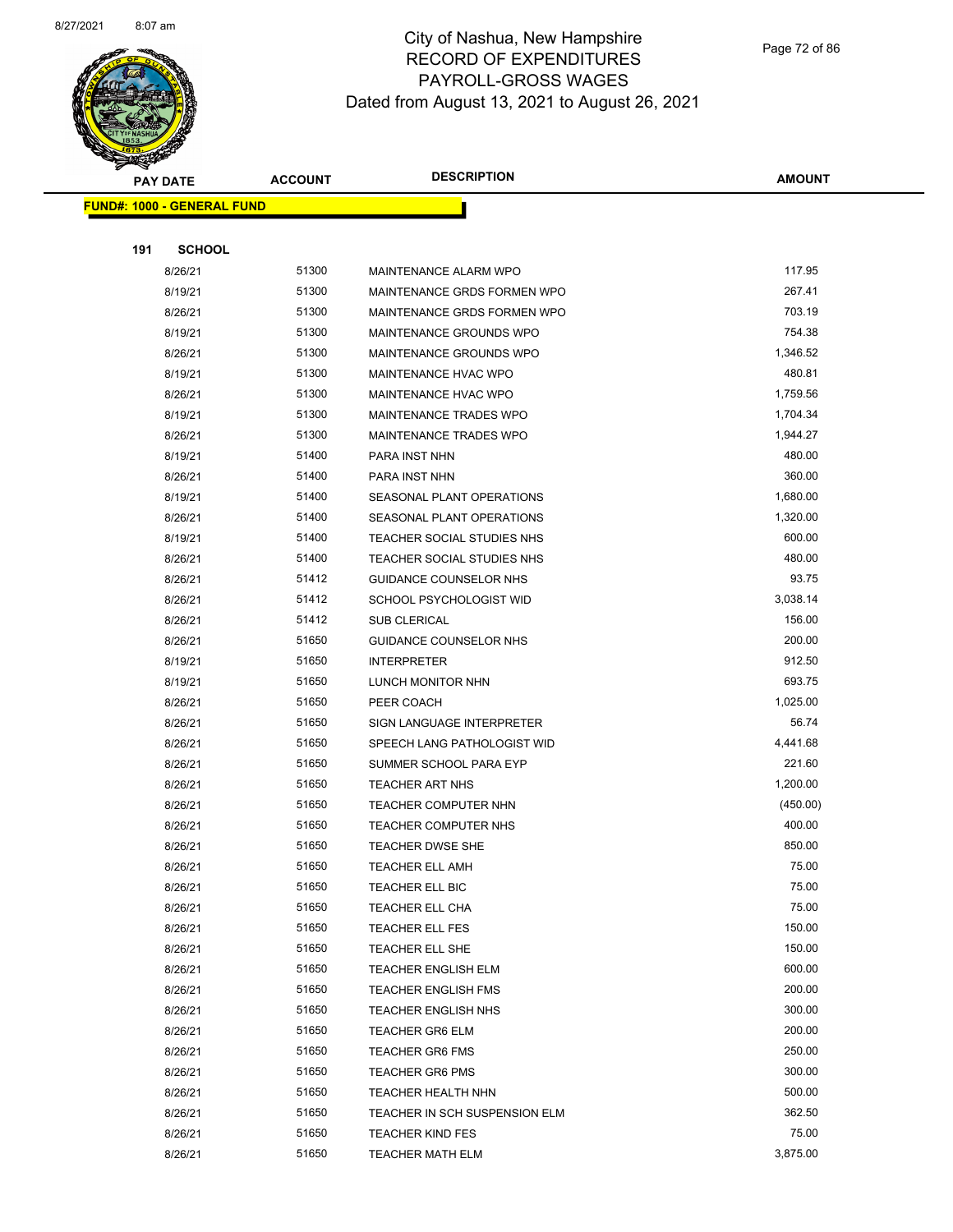

Page 73 of 86

| <b>PAY DATE</b>                       | <b>ACCOUNT</b> | <b>DESCRIPTION</b>           | <b>AMOUNT</b>  |
|---------------------------------------|----------------|------------------------------|----------------|
| <b>FUND#: 1000 - GENERAL FUND</b>     |                |                              |                |
|                                       |                |                              |                |
| 191<br><b>SCHOOL</b>                  |                |                              |                |
| 8/26/21                               | 51650          | <b>TEACHER MATH FMS</b>      | 1,987.50       |
| 8/26/21                               | 51650          | <b>TEACHER MATH NHS</b>      | 3,625.00       |
| 8/26/21                               | 51650          | <b>TEACHER MATH PMS</b>      | 2,931.25       |
| 8/18/21                               | 51650          | TEACHER PRE SCHOOL BIR       | 400.00         |
| 8/26/21                               | 51650          | TEACHER PRE SCHOOL BIR       | 1,281.25       |
| 8/26/21                               | 51650          | <b>TEACHER PRESCHOOL BIC</b> | 1,162.50       |
| 8/26/21                               | 51650          | TEACHER PRESCHOOL NHS        | 280.12         |
| 8/26/21                               | 51650          | <b>TEACHER READ FMS</b>      | 200.00         |
| 8/26/21                               | 51650          | <b>TEACHER READ NHS</b>      | 150.00         |
| 8/26/21                               | 51650          | <b>TEACHER SCIENCE ELM</b>   | 75.00          |
| 8/26/21                               | 51650          | <b>TEACHER SCIENCE FMS</b>   | 75.00          |
| 8/26/21                               | 51650          | <b>TEACHER SCIENCE NHN</b>   | 800.00         |
| 8/26/21                               | 51650          | <b>TEACHER SCIENCE PMS</b>   | 75.00          |
| 8/26/21                               | 51650          | TEACHER SOCIAL STUDIES NHN   | 1,000.00       |
| 8/26/21                               | 51650          | TEACHER SOCIAL STUDIES NHS   | 800.00         |
| 8/26/21                               | 51650          | <b>TEACHER SPED FMS</b>      | 375.00         |
| 8/26/21                               | 51650          | <b>TEACHER SPED PMS</b>      | 300.00         |
| 8/26/21                               | 51700          | TEACHER PE NHS               | 473.08         |
| 8/19/21                               | 51750          | CLERICAL PRINCIPAL NHS       | 20,267.16      |
| 8/26/21                               | 51750          | <b>CUSTODIAN FES</b>         | 502.12         |
| 8/26/21                               | 51750          | GUIDANCE COUNSELOR DRC       | 30,986.40      |
| 8/26/21                               | 51750          | <b>LIBRARIAN NHS</b>         | 10,593.67      |
| 8/26/21                               | 51750          | PARA INST BRO                | 480.92         |
| 8/26/21                               | 51750          | PARA KIND LDG                | 466.86         |
| 8/26/21                               | 51750          | PRINCIPAL BIR                | 1,646.17       |
| 8/26/21                               | 51750          | TEACHER GR2 MDE              | 31,944.40      |
| 8/19/21                               | 51750          | <b>TEACHER GR3 LDG</b>       | 30,986.40      |
| 8/19/21                               | 51750          | <b>TEACHER GR6 ELM</b>       | 61,015.60      |
| 8/19/21                               | 51750          | <b>TEACHER KIND LDG</b>      | 30,029.20      |
| 8/26/21                               | 51750          | TEACHER READ DRC             | 31,944.40      |
| 8/26/21                               | 51750          | TEACHER SOCIAL STUDIES NHS   | 23,826.00      |
| 8/26/21                               | 51750          | <b>TEACHER SPED BIR</b>      | 29,072.00      |
| 8/26/21                               | 51750          | <b>TEACHER SPED PMS</b>      | 30,986.40      |
| 8/26/21                               | 52800          | EDUCATIONAL ASSISTANCE       | 3,540.00       |
| 8/26/21                               | 55118          | TELEPHONE-CELLULAR           | 2,040.00       |
| <b>TOTAL 191 - SCHOOL</b>             |                |                              | \$3,248,979.53 |
| <b>TOTAL FUND 1000 - GENERAL FUND</b> |                |                              | \$5,573,029.30 |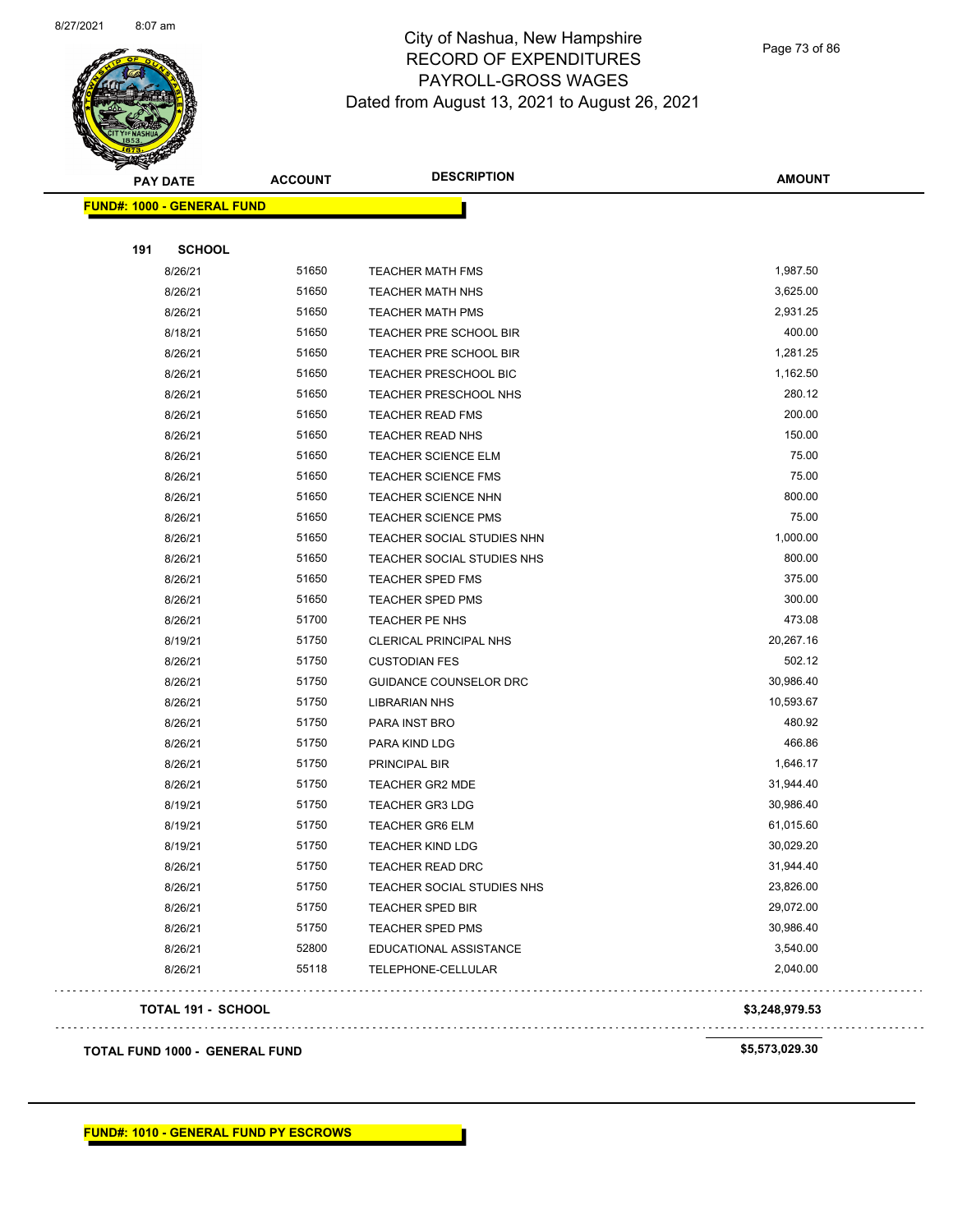| 8/27/2021 | 8:07 am                                          |                | City of Nashua, New Hampshire<br><b>RECORD OF EXPENDITURES</b><br>PAYROLL-GROSS WAGES<br>Dated from August 13, 2021 to August 26, 2021 | Page 74 of 86 |
|-----------|--------------------------------------------------|----------------|----------------------------------------------------------------------------------------------------------------------------------------|---------------|
|           | <b>PAY DATE</b>                                  | <b>ACCOUNT</b> | <b>DESCRIPTION</b>                                                                                                                     | <b>AMOUNT</b> |
|           | FUND#: 1010 - GENERAL FUND PY ESCROWS            |                |                                                                                                                                        |               |
|           | 152<br><b>FIRE</b><br>8/26/21                    | 52800          | EDUCATIONAL ASSISTANCE                                                                                                                 | 669.00        |
|           | <b>TOTAL 152 - FIRE</b>                          |                |                                                                                                                                        | \$669.00      |
|           | <b>TOTAL FUND 1010 - GENERAL FUND PY ESCROWS</b> |                |                                                                                                                                        | \$669.00      |
|           | <b>FUND#: 2100 - FOOD SERVICES FUND</b>          |                |                                                                                                                                        |               |
|           | 8/19/21                                          | 51100          | CLERICAL FOOD SERVICE NHS                                                                                                              | 837.00        |
|           | 8/26/21                                          | 51100          | CLERICAL FOOD SERVICE NHS                                                                                                              | 837.00        |
|           | 8/26/21                                          | 51100          | DELIVERY DRIVER FOOD SERVICE                                                                                                           | 665.50        |
|           | 8/26/21                                          | 51100          | DIRECTOR FOOD SERVICE                                                                                                                  | 3,001.10      |
|           | 8/26/21                                          | 51100          | FOOD SERVICE BUSINESS MANAGER                                                                                                          | 2,309.31      |
|           | 8/26/21                                          | 51100          | FOOD SERVICE SITE CORD                                                                                                                 | 12,268.79     |
|           | 8/26/21                                          | 55118          | TELEPHONE-CELLULAR                                                                                                                     | 80.00         |
|           | TOTAL FUND 2100 - FOOD SERVICES FUND             |                |                                                                                                                                        | \$19,998.70   |
|           | <b>FUND#: 2201 - DRIVERS EDUCATION FUND</b>      |                |                                                                                                                                        |               |
|           | 8/19/21                                          | 51200          | DRIVER INSTRUCTOR                                                                                                                      | 700.00        |
|           | 8/26/21                                          | 51200          | DRIVER INSTRUCTOR                                                                                                                      | 685.00        |
|           | <b>TOTAL FUND 2201 - DRIVERS EDUCATION FUND</b>  |                |                                                                                                                                        | \$1,385.00    |
|           | <b>FUND#: 2207 - ADULT ED/CONTINUING ED</b>      |                |                                                                                                                                        |               |
|           | 8/19/21                                          | 51100          | CLERICAL ADULT ED NHN                                                                                                                  | 323.64        |
|           | 8/26/21                                          | 51100          | CLERICAL ADULT ED NHN                                                                                                                  | 379.44        |
|           | TOTAL FUND 2207 - ADULT ED/CONTINUING ED         |                |                                                                                                                                        | \$703.08      |
|           | <b>FUND#: 2252 - DAY CARE</b>                    |                |                                                                                                                                        |               |
|           |                                                  |                |                                                                                                                                        |               |
|           | 8/26/21                                          | 51100          | PANTHER PRESCHOOL DIRECTOR                                                                                                             | 1,151.64      |
|           | <b>TOTAL FUND 2252 - DAY CARE</b>                |                |                                                                                                                                        | \$1,151.64    |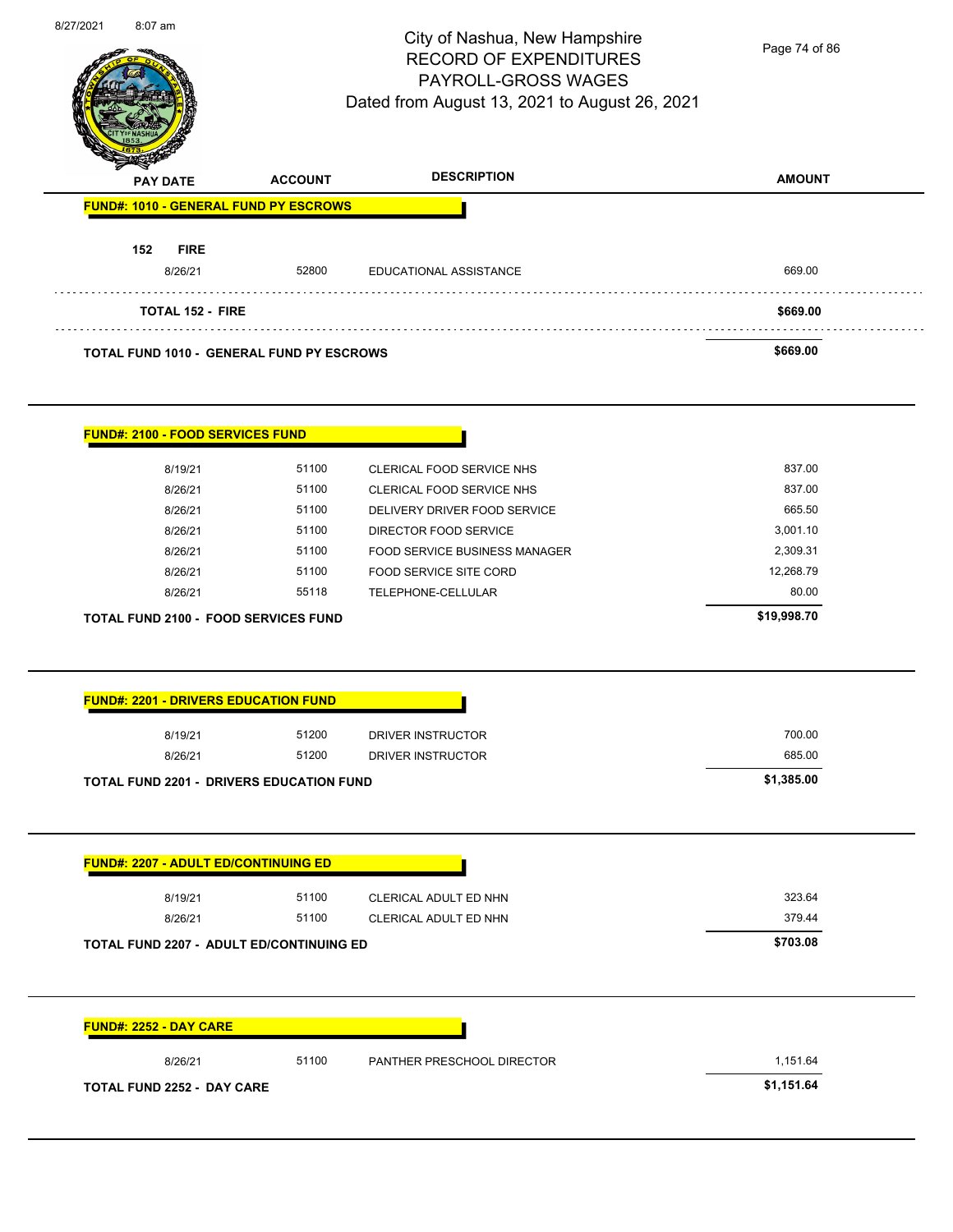

Page 75 of 86

| $\mathscr{D} \simeq$<br><b>PAY DATE</b>                | <b>ACCOUNT</b> | <b>DESCRIPTION</b>         | <b>AMOUNT</b> |
|--------------------------------------------------------|----------------|----------------------------|---------------|
| <b>FUND#: 2503 - PARKS &amp; REC PROGRAMS FUND</b>     |                |                            |               |
| 8/19/21                                                | 51100          | PROGRAM COORDINATOR        | 410.80        |
| 8/26/21                                                | 51100          | PROGRAM COORDINATOR        | 410.80        |
| 8/19/21                                                | 51400          | <b>CAMP COUNSELORS</b>     | 835.00        |
| 8/26/21                                                | 51400          | <b>CAMP COUNSELORS</b>     | 195.00        |
| 8/19/21                                                | 51400          | FIELD HOCKEY JV NHN        | 281.25        |
| 8/19/21                                                | 51400          | <b>SUB TEACHER</b>         | 410.00        |
| 8/19/21                                                | 51400          | <b>TEACHER ENGLISH ELM</b> | 307.50        |
| 8/19/21                                                | 51400          | TEACHER PE NHS             | 705.00        |
| <b>TOTAL FUND 2503 - PARKS &amp; REC PROGRAMS FUND</b> |                |                            | \$3,555.35    |

| TOTAL FUND 2505 - PEG ACCESS CHANNELS FUND |         |       |                               | \$7,200,20 |
|--------------------------------------------|---------|-------|-------------------------------|------------|
|                                            | 8/26/21 | 55118 | TELEPHONE-CELLULAR            | 100.00     |
|                                            | 8/26/21 | 51200 | <b>VIDEOGRAPHER</b>           | 603.75     |
|                                            | 8/19/21 | 51200 | <b>VIDEOGRAPHER</b>           | 1.263.75   |
|                                            | 8/19/21 | 51200 | TEACHER PE NHN                | 120.00     |
|                                            | 8/26/21 | 51100 | PEG PROGRAM MANAGER           | 1.329.30   |
|                                            | 8/19/21 | 51100 | PEG PROGRAM MANAGER           | 1,329.30   |
|                                            | 8/26/21 | 51100 | ECHANNEL ACCESS ADMINISTRATOR | 1,227.05   |
|                                            | 8/19/21 | 51100 | ECHANNEL ACCESS ADMINISTRATOR | 1,227.05   |
|                                            |         |       |                               |            |

| <b>FUND#: 2506 - HUNT BLDG FACILITY RENTAL FUND</b>     |       |                    |         |
|---------------------------------------------------------|-------|--------------------|---------|
| 8/26/21                                                 | 55118 | TELEPHONE-CELLULAR | 17.00   |
| <b>TOTAL FUND 2506 - HUNT BLDG FACILITY RENTAL FUND</b> |       |                    | \$17.00 |

| 8/19/21 | 51300 | <b>MVR CLERK I</b> | 6.25   |
|---------|-------|--------------------|--------|
| 8/26/21 | 51300 | <b>MVR CLERK I</b> | 6.25   |
| 8/19/21 | 51400 | <b>MVR CLERK I</b> | 666.55 |
| 8/26/21 | 51400 | <b>MVR CLERK I</b> | 666.55 |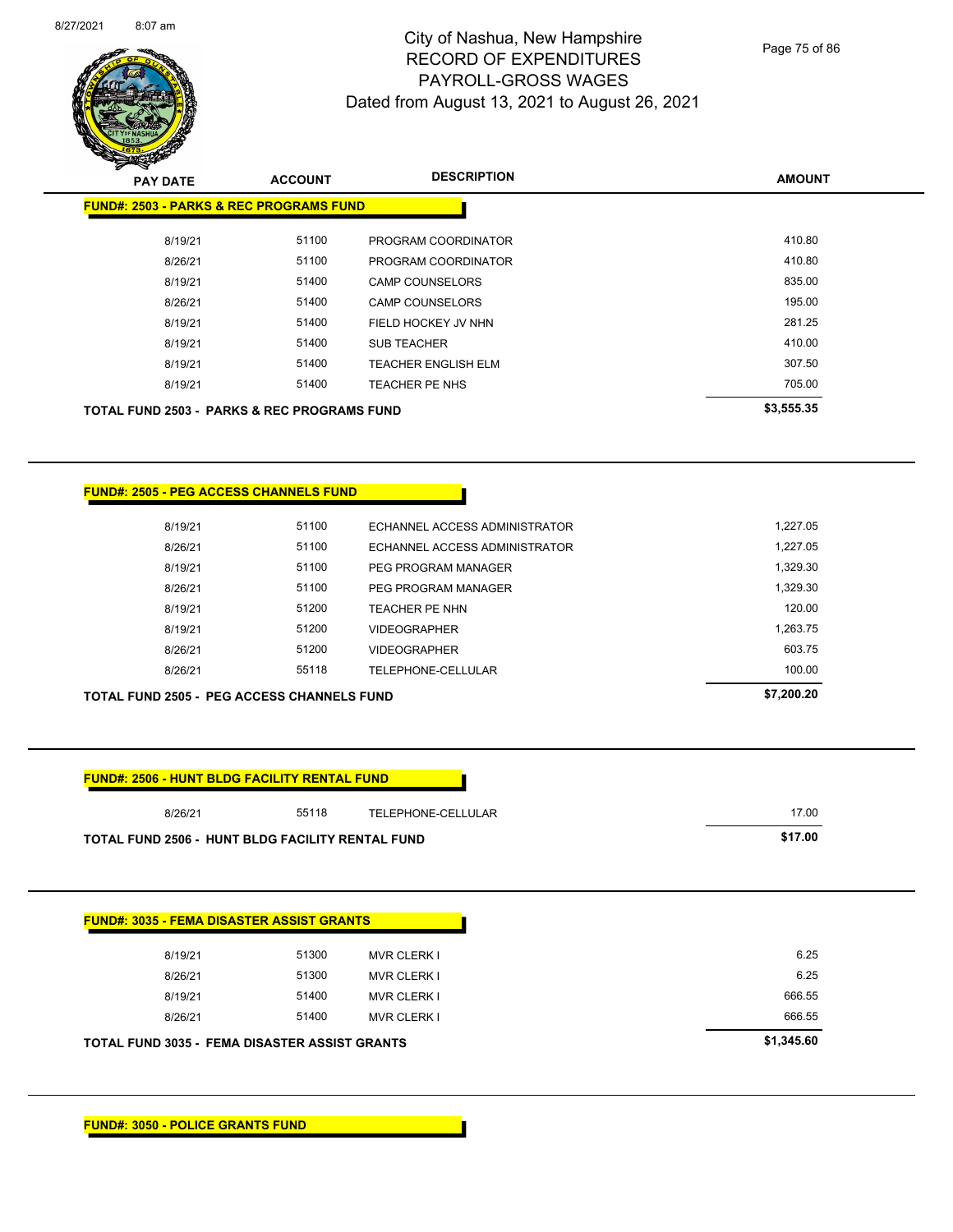

Page 76 of 86

| <b>PAY DATE</b>                             | <b>ACCOUNT</b> | <b>DESCRIPTION</b>         | <b>AMOUNT</b> |
|---------------------------------------------|----------------|----------------------------|---------------|
| <b>FUND#: 3050 - POLICE GRANTS FUND</b>     |                |                            |               |
| 8/19/21                                     | 51100          | DOMESTIC VIOLENCE ADVOCATE | 1,049.80      |
| 8/26/21                                     | 51100          | DOMESTIC VIOLENCE ADVOCATE | 1,049.80      |
| 8/19/21                                     | 51100          | PATROLMAN ALL RANKS        | 1,597.55      |
| 8/26/21                                     | 51100          | PATROLMAN ALL RANKS        | 1,597.55      |
| 8/19/21                                     | 51300          | PATROLMAN ALL RANKS        | 178.26        |
| 8/26/21                                     | 51300          | PATROLMAN ALL RANKS        | 1,603.78      |
| 8/19/21                                     | 51300          | <b>SERGEANT</b>            | 211.12        |
| 8/26/21                                     | 51300          | <b>SERGEANT</b>            | (88.65)       |
| <b>TOTAL FUND 3050 - POLICE GRANTS FUND</b> |                |                            | \$7,199.21    |

### **FUND#: 3068 - COMMUNITY SERVICES GRANTS FUND**

| 51100 | BEHAVIORAL HEALTH STRATEGIST                    | 1,211.90 |
|-------|-------------------------------------------------|----------|
| 51100 | BEHAVIORAL HEALTH STRATEGIST                    | 1,211.90 |
| 51100 | BILINGUAL BICULTURAL COMMUNITY HEALTH WORKER    | 3,428.34 |
| 51100 | BILINGUAL BICULTURAL COMMUNITY HEALTH WORKER    | 3,417.38 |
| 51100 | BILINGUAL COMM HEALTH WORKER                    | 546.20   |
| 51100 | <b>BILINGUAL COMM HEALTH WORKER</b>             | 546.21   |
| 51100 | COMMUNITY SERVICES PROGRAM ADMINISTRATIVE ASSIS | 888.71   |
| 51100 | COMMUNITY SERVICES PROGRAM ADMINISTRATIVE ASSIS | 888.71   |
| 51100 | <b>EPIDEMIOLOGIST</b>                           | 173.35   |
| 51100 | <b>EPIDEMIOLOGIST</b>                           | 173.35   |
| 51100 | PUB HEALTH NET SVS COORD                        | 1,278.10 |
| 51100 | PUB HEALTH NET SVS COORD                        | 1,310.90 |
| 51300 | BILINGUAL BICULTURAL COMMUNITY HEALTH WORKER    | 48.83    |
| 51300 | BILINGUAL BICULTURAL COMMUNITY HEALTH WORKER    | 102.73   |
| 51300 | BILINGUAL COMM HEALTH WORKER                    | 25.61    |
| 51300 | COMMUNITY SERVICES PROGRAM ADMINISTRATIVE ASSIS | 17.48    |
| 51300 | COMMUNITY SERVICES PROGRAM ADMINISTRATIVE ASSIS | 8.33     |
| 51412 | COM SVS COVID-19 VACCINE RESPONSE SUPPORT       | 100.54   |
| 51412 | COMMUNITY SERVICES ELC COVID-19 RESPONSE SUPPOF | 978.24   |
| 51412 | COMMUNITY SERVICES ELC COVID-19 RESPONSE SUPPOF | 978.24   |
| 51412 | <b>NURSE ELM</b>                                | 258.48   |
| 51412 | <b>NURSE PER DIEM</b>                           | 379.64   |
| 51412 | <b>NURSE PER DIEM</b>                           | 797.32   |
| 51412 | <b>NURSE PER DIEM</b>                           | 577.05   |
|       |                                                 |          |

### **TOTAL FUND 3068 - COMMUNITY SERVICES GRANTS FUND \$19,347.54**

### **FUND#: 3070 - COMMUNITY HEALTH GRANTS FUND**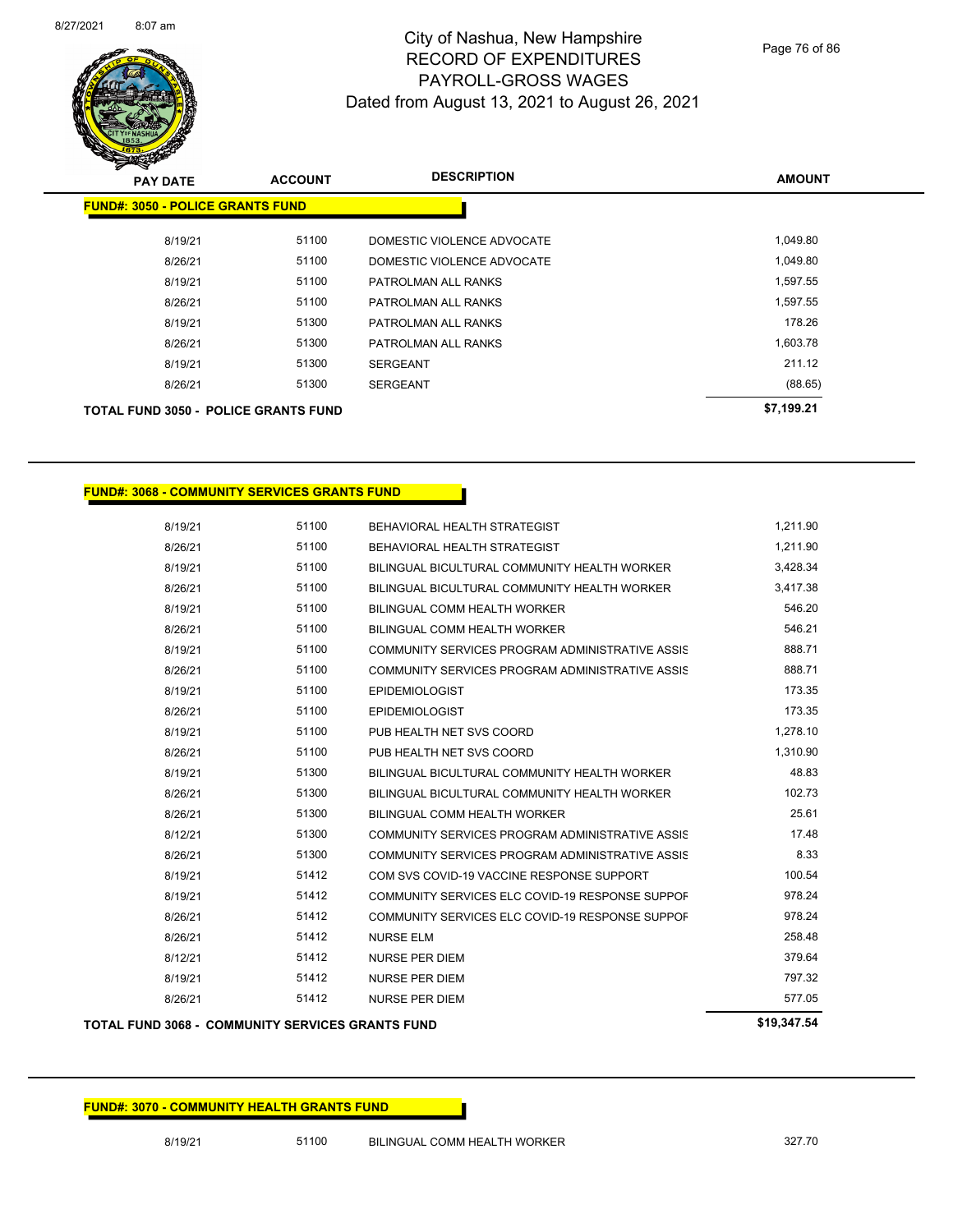

Page 77 of 86

| s<br>$\tilde{\phantom{a}}$<br><b>PAY DATE</b>         | <b>ACCOUNT</b> | <b>DESCRIPTION</b>                  | <b>AMOUNT</b> |
|-------------------------------------------------------|----------------|-------------------------------------|---------------|
| <b>FUND#: 3070 - COMMUNITY HEALTH GRANTS FUND</b>     |                |                                     |               |
| 8/26/21                                               | 51100          | BILINGUAL COMM HEALTH WORKER        | 327.71        |
| 8/19/21                                               | 51100          | PUB HEALTH NURSE                    | 1,310.90      |
| 8/26/21                                               | 51100          | PUB HEALTH NURSE                    | 1.310.90      |
| 8/26/21                                               | 51300          | <b>BILINGUAL COMM HEALTH WORKER</b> | 15.36         |
| 8/19/21                                               | 51412          | NURSE PER DIEM (PRACTIONER)         | 250.68        |
| 8/26/21                                               | 51412          | <b>NURSE PER DIEM (PRACTIONER)</b>  | 167.12        |
| <b>TOTAL FUND 3070 - COMMUNITY HEALTH GRANTS FUND</b> |                |                                     | \$3,710.37    |

### **FUND#: 3090 - URBAN PROGRAM GRANTS FUND**

| 8/19/21 | 51100 | CODE ENFORCEMENT OFFICER II        | 513.95   |
|---------|-------|------------------------------------|----------|
| 8/26/21 | 51100 | <b>CODE ENFORCEMENT OFFICER II</b> | 513.95   |
| 8/19/21 | 51100 | <b>GRANT MGMT SPECIALIST</b>       | 1,159.70 |
| 8/26/21 | 51100 | <b>GRANT MGMT SPECIALIST</b>       | 1,159.70 |
| 8/19/21 | 51100 | <b>MANAGER URBAN PROGRAMS</b>      | 1,738.30 |
| 8/26/21 | 51100 | <b>MANAGER URBAN PROGRAMS</b>      | 1,738.30 |
| 8/19/21 | 51100 | PROGRAM COORDINATOR LP&HH          | 1,347.50 |
| 8/26/21 | 51100 | PROGRAM COORDINATOR LP&HH          | 1,347.50 |
| 8/19/21 | 51100 | PROJECT ADMINISTRATOR              | 1,186.35 |
| 8/26/21 | 51100 | PROJECT ADMINISTRATOR              | 1,186.35 |
| 8/19/21 | 51100 | PROJECT ADMINISTRATOR LP&HH        | 1,321.05 |
| 8/26/21 | 51100 | PROJECT ADMINISTRATOR LP&HH        | 1,321.05 |
| 8/19/21 | 51100 | PROJECT SPECIALIST URBAN PROGR     | 1,257.10 |
| 8/26/21 | 51100 | PROJECT SPECIALIST URBAN PROGR     | 1,257.10 |
| 8/26/21 | 55118 | TELEPHONE-CELLULAR                 | 158.50   |
|         |       |                                    |          |

### **TOTAL FUND 3090 - URBAN PROGRAM GRANTS FUND \$17,206.40**

### **FUND#: 3120 - TRANSIT GRANTS FUND**

| 8/19/21 | 51100 | TRANSIT ADMINISTRATOR                 | 1,890.60 |
|---------|-------|---------------------------------------|----------|
| 8/26/21 | 51100 | <b>TRANSIT ADMINISTRATOR</b>          | 1,890.60 |
| 8/19/21 | 51100 | <b>TRANSIT FINANCE COORDINATOR</b>    | 1,374.40 |
| 8/26/21 | 51100 | <b>TRANSIT FINANCE COORDINATOR</b>    | 1.374.40 |
| 8/19/21 | 51100 | <b>TRANSIT FLEET FACILITIES SUPV</b>  | 1.159.70 |
| 8/26/21 | 51100 | <b>TRANSIT FLEET FACILITIES SUPV</b>  | 1,159.70 |
| 8/19/21 | 51100 | <b>TRANSIT MECHANICS</b>              | 2,129.35 |
| 8/26/21 | 51100 | <b>TRANSIT MECHANICS</b>              | 2,123.35 |
| 8/19/21 | 51100 | <b>TRANSIT MOBILITY MANAGER</b>       | 1.050.30 |
| 8/26/21 | 51100 | TRANSIT MOBILITY MANAGER              | 1.050.30 |
| 8/19/21 | 51100 | TRANSIT OPERATIONS COORDINATOR        | 1.137.02 |
| 8/26/21 | 51100 | <b>TRANSIT OPERATIONS COORDINATOR</b> | 1.115.20 |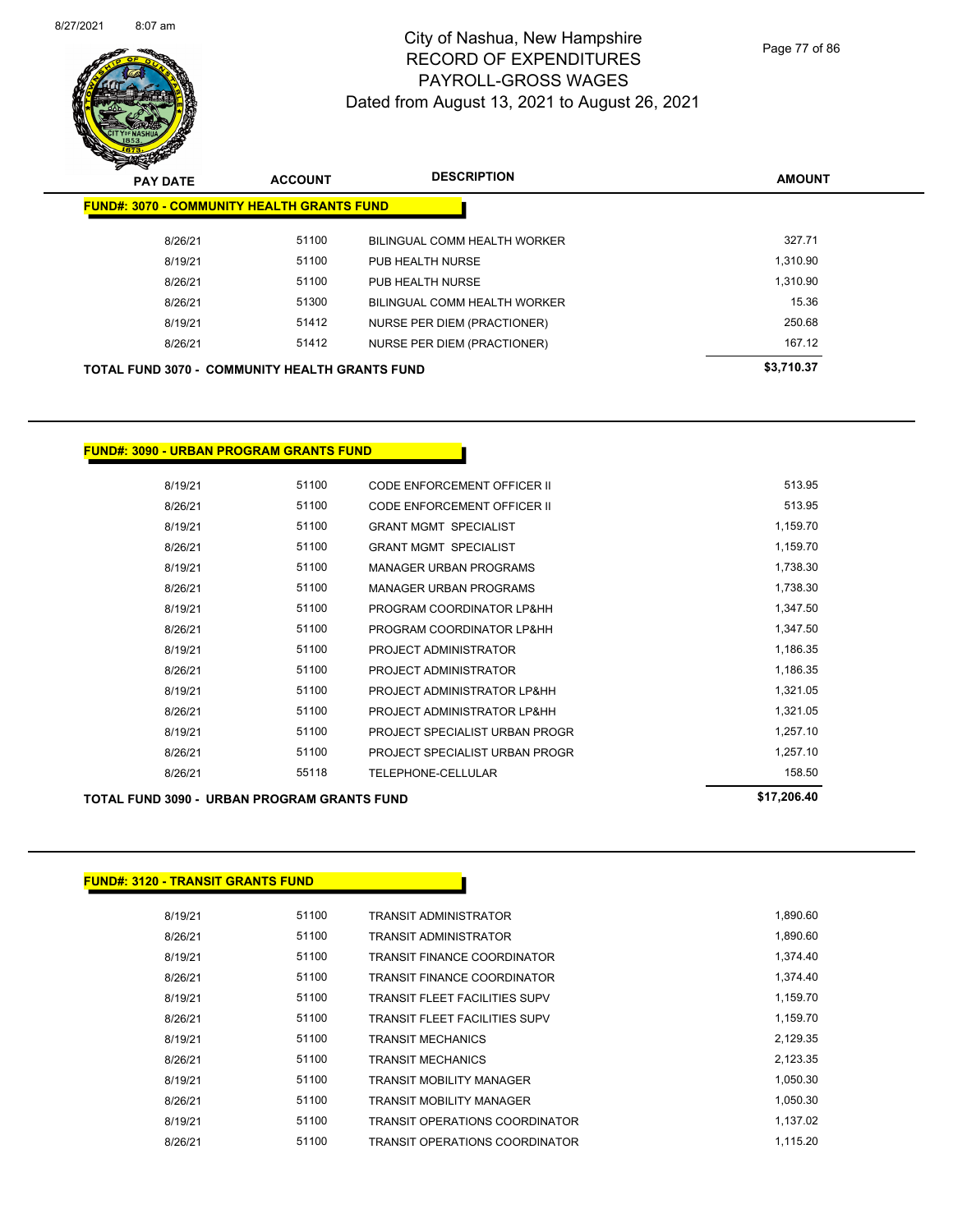

Page 78 of 86

| <b>PAY DATE</b>                          | <b>ACCOUNT</b> | <b>DESCRIPTION</b>                    | <b>AMOUNT</b> |
|------------------------------------------|----------------|---------------------------------------|---------------|
| <b>FUND#: 3120 - TRANSIT GRANTS FUND</b> |                |                                       |               |
| 8/19/21                                  | 51100          | TRANSIT UTILITY SERVICE WORKER        | 798.35        |
| 8/26/21                                  | 51100          | <b>TRANSIT UTILITY SERVICE WORKER</b> | 798.35        |
| 8/19/21                                  | 51100          | <b>TRANSPORTATION ANALYST</b>         | 193.50        |
| 8/26/21                                  | 51100          | <b>TRANSPORTATION ANALYST</b>         | 193.50        |
| 8/19/21                                  | 51300          | <b>TRANSIT MECHANICS</b>              | 312.38        |
| 8/26/21                                  | 51300          | TRANSIT MECHANICS                     | 318.63        |
| 8/19/21                                  | 51300          | <b>TRANSIT OPERATIONS COORDINATOR</b> | 125.46        |
| 8/19/21                                  | 51300          | TRANSIT UTILITY SERVICE WORKER        | 52.39         |
| 8/26/21                                  | 51300          | <b>TRANSIT UTILITY SERVICE WORKER</b> | 119.75        |
| 8/26/21                                  | 55118          | TELEPHONE-CELLULAR                    | 17.00         |
| TOTAL FUND 3120 - TRANSIT GRANTS FUND    |                |                                       | \$20,384.23   |

#### **FUND#: 3800 - SCHOOL GRANTS FUND**

8/26/21 51100 21 CENTURY ASST COORDINATOR 1,923.10 8/26/21 51100 21 CENTURY ELEM MFAM RES COORD 60 27,627.66 8/26/21 51100 ASSISTANT PRINCIPAL AMH 8/26/21 51100 ASSISTANT PRINCIPAL DR CRSP 1,461.57 8/26/21 51100 ASSISTANT PRINCIPAL MTP 1,485.59 8/19/21 51100 CLERICAL 21 CENTURY 856.53 8/26/21 51100 CLERICAL 21 CENTURY 517.47 8/26/21 51100 DIRECTOR TITLE 1 3,379.30 8/19/21 51100 HOMELESS LIASION 395.34 8/26/21 51100 HOMELESS LIASION 5088.94 8/26/21 51100 OFFICE MANAGER TITLE 1 307.60 1,607.60 8/26/21 51100 PEER COACH 561 12,674.00 8/26/21 51100 PRINCIPAL SHE 1,793.30 8/26/21 51100 SEL TITLE 1 - LDG 3,409.60 8/26/21 51100 SOCIAL WORKER 9,496.33 8/26/21 51100 TEACHER BEHAVIOR SPEC WID 2,979.46 8/26/21 51100 TEACHER DWSE BRO 1,888.77 8/26/21 51100 TEACHER DWSE CHA 3,932.42 8/26/21 51100 TEACHER DWSE ELM 1,913.89 8/26/21 51100 TEACHER DWSE MDE 1,674.15 8/26/21 51100 TEACHER DWSE NHS 5,110.43 8/26/21 51100 TEACHER GR4 DRC 1,605.15 8/26/21 51100 TEACHER PRESCHOOL BRO 2,979.46 8/26/21 51100 TEACHER PRESCHOOL NHS 32.263.59 8/26/21 51100 TEACHER SPED AMH 1,744.92 8/26/21 51100 TEACHER SPED BIC 30 2,168.58 8/26/21 51100 TEACHER SPED BRO 1,792.58 8/26/21 51100 TEACHER SPED DRC 56 1,899.92 8/26/21 51100 TEACHER SPED FES 3,420.23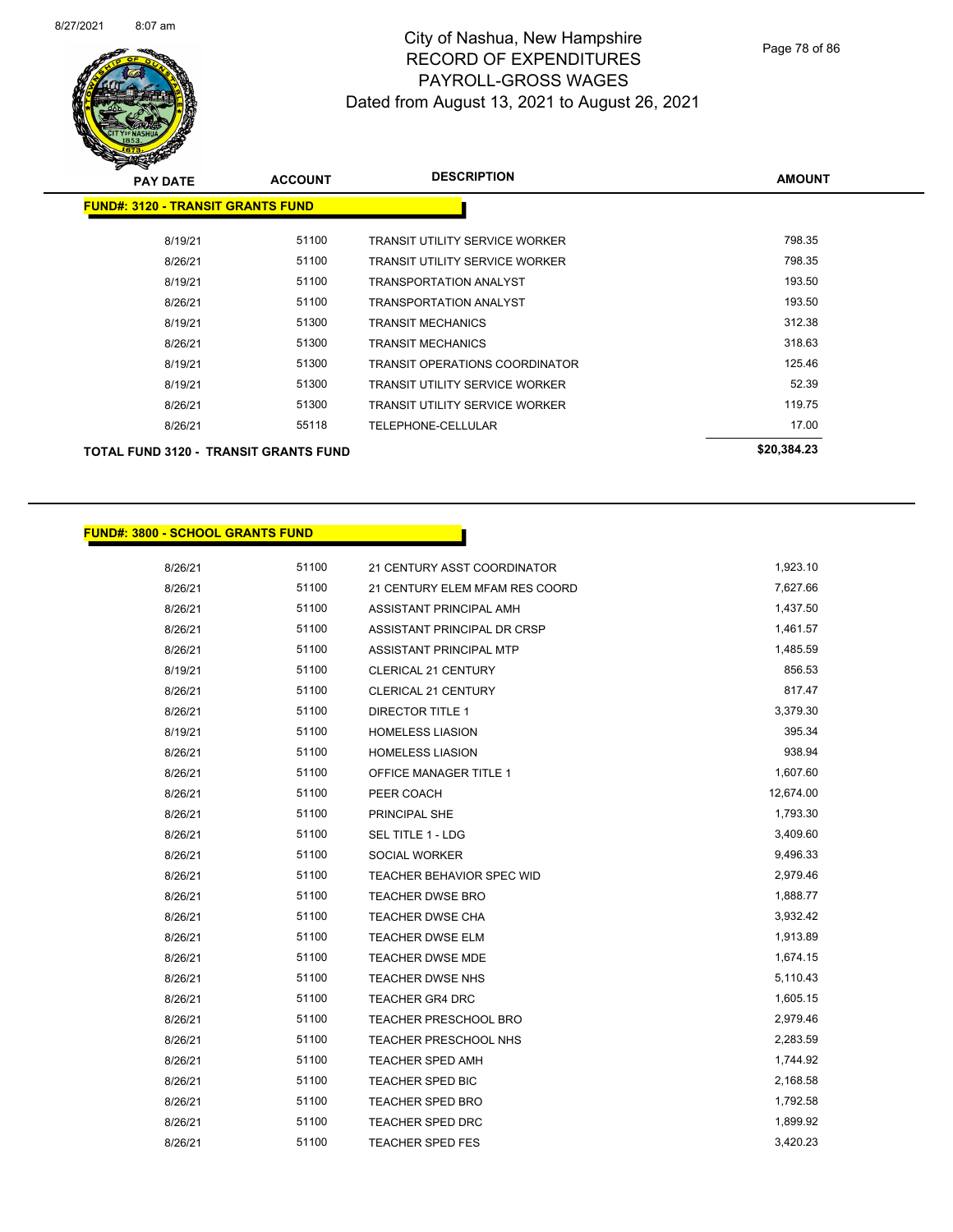

Page 79 of 86

| <b>PAY DATE</b>                             | <b>ACCOUNT</b> | <b>DESCRIPTION</b>         | <b>AMOUNT</b> |
|---------------------------------------------|----------------|----------------------------|---------------|
| <b>FUND#: 3800 - SCHOOL GRANTS FUND</b>     |                |                            |               |
| 8/26/21                                     | 51100          | <b>TEACHER SPED FMS</b>    | 2,876.81      |
| 8/26/21                                     | 51100          | TEACHER SPED LDG           | 1,605.15      |
| 8/26/21                                     | 51100          | <b>TEACHER SPED MDE</b>    | 2,168.58      |
| 8/26/21                                     | 51100          | <b>TEACHER SPED NHN</b>    | 9,904.34      |
| 8/26/21                                     | 51100          | TEACHER SPED NHS           | 6,601.00      |
| 8/26/21                                     | 51100          | <b>TEACHER SPED NSE</b>    | 6,624.70      |
| 8/26/21                                     | 51100          | <b>TEACHER SPED PMS</b>    | 3,773.57      |
| 8/26/21                                     | 51100          | <b>TEACHER TTIDRC</b>      | 3,734.31      |
| 8/26/21                                     | 51200          | TEACHER TTI AMH            | 11,120.32     |
| 8/26/21                                     | 51200          | <b>TEACHER TTI FES</b>     | 1,411.60      |
| 8/26/21                                     | 51200          | <b>TEACHER TTI LDG</b>     | 7,367.57      |
| 8/26/21                                     | 51200          | <b>TEACHER TTI MTP</b>     | 7,151.63      |
| 8/26/21                                     | 51200          | TEACHER TTI NURSERY        | 5,740.22      |
| 8/26/21                                     | 51200          | <b>TEACHER TTI SHE</b>     | 2,383.57      |
| 8/26/21                                     | 51200          | <b>TEACHER TTIDRC</b>      | 3,484.62      |
| 8/19/21                                     | 51200          | TITLE ONE TUTOR            | 75.00         |
| 8/26/21                                     | 51650          | CLERICAL PRINCIPAL ELM     | 875.00        |
| 8/26/21                                     | 51650          | ELL OUTREACH WORKER HOURLY | 875.00        |
| 8/19/21                                     | 51650          | GUIDANCE COUNSELOR NHN     | 2,500.00      |
| 8/19/21                                     | 51650          | HOME SCHOOL CORD TTI       | 550.00        |
| 8/26/21                                     | 51650          | HOME SCHOOL CORD TTI       | 4,393.75      |
| 8/26/21                                     | 51650          | <b>INTERPRETER</b>         | 2,037.50      |
| 8/26/21                                     | 51650          | LUNCH MONITOR NHN          | 875.00        |
| 8/26/21                                     | 51650          | SOCIAL WORKER              | 254.94        |
| 8/19/21                                     | 51650          | <b>SUB TEACHER</b>         | 50.00         |
| 8/19/21                                     | 51650          | TEACHER ELL BIR            | 2,500.00      |
| 8/26/21                                     | 51650          | <b>TEACHER GR1 LDG</b>     | 575.00        |
| 8/26/21                                     | 51650          | <b>TEACHER GR2 DRC</b>     | 206.25        |
| 8/26/21                                     | 51650          | <b>TEACHER GR3 AMH</b>     | 550.00        |
| 8/26/21                                     | 51650          | <b>TEACHER GR4 FES</b>     | 300.00        |
| 8/26/21                                     | 51650          | <b>TEACHER KIND FES</b>    | 462.50        |
| 8/26/21                                     | 51650          | TEACHER TECHED NHN         | 100.00        |
| 8/26/21                                     | 51650          | <b>TEACHER TECHED NHS</b>  | 1,725.00      |
| 8/26/21                                     | 51650          | <b>TEACHER TTI NURSERY</b> | 575.00        |
| <b>TOTAL FUND 3800 - SCHOOL GRANTS FUND</b> |                |                            | \$180,125.31  |

| <b>FUND#: 4010 - MOTOR VEHICLE ADMIN FUND</b> |       |              |
|-----------------------------------------------|-------|--------------|
| 8/19/21                                       | 51100 | MVR CLERK II |
| 8/26/21                                       | 51100 | MVR CLERK II |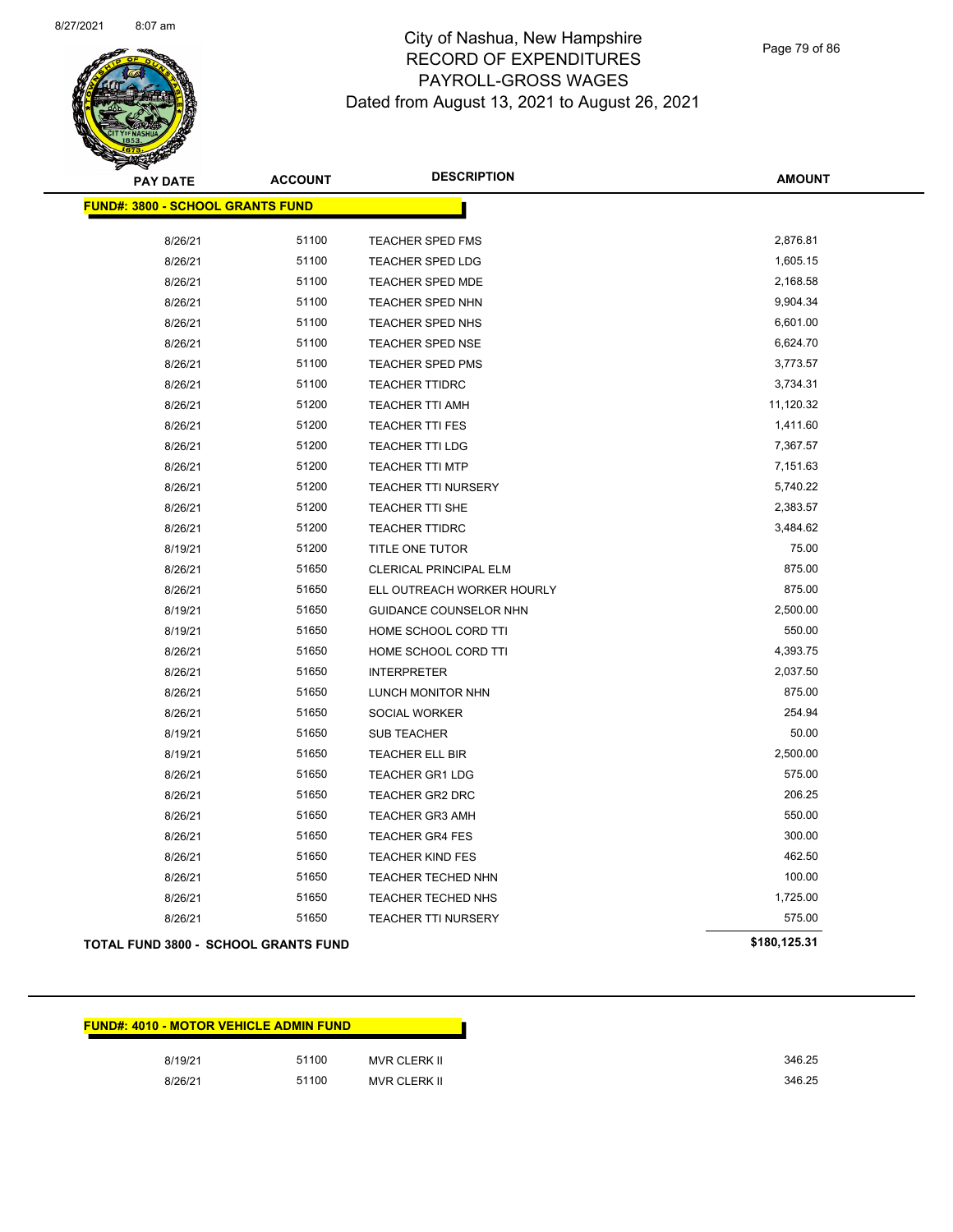|                                                       |       |                                     | <b>AMOUNT</b> |
|-------------------------------------------------------|-------|-------------------------------------|---------------|
| <b>TOTAL FUND 4010 - MOTOR VEHICLE ADMIN FUND</b>     |       |                                     | \$692.50      |
|                                                       |       |                                     |               |
| <b>FUND#: 4030 - POLICE SPECIAL DETAILS FUND</b>      |       |                                     |               |
| 8/26/21                                               | 51710 | 1ST YR OFFICERS CERTIFIED SPEC      | 426.60        |
| 8/19/21                                               | 51710 | 1st YR SPECIAL OFFICER CERTIFIED II | 603.81        |
| 8/19/21                                               | 51710 | PATROLMAN ALL RANKS                 | 5,884.96      |
| 8/26/21                                               | 51710 | PATROLMAN ALL RANKS                 | 6,531.80      |
| <b>TOTAL FUND 4030 - POLICE SPECIAL DETAILS FUND</b>  |       |                                     | \$13,447.17   |
|                                                       |       |                                     |               |
| <b>FUND#: 4035 - POLICE OVERTIME BILLING FUND</b>     |       |                                     |               |
|                                                       |       |                                     |               |
| 8/26/21                                               | 51300 | 1st YR SPECIAL OFFICER CERTIFIED II | 328.89        |
|                                                       |       |                                     |               |
| 8/19/21                                               | 51300 | PATROLMAN ALL RANKS                 | 1,701.78      |
| 8/26/21                                               | 51300 | PATROLMAN ALL RANKS                 | 5,210.94      |
|                                                       |       |                                     | \$7,241.61    |
| <b>TOTAL FUND 4035 - POLICE OVERTIME BILLING FUND</b> |       |                                     |               |
| <b>FUND#: 4065 - FIRE WATCHGUARDS FUND</b>            |       |                                     |               |
| 8/19/21                                               | 51712 | ASST SUPERINTENDENT FIRE ALARM      | 179.96        |
| 8/19/21                                               | 51712 | SUPERINTENDENT FIRE ALARM           | 202.74        |
|                                                       |       |                                     | \$382.70      |
| <b>TOTAL FUND 4065 - FIRE WATCHGUARDS FUND</b>        |       |                                     |               |
| <b>FUND#: 4601 - EDA CARES ACT RLF</b>                |       |                                     |               |
| 8/19/21                                               | 51200 | REVOLVING LOAN FUND COORDINATOR     | 497.72        |
| 8/26/21                                               | 51200 | REVOLVING LOAN FUND COORDINATOR     | 479.29        |
| 8/26/21                                               | 55118 | TELEPHONE-CELLULAR                  | 50.00         |

### **FUND#: 6000 - SOLID WASTE FUND**

8/27/2021 8:07 am

| 8/19/21 | 51100 | ADMINISTRATIVE ASSISTANT II        | 1.720.74 |
|---------|-------|------------------------------------|----------|
| 8/26/21 | 51100 | ADMINISTRATIVE ASSISTANT II        | 1.720.75 |
| 8/19/21 | 51100 | ASSISTANT DIRECTOR OF PUBLIC WORKS | 229.05   |
| 8/26/21 | 51100 | ASSISTANT DIRECTOR OF PUBLIC WORKS | 229.05   |
| 8/19/21 | 51100 | AUTOMATED TRASH COLLECTION OPR     | 4.241.60 |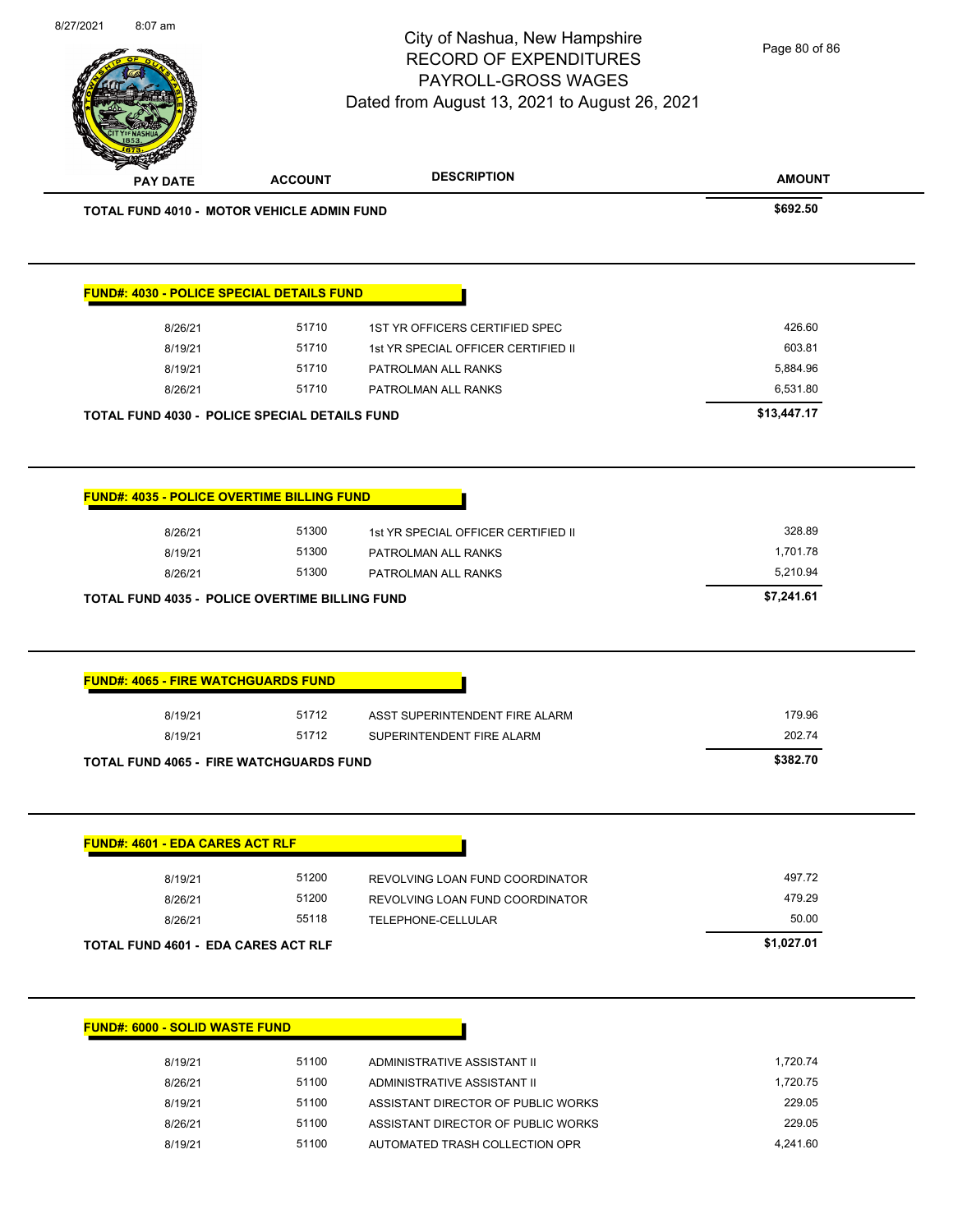

Page 81 of 86

| <b>PAY DATE</b>                       | <b>ACCOUNT</b> | <b>DESCRIPTION</b>                   | <b>AMOUNT</b> |
|---------------------------------------|----------------|--------------------------------------|---------------|
| <b>FUND#: 6000 - SOLID WASTE FUND</b> |                |                                      |               |
|                                       |                |                                      |               |
| 8/26/21                               | 51100          | AUTOMATED TRASH COLLECTION OPR       | 4,241.60      |
| 8/19/21                               | 51100          | <b>CITY ENGINEER</b>                 | 392.65        |
| 8/26/21                               | 51100          | <b>CITY ENGINEER</b>                 | 392.64        |
| 8/19/21                               | 51100          | <b>COLLECTION EQUIP OPR</b>          | 9,028.80      |
| 8/26/21                               | 51100          | <b>COLLECTION EQUIP OPR</b>          | 9,063.12      |
| 8/19/21                               | 51100          | <b>COLLECTION EQUIP OPR LANDFILL</b> | 2,101.60      |
| 8/26/21                               | 51100          | <b>COLLECTION EQUIP OPR LANDFILL</b> | 2,101.60      |
| 8/19/21                               | 51100          | <b>DEPUTY CITY ENGINEER</b>          | 92.05         |
| 8/26/21                               | 51100          | DEPUTY CITY ENGINEER                 | 92.05         |
| 8/19/21                               | 51100          | DIRECTOR PUBLIC WORKS                | 286.30        |
| 8/26/21                               | 51100          | DIRECTOR PUBLIC WORKS                | 286.30        |
| 8/19/21                               | 51100          | DPW BILLING ACCOUNTANT               | 535.70        |
| 8/26/21                               | 51100          | DPW BILLING ACCOUNTANT               | 535.70        |
| 8/19/21                               | 51100          | DPW COLLECTIONS SPEC III             | 435.89        |
| 8/26/21                               | 51100          | DPW COLLECTIONS SPEC III             | 435.90        |
| 8/19/21                               | 51100          | DPW CONTRACT ADMINISTRATOR           | 130.57        |
| 8/26/21                               | 51100          | DPW CONTRACT ADMINISTRATOR           | 130.57        |
| 8/19/21                               | 51100          | <b>ENVIRONMENTAL ENGINEER</b>        | 1,636.05      |
| 8/26/21                               | 51100          | <b>ENVIRONMENTAL ENGINEER</b>        | 1,636.05      |
| 8/19/21                               | 51100          | <b>EQUIPMENT OPR LANDFILL</b>        | 5,336.81      |
| 8/26/21                               | 51100          | <b>EQUIPMENT OPR LANDFILL</b>        | 5,338.00      |
| 8/19/21                               | 51100          | <b>EXECUTIVE ASSISTANT</b>           | 184.05        |
| 8/26/21                               | 51100          | <b>EXECUTIVE ASSISTANT</b>           | 184.03        |
| 8/19/21                               | 51100          | FINANCE AND ADMIN MANAGER            | 460.15        |
| 8/26/21                               | 51100          | FINANCE AND ADMIN MANAGER            | 460.15        |
| 8/19/21                               | 51100          | FLEET MANAGER STREET DEPT            | 365.00        |
| 8/26/21                               | 51100          | FLEET MANAGER STREET DEPT            | 365.00        |
| 8/19/21                               | 51100          | LICENSED SCALE OPERATOR              | 1,864.50      |
| 8/26/21                               | 51100          | LICENSED SCALE OPERATOR              | 1,864.50      |
| 8/19/21                               | 51100          | PUBLIC RELATIONS ADMINISTRATOR       | 184.05        |
| 8/26/21                               | 51100          | PUBLIC RELATIONS ADMINISTRATOR       | 184.05        |
| 8/19/21                               | 51100          | RECYCLING COORDINATOR                | 1,280.40      |
| 8/26/21                               | 51100          | RECYCLING COORDINATOR                | 1,920.59      |
| 8/19/21                               | 51100          | SENIOR STAFF ENGINEER                | 163.60        |
| 8/26/21                               | 51100          | SENIOR STAFF ENGINEER                | 163.60        |
| 8/19/21                               | 51100          | <b>SOLID WASTE FOREMAN</b>           | 1,391.90      |
| 8/26/21                               | 51100          | <b>SOLID WASTE FOREMAN</b>           | 1,391.90      |
| 8/19/21                               | 51100          | SOLID WASTE TECHNICIAN               | 1,227.05      |
| 8/26/21                               | 51100          | SOLID WASTE TECHNICIAN               | 1,227.05      |
| 8/19/21                               | 51100          | SR MGR ACCT FIN REPORTING            | 204.50        |
| 8/26/21                               | 51100          | SR MGR ACCT FIN REPORTING            | 204.50        |
| 8/19/21                               | 51100          | SUPERINTENDENT OF SOLID WASTE        | 2,045.05      |
| 8/26/21                               | 51100          | SUPERINTENDENT OF SOLID WASTE        | 2,045.05      |
| 8/19/21                               | 51300          | AUTOMATED TRASH COLLECTION OPR       | 182.32        |
| 8/26/21                               | 51300          | AUTOMATED TRASH COLLECTION OPR       | 162.08        |
|                                       |                |                                      |               |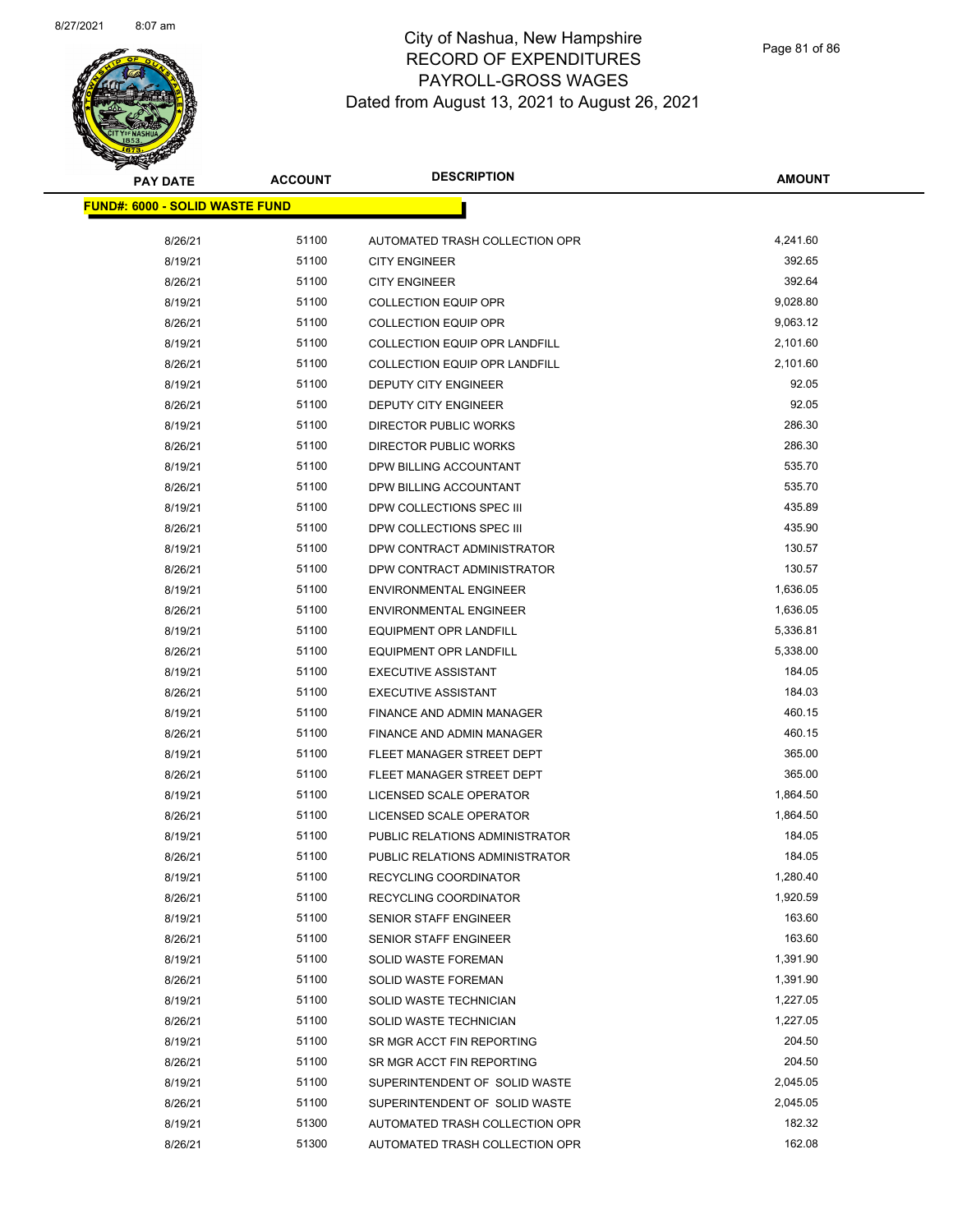

**FUND#: 6200 - WASTEWATER FUND**

### City of Nashua, New Hampshire RECORD OF EXPENDITURES PAYROLL-GROSS WAGES Dated from August 13, 2021 to August 26, 2021

Page 82 of 86

| <b>PAY DATE</b>                           | <b>ACCOUNT</b> | <b>DESCRIPTION</b>                   | <b>AMOUNT</b> |
|-------------------------------------------|----------------|--------------------------------------|---------------|
| <b>FUND#: 6000 - SOLID WASTE FUND</b>     |                |                                      |               |
| 8/19/21                                   | 51300          | <b>COLLECTION EQUIP OPR</b>          | 572.25        |
|                                           |                |                                      | 759.60        |
| 8/26/21                                   | 51300          | <b>COLLECTION EQUIP OPR</b>          |               |
| 8/19/21                                   | 51300          | <b>COLLECTION EQUIP OPR LANDFILL</b> | 201.38        |
| 8/26/21                                   | 51300          | <b>COLLECTION EQUIP OPR LANDFILL</b> | 201.38        |
| 8/19/21                                   | 51300          | DPW COLLECTIONS SPEC III             | 69.45         |
| 8/26/21                                   | 51300          | DPW COLLECTIONS SPEC III             | 49.03         |
| 8/19/21                                   | 51300          | <b>EQUIPMENT OPR LANDFILL</b>        | 1,414.72      |
| 8/26/21                                   | 51300          | <b>EQUIPMENT OPR LANDFILL</b>        | 1,861.24      |
| 8/19/21                                   | 51300          | LICENSED SCALE OPERATOR              | 394.84        |
| 8/26/21                                   | 51300          | LICENSED SCALE OPERATOR              | 241.60        |
| 8/26/21                                   | 51300          | <b>SIGN MAINTENANCE</b>              | 191.48        |
| 8/19/21                                   | 51300          | <b>SOLID WASTE FOREMAN</b>           | 626.37        |
| 8/26/21                                   | 51300          | <b>SOLID WASTE FOREMAN</b>           | 639.40        |
| 8/26/21                                   | 51300          | <b>TRUCK DRIVER STREET REPAIR</b>    | 206.91        |
| 8/26/21                                   | 51300          | <b>WASTEWATER ASSISTANT</b>          | 183.38        |
| 8/19/21                                   | 51400          | <b>INTERN</b>                        | 386.75        |
| 8/26/21                                   | 51400          | <b>INTERN</b>                        | 327.25        |
| 8/19/21                                   | 51400          | TEMPORARY RUBBISH COLLECTOR          | 6,447.25      |
| 8/26/21                                   | 51400          | <b>TEMPORARY RUBBISH COLLECTOR</b>   | 5,656.75      |
| 8/26/21                                   | 51750          | <b>RECYCLING COORDINATOR</b>         | 15,236.62     |
| 8/26/21                                   | 55118          | TELEPHONE-CELLULAR                   | 118.50        |
| <b>TOTAL FUND 6000 - SOLID WASTE FUND</b> |                |                                      | \$107,882.36  |

# 8/19/21 51100 ADMINISTRATIVE ASSISTANT II 798.85 8/26/21 51100 ADMINISTRATIVE ASSISTANT II 798.84 8/19/21 51100 ANALYTICAL CHEMIST 689.30 8/26/21 51100 ANALYTICAL CHEMIST 689.30 8/19/21 51100 ASSISTANT DIRECTOR OF PUBLIC WORKS 229.05 8/26/21 51100 ASSISTANT DIRECTOR OF PUBLIC WORKS 229.05 8/19/21 51100 CITY ENGINEER 916.15 8/26/21 51100 CITY ENGINEER 916.16 8/19/21 51100 COLLECTION SYSTEMS OPERATOR 5.302.00 8/26/21 51100 COLLECTION SYSTEMS OPERATOR 57348.81 8/19/21 51100 COLLECTION SYSTEMS TECHNICIAN 2,276.80 8/26/21 51100 COLLECTION SYSTEMS TECHNICIAN 2,276.81 8/19/21 51100 COLLECTIONS SPEC II 3664.70 8/26/21 51100 COLLECTIONS SPEC II 364.70 8/19/21 51100 DEPUTY CITY ENGINEER 520.25 8/26/21 51100 DEPUTY CITY ENGINEER 520.25 8/19/21 51100 DIRECTOR PUBLIC WORKS 572.60 8/26/21 51100 DIRECTOR PUBLIC WORKS 572.60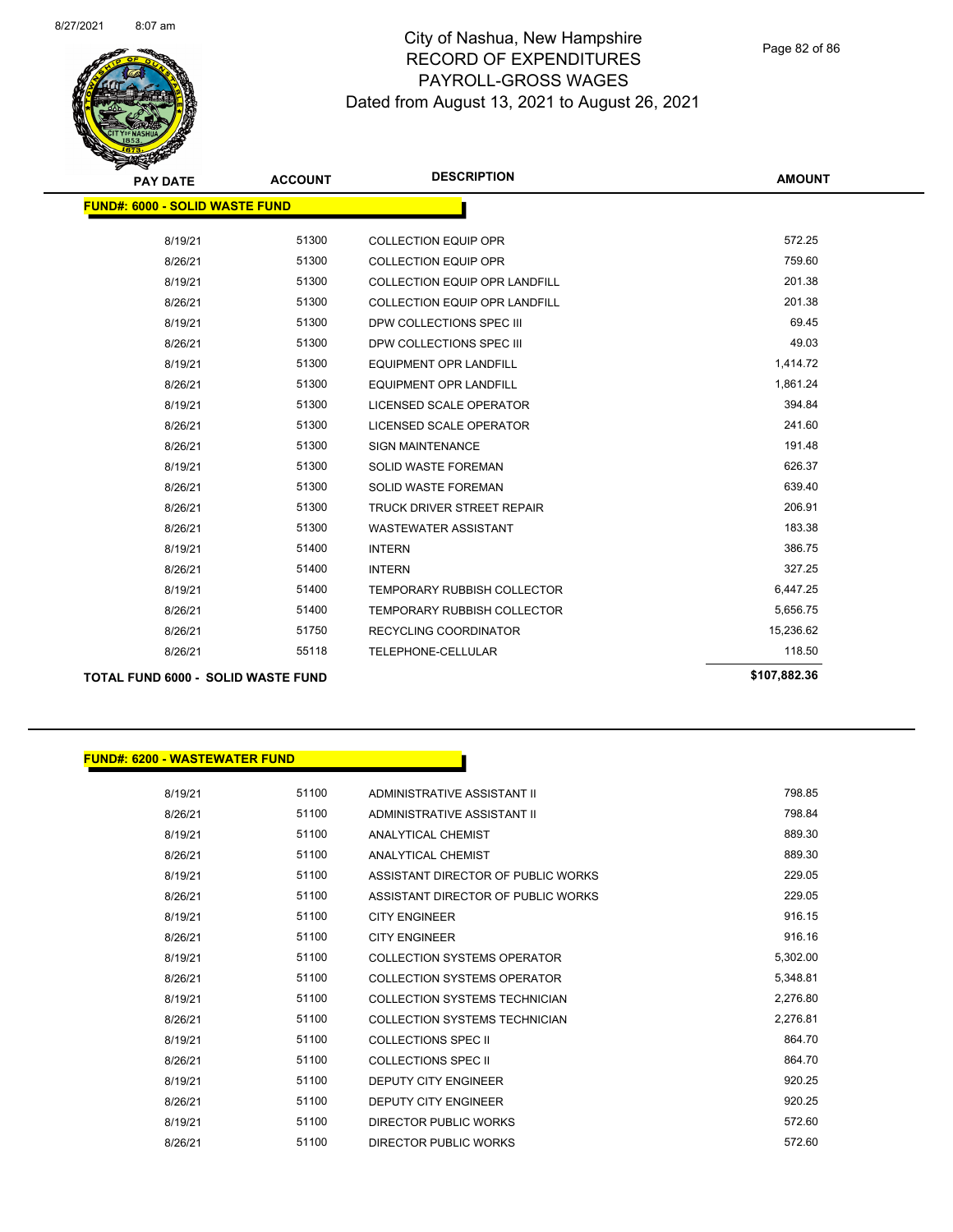

Page 83 of 86

| <b>PAY DATE</b>                      | <b>ACCOUNT</b> | <b>DESCRIPTION</b>                          | <b>AMOUNT</b> |
|--------------------------------------|----------------|---------------------------------------------|---------------|
| <b>FUND#: 6200 - WASTEWATER FUND</b> |                |                                             |               |
|                                      |                |                                             |               |
| 8/19/21                              | 51100          | DPW BILLING ACCOUNTANT                      | 535.70        |
| 8/26/21                              | 51100          | DPW BILLING ACCOUNTANT                      | 535.70        |
| 8/19/21                              | 51100          | DPW COLLECTIONS SPEC III                    | 435.91        |
| 8/26/21                              | 51100          | DPW COLLECTIONS SPEC III                    | 435.90        |
| 8/19/21                              | 51100          | DPW CONTRACT ADMINISTRATOR                  | 783.62        |
| 8/26/21                              | 51100          | DPW CONTRACT ADMINISTRATOR                  | 783.62        |
| 8/19/21                              | 51100          | ELECTRICAL DIAGNOSTIC TECH I                | 2,856.00      |
| 8/26/21                              | 51100          | ELECTRICAL DIAGNOSTIC TECH I                | 2,856.00      |
| 8/19/21                              | 51100          | ENVIRONMENTAL PERMIT & PROGRAMS COORDINATOR | 1,429.90      |
| 8/26/21                              | 51100          | ENVIRONMENTAL PERMIT & PROGRAMS COORDINATOR | 1,429.91      |
| 8/19/21                              | 51100          | <b>EXECUTIVE ASSISTANT</b>                  | 184.05        |
| 8/26/21                              | 51100          | <b>EXECUTIVE ASSISTANT</b>                  | 184.06        |
| 8/19/21                              | 51100          | <b>FINANCE AND ADMIN MANAGER</b>            | 460.15        |
| 8/26/21                              | 51100          | FINANCE AND ADMIN MANAGER                   | 460.15        |
| 8/19/21                              | 51100          | FLEET MANAGER STREET DEPT                   | 121.70        |
| 8/26/21                              | 51100          | FLEET MANAGER STREET DEPT                   | 121.70        |
| 8/19/21                              | 51100          | <b>GIS SPECIALIST</b>                       | 806.65        |
| 8/26/21                              | 51100          | <b>GIS SPECIALIST</b>                       | 806.66        |
| 8/19/21                              | 51100          | MECHANIC WWTP 1ST CLASS                     | 4,670.40      |
| 8/26/21                              | 51100          | <b>MECHANIC WWTP 1ST CLASS</b>              | 4,670.40      |
| 8/19/21                              | 51100          | OPERATOR II WWTP 1st                        | 5,816.00      |
| 8/26/21                              | 51100          | OPERATOR II WWTP 1st                        | 5,816.00      |
| 8/19/21                              | 51100          | OPERATOR II WWTP 2nd                        | 2,350.40      |
| 8/26/21                              | 51100          | OPERATOR II WWTP 2nd                        | 2,350.40      |
| 8/19/21                              | 51100          | OPERATOR II WWTP 3rd                        | 2,358.40      |
| 8/26/21                              | 51100          | OPERATOR II WWTP 3rd                        | 2,358.40      |
| 8/19/21                              | 51100          | OPERATOR III WWTP 1st                       | 2,456.00      |
| 8/26/21                              | 51100          | <b>OPERATOR III WWTP 1st</b>                | 2,456.00      |
| 8/19/21                              | 51100          | PLANT OPERATIONS SUPERVISOR                 | 1,601.65      |
| 8/26/21                              | 51100          | PLANT OPERATIONS SUPERVISOR                 | 1,601.65      |
| 8/19/21                              | 51100          | PROCESS CHEMIST                             | 1,053.45      |
| 8/26/21                              | 51100          | PROCESS CHEMIST                             | 1,053.45      |
| 8/19/21                              | 51100          | PUBLIC RELATIONS ADMINISTRATOR              | 245.40        |
| 8/26/21                              | 51100          | PUBLIC RELATIONS ADMINISTRATOR              | 245.40        |
| 8/19/21                              | 51100          | SENIOR STAFF ENGINEER                       | 2,631.53      |
| 8/26/21                              | 51100          | <b>SENIOR STAFF ENGINEER</b>                | 2,631.54      |
| 8/19/21                              | 51100          | SR MGR ACCT FIN REPORTING                   | 409.00        |
| 8/26/21                              | 51100          | SR MGR ACCT FIN REPORTING                   | 409.00        |
| 8/19/21                              | 51100          | <b>STAFF ENGINEER</b>                       | 1,258.80      |
| 8/26/21                              | 51100          | <b>STAFF ENGINEER</b>                       | 1,258.80      |
| 8/19/21                              | 51100          | SUPERINTENDENT OF WASTEWATER                | 2,236.60      |
| 8/26/21                              | 51100          | SUPERINTENDENT OF WASTEWATER                | 2,236.60      |
| 8/19/21                              | 51100          | <b>SUPV LABORATORY</b>                      | 1,300.50      |
| 8/26/21                              | 51100          | <b>SUPV LABORATORY</b>                      | 1,300.50      |
| 8/19/21                              | 51100          | TRUCK DRIVER STREET REPAIR                  | 582.24        |
|                                      |                |                                             |               |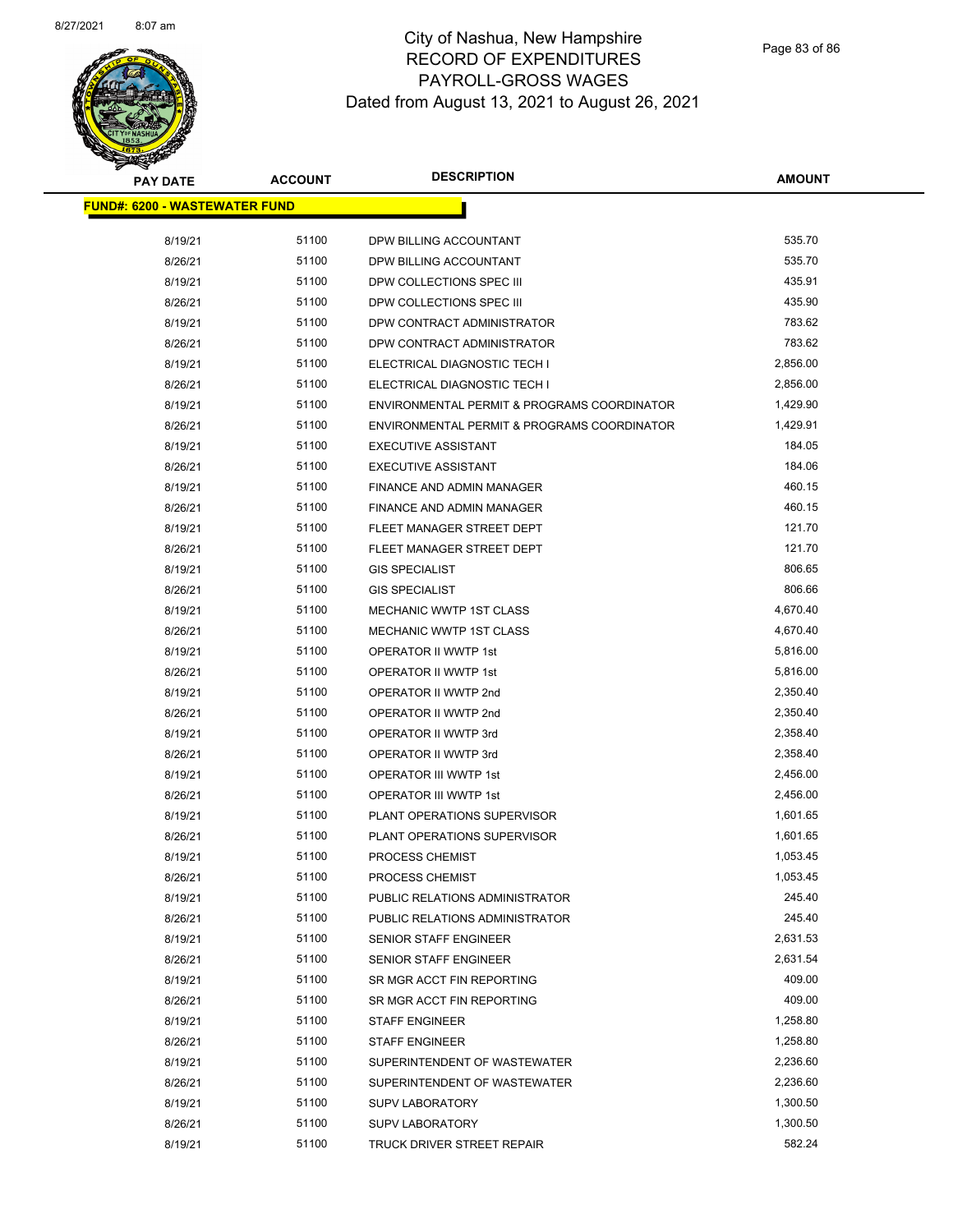

Page 84 of 86

| <b>PAY DATE</b>                          | <b>ACCOUNT</b> | <b>DESCRIPTION</b>                 | <b>AMOUNT</b> |
|------------------------------------------|----------------|------------------------------------|---------------|
| <b>FUND#: 6200 - WASTEWATER FUND</b>     |                |                                    |               |
| 8/26/21                                  | 51100          | TRUCK DRIVER STREET REPAIR         | 582.24        |
| 8/19/21                                  | 51100          | WASTEWATER ASSISTANT               | 1,940.81      |
| 8/26/21                                  | 51100          | <b>WASTEWATER ASSISTANT</b>        | 1,940.80      |
| 8/19/21                                  | 51100          | <b>WASTEWATER FOREMAN</b>          | 2,783.80      |
| 8/26/21                                  | 51100          | <b>WASTEWATER FOREMAN</b>          | 2,783.80      |
| 8/19/21                                  | 51100          | <b>WASTEWATER PROJECT ENGINEER</b> | 1,636.05      |
| 8/26/21                                  | 51100          | <b>WASTEWATER PROJECT ENGINEER</b> | 1,636.05      |
| 8/19/21                                  | 51300          | <b>COLLECTION EQUIP OPR</b>        | 115.02        |
| 8/26/21                                  | 51300          | COLLECTION SYSTEMS OPERATOR        | 328.92        |
| 8/19/21                                  | 51300          | <b>COLLECTIONS SPEC II</b>         | 8.10          |
| 8/19/21                                  | 51300          | DPW COLLECTIONS SPEC III           | 69.49         |
| 8/26/21                                  | 51300          | DPW COLLECTIONS SPEC III           | 49.06         |
| 8/26/21                                  | 51300          | ELECTRICAL DIAGNOSTIC TECH I       | 161.51        |
| 8/19/21                                  | 51300          | MECHANIC WWTP 1ST CLASS            | 263.57        |
| 8/26/21                                  | 51300          | MECHANIC WWTP 1ST CLASS            | 976.58        |
| 8/19/21                                  | 51300          | OPERATOR II WWTP 1st               | 98.79         |
| 8/26/21                                  | 51300          | OPERATOR II WWTP 1st               | 175.62        |
| 8/19/21                                  | 51300          | OPERATOR II WWTP 3rd               | 1,012.42      |
| 8/26/21                                  | 51300          | OPERATOR II WWTP 3rd               | 1,422.00      |
| 8/26/21                                  | 51300          | <b>OPERATOR III WWTP 1st</b>       | 377.88        |
| 8/19/21                                  | 51300          | <b>SUPV LABORATORY</b>             | 12.19         |
| 8/26/21                                  | 51300          | <b>WASTEWATER ASSISTANT</b>        | 82.52         |
| 8/19/21                                  | 51300          | <b>WASTEWATER FOREMAN</b>          | 378.45        |
| 8/26/21                                  | 51300          | <b>WASTEWATER FOREMAN</b>          | 482.85        |
| 8/19/21                                  | 51400          | <b>INTERN</b>                      | 357.00        |
| 8/26/21                                  | 51400          | <b>INTERN</b>                      | 357.00        |
| 8/19/21                                  | 51400          | SEASONAL                           | 680.00        |
| 8/19/21                                  | 51400          | TEMPORARY LAB ASSISTANT            | 600.00        |
| 8/19/21                                  | 51600          | OPERATOR II WWTP 1st               | 800.00        |
| 8/26/21                                  | 51600          | TRUCK DRIVER STREET REPAIR         | 1,200.00      |
| 8/26/21                                  | 55118          | TELEPHONE-CELLULAR                 | 325.05        |
| <b>TOTAL FUND 6200 - WASTEWATER FUND</b> |                |                                    | \$121,809.68  |

| <b>FUND#: 6500 - PROPERTY &amp; CASUALTY FUND</b> |       |                                |          |
|---------------------------------------------------|-------|--------------------------------|----------|
| 8/19/21                                           | 51100 | DEPUTY RISK MANAGER            | 1.607.00 |
| 8/26/21                                           | 51100 | <b>DEPUTY RISK MANAGER</b>     | 1,607.00 |
| 8/19/21                                           | 51100 | LOSS & ADA SPECIALIST          | 1.442.35 |
| 8/26/21                                           | 51100 | LOSS & ADA SPECIALIST          | 1.442.35 |
| 8/19/21                                           | 51100 | <b>PROGRAM SUPV</b>            | 1,533.80 |
| 8/26/21                                           | 51100 | <b>PROGRAM SUPV</b>            | 1,533.80 |
| 8/19/21                                           | 51100 | PROPERTY AND CASUALTY ADJUSTER | 1.329.30 |
| 8/26/21                                           | 51100 | PROPERTY AND CASUALTY ADJUSTER | 1.329.30 |
|                                                   |       |                                |          |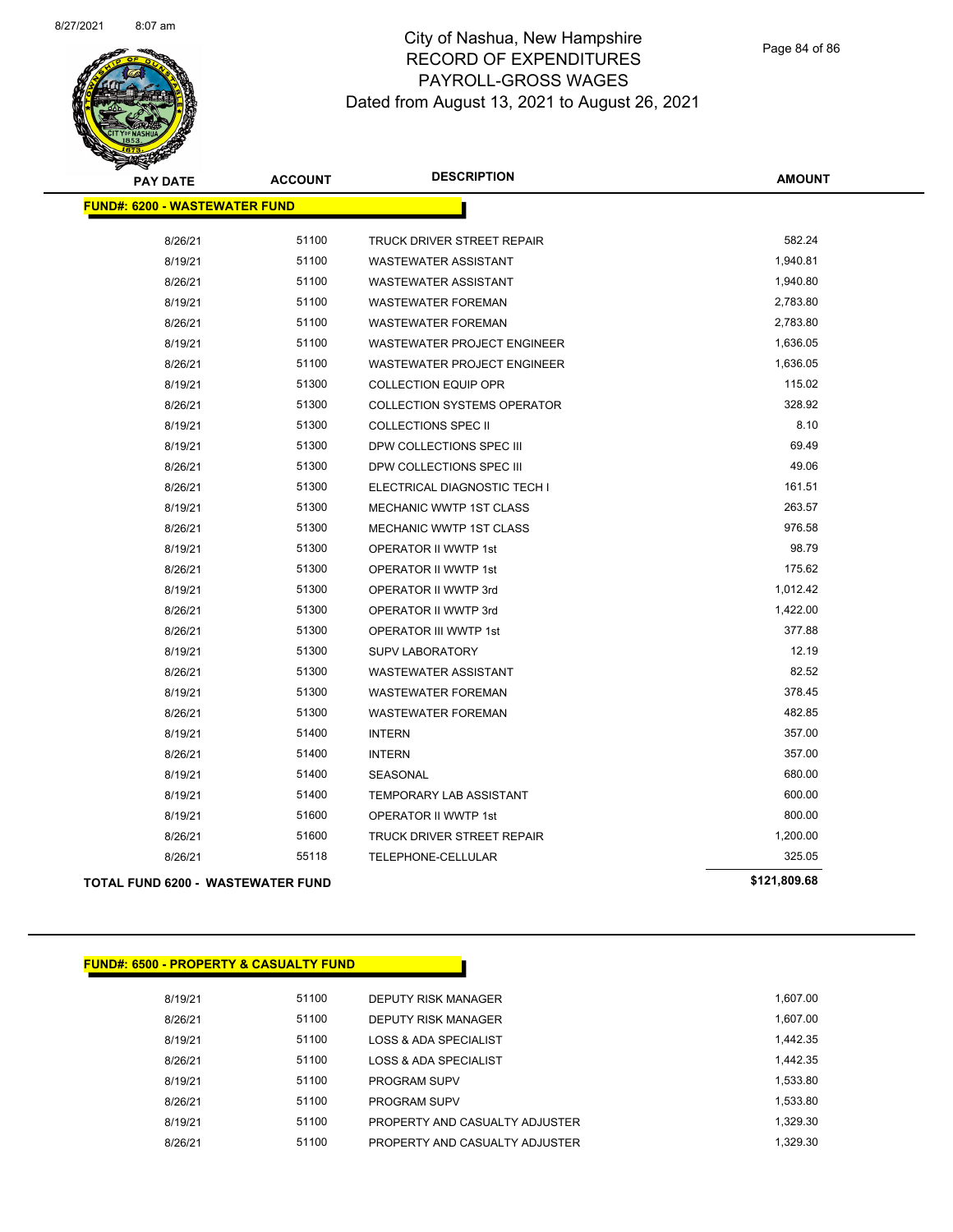

Page 85 of 86

| <b>PAY DATE</b>                                       | <b>ACCOUNT</b> | <b>DESCRIPTION</b>                 | <b>AMOUNT</b> |
|-------------------------------------------------------|----------------|------------------------------------|---------------|
| <b>FUND#: 6500 - PROPERTY &amp; CASUALTY FUND</b>     |                |                                    |               |
| 8/19/21                                               | 51100          | <b>RISK MANAGER</b>                | 2.117.50      |
| 8/26/21                                               | 51100          | <b>RISK MANAGER</b>                | 2,117.50      |
| 8/26/21                                               | 55118          | TELEPHONE-CELLULAR                 | 100.00        |
| 8/19/21                                               | 59207          | WORKERS COMPENSATION CLAIMS        | 9,938.70      |
| 8/26/21                                               | 59207          | <b>WORKERS COMPENSATION CLAIMS</b> | 10,835.93     |
| 8/19/21                                               | 59290          | LONG TERM DISABILITY CLAIMS        | 610.27        |
| 8/26/21                                               | 59290          | LONG TERM DISABILITY CLAIMS        | 610.27        |
| <b>TOTAL FUND 6500 - PROPERTY &amp; CASUALTY FUND</b> |                |                                    | \$38,155.07   |

**FUND#: 6600 - BENEFITS SELF INSURANCE FUND**

| <b>TOTAL FUND 6600 - BENEFITS SELF INSURANCE FUND</b> |       |                                    | \$50,426.99 |
|-------------------------------------------------------|-------|------------------------------------|-------------|
| 8/26/21                                               | 59520 | <b>EMPLOYER HSA CONTRIBUTIONS</b>  | 17,875.00   |
| 8/19/21                                               | 59520 | <b>EMPLOYER HSA CONTRIBUTIONS</b>  | 2,250.00    |
| 8/26/21                                               | 59520 | EMPLOYER HDHP HSA CONTRIBUTIONS    | 17,875.00   |
| 8/19/21                                               | 59520 | EMPLOYER HDHP HSA CONTRIBUTIONS    | 2,250.00    |
| 8/26/21                                               | 51300 | <b>EMPLOYEE BENEFITS SPEC</b>      | 207.36      |
| 8/26/21                                               | 51300 | <b>EMPLOYEE BENEFITS ASSISTANT</b> | 16.20       |
| 8/19/21                                               | 51300 | <b>EMPLOYEE BENEFITS ASSISTANT</b> | 8.10        |
| 8/26/21                                               | 51200 | <b>HUMAN RESOURCES TEMP</b>        | 110.00      |
| 8/26/21                                               | 51100 | <b>EMPLOYEE BENEFITS SPEC</b>      | 1,228.90    |
| 8/19/21                                               | 51100 | <b>EMPLOYEE BENEFITS SPEC</b>      | 1,228.90    |
| 8/26/21                                               | 51100 | <b>EMPLOYEE BENEFITS MANAGER</b>   | 1,636.05    |
| 8/19/21                                               | 51100 | <b>EMPLOYEE BENEFITS MANAGER</b>   | 1,636.05    |
| 8/26/21                                               | 51100 | <b>EMPLOYEE BENEFITS ASSISTANT</b> | 863.45      |
| 8/19/21                                               | 51100 | <b>EMPLOYEE BENEFITS ASSISTANT</b> | 863.46      |
| 8/26/21                                               | 51100 | ADMINISTRATIVE SERVICES DIRECTOR   | 340.30      |
| 8/6/21                                                | 51100 | ADMINISTRATIVE SERVICES DIRECTOR   | 680.62      |
| 7/31/21                                               | 51100 | ADMINISTRATIVE SERVICES DIRECTOR   | 1,357.60    |

**FUND#: 7054 - DAVID W. DEANE SKATEBOARD PARK**

| 8/19/21                                          | 61299 | MISCELLANEOUS SUPPLIES | 800.00   |
|--------------------------------------------------|-------|------------------------|----------|
| TOTAL FUND 7054 - DAVID W. DEANE SKATEBOARD PARK |       |                        | \$800.00 |
|                                                  |       |                        |          |

| 51403<br>8/19/21<br><b>ECONOMIC DEV INTERN</b> |
|------------------------------------------------|
| 51403<br>8/26/21<br>ECONOMIC DEV INTERN        |